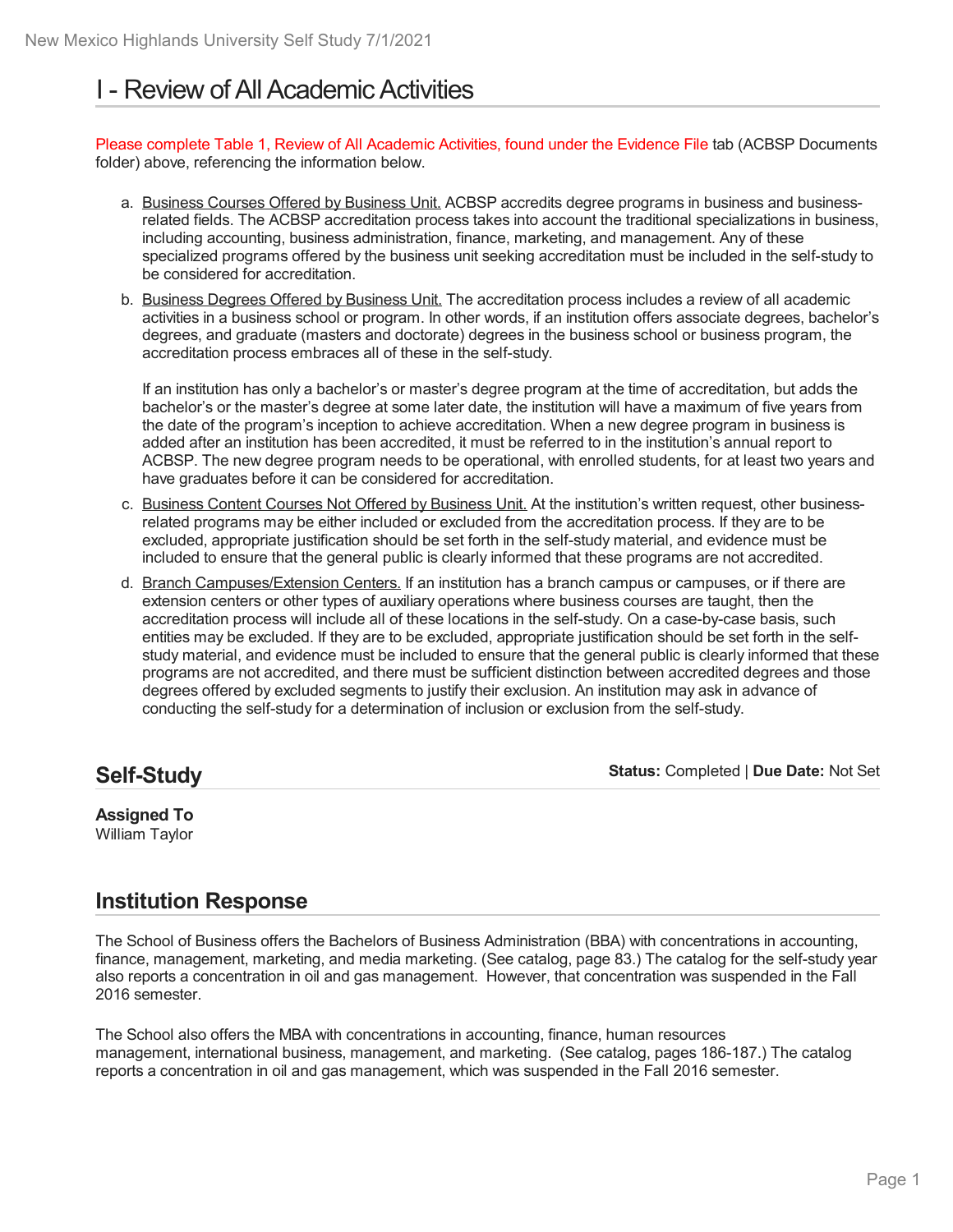- 2015-2017 Catalog
- 2015-2017 Catalog (page number 83)
- 2015-2017 Catalog (page number 186)
- Bachelor Degrees AY 2012 to AY 2016
- Table 1 Review of All Academic Activities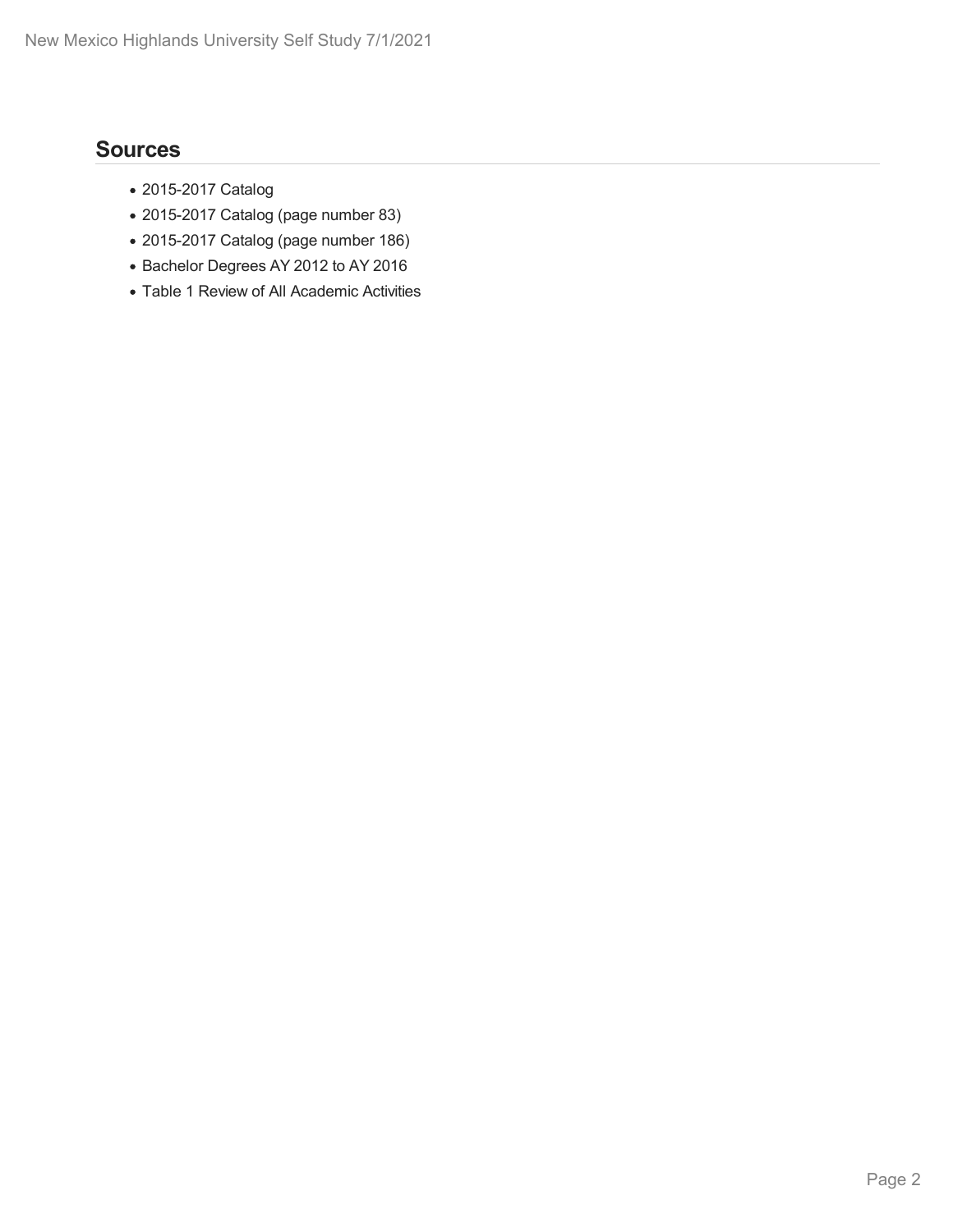# II - Organizational Charts

Attach as a source document in the Evidence File:

- 1. The institution's organizational chart
- 2. The business school or program's organizational chart

# **Self-Study**

**Status:** Completed | **Due Date:** Not Set

**Assigned To** William Taylor

# **Institution Response**

The organizational charts for New Mexico Highlands University and Business Administration Department are attached in the evidence file.

- 2015-2017 Catalog
- Business Department Organizational Chart AY 2016-17
- NMHU Organizational Chart AY 2016-17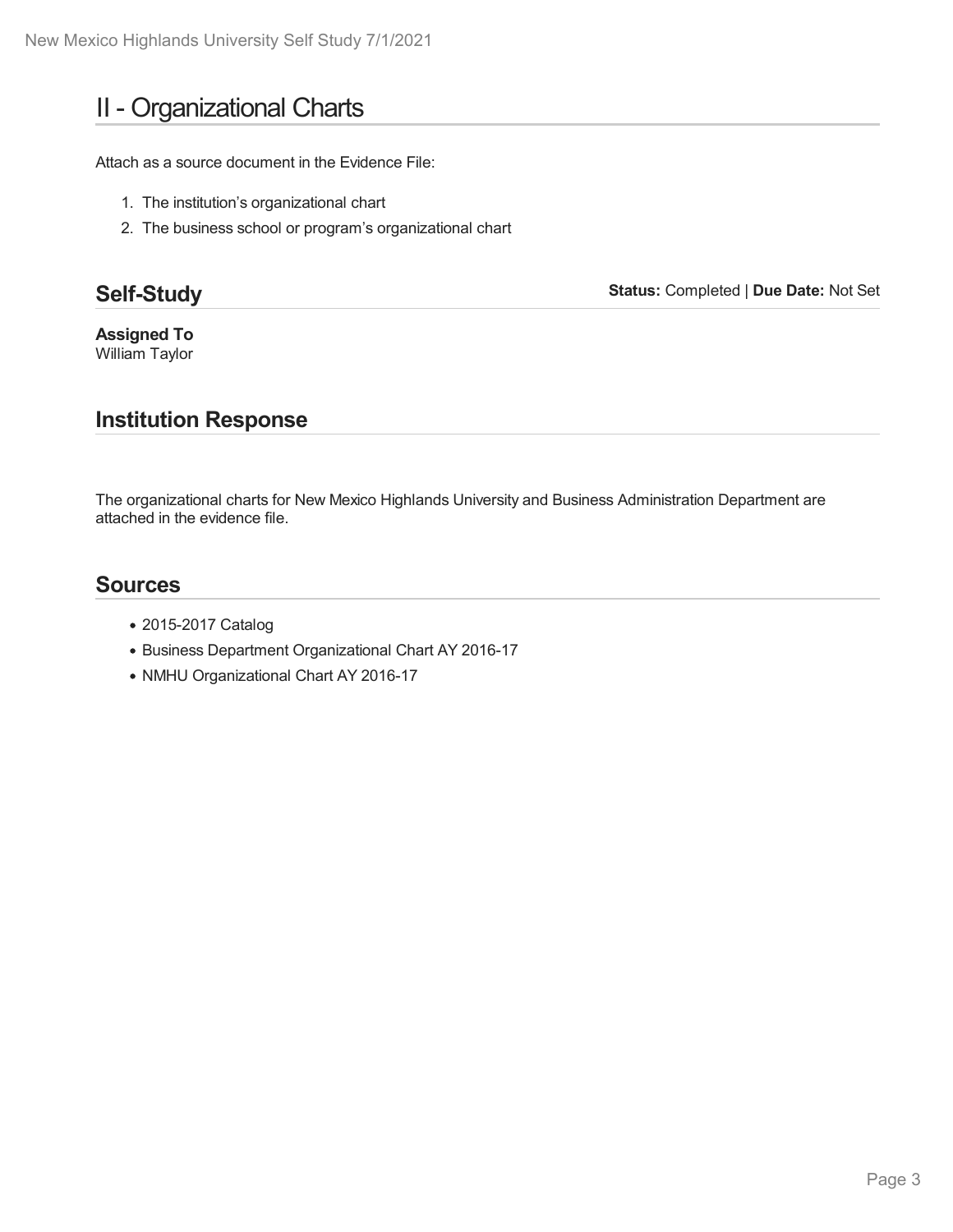# **III - Conditions of Accreditation**

a. Institutional Accreditation. Institutions operating in the United States must be accredited by their regional body. Non-U.S. institutions must have equivalent accreditation or recognition as appropriate. For non-U.S. institutions, this is typically a copy in an Appendix of a certified translation of an official document from an appropriate government organization in their respective countries stating recognition, accreditation, and/or their right to grant degrees.

Membership in ACBSP requires regional accreditation or the filing of the official document by non-U.S. institutions. It is not necessary to provide these documents unless ACBSP staff cannot verify this information or there have been changes in the status. If this cannot be verified or is questioned, the institution will be required to provide documentation before the process can continue. Please note below any changes in regional or national accreditation status.

- b. Statement of Mission—Institution. Provide the approved statement of mission for the institution and state whether it is listed in the institution's catalog or program offerings bulletin (see subsection d).
- c. Statement of Mission—Business School or Program. The business unit will be evaluated to the ACBSP Standards and Criteria within the framework of institutional and business unit mission. Schools and programs must have a mission consistent with that of ACBSP. State the mission of the business school or program and whether the mission is listed in the institution's catalog or program offerings bulletin (see subsection d).
- d. Public Information. An electronic copy or website link for the catalog or bulletin must be provided in the Evidence File. Printed copies of the catalog and self-study are no longer needed. State the catalog page number(s) where each of the following is located:
	- 1. Listing of the business degree programs
	- 2. The academic credentials of all faculty members
	- 3. The academic policies affecting students along with a clear description of the tuition and fees charged to the students
	- 4. The statement of mission of the institution
	- 5. The statement of mission of the business school or program
- e. Accreditation of Doctoral Programs. Accreditation of doctoral programs must meet the following requirements:
	- 1. Institution must have ACBSP accrediting programs at the baccalaureate and/or master's level.
	- 2. Institution must perform aself-study addressing the six general standards and criteria and related subcategories to the extent appropriate.
	- 3. Program must be authorized by the appropriate regional accrediting organization and/or the appropriate governmental agency.
	- 4. Accreditation can only be awarded after individuals have graduated from the program.

If the self-study includes accreditation of a doctoral program, please indicate below, with attached documents as required, that you have met these requirements or you intend to meet these requirements.

f. Please list below all campuses at your institution at which a student can earn a business degree.

#### g. **Business programs must routinely provide reliable information to the public on its performance, including student achievement, such as assessment results.**

To demonstrate compliance with this criterion:

1. Provide evidence on the main business page website, or on business program websites, that demonstrate accredited programs provide information to the public on business student achievement. For example, evidence of business student achievement may include aggregate data by accredited programs regarding some of the following business student achievement measures: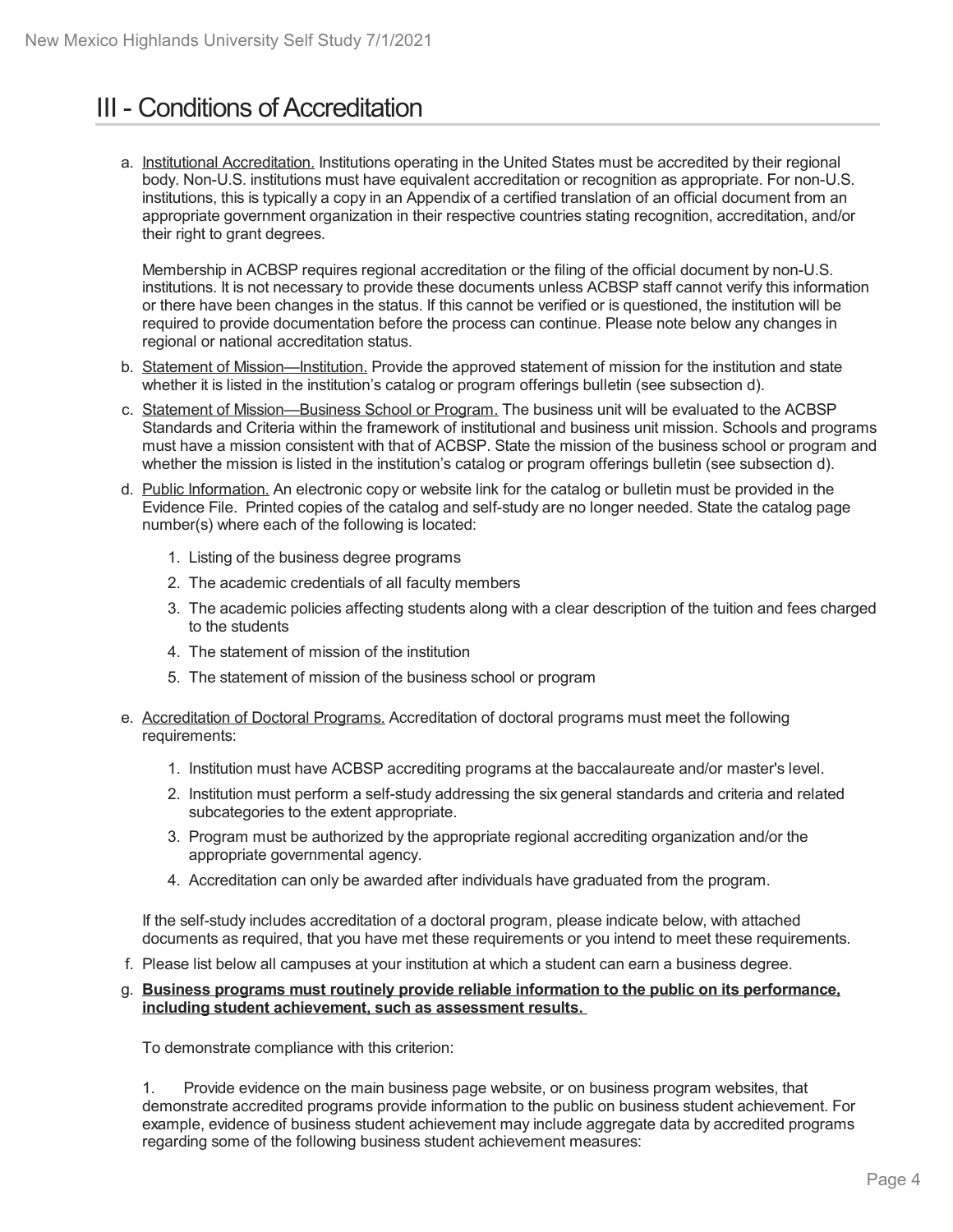- Attrition and retention
- **Graduation**
- Licensure pass rates
- · Job placement rates (as appropriate)
- Employment advancement (as appropriate)
- Acceptance into graduate programs
- Successful transfer of credit
- **Other**

Note: Website links submitted to document the implementation of this requirement must be on the business landing page, clearly identified, and lead directly to information regarding business student achievement. Provide the link in Section III of the online reporting portal.

# **Self-Study**

**Status:** Completed | **Due Date:** Not Set

**Assigned To** William Taylor

### **Institution Response**

**a. Institutional Accreditation**: New Mexico Highlands University (NMHU) is accredited by the Higher Learning Commission (HLC). The HLC placed the university on probation in the Fall 2016 semester. The entire university community is committed to working with the HLC to resolve all issues and concerns.

**b. NMHU Mission Statement**: New Mexico Highlands University is a public comprehensive university serving our local and global communities. Our mission is to provide opportunities for undergraduate and graduate students to attain an exceptional education by fostering creativity, critical thinking and research in the liberal arts, sciences, and professions within a diverse community.

Source: <http://www.nmhu.edu/about-nmhu/>

**c. NMHU Business Program's Mission**: The Department of Business Administration is committed to the success of our students and to the highest observance of our professional accreditation standards. The department's goal is to be the best small business department in the Southwest, preparing students to be confident, competent, ethical and responsible decision makers, managers, leaders and agents of economic and social betterment in today's changing global business environment.

**d. Public Information**. An electronic copy or website link for the catalog or bulletin must be provided in the Evidence File. Printed copies of the catalog and self-study are no longer needed. State the catalog page number(s) where each of the following is located:

1. Listing of the business degree programs: page numbers 82-88.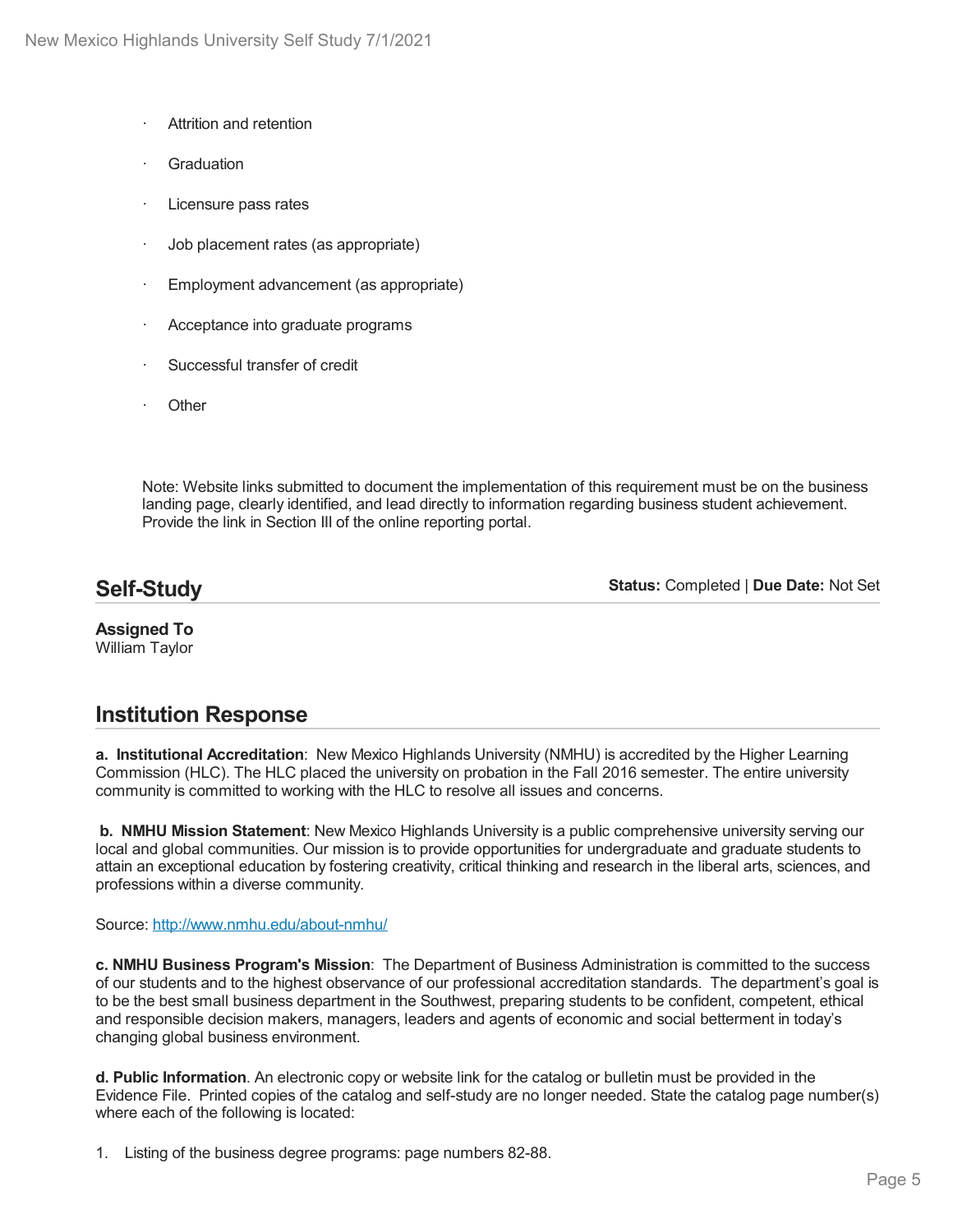2. The academic credentials of all faculty members: page number 82.

3. The academic policies affecting students along with a clear description of the tuition and fees charged to the students: pages 32-44; pages 22-27. (Tuition and fee schedule available on-line.)

4. The statement of mission of the institution: page 13. (The University adopted a new mission statement, which is available at the University website.)

5. The statement of mission of the business school or program: page 82. (The business program's new mission statement is available at the

e. Accreditation of Doctoral Programs.

Not Applicable

f. Campuses -- Las Vegas, NM (Main Campus).

Students in the BBA may complete their programs from the Las Vegas, NM campus. They also may complete the BBA on-line once they have completed the BBA Core, either at Highlands University, or another college, most typically a New Mexico community college. MBA courses are offered at the Las Vegas campus and on-line. The MBA program can be completed entirely on-line. Students taking on-line classes are provided with the same services--advisement, career services, financial aid, library etc.--as students on the main campus.

g. Public Information on program performance.

The Business administration program shares information regarding student learning outcomes with faculty, staff and all stakeholders on its webpage: http://www.nmhu.edu/current-students/undergraduate/school-of-business-media and-technology/business-administration/ The university also provides information on enrollment, retention, degrees awarded and performance and effectiveness through the Office of Institutional Effectiveness and Research at http://www.nmhu.edu/institutional-research/.

### **Sources**

2015-2017 Catalog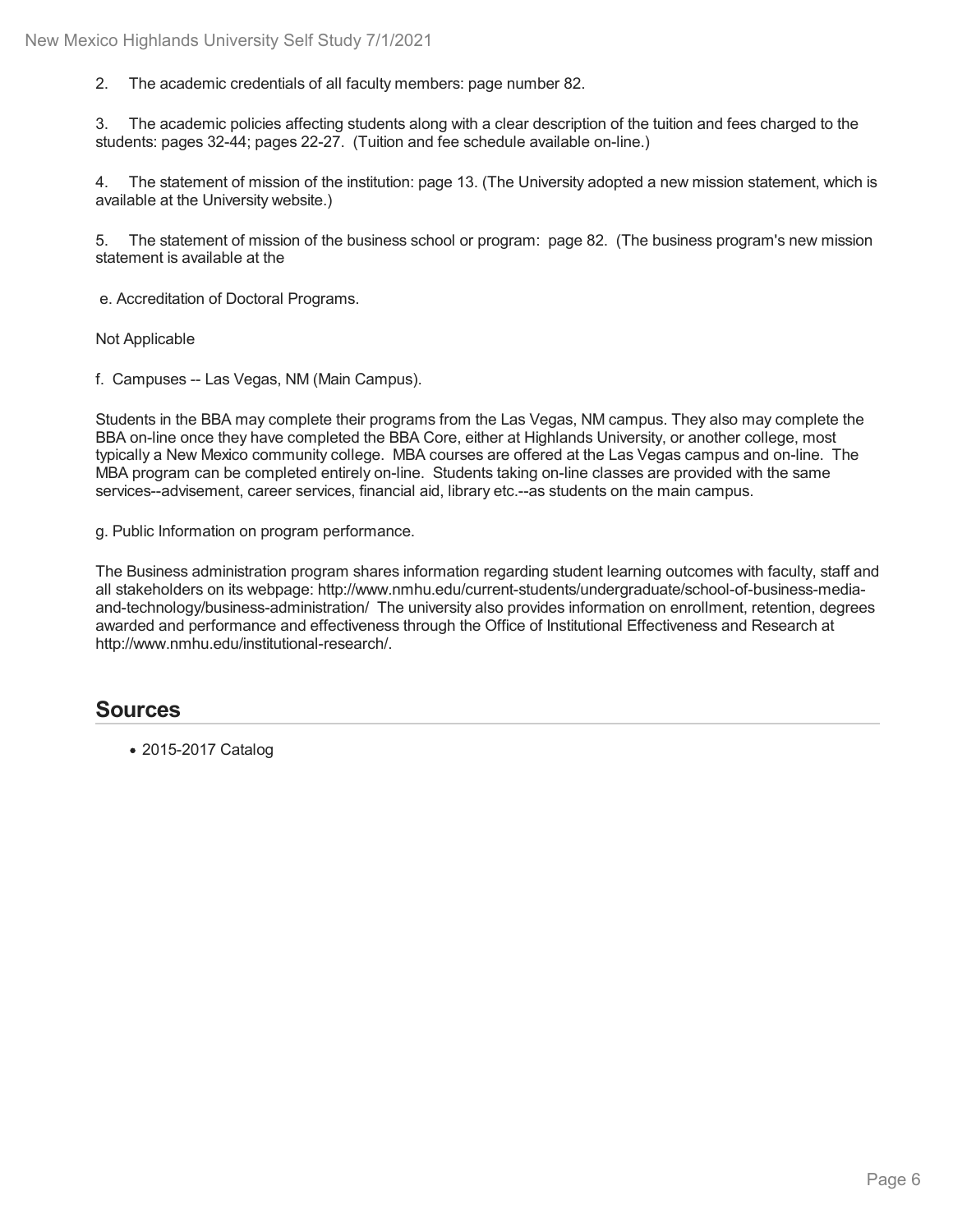# IV - Organizational Description

The Organizational Profile is a snapshot of your business school or program, the key influences on how you operate, and the key challenges you face. It consists of two parts: Organizational Description and Organizational Challenges.

Importance of Beginning with your Organizational Profile. Your Organizational Profile is critically important because:

- it is the most appropriate starting point for self-assessment;
- it helps the institution identify potential gaps in key information and focus on key performance requirements and organizational performance results;
- it is used by ACBSP in all stages of review, including the site visit, to understand your organization and what you consider important;
- it also may be used by itself for an initial self-assessment; and
- if you identify topics for which conflicting, little, or no information is available, you can use these topics for goal-setting and action-planning.

Submit your responses to both the Organizational Description that follows and the Organization Challenges on the next page as documents and attach under the Evidence File tab above. Limit the response to the entire Organizational Profile to not more than five printed pages.

#### **a. Organizational Description**

Describe your organization's environment and key relationships with students and other stakeholders.

Within your response, include answers to the following:

- 1) Organizational Environment
	- a. What are the delivery mechanisms used to provide your education programs, offerings, and services to students?
	- b. What is the organizational context/culture?
	- c. What is your stated vision?
	- d. What are your stated values?
	- e. What is your faculty and staff profile? Include education levels, workforce and job diversity, organized bargaining units, use of contract employees.
	- f. What are your major technologies, equipment, and facilities?
- 2) Organizational Relationships
	- a. What are your key student segments and stakeholder groups? What are their key requirements and expectations for your programs and services? What are the differences in these requirements and expectations among students and stakeholder groups?
	- b. What are your key partnering relationships and communication mechanisms?

*Notes: Student segment and stakeholder group requirements might include special accommodation, customized curricula, reduced class size, customized degree requirements, student advising, dropout recovery programs, and electronic communication.*

*Communication mechanisms should be two-way and might be in person, electronic, by telephone, and/or written. For many organizations, these mechanisms might be changing.*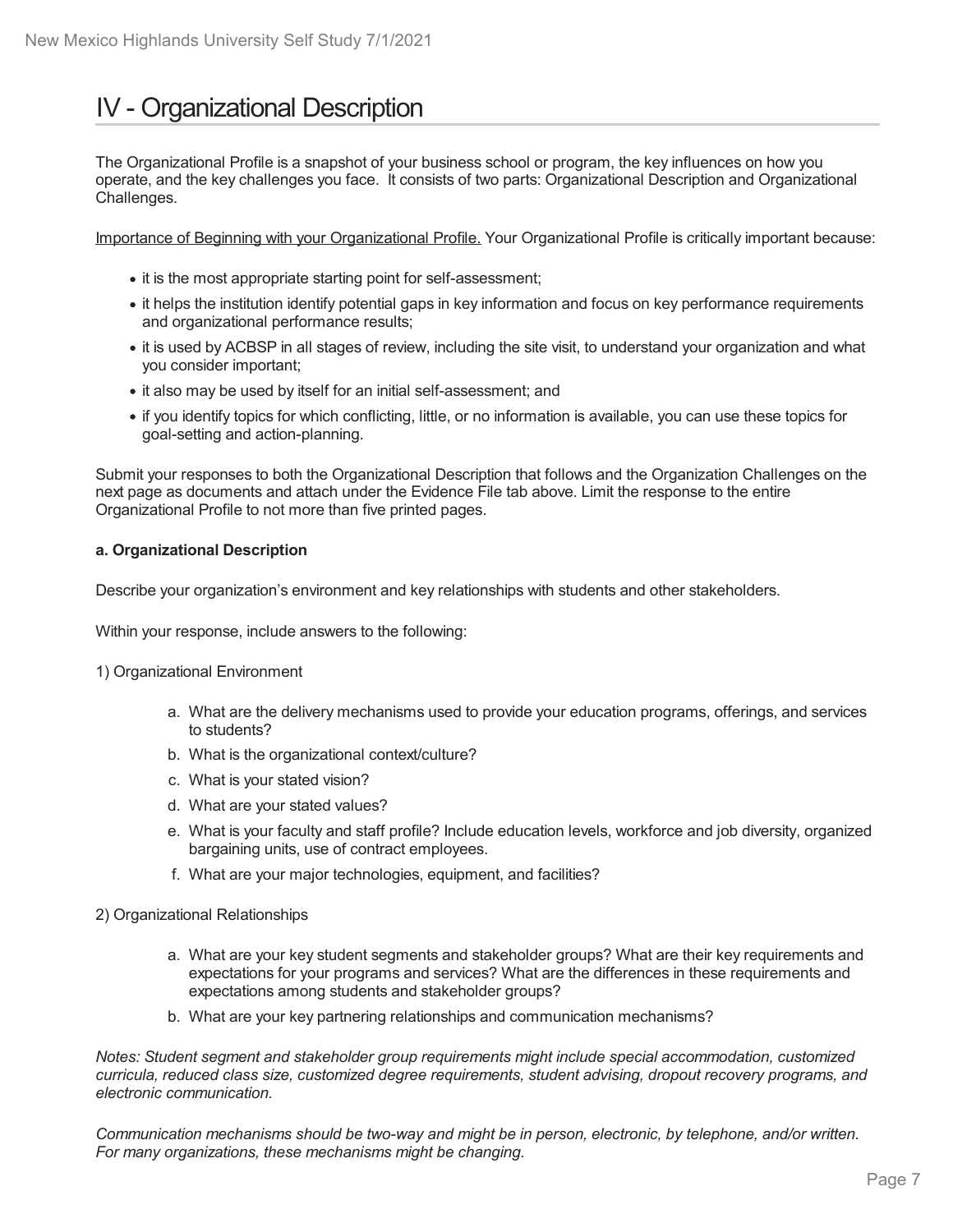**Assigned To** William Taylor

# **Institution Response**

**Organizational Description:** New Mexico Highlands University, commonly known as NMHU or Highlands University, is a comprehensive university located in northern New Mexico. Founded in 1893 as a normal school, Highlands has a rich history as a Hispanic serving institution. We are committed to providing an outstanding education to all students, celebrating the diversity and culture of our region, and creating opportunities for under served populations. The university's mission, vision and goals are ensconced in the University's strategic plan, and are the shared basis for all of its programs and offices.

**Highlands' Mission:** New Mexico Highlands University is a public comprehensive university serving our local and global communities. Our mission is to provide opportunities for undergraduate and graduate students to attain an exceptional education by fostering creativity, critical thinking and research in the liberal arts, sciences, and professions within a diverse community.

**Highlands' Vision:** Our vision is to be a premier comprehensive university transforming lives and communities now and for generations to come.

#### **Highlands' Core Values:**

- **Excellence**
- **Diversity**
- **Accessibility**
- **Responsiveness**

**Department of Business Administration Mission:** The Department of Business Administration is committed to the success of our students and to the highest observance of our professional accreditation standards. The department's goal is to be the best small business department in the Southwest, preparing students to be confident, competent, ethical and responsible decision makers, managers, leaders and agents of economic and social betterment in today's changing global business environment.

**Department of Business Administration Vision:** The Department of Business Administration provides an inspiring multicultural learning environment that promotes excellence, empowerment, transformation, and global understanding.

**Department of Business Administration Core Values:** Advancement of Knowledge, Active Learning, Student Success, Diversity of Ideas, Accessible Education, Community, Individual Well-Being, Sustainable Practices, Multiculturalism.

**Organizational Environment:** The NMHU Business Administration program isan integral part of Highlands University, in which all departments share a commitment to providing educational opportunities to all our students, especially those from under-served communities. As an institution dedicated to this mission, the university is open admission, accepting all students who have completed high school. Being an open admissions university implies accepting students who are sometimes under-prepared and in need of services to prepare them for success in college. This is a challenge and commitment that forms the core of the university's and its various departments' work. The Business Administration Department is one of two departments that make up the School of Business, Media and Technology. The department chair reports to School's Dean.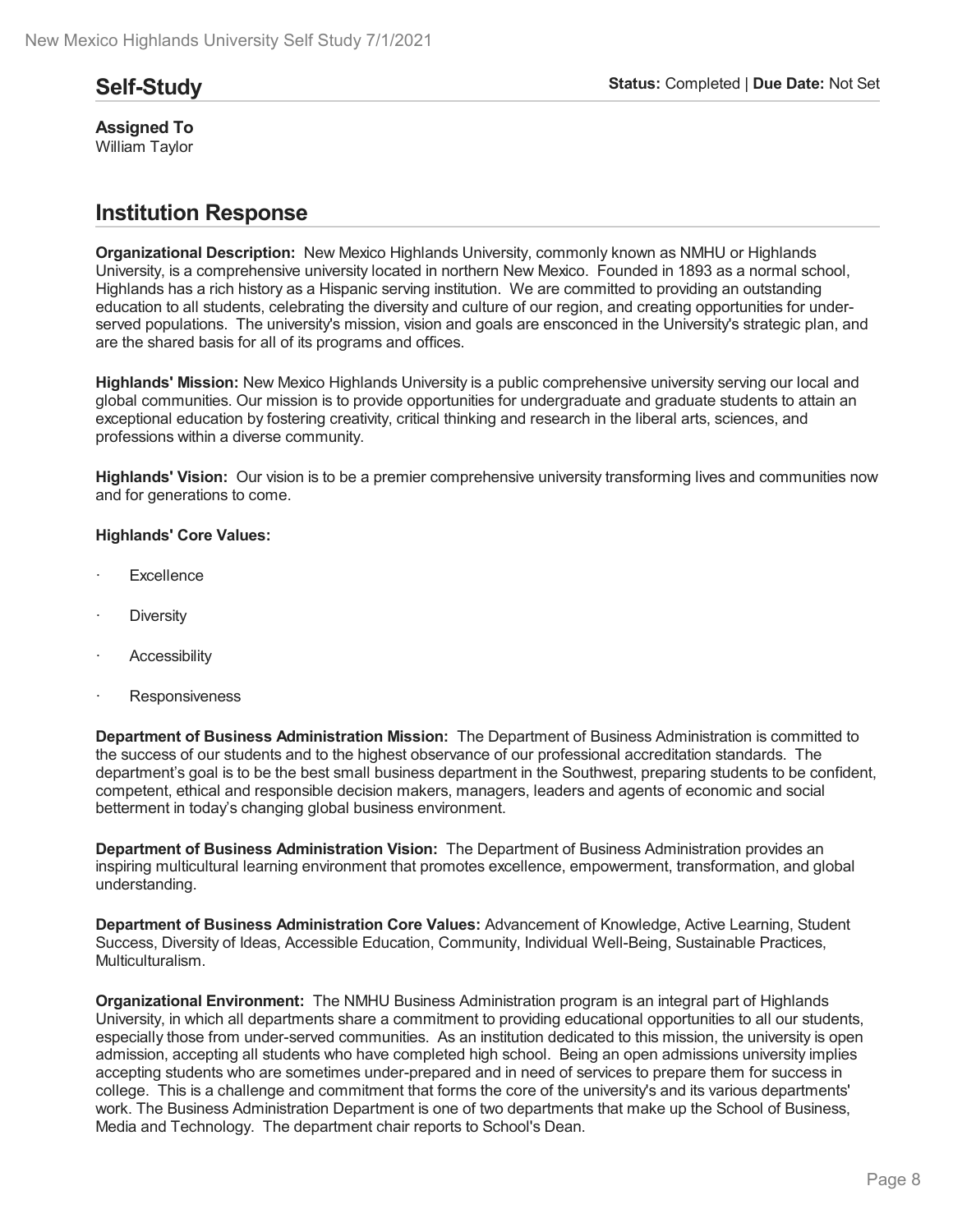The Business Administration program's faculty has embraced this challenge by embracing high standards as it works to prepare students for the challenges of an ever-changing workplace that demands competent, ethical professionals and managers. The program's curriculum builds upon the University's core requirements that provide the basis for a well-rounded liberal arts education. The 40 credit-hour core provides students with a strong foundation in written and oral communication, mathematics, lab sciences, social and behavioral sciences and the arts. The business core, recently modified, provides our students with 45 hours of business related coursework, which is supplemented by work in a concentration area--accounting, finance, general business, management or marketing. Concentration areas require another 24 to 27 credit hours, with at least 15 hours specific to the discipline.

In the past, business students were encouraged to complete the core before starting their business education. This is no longer true. The university encourages students to declare a major early so that they can begin to study subjects and ideas that interest and motivate them. As such, the department regularly participates in freshmen orientation programs, providing encouragement, academic advising and learning community courses applicable appropriate for first-semester freshmen. By working early with students interested in business, we hope to capture young students passions and hopes for themselves and themselves and their broader world. We also believe that by working with students early on, we can help guide them through the requirements for degree completion, allowing those going full-time to complete their undergraduate education in four years. We also realize that many, probably most, of our undergraduate students are transfers, and many of those are non-traditional students, who are working their way through college. We endeavor to provide them with advising that will enable them to complete their programs as efficiently as possible.

Graduate education is the other key component to the business administration program. The Highlands MBA program offers concentrations in Accounting, Finance, Management, Human Resources Management, and International Business. The program consists of 36 total hours. For students in all concentrations except accounting concentration, the program requires 27 hours from the MBA core plus nine hours in the selected concentration. Students in the accounting concentration must have completed two intermediate accounting courses prior to being accepted in the program. They also take an advanced accounting course in place of the MBA level financial accounting course required for all other MBA students. MBA students entering the program from academic disciplines other than business are required to take a leveling course, Business 500, which covers the essential common professional components of an undergraduate business education. The department has partnered with Peregrine for the delivery of this course material. The MBA program is offered at the Las Vegas campus and on-line.

**Faculty Profile**: The department relies on a committed faculty to deliver the excellent education and advising that our students have come to expect. The faculty currently includes 15 full-time equivalent members and one adjunct. There are at least 2 faculty in each business discipline. Nine of the 15 full-time faculty are academically qualified and 6 are professionally qualified. Our sole adjunct faculty is Dr. Denise Montoya, the University's Human Resources Director and someone with a passion for teaching. Faculty qualifications are sufficient to meet ACBSP standards, but the department is expecting that two of the professionally qualified faculty will complete their doctorates in the next year or two, thus becoming academically qualified. The business faculty currently includes 7 members who are tenured or tenure track. However, the department expects that three of full-time contingent faculty lines be converted to tenure track positions next academic year. The business program's full-time contract employees form an important part of our faculty team. They are accepted by the Dean, Chair and tenured and tenure track faculty as full members of our faculty team. Almost all are full-time, meaning they teach 12 hours per semester. They also provide service to the department and university, advise students, and fully participate in department faculty meetings. Business Administration faculty are ably supported by Ms. Brenda Fresquez.

**Facilities and Technology**: The business administration program is housed in Sininger Hall. This building houses most of our classrooms, all equipped with new computers, smart-boards and updated software. All faculty have a fully equipped office in Sininger Hall. Graduate Assistants have shared office space. Because almost all of our faculty teach at least one-course on-line, they are also provided with equipment necessary for such courses. Faculty are committed to the use of technology. They have universally embraced the use of Zoom for the delivery of synchronous on-line class delivery and advising and D2L to support all classes--traditional face-to-face and online courses.

**Organizational Relationships**: The Business Administration Department's key relationships are its students, future employers and the greater Las Vegas-San Miguel community. The interests of students and future employers are largely aligned. Students expect an education that will prepare them for the workforce and help them find a job in their area of interest. Employers expect that students will have attained the hard and soft skills necessary for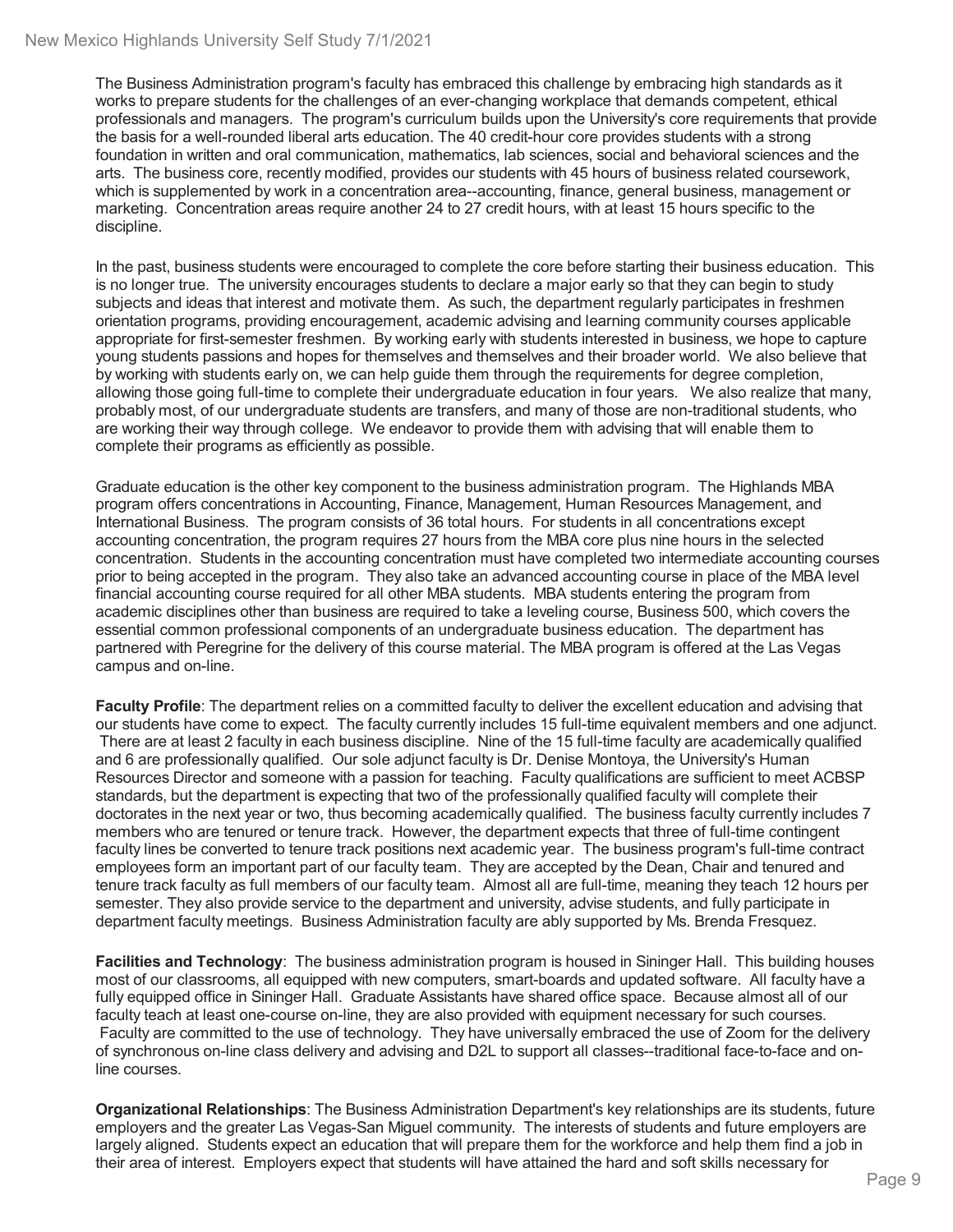success in their organization.

Communication with students increasingly emphasizes the importance of technology. The department has conducted meetings with students using Facebook-live and Zoom. We meet with individual students with Zoom, over the phone, by email. And, no matter the technology, we strive to be responsive. The department's faculty unanimously endorsed a 24 hour response time requirement to email and phone inquiries from students. Many include this in their syllabus, and the Dean regularly reminds students that they should expect to be able to meet with their faculty adviser and get timely responses to all inquiries. While technology is an increasingly important part of our communication efforts, in person meetings remain central. This year the Dean, Department Chair and faculty have worked on several initiatives to create a sense of community within the Department. The department hosted a welcome back pizza party for all its students. The Dean established Coffee with the Dean and Pizza with Dean events. For the first time, the Department hosted a separate graduation ceremony for its BBA and MBA graduates. Finally, and perhaps most importantly, students are provided access to the Dean, the Department Chair and the faculty with an open door policy.

We regularly communicate with employers and community leaders, formally through the Advisory Board and informally from meetings at career fairs and other community-based venues. The Business Department- administration, faculty and students--has built good relations with local businesses and community organizations through its involvement with major organizations and events. Students regularly participate in community events, including parades where they represent the Department, clean-up campaigns, and tax assistance preparation for low-income and elderly residents. Administration and faculty represent the university in various organizations such as the Economic Development Corporation, Main-Street, the American Association of University Women and ALPFA.

### **Sources**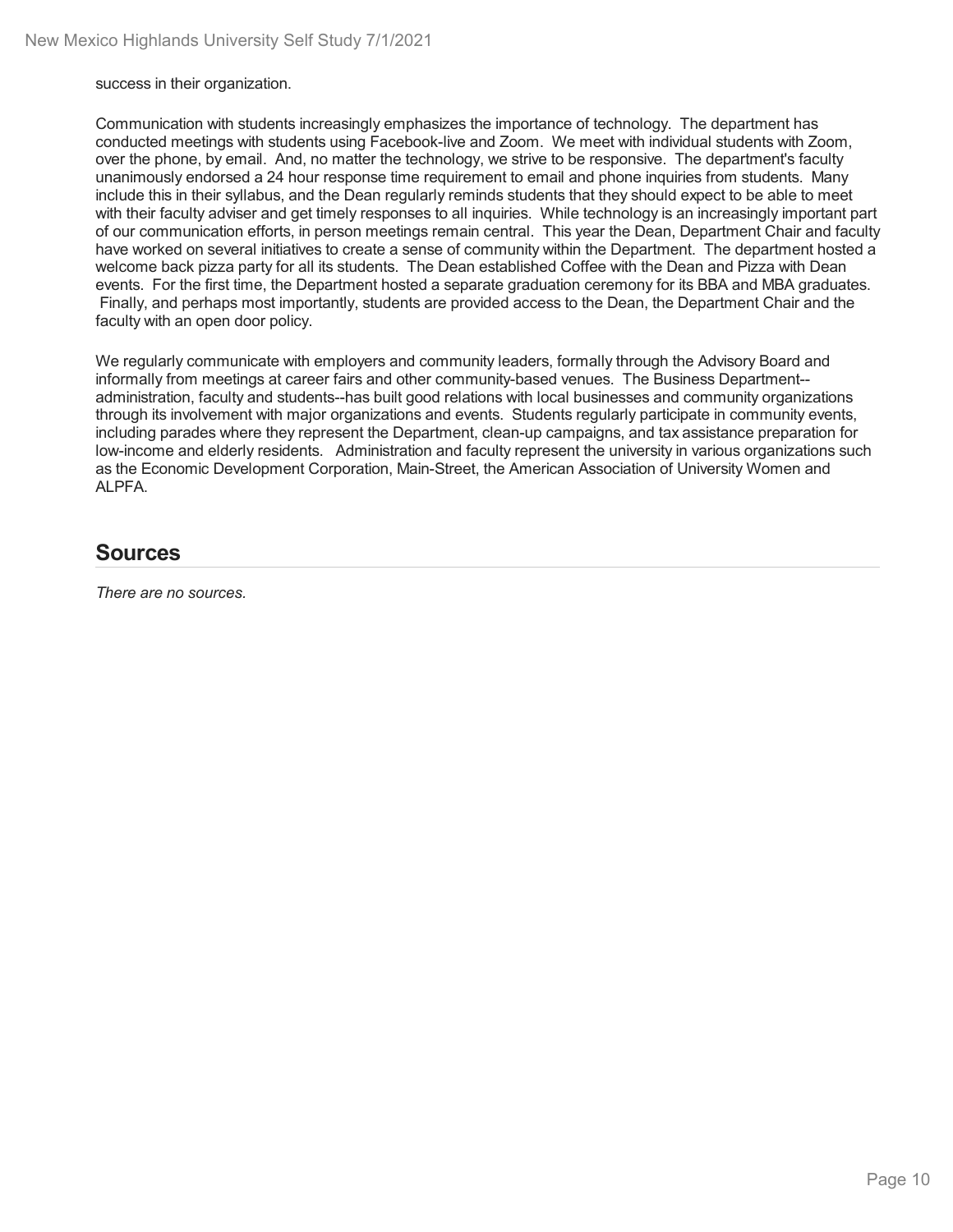# V - Organizational Challenges

Describe your organization's competitive environment, your key strategic challenges, and your system for performance improvement.

Within your response, include answers to the following questions:

- 1. Competitive Environment
	- a. What is your competitive position? Include your relative size and growth in the education sector and the number and type of competitors.
	- b. What are the factors that determine your success relative to that of your competitors and other organizations delivering similar services? Include any changes taking place that affect your competitive situation.
- 2. Strategic Challenges
	- a. What are your key strategic challenges? As appropriate, include education and learning, operational, human resources, and community challenges.
- 3. Performance Improvement System
	- a. How do you maintain an organizational focus on performance improvement? Include your approach to systematic evaluation and improvement of key processes and to fostering organizational learning and knowledge sharing.

*Notes: Factors might include differentiators such as program leadership, services,e-services, geographic proximity, and program options.*

*Challenges might include electronic communication with key stakeholders, reduced educational program introduction cycle times, student transitions, entry into new markets or segments, changing demographics and competition, student persistence, and faculty/staff retention.*

# **Self-Study**

**Status:** Completed | **Due Date:** Not Set

#### **Assigned To** William Taylor

### **Institution Response**

The Business Administration Department's major challenges are student learning, excellence in teaching, communication and enrollment growth. All are addressed in the Department's strategic plan.

**Student Learning**: Excellence in business education with a focus on student learning is the department's most important strategic goal, and the department has made good progress in its efforts to focus on student learning through its outcomes assessment efforts. Learning objectives for all business concentration at both the BBA and MBA level are established and are regularly reported and reviewed. The department has focused extensively on improving learning outcomes, regularly addressing the issue in faculty meetings and meetings between the department chair and faculty members. The meetings included both one-on-one consultations and group meetings as faculty in the various disciplines worked together to develop coordinated plans. As a result more meaningful, rigorous standards have been established. More importantly, they are regularly reported and reviewed as a means for improving our courses and programs. A noteworthy benefit from the process has been improved coordination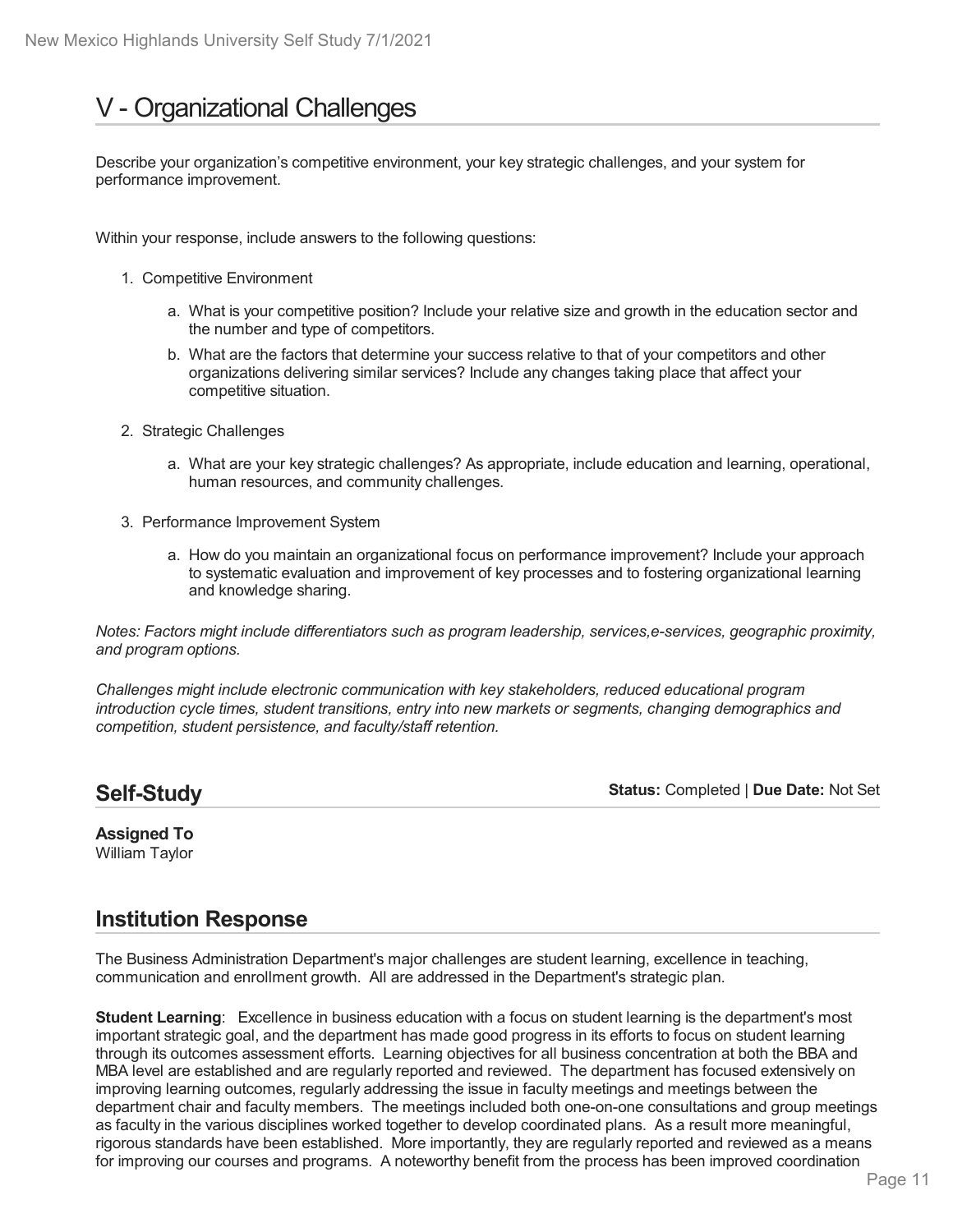among the faculty. The department recognizes that it will need to extend a continuous effort on outcomes assessment. In particular, we need to improve our external validation of student learning, and plans for the adoption of new external assessment tools are under discussion.

**Excellence in Teaching**: The NMHU Business faculty is dedicated to student learning and the success of its students. The faculty are regularly evaluated by their students and peers. The department also discusses and holds presentations on innovative teaching methods and advising during faculty development week and subsequent faculty meetings. The faculty has readily accepted, indeed embraced, educational technology. All faculty use D2L, the university's learning platform for both on-line and traditional courses. All faculty also are migrating to the use of the Zoom technology for the delivery of synchronous on-line classes. All of our classrooms are equipped with computers, smart boards and the latest related technology, and faculty have been trained in their use. The biggest challenge facing the department is for faculty to develop the concepts and skills associated with a new mode of online delivery--asynchronous on-line classes. The department's interest in asynchronous courses is based on requests from current and prospective students, and the considerable promise they hold for enrollment growth. The challenge is that the department's extensive experience with on-line education up to this point has been with synchronous classes, using first the Elluminate technology and now Zoom. The department and the University are interested in moving in the direction of providing more courses and programs using the asynchronous format. However, we also are insistent that all such courses be high quality. Faculty interested in teaching in this format are required to participate successfully in a course created by the University's Center for Teaching Excellence. The final project for the course is the actual development of one of the on-line courses the Professor plans to teach. The university also will be providing additional resources to faculty interested in teaching on-line courses. The recently concluded collective bargaining agreement (CBA) includes a financial incentive for faculty to become trained in new modes of course delivery.

**Communication**: The business department has established good communication with its stakeholders, including faculty, students, prospective employers and the broader community. This communication usually takes place via regular individual and group meetings, phone calls and emails. The area in which the department needs to focus most attention is the improvement of its website. Efforts to update the website and keep it updated are underway with considerable improvement expected.

**Enrollment Growth**: Enrollment growth through improved recruitment and retention is part of both the university's and the department's strategic plans. The challenge got a little tougher when the Higher Learning Commission (HLC) placed the university on probation. While the university believes that it has successfully addressed the HLC's concerns and will be off probation in the near future, we expect that it will place a drag on recruitment efforts for the near future. For now, enrollment in both the BBA and MBA programs has been quite steady. The BBA program graduated 65 students in AY 2012. That number grew to 78 students in the following year and has stayed steady since.

### **Sources**

• Bachelor Degrees AY 2012 to AY 2016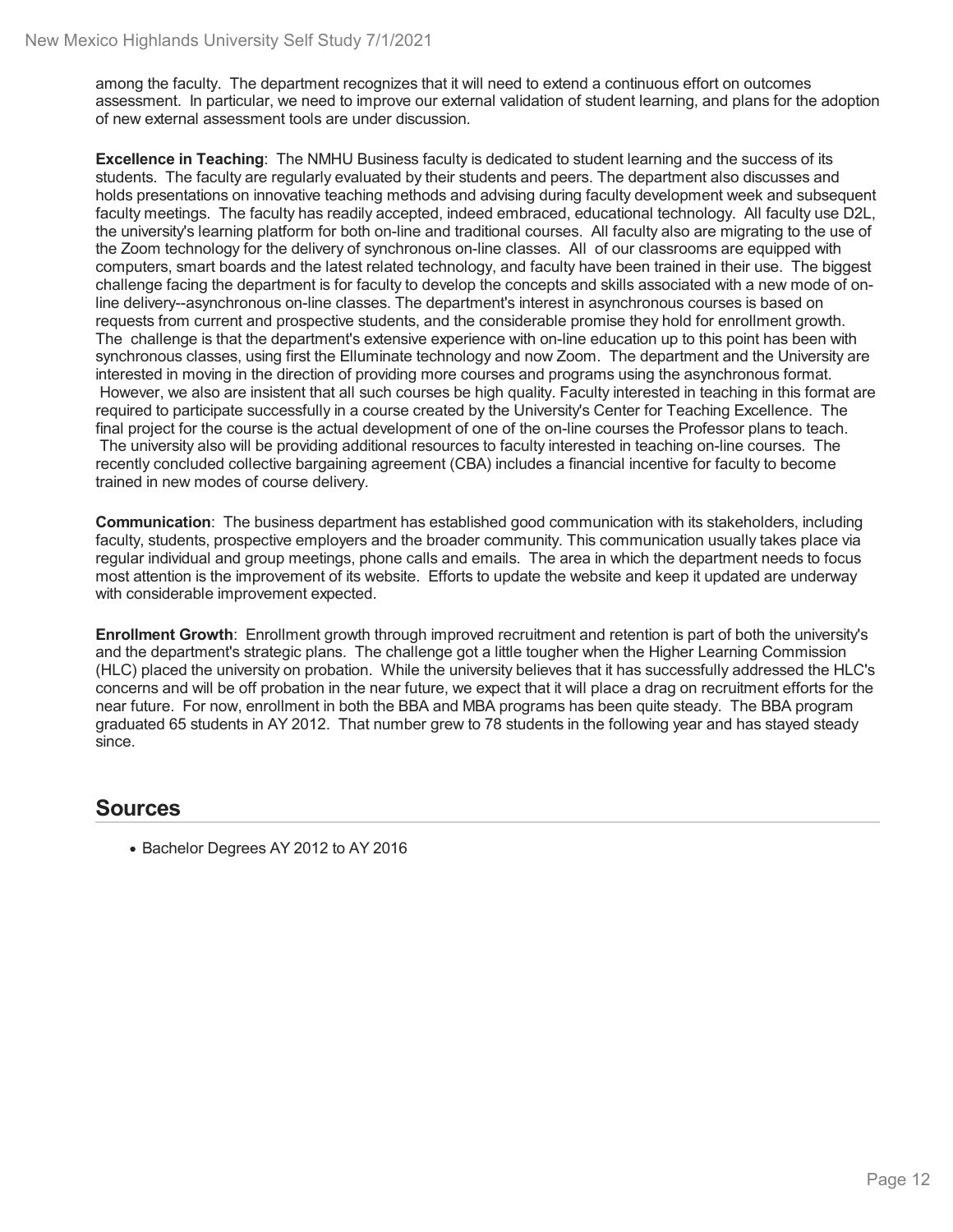# 1 - Standard 1: Leadership

Administrators (chief academic officers, deans, department chairs) and faculty must personally lead and be involved in creating and sustaining values, business school or program directions, performance expectations, student focus, and a leadership system that promotes performance excellence. These values and expectations must be integrated into the business school's or program's leadership system; and the business school or program must continuously learn, improve, and address its societal responsibilities and community involvement.

Use the criteria on the following pages to document the extent to which the business school or program meets the standard for Leadership. Justify any omissions.

For each criterion on the pages that follow, list key things administrators and faculty do (or have recently done) that prove compliance.

# **Self-Study**

**Status:** Completed | **Due Date:** Not Set

**Assigned To** William Taylor

# **Institution Response**

Highlands University is committed to providing an outstanding education to all students, celebrating the diversity and culture of our region, and creating opportunities for under-served populations These values are central to the University's mission and vision and serve as the guiding principles to university processes, strategic planning and budgeting. After a lengthy writing and approval process, they were incorporated into the University's revised mission statement. The university's strategic planning process was participatory and included all university constituencies and external stakeholders. The strategic plan, which was formally adopted by the Board of Regents in 2016, among other initiatives, firmly established the university's commitment to academic excellence. Indeed, "academic excellence, academic integration and student success" is the first goal in its strategic plan, HU 2020.

In the Fall 2016 semester the business administration department's chair, faculty and dean embarked on the development of a strategic plan for the program. They endeavored to develop the plan in a way that supported and complemented the shared values and goals of the University's strategic plan. They quickly and readily embraced the academic excellence goal, making it central to the program's mission of "preparing students to be confident, competent, ethical and responsible decision makers, managers, leaders and agents of economic and social betterment in today's changing global business environment". They found other areas where they could build on the values and goals from the university's strategic plan, and in the end built a strategic plan for the department that complemented the university's, focusing on academic excellence, community partnerships, and strategic enrollment management. The department's leadership, faculty and staff adopted the strategic plan by consensus, and it subsequently was approved by the University Administration. The program's leadership regularly reviews progress towards achieving goals, and reports back to the faculty on specific issues via regular communication channels, most importantly monthly faculty meetings. The program's leadership provides a comprehensive review with the faculty at the end of the academic year.

The stories about the university and department strategic plans and the processes used to build them is meant to be illustrative of the leadership style at Highlands University. The university leadership, starting with President Sam Minner, is collaborative and inclusive. The leadership team, which includes Vice President for Academic Affairs, Roxanne Gonzales, Vice President for Strategic Enrollment, Edward Martinez, and Vice President for Finance and Administration, Max Baca are all committed to strengthening the university's institutions and administrative capacity. Although all except Vice President Baca are relatively new to the university, they immediately established strong performance and accountability expectations. They understand and embrace the importance of accreditation for the university and its various programs. They regularly meet and communicate with university faculty, staff and stakeholders. Their commitment and inclusive leadership style has been adopted by deans, department chairs and administrative staff.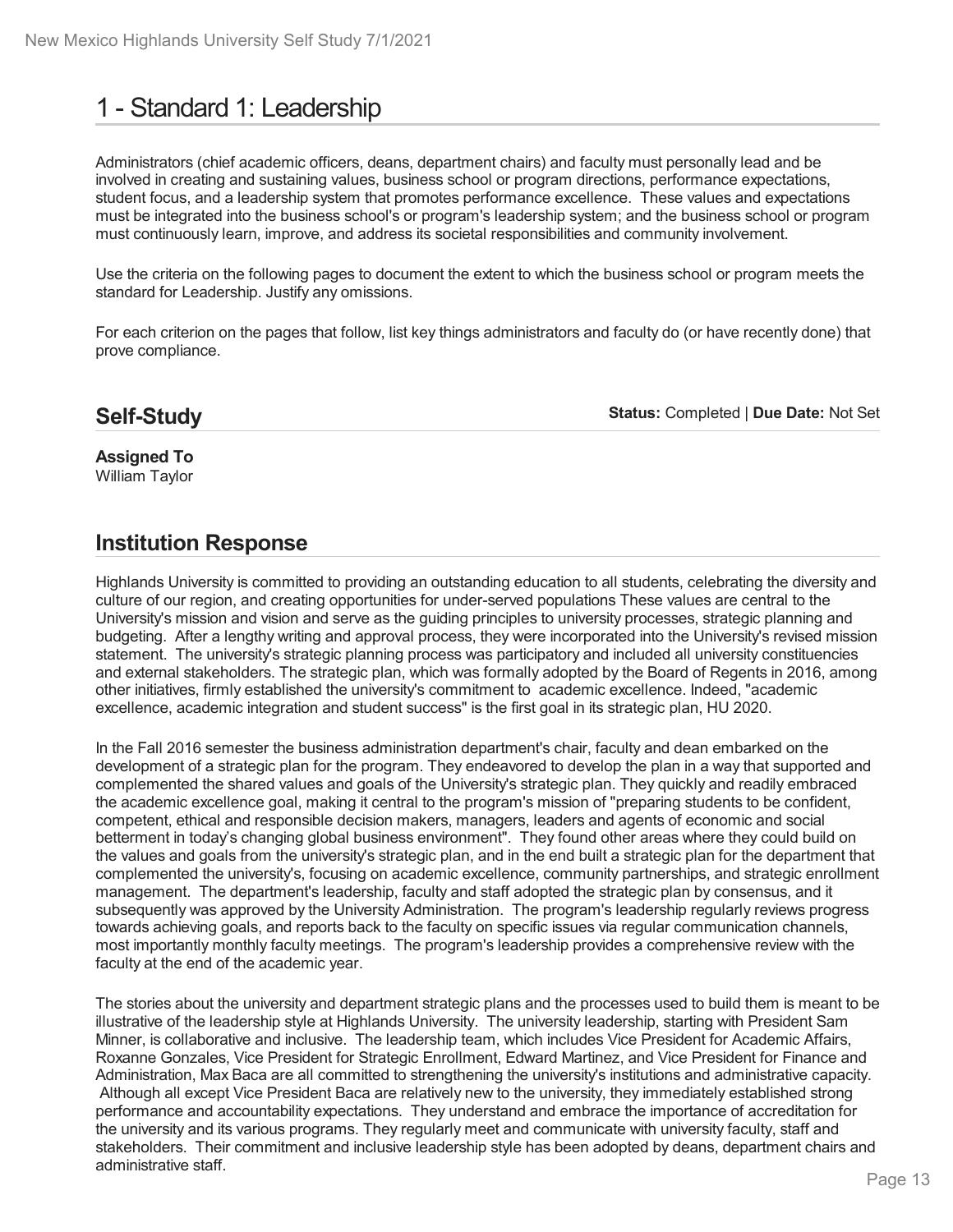Leadership for academic programs at Highlands University starts with the Vice President for Academic Affairs, who provides overall direction to the academic programs and faculty. She and her Deans administer and enforce the faculty standards for hiring, promotion and discipline. All are guided by the faculty handbook and the collective bargaining agreement. The tone and direction for the academic year start with Faculty development week, which begins the week before classes begin. It provides time for department faculty to get re-acquainted and embark on important initiatives such as strategic planning, curriculum reviews and various workshops. The Business Administration program used this week to start the strategic planning process and essentially determine the key initiatives for the program for the following year.

The Dean for the School of Business, Media and Technology and Department Chair for the Business Administration program work closely together to develop a draft for the new academic years goals and objectives, which they share and discuss with faculty and then amend based on faculty input. In AY 2016, strategic planning was central to this process. We started during faculty development week by sharing ideas, which the dean and chair turned into a draft strategic plan, which after discussion and minor changes was adopted and formed the basis for much of they year's work. The Dean and Department Chair provided leadership by following the goals, values and initiatives from the strategic plan.

- Faculty and Staff Development Week Schedule Fall 2016
- NMHU Faculty Development Week Schedule 8-2016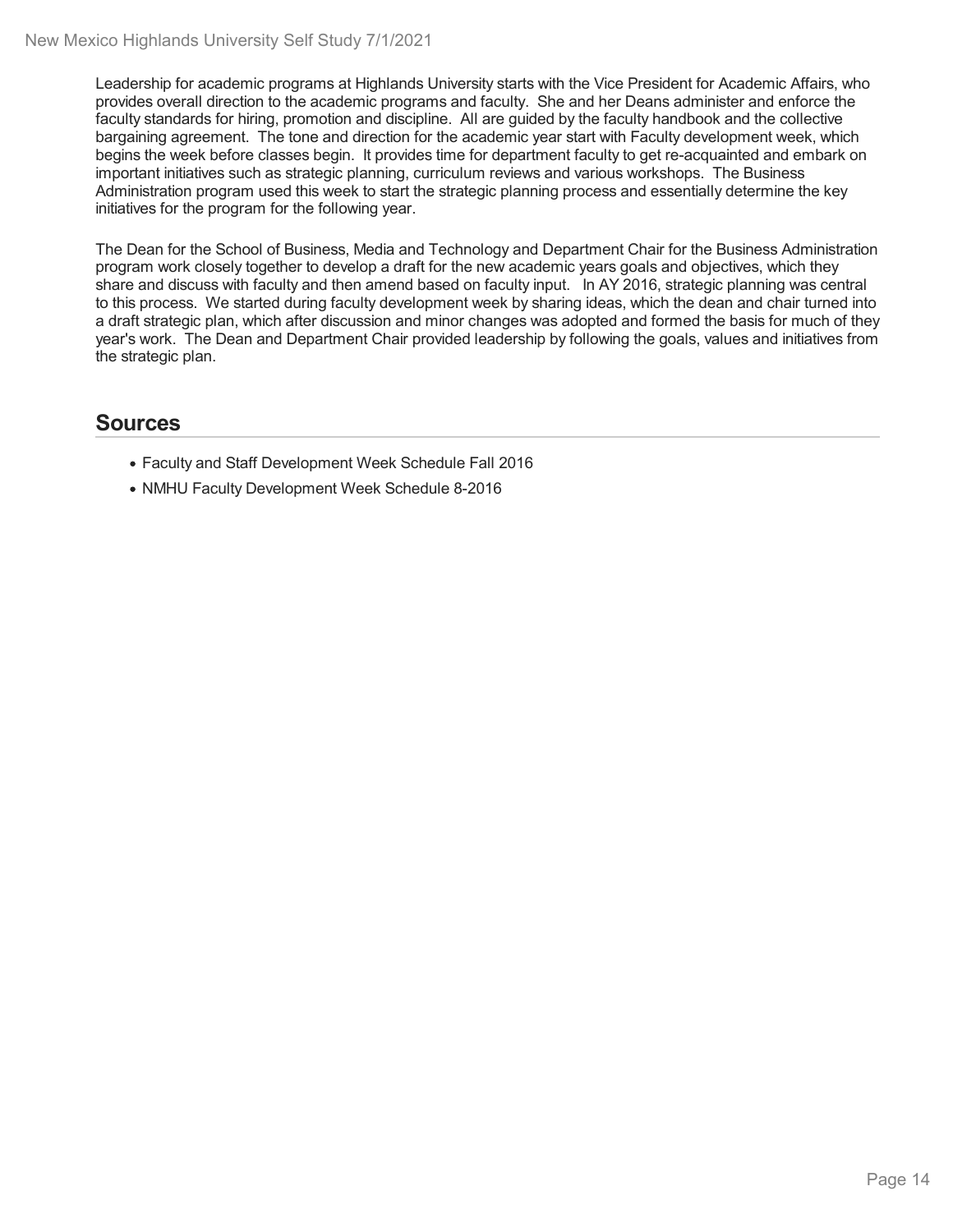# 1.1 - Criterion 1.1

For each criterion, list key things administrators and faculty do (or have recently done) that prove compliance.

**Criterion 1.1 -** The leader of the business unit is to be accountable for the development, execution and continuous improvement of the programs and processes in the business unit, and for their compliance with the ACBSP Standards and Criteria.

*State key actions of the leader of the business unit that promote compliance.*

**Criterion 1.1.a.** - Administrators and faculty must set, communicate, and deploy business school or program values and performance expectations.

State key actions of administrators and faculty pertinent to this criterion.

**Criterion 1.1.b. -** Administrators and faculty must review business school or program performance and capabilities to assess business school or program success and your business school's or program's ability to address its changing needs.

List the key performance measures regularly reviewed by your administrators and faculty, specifying who uses which measures and for what purposes.

**Criterion 1.1.c**. - The business school or program must have processes in place for evaluating the performance of both administrators and faculty.

Explain how the performances of administrators and faculty are evaluated.

### **Self-Study**

**Status:** Completed | **Due Date:** Not Set

**Assigned To** William Taylor

# **Institution Response**

**Criterion 1.1. Leadership Accountability**: The NMHU strategic plan is the basis for all leadership activities at the University. All university leaders, starting with the President, are dedicated to meeting the mission, goals and values established in that plan and the related department plan. The goals and activities included in the department plan were built to reflect both the university's plan and values and ACBSP standards. The Dean and Department Chair regularly meet to review progress in meeting the timelines established with the plan. Progress is also shared with the faculty at faculty meetings and by email correspondence. Finally, the Dean sends the report to the Vice President for Academic Affairs for her review.

**1.1.a. Setting, Communicating and Deploying Program's Values and Expectations:** The Dean for the School of Business, Media and Technology and the Business Department Chair worked closely together and with the faculty to develop the goals and expectations embedded in the Department's strategic plan. They continue to meet regularly to review the program's performance and challenges. The department holds monthly faculty meetings to discuss the business program's strategic plan, curriculum, scheduling (including teaching modalities), outcomes assessment, faculty evaluations and sharing of faculty's teaching methods and research. The department regularly invites representatives from other parts of the university to discuss issues that affect the business program and are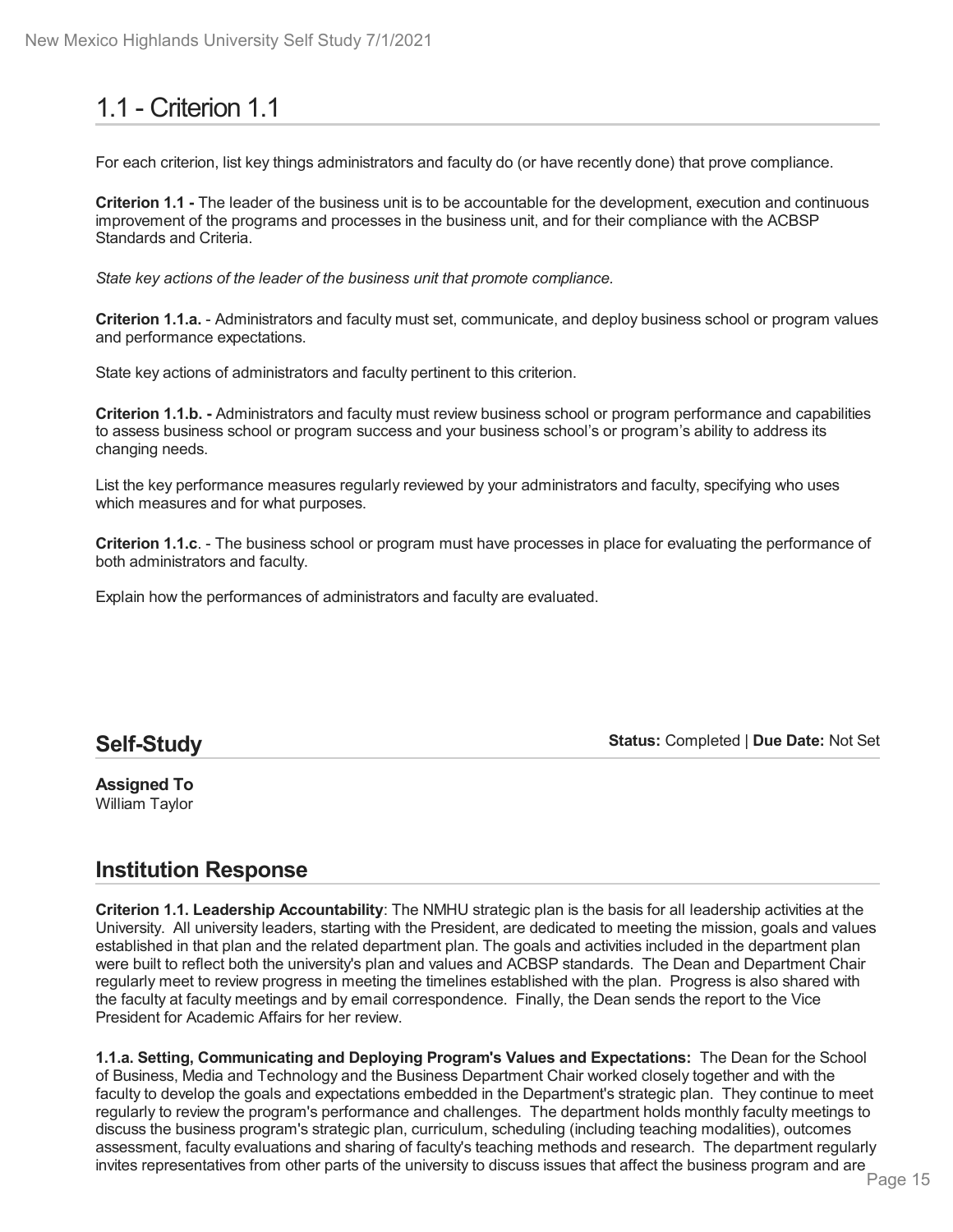part of the strategic plan. For example, the department has requested and gained participation from: the Provost on the strategic directions for the university; the Registrar's office on advising and the use of advising technology; the enrollment management and recruitment office on participation in various recruitment efforts; the library on their services to faculty and students, including access for distance education students; the center for teaching excellence on various topics, including effective methods for teaching on-line courses, recording course lectures in you-tube, and a writing intensive course initiative.

#### **1.1. b. Administrator and Faculty Reviews of Business Programs to Build Success and Meet Changing**

**Needs:** The Business Administration Department holds monthly faculty meetings. These meetings are designed to not only convey information, but to determine strategic actions and to elicit faculty participation in the decision making process and implementation of department goals. The process is working. Faculty fully participated and embraced the strategic plan. More importantly, they have actively participated in key elements of the plan, including faculty evaluations, pro-active student advising, outcomes assessment, participation in various teaching initiatives, participation in recruitment efforts, the sharing of ideas related to their teaching and research interests. Evidence of these successes include: the adoption of the department's strategic plan with regular reviews by the Dean, Department Chair and faculty; a complete review of all tenure and tenured track faculty's performance in the areas of teaching, research and service; a review of all contingent faculty's classroom teaching; teaching method seminars at faculty meetings; participation in the Center for Teaching Excellence program's seminars and courses; full participation in the outcomes assessment process; and faculty participation with the Advisory Board, community activities and student initiated events, including the establishment of a special graduation ceremony for business students.

**1.1.c. Processes for Evaluating Performance of Administrators and Faculty:** The university has long required an annual evaluation of tenured and tenure-track faculty. In Academic Year 2016-17, the university developed, with the full participation and support of the faculty, a contingent faculty handbook. The handbook clearly sets out expectations for faculty training and evaluation. All the business program's faculty (with one exception who no longer works for the program) participated in the training and evaluation process, which included direct class room observation by tenured faculty and the chair and dean. The university also invites the faculty to participate in the review of the entire university administration, including Deans and Department Chairs. Copies of the evaluation templates are provided in the evidence file.

- 2016 2017 Administrators Evaluation Memo
- 2016 2017 Deans Eval (blank)
- 2016 2017 Dept. Chair Evals (blank)
- Annual Evaluation--ANNUAL REPORT OF ACTIVITIES
- Annual Evaluation--CHAIR EVALUATION 2015-16
- Annual Evaluation--DEAN EVALUATION 2015-16
- Annual Evaluation--PEER EVALUATION--TO CHAIR 2015-16
- Collective Bargaining Agreement
- Collective Bargaining Agreement (page number 42)
- NMHU Contingent Faculty Handbook
- NMHU Contingent Faculty Handbook (page number 21)
- Strategic Plan Check List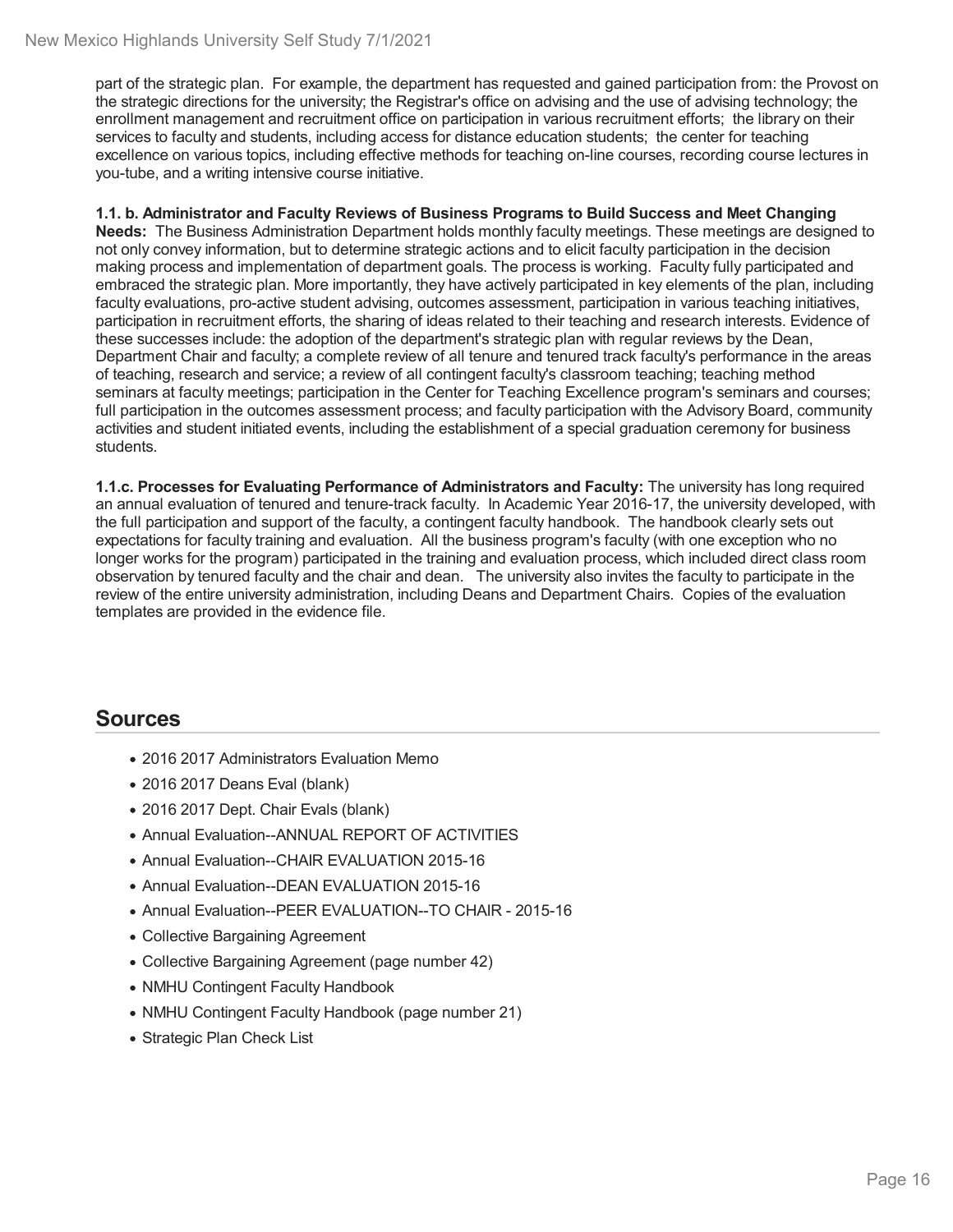# 1.2 - Criterion 1.2

For each criterion, list key things administrators and faculty do (or have recently done) that prove compliance.

#### **Criterion 1.2 - Social Responsibility**

**Criterion 1.2.a.** Administrators and faculty must create an environment that fosters and requires legal and ethical behavior.

State key actions by administrators and faculty pertinent to this criterion.

**Criterion 1.2.b**. - The business school or program should address the impacts on society of its program offerings, services, and operations.

Explain how societal impacts are addressed and measured.

**Criterion 1.2.c**. - The business school or program should ensure ethical business and academic practices in all student and stakeholder transactions and interactions.

Explain how ethical business practices are ensured.

Explain how ethical academic practices are ensured.

**Criterion 1.2.d.** - The business school or program should have processes in place for monitoring regulatory and legal compliance.

Explain how regulatory and legal compliance are ensured.

*Note: Many examples of tables are provided throughout the criteria to help organize data and information. The tables, which are found under the Evidence File tab (ACBSP documents folder) above, are examples that may be modified to fit the institution's needs.*

# **Self-Study**

**Status:** Completed | **Due Date:** Not Set

#### **Assigned To** William Taylor

# **Institution Response**

**Criterion 1.2.a.** Administrators and faculty must create an environment that fosters and requires legal and ethical behavior.

Ethical Behavior is a cornerstone of New Mexico Highlands University. The university's addresses ethical behavior for the Board of Regents, the Administration, faculty, staff and students in multiple documents, including the NMHU Board of Regents Policy Guide, the NMHU Personnel Policies and Procedures Manual, and the NMHU Faculty Handbook, the NMHU Student Handbook.

The University promotes ethical behavior in the administration, faculty, staff and students. Documents such as those listed above are posted and easily found on the University's web page. Faculty and staff undergo a comprehensive annual performance evaluation. Student misconduct, complaints, grievances and appeals are addressed promptly, with the Office of Student Affairs handling non-academic issues, and the Faculty Student Affairs Committee handling those of an academic nature. The code of conduct and policies on academic integrity are included in both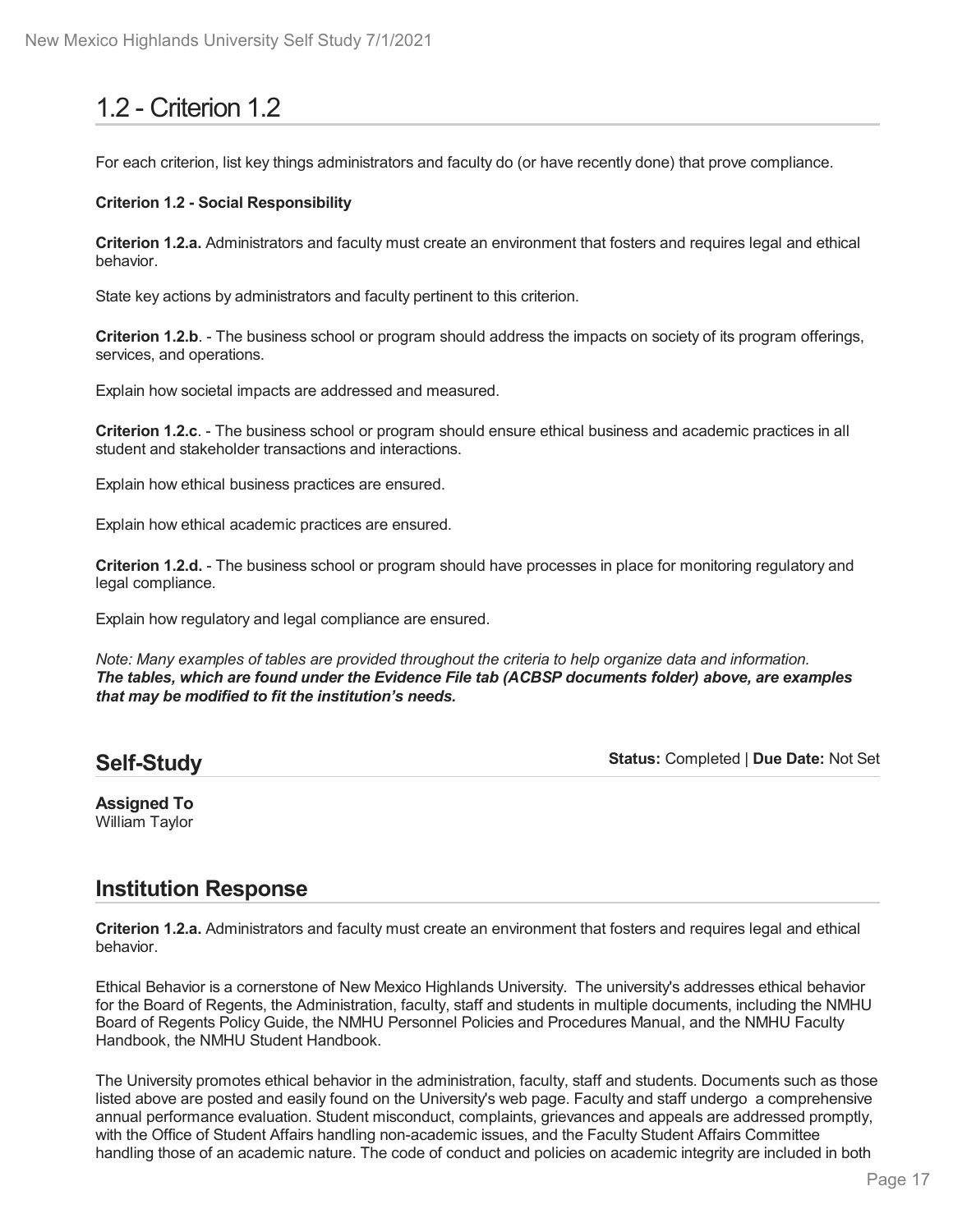the university catalog and the student handbook. Furthermore, the university requires that all syllabi include a prescribed statement on academic integrity. The course syllabus for Economics 217 included in the evidence file includes the required integrity policy. Faculty regularly discuss issues of academic integrity during the first week of class.

**Criterion 1.2.b.:** The business administration faculty have sought to include ethical concepts, principles, and practices into almost every course, and certainly into every discipline's curriculum. Many have participated in the Daniels Foundation's business ethics training program. Because issues in business ethics were thoroughly covered throughout the program, the business ethics course was required only of students in the management concentration. This changed in Academic Year 2016. Department administration and faculty believed that widespread ethical violations in business indicated the need for a stronger focus on ethics. Both the undergraduate and graduate business core were modified, making business ethics a required course for all students. The faculty's commitment to addressing ethical principles and issues is further demonstrated by their enthusiasm in helping prepare a team for the ethics competition sponsored by the Daniel's foundation. Many participated in recruiting students, and three participated in helping coach and prepare student for the event. Although the program added the business ethics course, other courses in the program continue to reinforce ethical issues and concerns. We assess these efforts in our student learning outcomes.

**Criterion 1.2.c**.: The Business Administration Department seeks to ensure ethical business by requiring faculty to include the academic integrity policy in all course syllabi. The university also purchased the "turn it in software" program to detect plagiarism. It is widely used by business faculty. Faculty have also found that many students, including international students, have a poor understanding of what constitutes plagiarism. The concept is discussed in many courses, most thoroughly in the research methods courses. Violations of academic integrity are treated seriously by the department faculty, who often report cases to the Department Chair or Dean. The annual evaluation processes works to enforce ethical practices for faculty and administrators.

**Criterion 1.2.d.** Administrators and faculty in the Business Administration Department form part of the larger university. They are subject to all the ethical standards established for all faculty and administrators established with the University's various policy documents, most importantly, the faculty handbook and the personnel policies document. The administration annually requests faculty and administrators to report any outside employment and any other engagements that might conflict with its policies. The Office of Research and Sponsored Project has established policies related to faculty research, including intellectual property, environmental health, human subjects and the treatment of laboratory animals. These are reported in the Research Handbook. Violations of university policies may be grieved and taken to the Faculty Senate's Grievance and Conciliation Committee for resolution.

- 2015-2017 Catalog
- 2015-2017 Catalog (page number 29)
- 2015-2017 Catalog (page number 35)
- Econ 217 Syllabus
- NMHU Board of Regents Policy Guide
- NMHU Board of Regents Policy Guide (page number 15)
- NMHU Contingent Faculty Handbook
- NMHU Contingent Faculty Handbook (page number 27)
- NMHU Faculty Handbook
- NMHU Faculty Handbook (page number 43)
- NMHU Faculty Handbook (page number 28)
- NMHU Personnel Policies and Procedures
- NMHU Personnel Policies and Procedures (page number 52)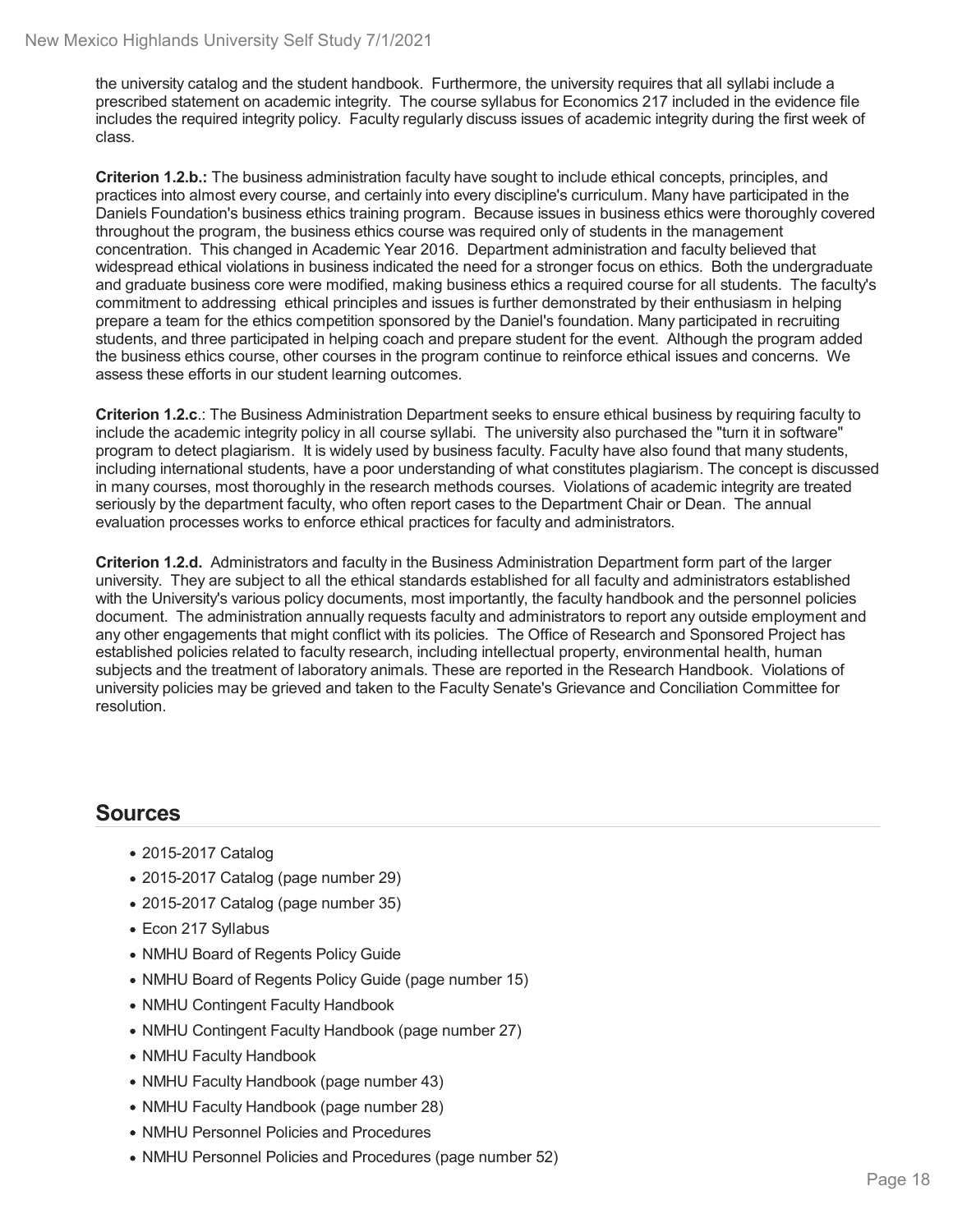- NMHU Student Handbook 2016-2017
- NMHU Student Handbook 2016-2017 (page number 92)
- NMHU Student Handbook 2016-2017 (page number 57)
- Research Handbook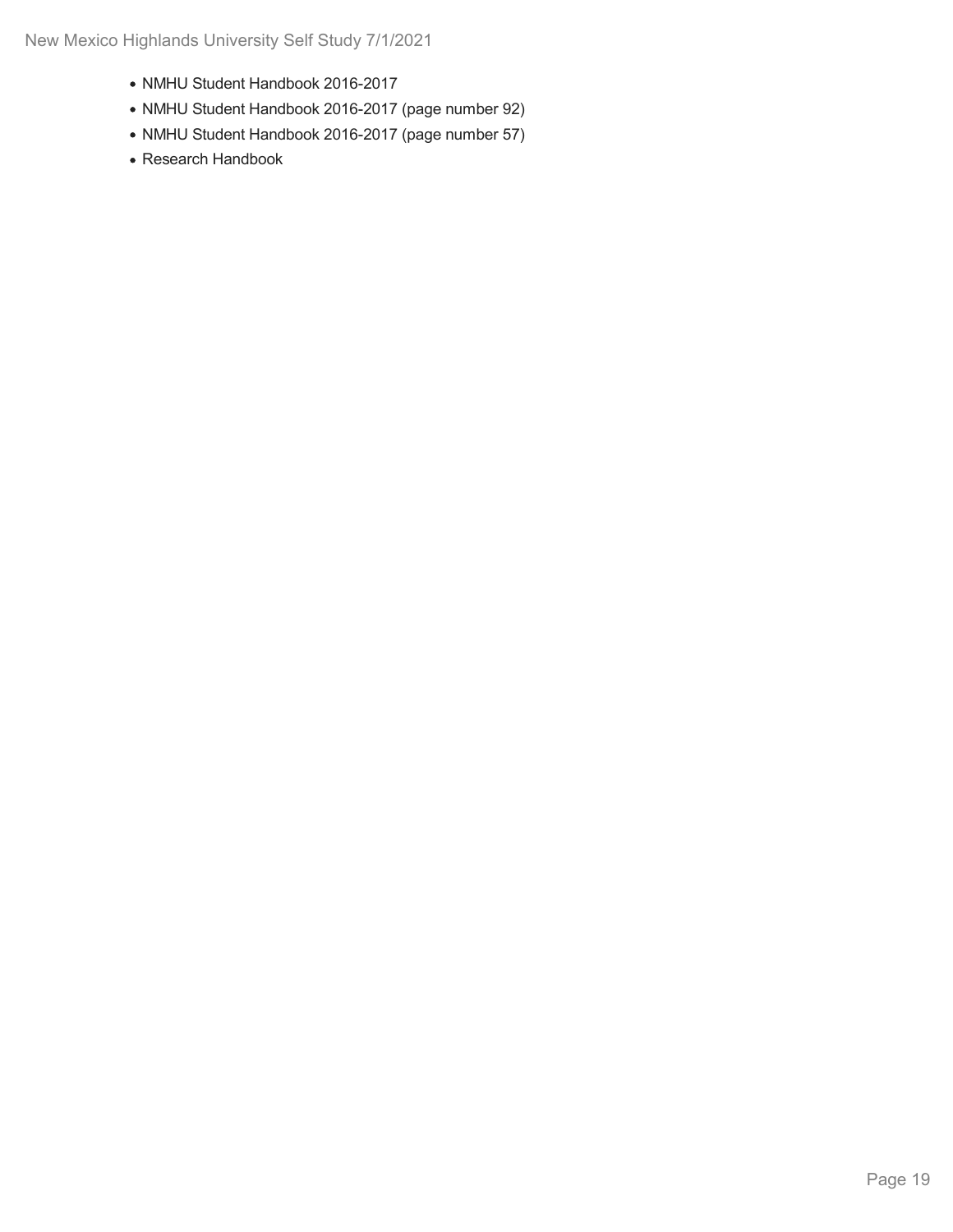# 2 - Standard 2: Strategic Planning

The business school or program must have a process for setting strategic directions to better address key student and program performance requirements. The strategy development process should lead to an action plan for deploying and aligning key plan performance requirements. It should also create an environment that encourages and recognizes innovation and creativity.

Document the extent to which the business school or program meets the standard for Strategic Planning in Criterion 2.1 and 2.2. Justify any omissions.

# **Self-Study**

**Status:** Completed | **Due Date:** Not Set

**Assigned To** William Taylor

# **Institution Response**

The business administration program's strategic plan and strategic plan check list are included in the evidence file. Questions as to how the program meets the strategic planning process are addressed in criterion 2.1 and 2.2.

- Business Administration Program Strategic Plan
- Strategic Plan Check List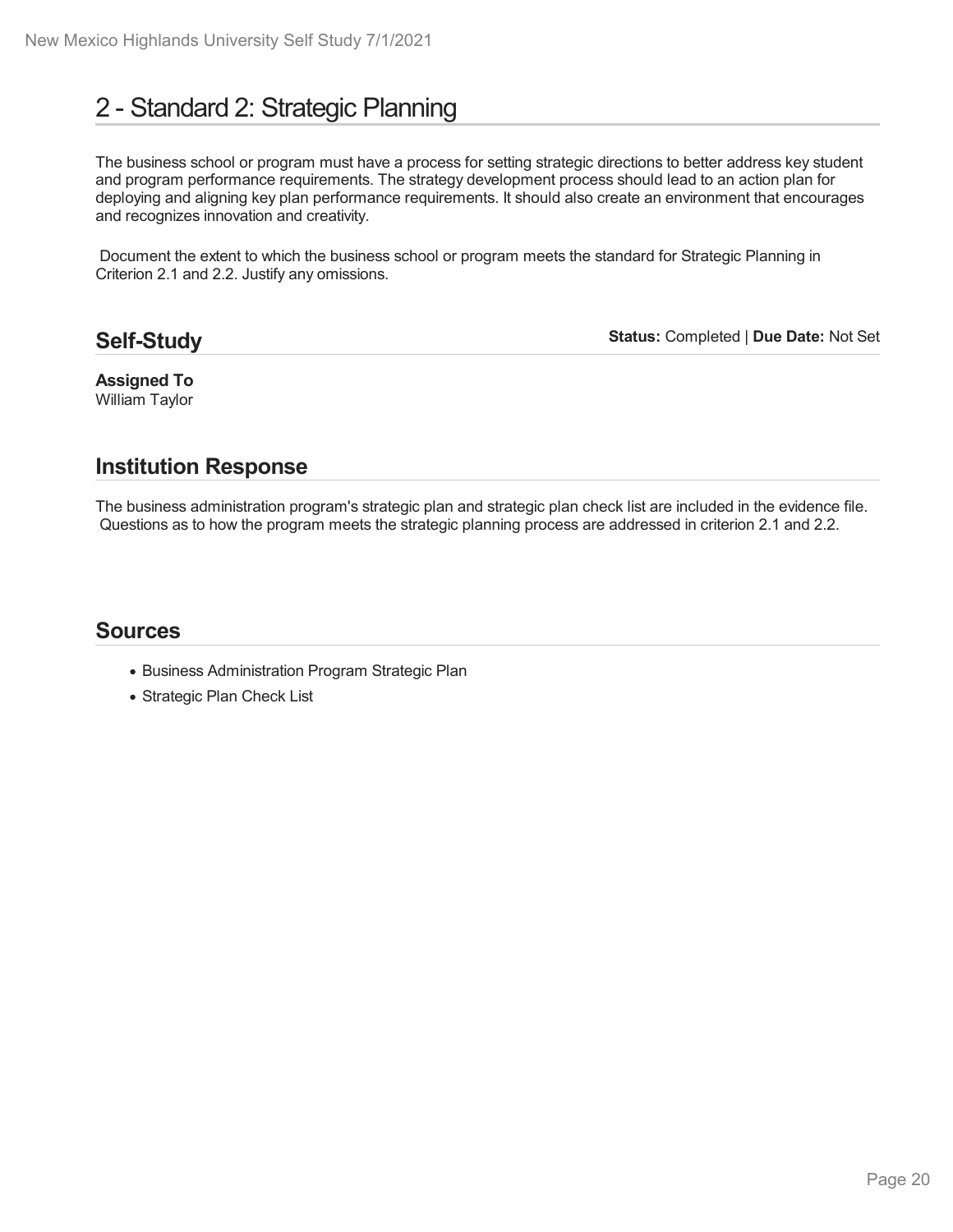# 2.1 - Criterion 2.1

Use the following criteria to document the extent to which the business school or program meets the standard for Strategic Planning. Justify any omissions.

**Criterion 2.1 -** The business unit must have a formal process by which its strategic direction is determined, its action plans are formulated and deployed, and innovation and creativity are encouraged.

Describe your formal process for strategic planning.

**Criterion 2.1.a.** - The faculty and staff members of the business unit should have significant input into the strategic planning process.

Explain how faculty and staff members participate and/or have a voice in the strategic planning process.

**Criterion 2.1.b.** - The strategic plan should identify the business school's or program's key strategic objectives and the timetable for the current planning period.

Present your current strategic plan as a source document, and summarize it by using a table such as Figure 2.1 found under the Evidence File tab (ACBSP Documents folder) above*.*

# **Self-Study**

**Status:** Completed | **Due Date:** Not Set

**Assigned To** William Taylor

# **Institution Response**

**Criterion 2.1.a**. The business administration program's process for developing its strategic plan was integrated with the university's strategic planning process. Both processes were collaborative with a strong focus on faculty involvement. The business program strategic planning process built on the University's Mission, Vision, Goals and Core Values. Business administration faculty and staff participation in the strategic plan process included a thorough discussion of its key elements. Plan elements were discussed in faculty meetings early in the fall 2016 semester. Based on faculty and staff input, the Dean integrated various input into a draft plan, which was circulated among faculty for further discussion and comment. The final plan was embraced by the faculty by consensus.

**Criterion 2.1.b.** The business program's strategic plan and a summary checklist that includes its key objectives and a timetable with target dates are included in the evidence file. The Department Chair and Dean use the check list file to monitor progress towards meeting strategic goals, and to report back to department faculty and other stakeholders.

- Business Administration Program Strategic Plan
- Strategic Plan Check List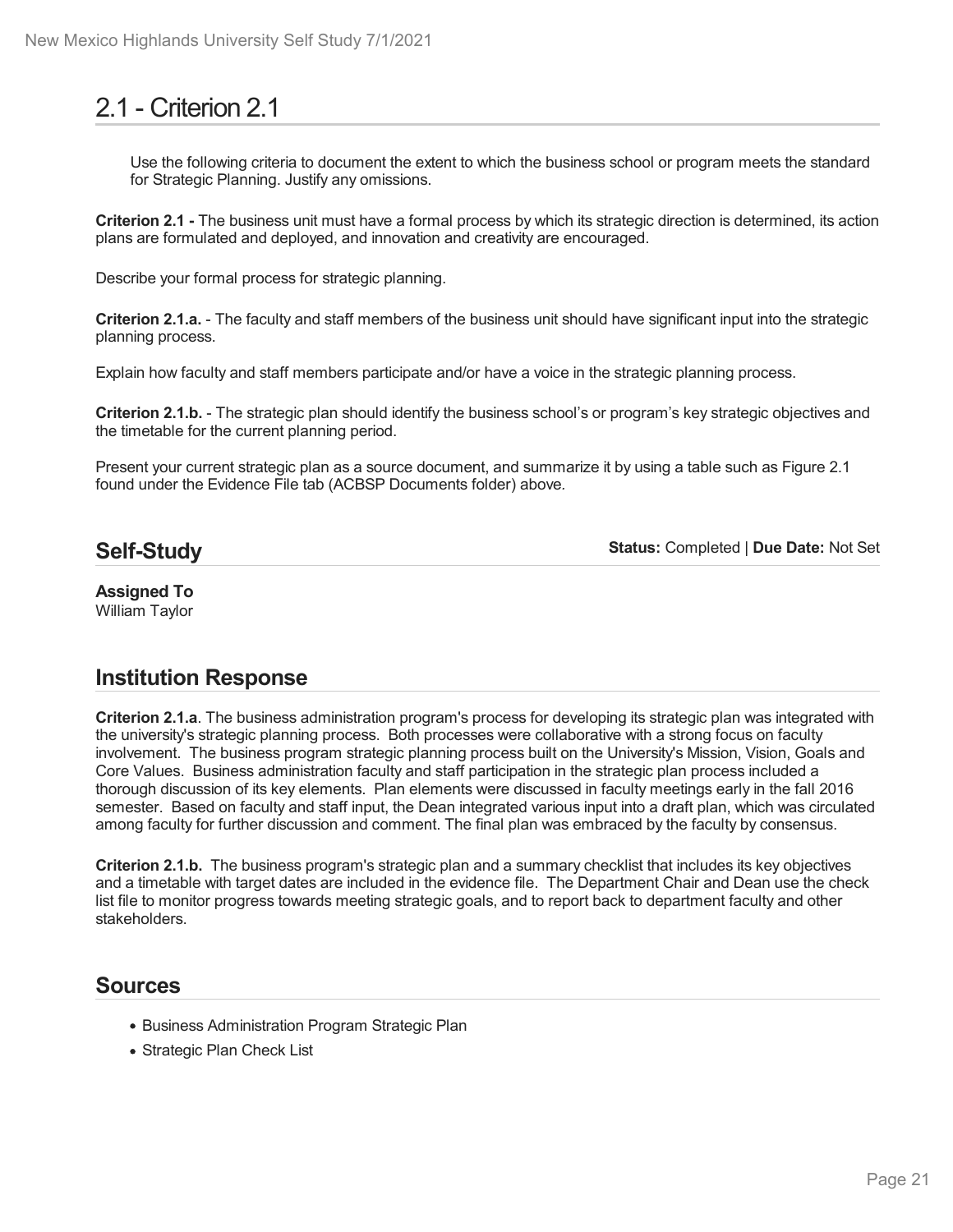# 2.2 - Criterion 2.2

Use the following criteria to document the extent to which the business school or program meets the standard for Strategic Planning. Justify any omissions.

#### **Criterion 2.2** - **Strategy Deployment**

**Criterion 2.2.a**. - Strategic action plans should address both short- and long-term objectives as in Figure 2.2 found under the Evidence File tab (ACBSP Documents folder) above.

Summarize your short- and long-term action plans and objectives.

Note: If you develop your key human resource plans as part of your business school or program's short- and longterm strategic objectives and action plans, please list "HR Plans (See Standard 5)" here, but describe those plans *under Standard 5.*

**Criterion 2.2.b**. -The business unit shall have established performance measures for tracking progress relative to strategic action plans.

Identify the performance measure(s) pertaining to each action item in your strategic plan. See Figure 2.3 found under the Evidence File tab above.

**Criterion 2.2.c**. - The leadership of the business unit should communicate strategic objectives, action plans, and measurements to all faculty, staff, and stakeholders, as appropriate.

Show evidence of how strategic objectives, action plans, and measurements are communicated to all faculty, staff, and stakeholders.

# **Self-Study**

**Status:** Completed | **Due Date:** Not Set

**Assigned To** William Taylor

# **Institution Response**

#### **Criterion 2.2 - Strategy Deployment**

**Criterion 2.2.a**.: The Business Department's strategic plan and the associated check list are included in the evidence files. The plan identifies six strategic goals, all tied to the department's mission and vision. The seven strategic goals can be summarized as follows:

- 1. Excellence in Business Education
- 2. Increased Enrollment and Retention
- 3. Enhanced student life
- 4. Community Partnerships
- 5. Improved use of technology for teaching and communication
- 6. Better internal and external communication.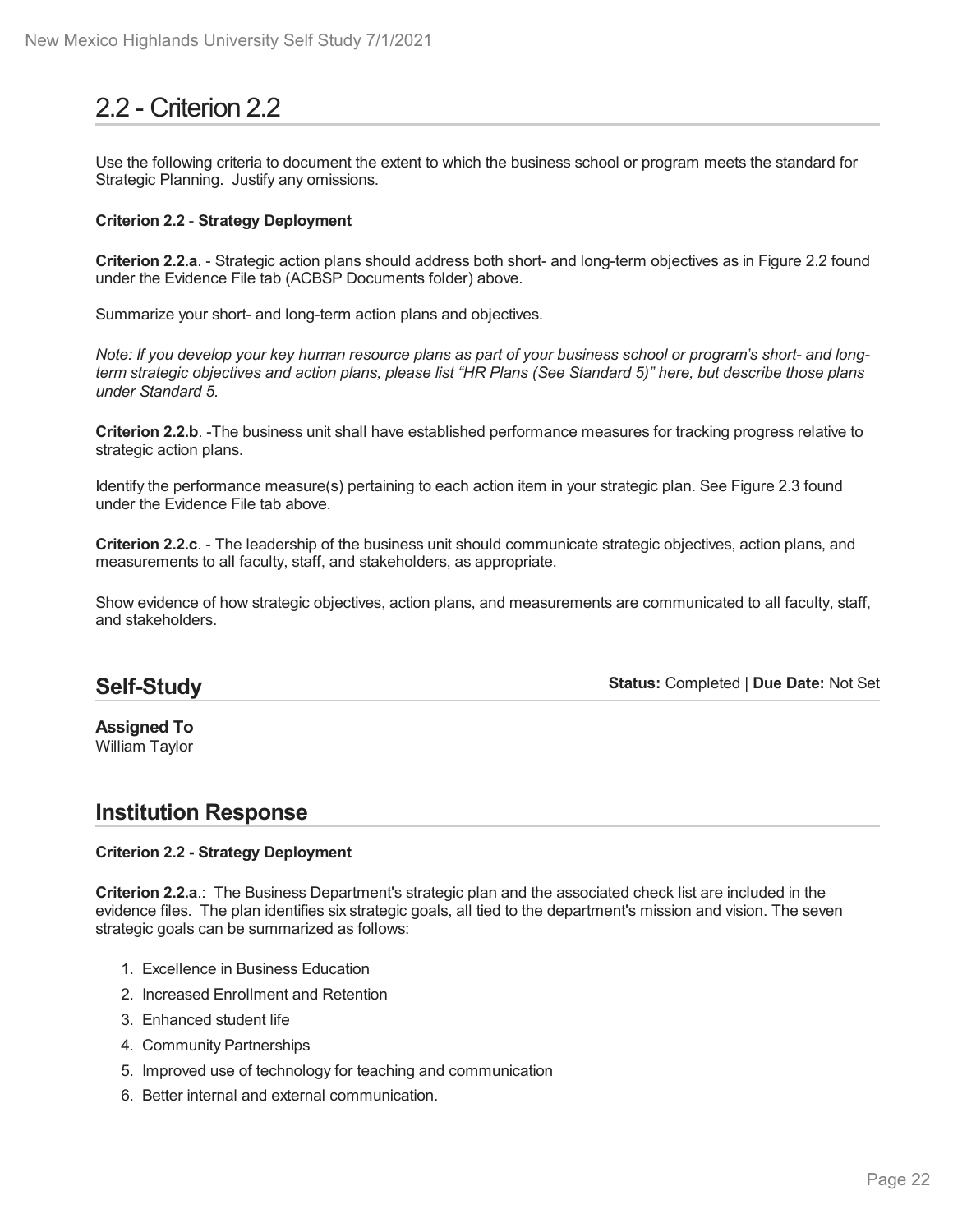**Criterion 2.2.b**.: The business administration department's strategic plan identifies strategies and actions for each strategic goal. These are tracked in the check-list developed to complement the strategic plan and in Figure 2.3.

**Criterion 2.2.c**. The business administration department leadership reports progress on strategic planning, including the progress on actions and goals to the faculty and the Vice President for Academic Affairs Office. Strategic planning for the university falls under that office. The department also will share this information with the broader community on its website.

- Business Administration Program Strategic Plan
- Figure 2.1 Table for Strategic Direction
- Figure 2.2 Table for Action Plans
- Strategic Plan Check List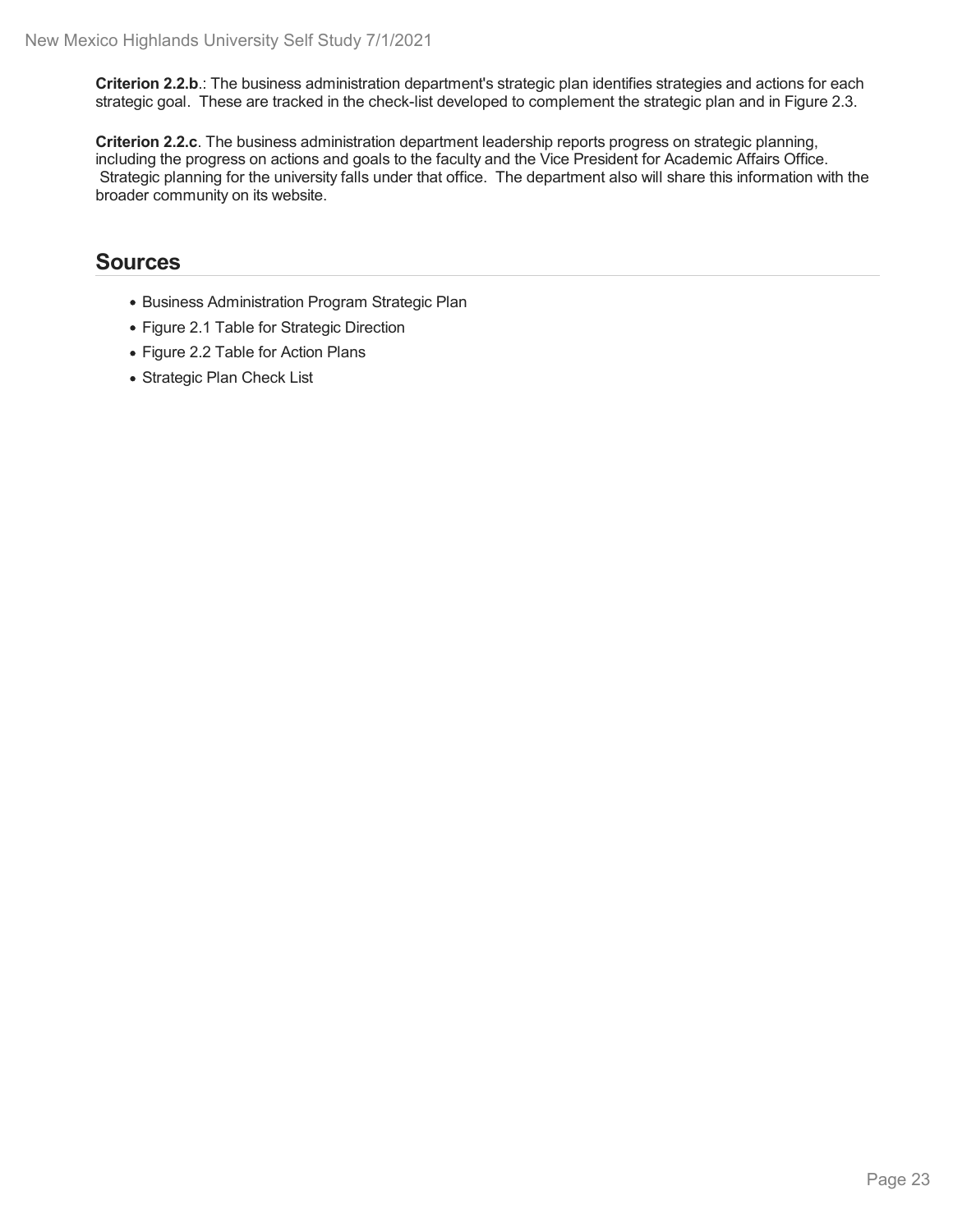# 3 - Standard 3: Student and Stakeholder Focus

A business school or program must have a systematic procedure to determine requirements and expectations of current and future students and stakeholders, including how the business school or program enhances relationships with students and stakeholders and determines their satisfaction. Stakeholders may include parents, employers, alumni, donors, other schools, communities, etc.

Please use the criteria on the following pages to document the extent to which the business school or program meets the standard for Student and Stakeholder Focus. Justify any omissions.

### **Self-Study**

**Status:** Completed | **Due Date:** Not Set

**Assigned To** William Taylor

# **Institution Response**

*There is no response.*

### **Sources**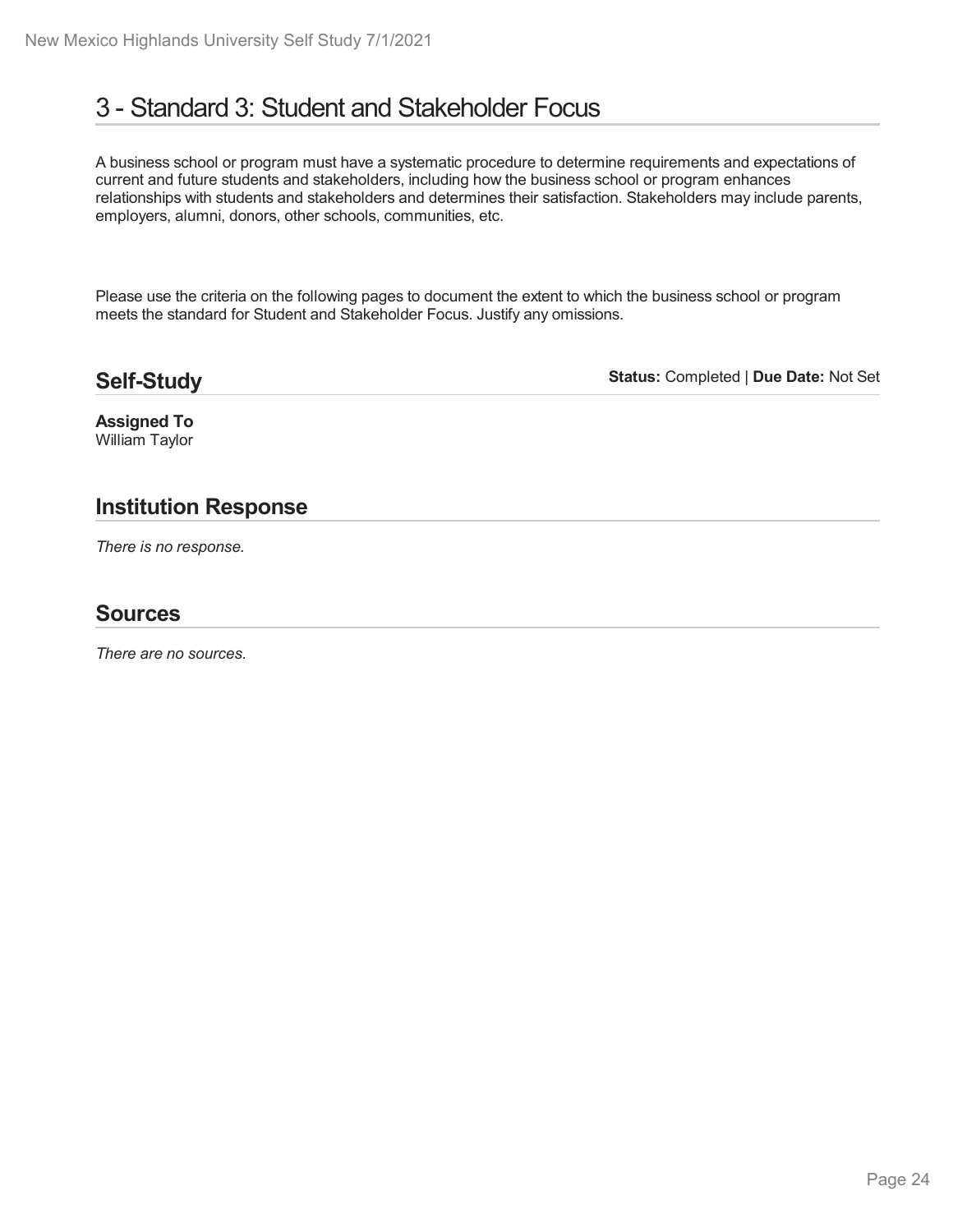# 3.1 - Criterion 3.1

Please use the following criterion to document the extent to which the business school or program meets the standard for Student and Stakeholder Focus. Justify any omissions.

**Criterion 3.1** - The business school or program must determine (or target) the student segments its educational programs will address.

State targeted and served student segments.

# **Self-Study**

**Status:** Completed | **Due Date:** Not Set

**Assigned To** William Taylor

# **Institution Response**

New Mexico Highlands University is a state comprehensive university, serving both undergraduate and graduate students. In 2016, the university counted 1,786 FTE undergraduates and 869 FTE Graduates. The vast majority of our students hail from the northern and central parts of the state. For both undergraduates and graduates, Business Administration students were just over 15 percent of the total.

Highlands accepts undergraduate students on an open admissions basis, and although the Freshmen class typically has an average high school GPA right around 3.0, many students are not well prepared for college and need to take remedial math or English or both. The Business Administration program accepts all students who declare business as a major. Once a student has declared his major as business, the department assigns the student an adviser. Typically, the student is paired with an adviser based on the concentration area in which they expressed an interest. Advisers meet with students to explore their interests and provide them with the appropriate program of study and an academic road map, which helps guide them through all the requirements necessary to complete their degree in the most efficient way possible. (Copies of the programs of study and road maps are included in the evidence file for this section.) Transfer students, whether taking classes at the Las Vegas campus or on-line, are also assigned an adviser. The adviser meets with the student, which could happen in in person, over the telephone, on-line, or by email. Some faculty like to meet with their using Zoom, our on-line delivery program for such meetings, as it introduces students to the technology and provides for a more intimate meeting.

The business program used to encourage students to concentrate on meeting university core requirements before starting their business studies. As a means to better connect students with their interest and increase retention, the university now highly encourages students to declare a major in their first year. Virtually all freshmen participate in the first year experience, which creates cohorts of students with shared interests. They choose paired classes that correspond to their academic interests. For example, a freshmen interested in majoring in business might be directed to take the first year learning class pairing the Principles of Microeconomics course with College Algebra. The process of having students declare a major early and participate in the first year experience program has helped the department make an early connection with students and provide them with good advising early in their studies.

Our MBA students, for the most part, fall into two broad categories: international students who are located at the main campus and on-line students, who are typically working adults, often working on their MBA part-time. All of our MBA courses are offered in the evening. The courses offered from the Las Vegas campus are offered in a blended format. In other words, they are offered in a classroom setting for students on campus, with on-line students joining the class using the Zoom technology. We also offer strictly on-line courses with faculty located in the Albuquerque-Rio Rancho area. Their courses are strictly on-line, but most have offices at the Rio Rancho campus, allowing us to provide advising and in person office hours to our many MBA students who live in that area. We are finding,however, that most of our working students prefer the flexibility provided by virtual and electronic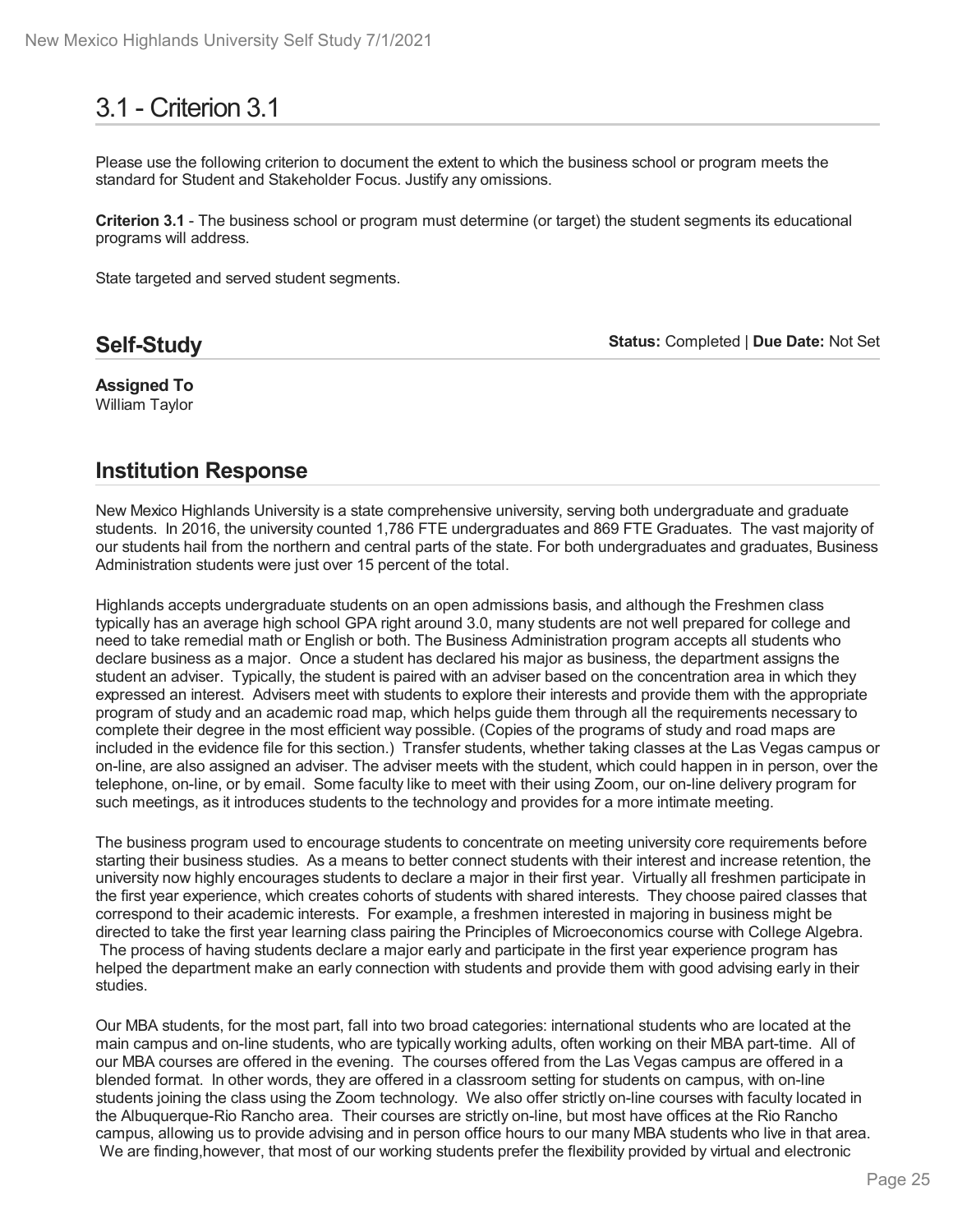advisement meetings. Student preferences for flexibility regarding the timing of courses is pushing us towards offering more asynchronous courses in the future.

- BBA ACCOUNTING 2017-2018
- BBA FINANCE 2017-2018
- BBA GENERAL BUSINESS 2017-2018
- BBA MANAGEMENT 2017-2018
- BBA Maps
- BBA MARKETING 2017-2018
- BBA MEDIA MARKETING 2017-2018
- MBA ACCOUNTING 2017-2018
- MBA FINANCE 2017-2018
- MBA HR MANAGEMENT 2017-2018
- MBA INTERNATIONAL BUSINESS 2017-2018
- MBA MANAGEMENT 2017-2018
- MBA Maps
- MBA MARKETING 2017-2018
- NMHU Factbook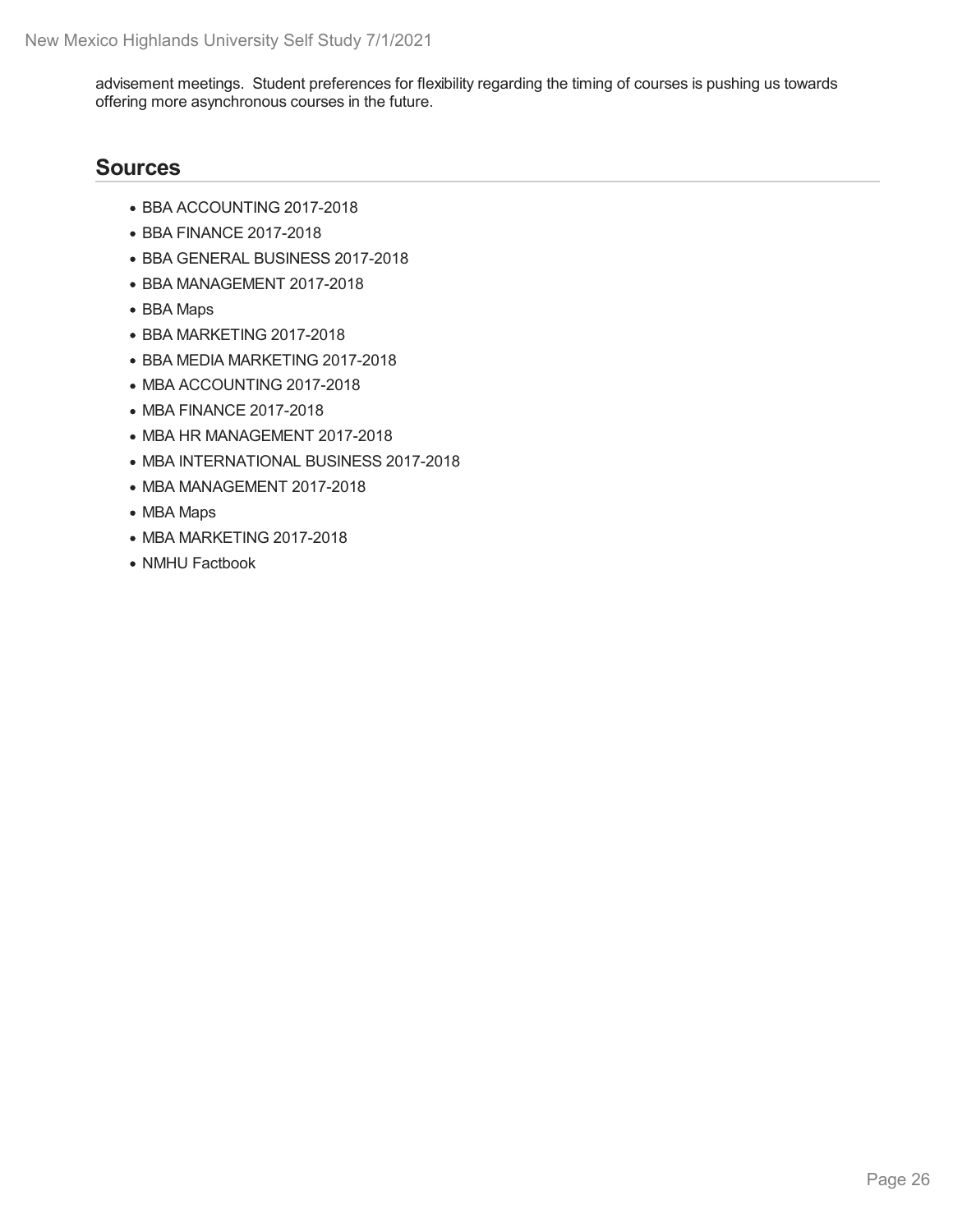# 3.2 - Criterion 3.2

Please use the following criterion to document the extent to which the business school or program meets the standard for Student and Stakeholder Focus. Justify any omissions.

**Criterion 3.2** - The business unit will have identified its major stakeholders, and found methods to listen and to learn from its stakeholders in order to determine both student and stakeholder requirements and expectations.

List your business unit's major stakeholders other than your students.

Briefly describe how you gather and use relevant information from students and stakeholders.

### **Self-Study**

**Status:** Completed | **Due Date:** Not Set

**Assigned To** William Taylor

# **Institution Response**

The Business Administration Program's major stakeholders are its students, faculty and the broader Las Vegas and other New Mexico communities served by the university. The Department regularly meets and listens to its stakeholders.

Faculty input is highly valued and is received via faculty meetings and informal meetings throughout the year. The Dean and the Department Chair both have an open door policy, and faculty know that they are always welcome to drop by, call or communicate via email. They also know that collegiality and responsiveness are highly valued university and departmental values, and that they will be treated with respect.

The department regularly communicates with its students in a number of venues. We hold welcome back events every semester and listening session throughout. The listening sessions take the form of coffees or pizza with the dean. The dean prepares brief opening remarks and then opens the meetings to students, who are free to share their concerns and recommendations for the department. We have conducted these meetings in our patio, the Dean's office, classrooms, and on-line using mediums such as Zoom and Facebook Live. The revived ALPFA club also has provided a productive way to communicate with students. Students know from these meetings and experience about the department's open door policies, so they regularly drop by our offices to share ideas and concerns. Students understand that the department values their inputs, and that their ideas and sentiments matter. They suggested towards the end of last academic year that the department create a graduation ceremony to complement the University's large graduation event. providing a more intimate way for them to celebrate with their fellow-students, families and business faculty. The idea was immediately embraced by the department's administration and faculty. Planning began the next day, and we had a joyful celebration a few weeks later.

The department has revived its advisory board to better communicate with our third stakeholder, the broader community. One of new faculty members, who has long, deep roots in the community took the lead in this area. We were able to recruit business and community leaders. Everyone in the room shared a strong sense of purpose and community, and walked away feeling that their input was valued and would be listened to. The group agreed to meet every semester to deepen this partnership and to work on a couple of concrete initiatives including a girls CAN program and mini-courses to support entrepreneurship in the community.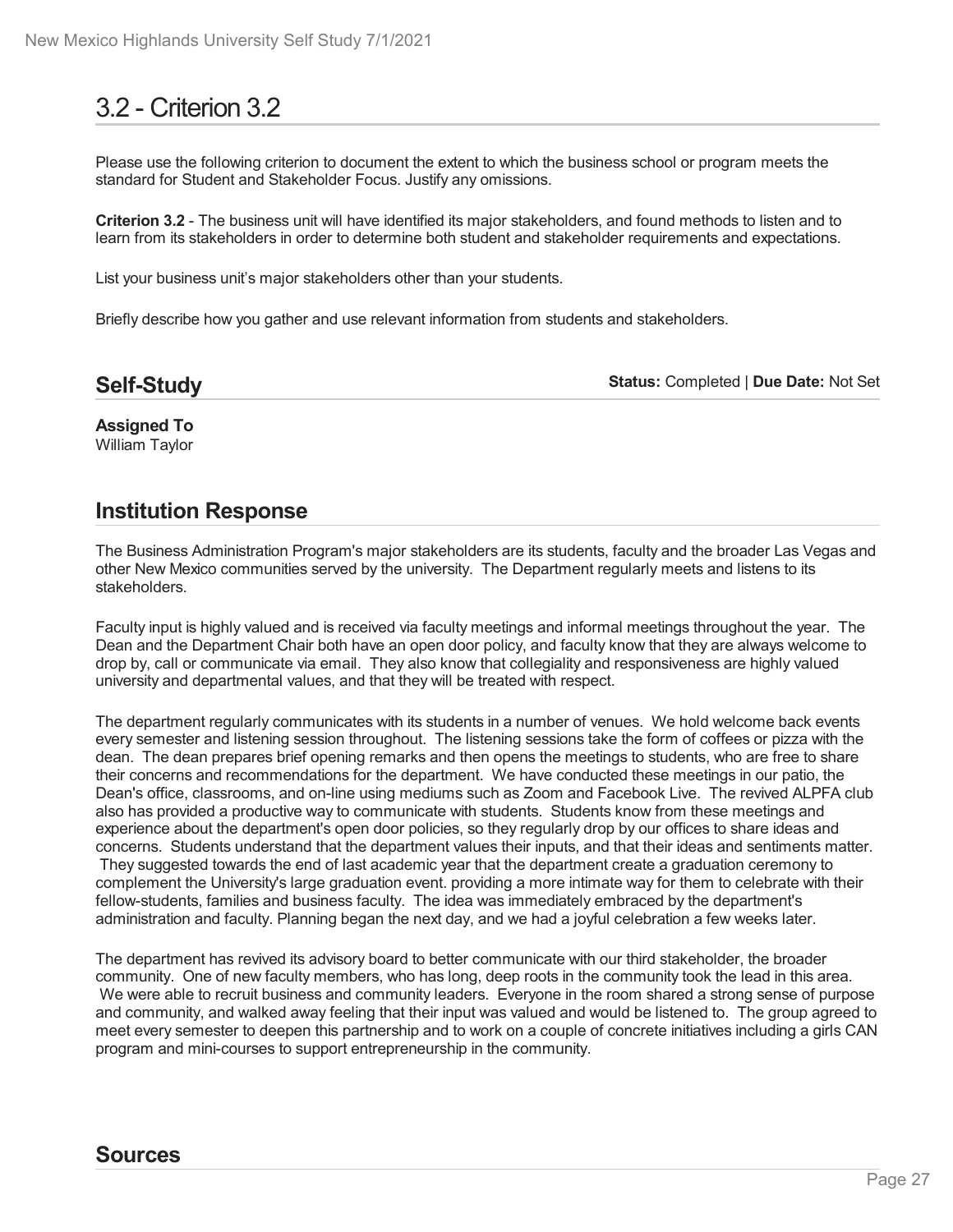Advisory Board Meeting Notes 4.28.17 kt 7.10.2017.FINAL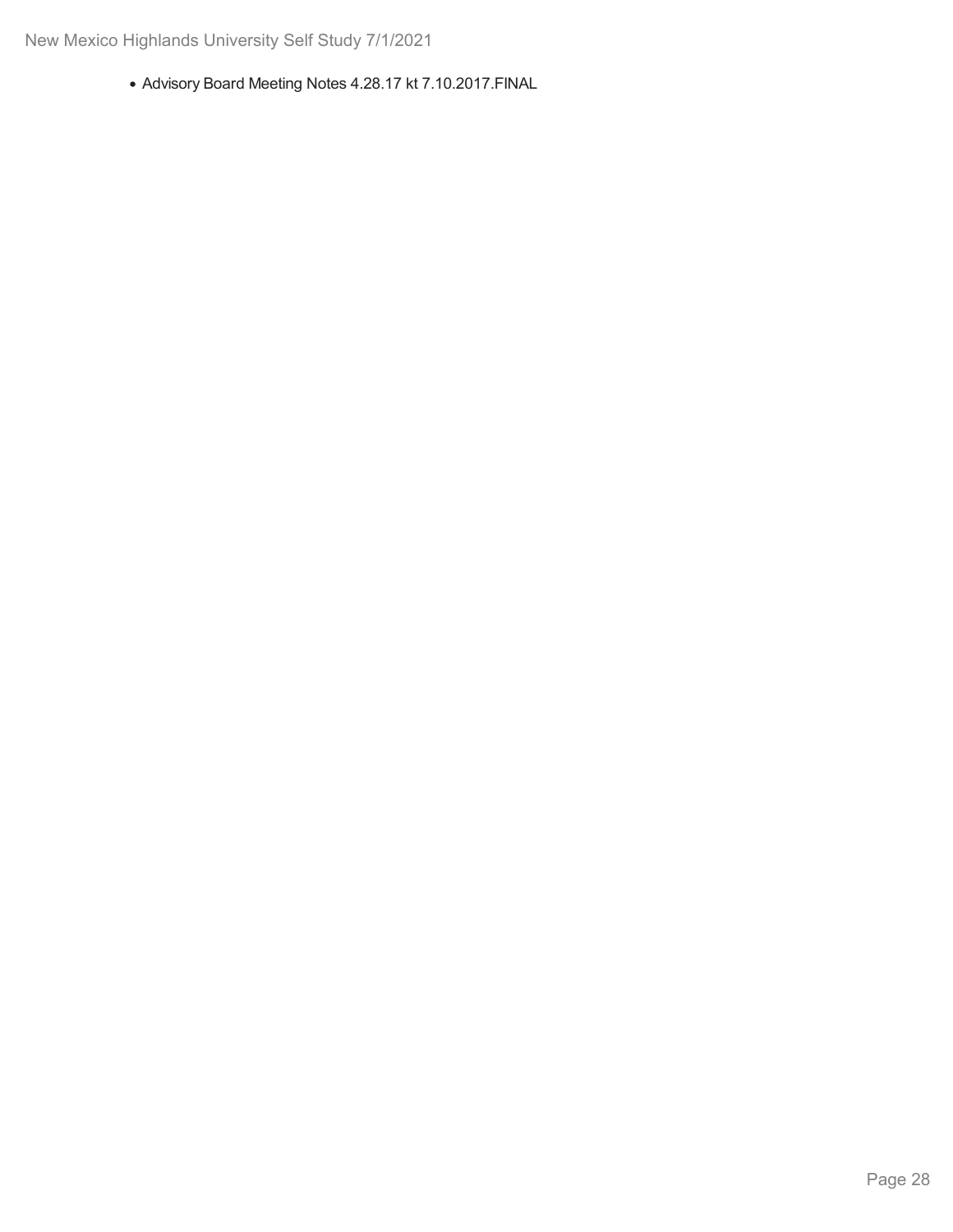# 3.3 - Criterion 3.3

Please use the following criterion to document the extent to which the business school or program meets the standard for Student and Stakeholder Focus. Justify any omissions.

**Criterion 3.3** - The business unit will periodically review listening and learning methods to keep them current with educational service needs and directions.

Describe your periodic review processes pertinent to this criterion.

**Self-Study**

**Status:** Completed | **Due Date:** Not Set

**Assigned To** William Taylor

# **Institution Response**

The Business Administration Department has developed several methods for listening to its stakeholders--students, faculty and community.

We listen to students by inviting them to events throughout the year, including meetings with the Dean and Chair over coffee and pizza. In order to encourage communication with off-campus students, we have made ourselves available for student meetings at the University's Centers in Santa Fe and Rio Rancho and held virtual meetings using Facebook Live and Zoom Technology. We also hear from them through our student club--ALPFA. We also have an open door policy, and students regular avail themselves of it by dropping by our offices.

We listen to the community through our recently revived Advisory Board and by participating in various community and civic organizations, including the Main Street Board and the Las Vegas-San Miguel County Economic Development Corporation.

### **Sources**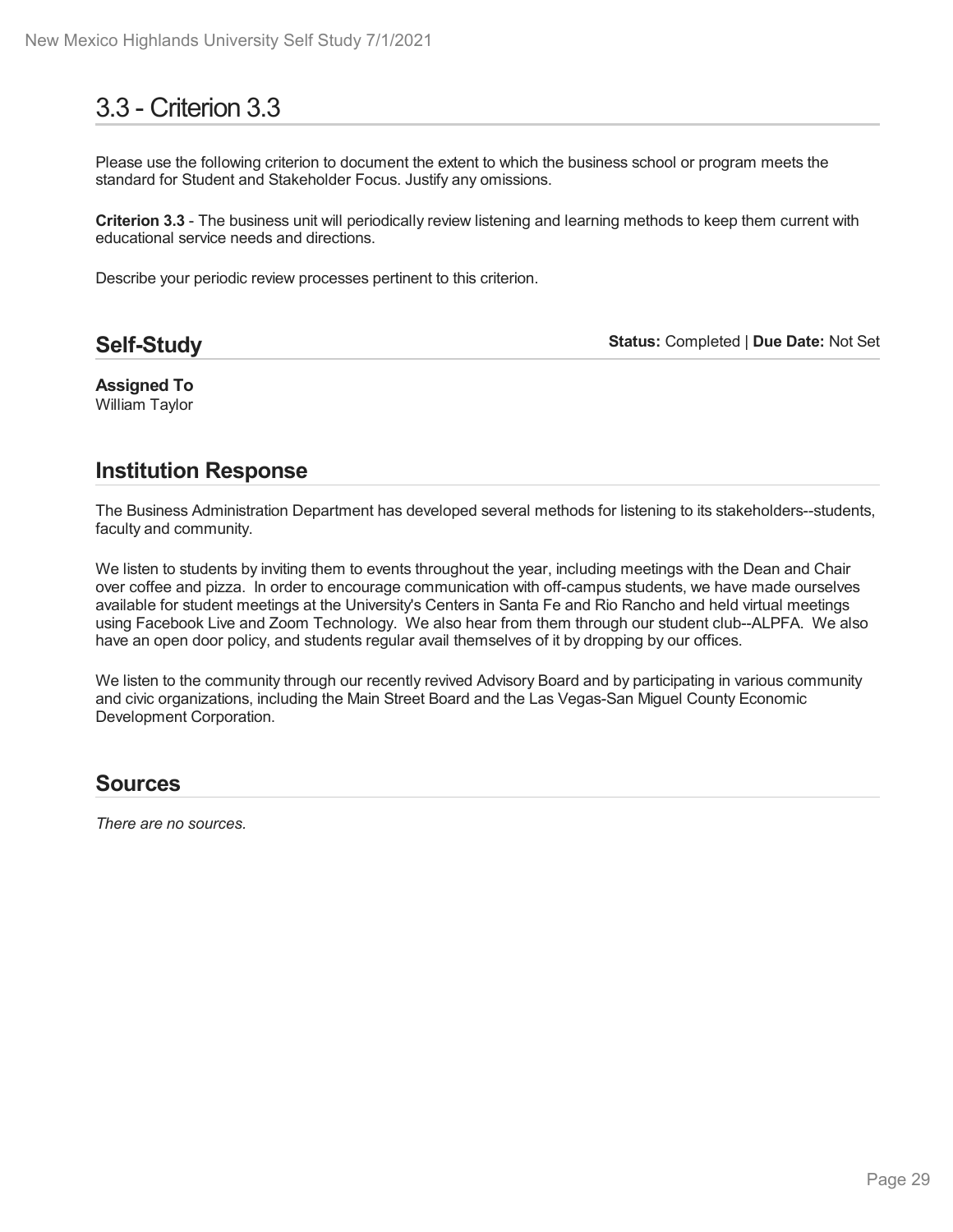# 3.4 - Criterion 3.4

Please use the following criterion to document the extent to which the business school or program meets the standard for Student and Stakeholder Focus. Justify any omissions.

**Criterion 3.4** - The business unit will have a process to use the information obtained from students and stakeholders for purposes of planning educational programs, offerings, and services; marketing; process improvements; and the development of other services.

Describe your processes pertinent to this criterion. See Figure 3.1 found under the Evidence File tab (ACBSP Documents folder) above.

### **Self-Study**

**Status:** Completed | **Due Date:** Not Set

#### **Assigned To** William Taylor

# **Institution Response**

The Business Administration Department uses various methods to gather information from its stakeholder groups- students, faculty and the community. Information gathering, or listening processes, include both regularly scheduled, institutionalized practices such as the student evaluation of faculty and the faculty review processes as well as more informal listening practices that happen in student club meetings, business advisory board meetings, faculty meetings and individual meetings with members of all these groups. The department's leadership tries to keep its ear close to the ground with its open door policy and by proactively wandering the halls to speak with students and faculty and by participating in various community and business organizations. Information so gathered is often used in department's planning efforts such as strategic planning, curriculum design, course scheduling, graduation ceremonies and other department sponsored initiatives. Table 3.1 included in the evidence file for this section provides an overview of the department's constituencies, their concerns and how we listen to them.

### **Sources**

Figure 3.1 Table for Student and Stakeholder Groups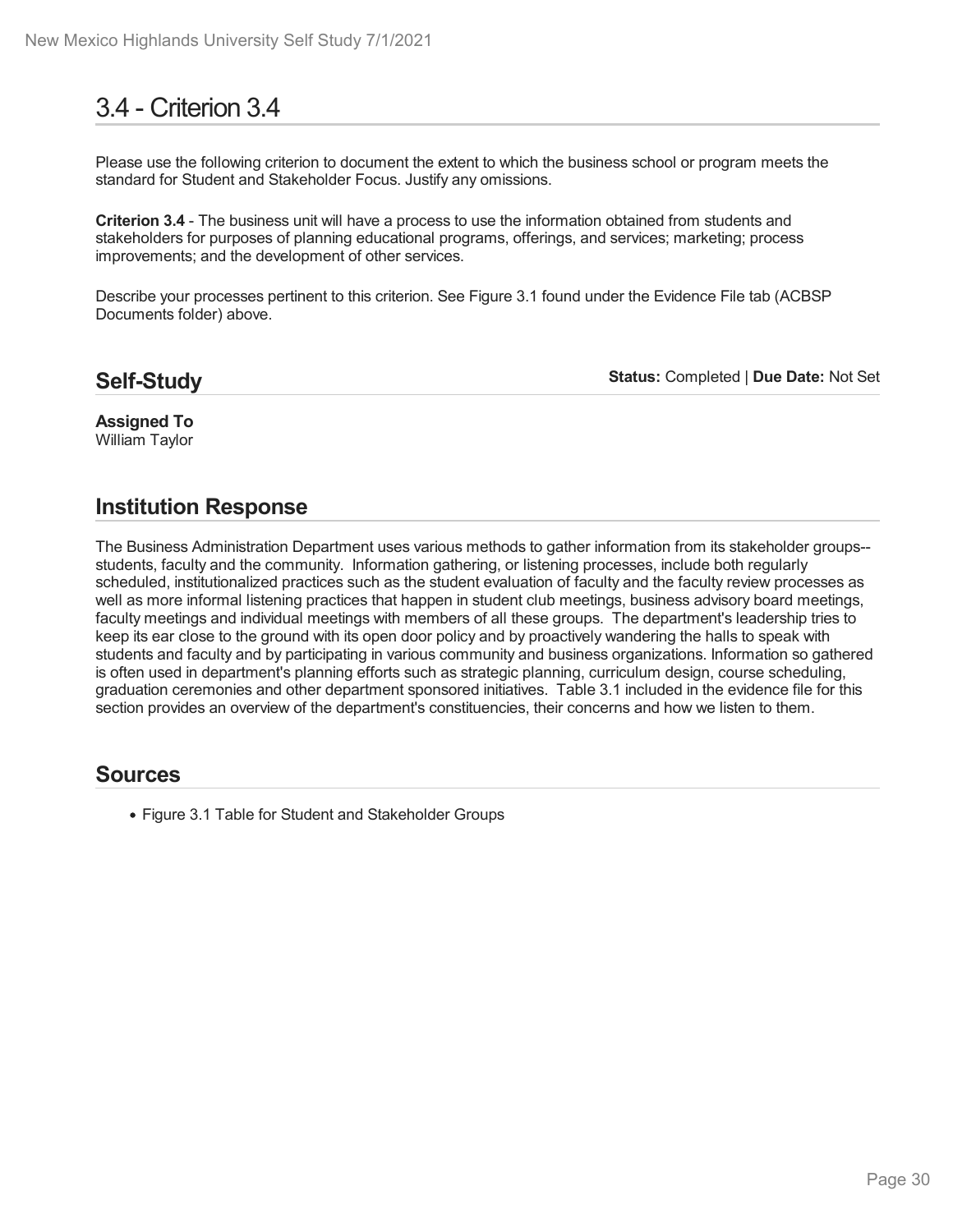# 3.5 - Criterion 3.5

Please use the following criterion to document the extent to which the business school or program meets the standard for Student and Stakeholder Focus. Justify any omissions.

**Criterion 3.5** - The business unit should have processes to attract and retain students, and to build relationships with desired stakeholders.

Define and describe your processes pertinent to this criterion.

# **Self-Study**

**Status:** Completed | **Due Date:** Not Set

**Assigned To** William Taylor

# **Institution Response**

The Business Administration Department's works on recruitment by participating in all university sponsored recruitment efforts, including college fairs, university centers sponsored recruitment and orientation events and the new student orientations organized during the summer by our academic support office. We meet with students and prospective students at these events to provide information about our program to prospective students, and academic and career advising to new students. We also regularly host meetings for potential recruits identified by the recruitment office and the athletics department. Finally, we practice good customer service by fielding and responding to email and telephone inquiries from prospective students in a timely manner. Our goal is respond to all inquiries in within 24 hours.

The department works to retain students by participating in the formal activities developed and administered by the Academic Support office. These include attendance alert, early alert and midterm alert. We also regularly participate in "house call", an initiative organized by our student housing office. House call entails selected administrators and faculty visiting with students who live in our residential halls, allowing students to communicate how they are adapting to student life at Highlands and any concerns they may have. We encourage them to call on us whenever they like. Finally, our faculty and administration have open door policies that encourage students to visit to discuss progress in their classes, their academic program or anything else they wish.

### **Sources**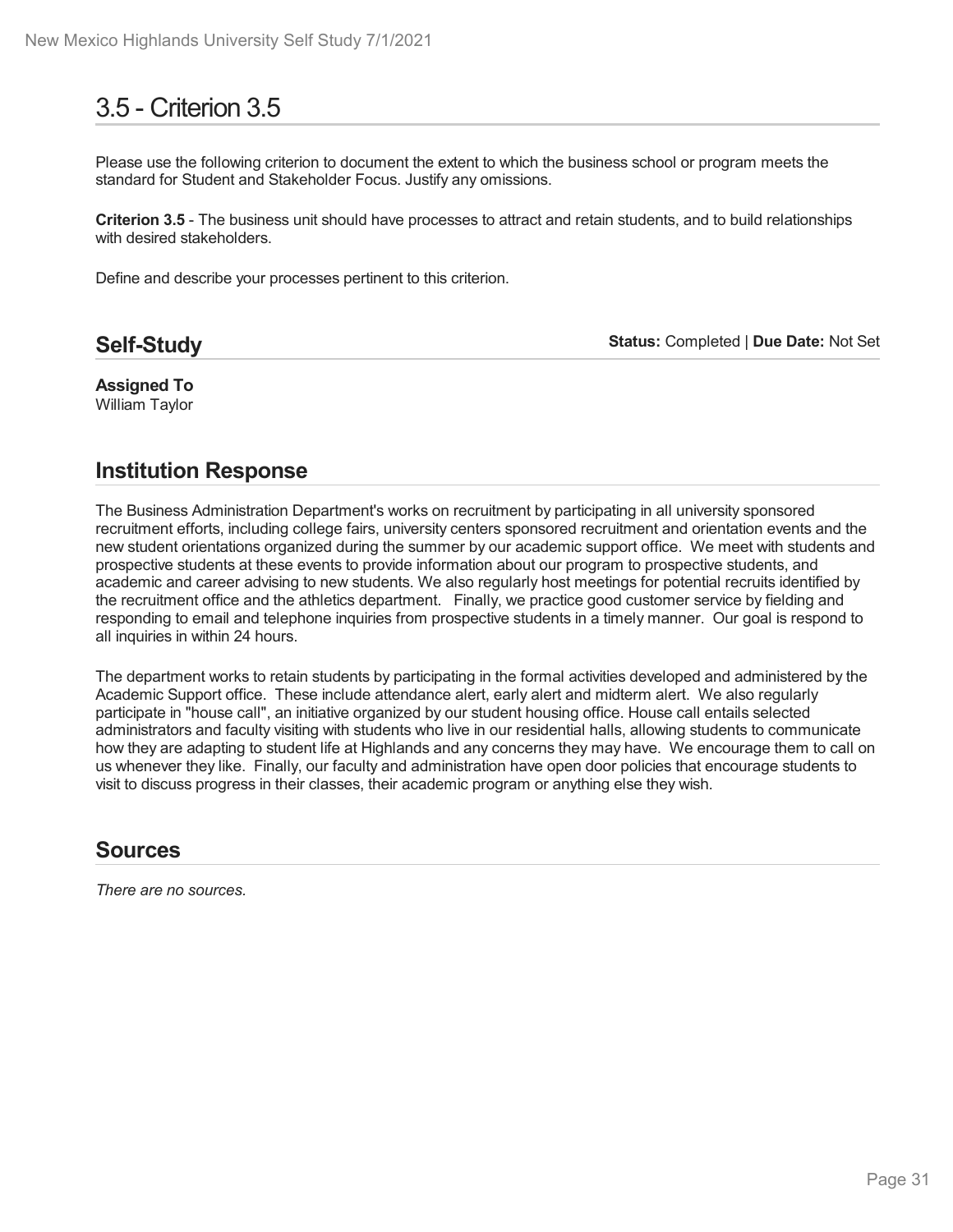# 3.6 - Criterion 3.6

Please use the following criterion to document the extent to which the business school or program meets the standard for Student and Stakeholder Focus. Justify any omissions.

**Criterion 3.6** - The business unit should have a process to seek information, pursue common purposes, and receive complaints from students and stakeholders.

Describe process(es).

# **Self-Study**

**Status:** Completed | **Due Date:** Not Set

**Assigned To** William Taylor

# **Institution Response**

The Business Administration Department's processes for seeking input from students and other stakeholders is addressed in criterion 3.4. The Department goes to considerable lengths to make these processes work for our stakeholders. Our leadership team team has an open door policy that encourages stakeholders to share their concerns, and we work hard to see that they are satisfactorily resolved in a timely manner, whenever possible.

# **Sources**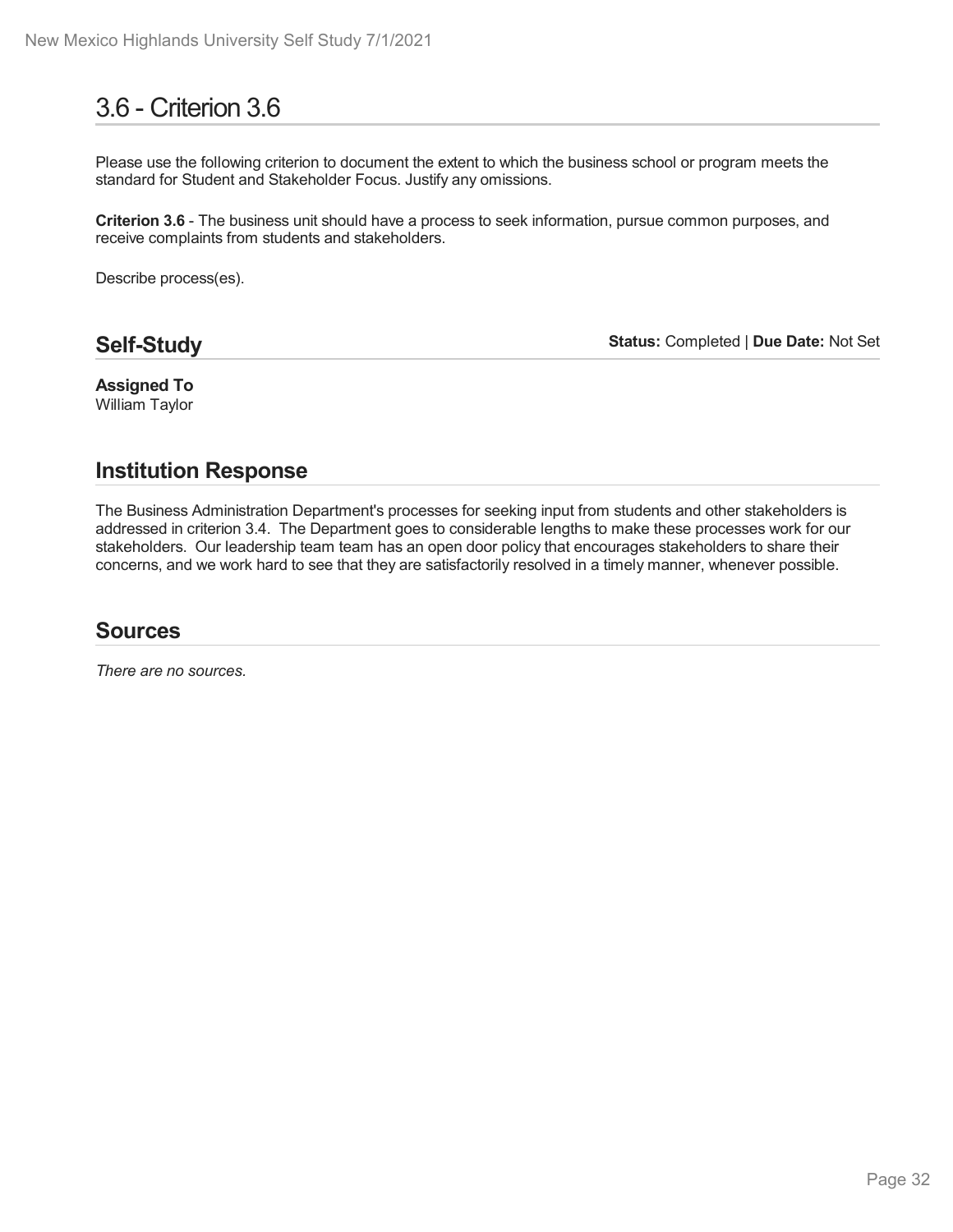# 3.7 - Criterion 3.7

Please use the following criterion to document the extent to which the business school or program meets the standard for Student and Stakeholder Focus. Justify any omissions.

**Criterion 3.7** - The business unit should have a system to determine student and key stakeholder satisfaction and dissatisfaction.

Describe your system of assessing student and stakeholder satisfaction or dissatisfaction. See Figure 3.2 under the Evidence file tab (ACBSP Documents folder) above.

### **Self-Study**

**Status:** Completed | **Due Date:** Not Set

#### **Assigned To** William Taylor

# **Institution Response**

The Business Administration Department assesses student satisfaction through the use of the student evaluation of faculty process, through student-department meetings organized for this purpose, and through one-on-one meetings between students and their faculty, the department chair and the dean. The department also relies on the university's student satisfaction survey. It recognizes that the survey does not provide department specific information, and thus plans to work with the office of Institutional research to see how it can administer the survey in a way that provides information specific to the Business Administration Department. The department, working with the Office of Academic Affairs, plans to develop and administer its own student satisfaction survey in the Fall 2017 semester.

The department's faculty, another major stakeholder, has several ways to communicate their satisfaction or dissatisfaction with the department's practices and direction. The most effective is communication that happens at department meetings and one-on-one meetings between the faculty and the department chair and dean. They also have the opportunity to formally evaluate the chair and the dean every year. These evaluations have been positive.

The department is able to assess the business and general community's satisfaction with its programs through business advisory meetings and through its participation with community organizations. These methods have provided positive, albeit informal feedback. The department will establish a more formal evaluation method for the business advisory group in the Fall 2017 meeting.

### **Sources**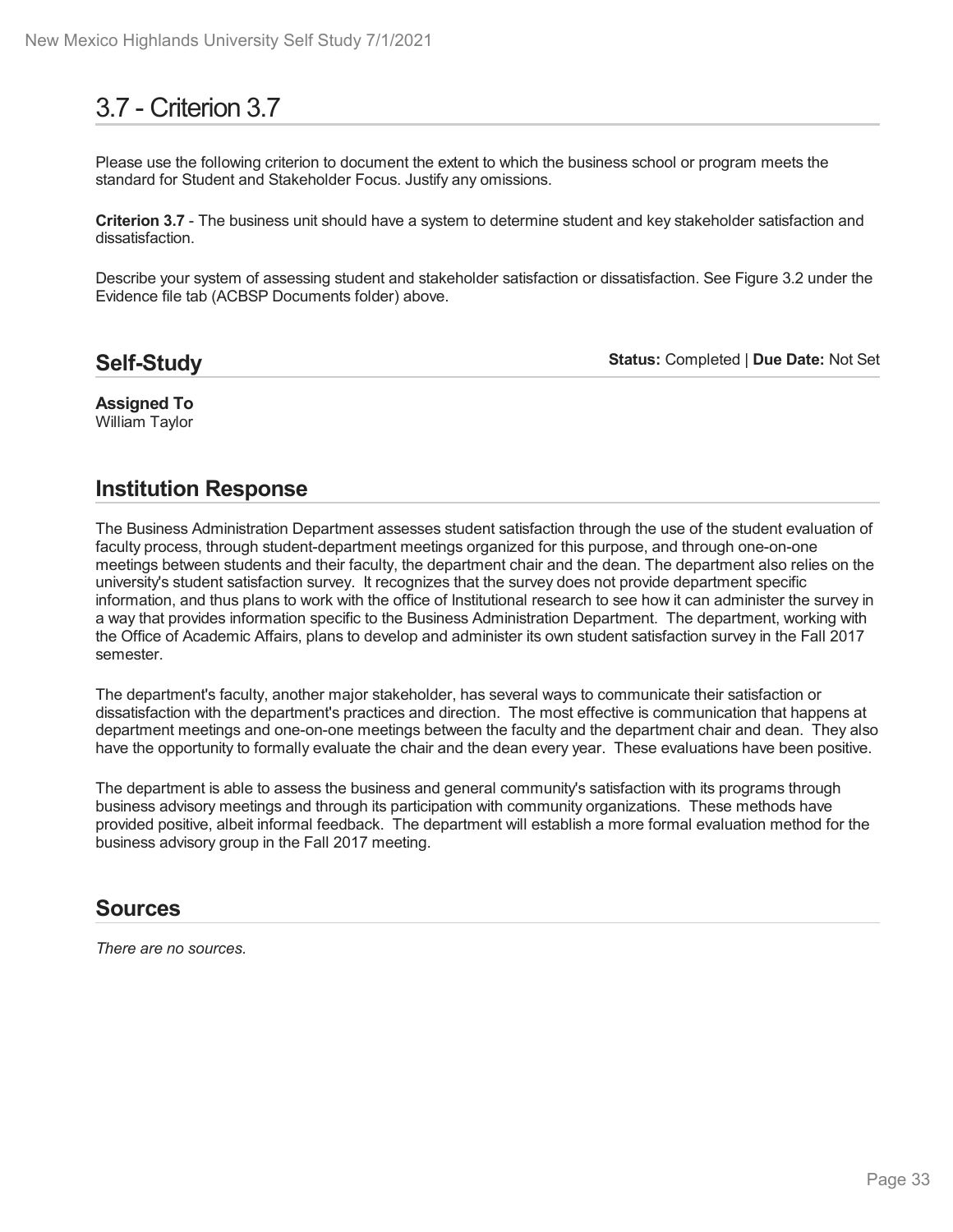# 3.8 - Criterion 3.8

Please use the following criterion to document the extent to which the business school or program meets the standard for Student and Stakeholder Focus. Justify any omissions.

**Criterion 3.8** - The business unit should present graphs or tables of assessment results pertinent to this standard.

Attach source documents and summarize assessment results using Figure 3.2 and Figure 3.3 found in the Evidence File tab above (ACBSP Documents folder).

# **Self-Study**

**Status:** Completed | **Due Date:** Not Set

**Assigned To** William Taylor

# **Institution Response**

The Business Administration Department's efforts to assess student and other stakeholders' satisfaction with its programs are addressed in earlier criteria pages for Standard 3. We noted that formal processes include students evaluation of faculty and faculty evaluation of the Department Chair and Dean. We would be glad to share these during the accreditation visit, but feel uncomfortable sharing them in this document with all participants consent.

The university's student satisfaction survey continues to demonstrate high levels of student satisfaction with their education at Highlands. There was a dip in AY 2015-16, yet 92.5 percent of students still reported overall satisfaction with their education at Highlands. We believe that students in the Business Administration programs are as happy as all other Highlands students. We will work with the Office of Institutional Research to see if we can get dis-aggregated results. Alternatively, we will begin to conduct our own surveys.

- Advisory Board Meeting Notes 4.28.17 kt 7.10.2017.FINAL
- Annual Evaluation--ANNUAL REPORT OF ACTIVITIES
- Annual Evaluation--CHAIR EVALUATION 2015-16
- Annual Evaluation--DEAN EVALUATION 2015-16
- Annual Evaluation--PEER EVALUATION--TO CHAIR 2015-16
- First Destination Survey results for Business Administration Program
- New Mexico Public Universities Performance Effectivenss Report
- New Mexico Public Universities Performance Effectivenss Report (page number 52)
- NMHU Student Satisfaction Survey AY 2015-16
- Student Satisfaction Survey Results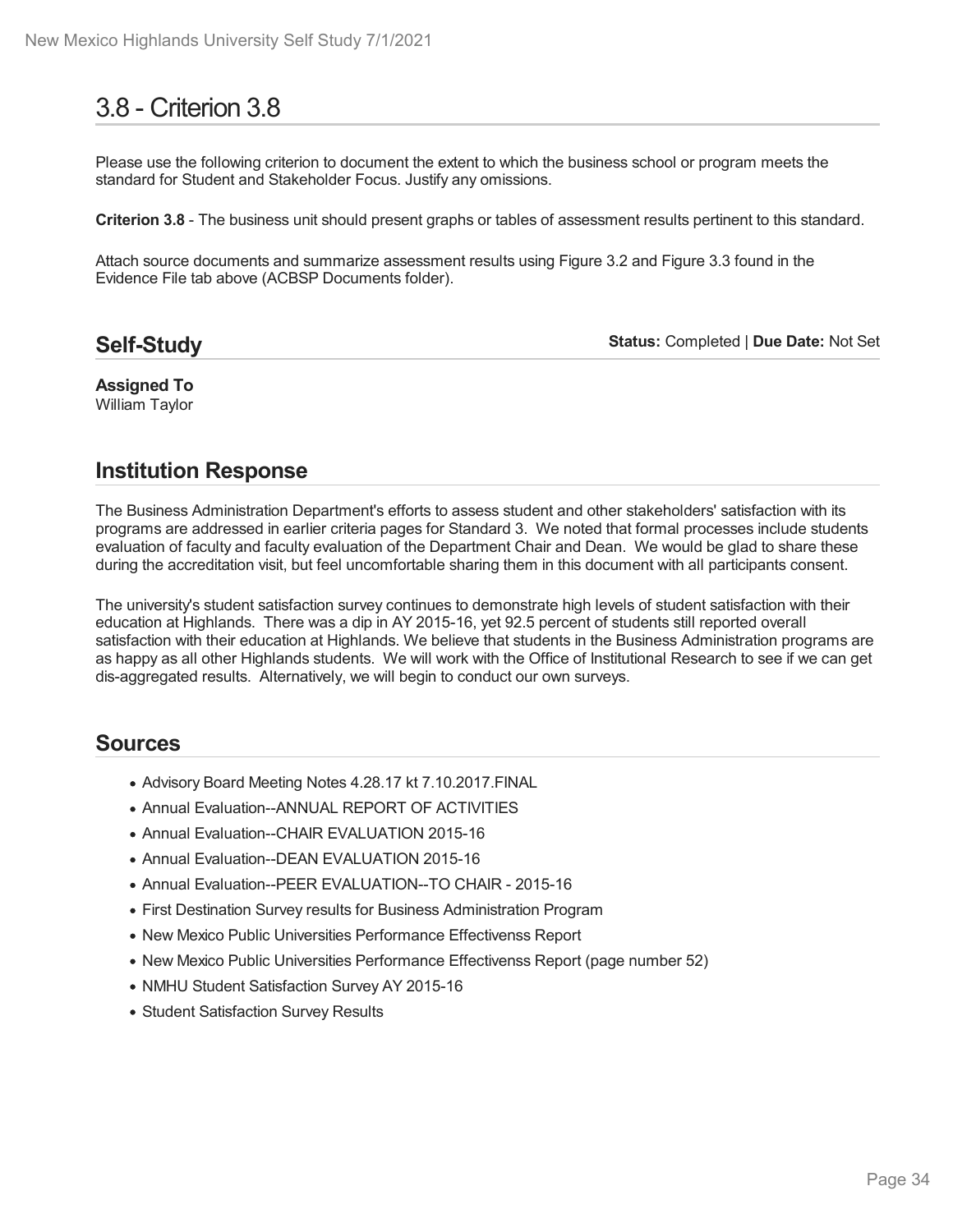# 4 - Standard 4: Measurement and Analysis of Student Learning and **Performance**

Business schools and programs must have an outcomes assessment program with documentation of the results and evidence that the results are being used for the development and improvement of the institution's academic programs. Each business school or program is responsible for developing its own outcomes assessment program.

ACBSP believes that the learning outcomes of the education process are of paramount importance. Student learning outcomes cover a wide range of skills, knowledge, and attitudes that can be influenced by the educational experience. Therefore, when implementing a student learning outcomes assessment program, careful consideration must be given to the learning outcomes that are most important to the missions of the institution and business school or program and the level of the degree awarded. Accordingly, a business school or program must have established a learning outcomes assessment program to indicate the effectiveness of the process, as well as new directions it might take.

The diversity of educational institutions, coupled with other characteristics unique to a given college or university, suggests that learning outcomes assessments may be conducted differently at each school. While the emphases may vary, the learning outcomes assessment plan implemented must approximate the learning outcomes assessment standard herein described.

Use the Standard 4 criteria on the following pages to document the extent to which the business school or program meets the standard for Measurement and Analysis of Student Learning and Performance. Justify any omissions.

# **Self-Study**

**Status:** Completed | **Due Date:** Not Set

**Assigned To** Mary Romero

# **Institution Response**

*There is no response.*

### **Sources**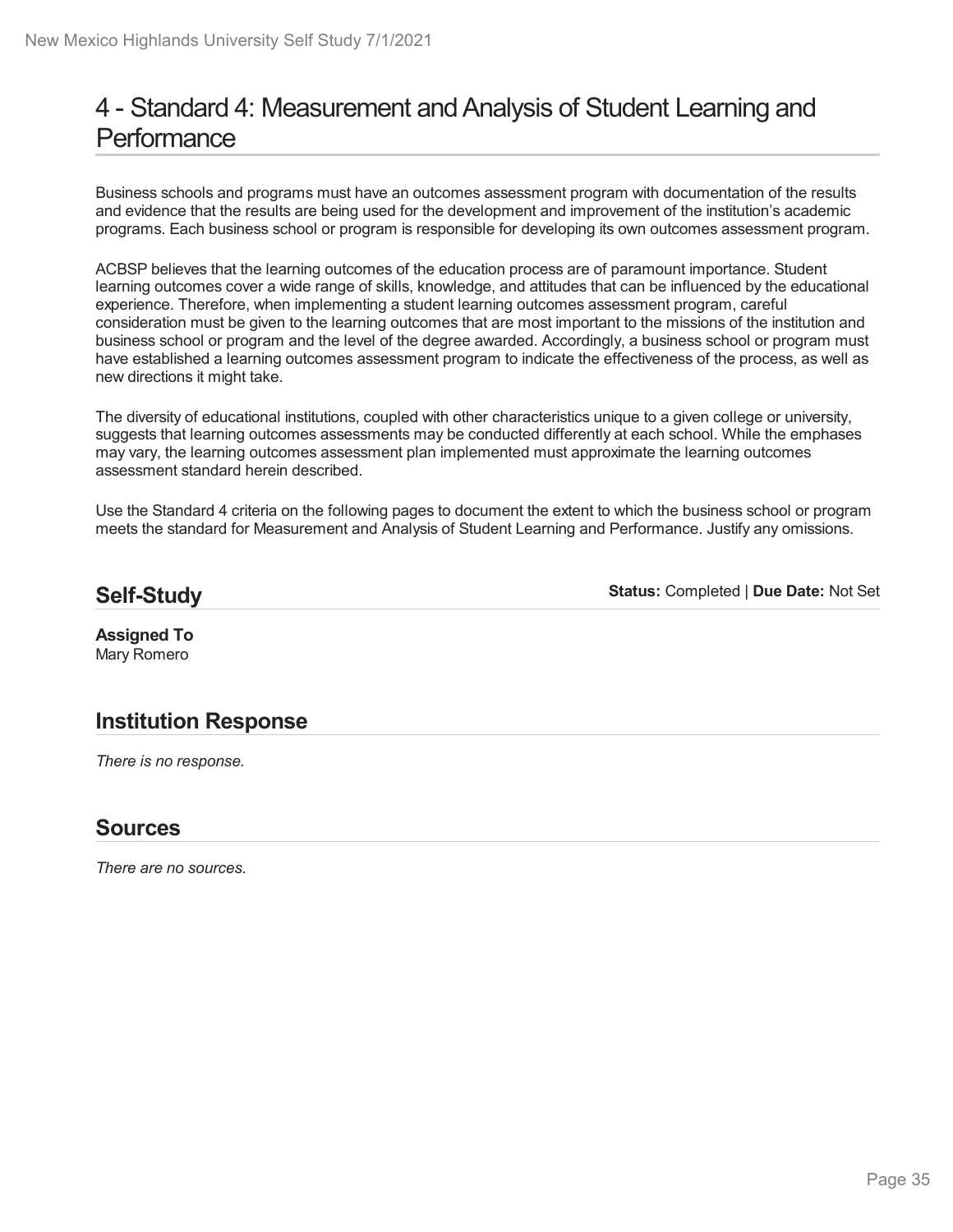# 4.1 - Criterion 4.1

Use the following criterion to document the extent to which the business school or program meets the standard for Measurement and Analysis of Student Learning and Performance. Justify any omissions.

**Criterion 4.1** - The business unit shall have a learning outcomes assessment program.

a. State the learning objectives for each program (MBA, Ph.D., BBA, AA, etc.) to be accredited. A program is defined as follows: a plan of study is considered a program when it requires a minimum of 12 credit hours of coursework beyond the CPC and/or is recorded on a student's transcript (ex. Business Administration: major/concentration/option/specialization in Accounting, Finance, Marketing, etc.)

*Note: Include learning objectives for each program. For example, for students completing the CPC courses and then 12 or more required credit hours in accounting, international business, or human resources, there must be measurable learning outcomes for the accounting, international business, and human resources programs.*

- b. Describe your learning outcomes assessment process for each program.
- c. Identify internal learning outcomes assessment information and data you gather and analyze. See Figure 4.1 under the Evidence File tab (ACBSP Documents folder) above.
- d. Identify external learning outcomes assessment information and data you gather and analyze. See Figure 4.1 under the Evidence File tab (ACBSP Documents folder) above.
- e. Identify formative and summative learning outcome assessment information and data you gather and analyze. See Figure 4.1 under the Evidence File tab (ACBSP Documents folder) above.

# **Self-Study**

**Status:** Completed | **Due Date:** Not Set

**Assigned To** Mary Romero

# **Institution Response**

**Criterion 4.1. The business unit shall have a learning outcomes assessment program.** The Department of Business Administration has a comprehensive assessment program which is reviewed annually and updated as necessary. Results of learning outcomes data reported in this self-study are based on the fall 2015 revision. The outcomes assessment plans for the BBA and MBA concentrations are attached in the evidence file.

The outcomes assessment plans underwent a major revision in spring 2017 as a result of changes in the BBA and MBA programs curriculum. Outcomes assessment results for spring 2017 are not yet reported but will be posted as soon as the results are available.

**4.1.a.** Learning Objectives for each BBA and MBA program are attached in the evidence file.

**4.1.b.** The Department of Business Administration follows the outcomes assessment process outlined in the University's Outcomes Assessment Handbook. At the Department of Business Administration, the faculty is responsible for developing the assessments and for determining at what point in the curriculum the measurement of student learning occurs. Academic program outcomes assessment are developed and approved by the Department of Business Administration faculty. Once the faculty has developed or revised the plans they are sent to the Office of Institutional Effectiveness and Research (OIER), where they are entered into a database. Outcomes assessment data is uploaded into the University's Banner system by the department chair. Each fall the OIER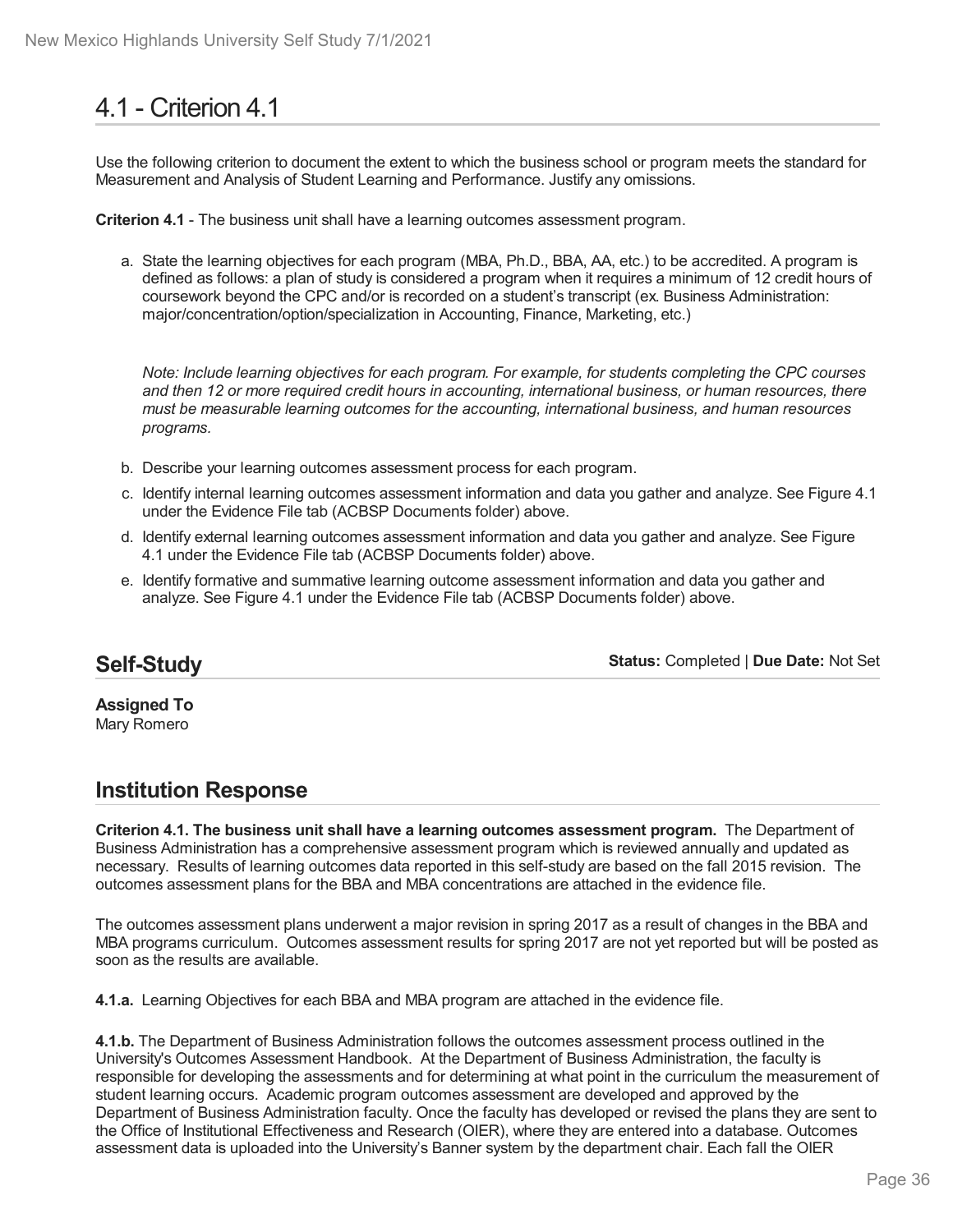generates reports for each academic program summarizing the data entered. The program faculty reviews the reports, adding their interpretations of the data and how the data will be utilized for program improvement, and returns the reports to OIER. The reports are posted on the OIER website and are available to students, parents, faculty administration, and other stakeholders. Outcomes assessment general requirements are outlined beginning on page 7 of the Outcomes Assessment Handbook attached in the evidence file.

**4.1.c.d.e.** Figure 4.1 - Table for Student learning Outcomes Assessment Data is attached in the evidence file.

- BBA Outcomes Assessment Plans REVISED FALL 2015
- Criterion 4.1.a. Learning Objective for Programs
- Figure 4.1.c.d.e Table for SLO Assessment Data
- MBA Outcomes Assessment Plans REVISED FALL 2015
- Outcomes Assessment Handbook 2017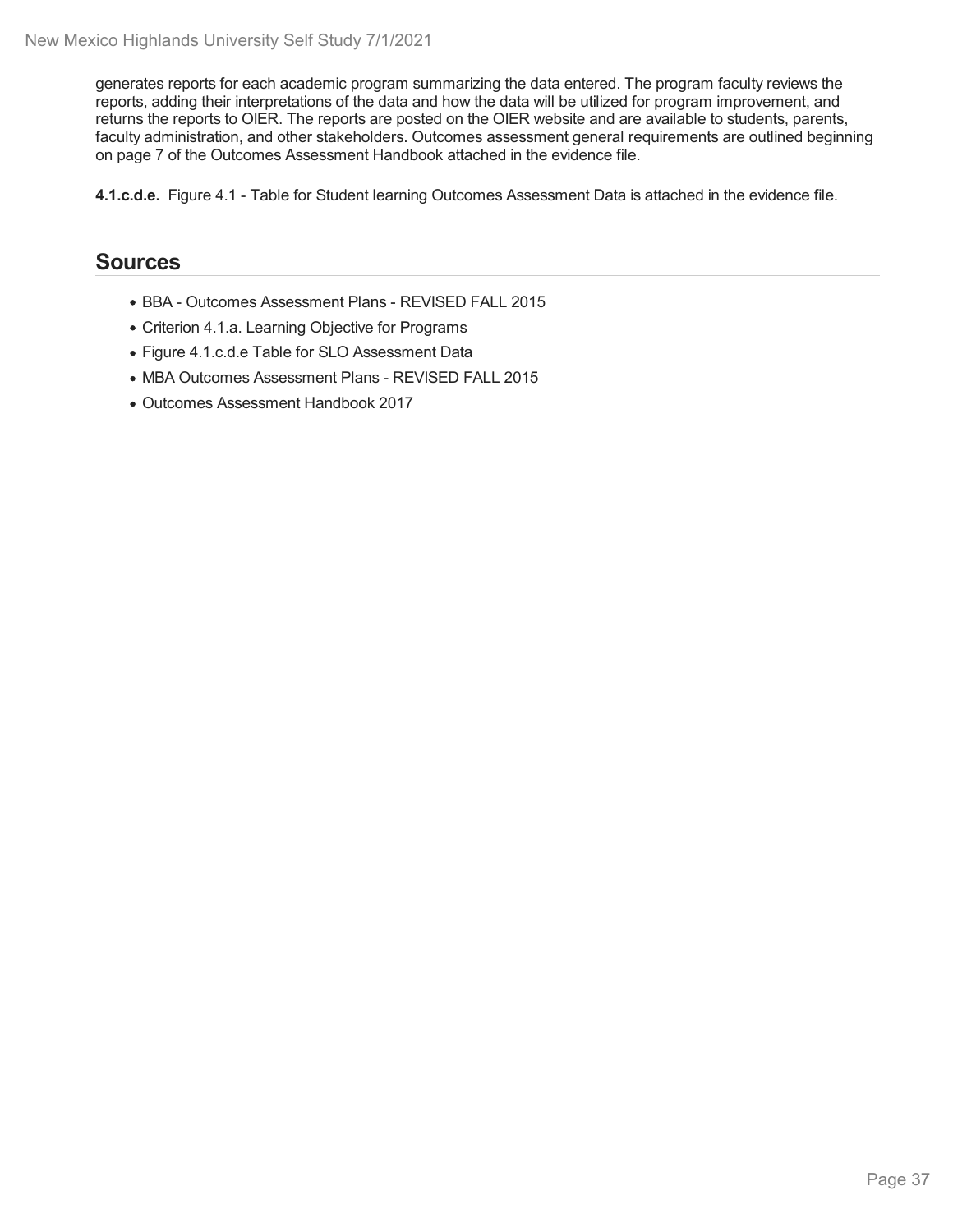# 4.2 - Criterion 4.2

Use the following criterion to document the extent to which the business school or program meets the standard for Measurement and Analysis of Student Learning and Performance. Justify any omissions.

**Criterion 4.2** - To identify trends, the business school or program should report, at a minimum, three successive sets of periodic assessment results.

**Use Figure 4.2 found in the Evidence File tab (ACBSP documents folder) above, present tables and graphs, providing three to five consecutive sets of assessment results. Do not use course grades or grade point averages.**

Note: You must have learning outcome competencies that are measurable in each core business program as well as competencies in each concentration (12 or more credit hours) associated with the core. As an example, you will have measurable competencies for the MBA program and if the MBA program has a concentration in International Business (12 or more credit hours) and you have an MBA with a concentration in Finance (12 or more credit hours) *then you must have a measurable competency in both concentrations as well as the core.*

Describe how these assessment results are made systematically available to faculty, administration, students, or other stakeholders, as appropriate.

Note: Ideally, report three to five years of trend data, but at a minimum, ACBSP requires three cycles of learning *outcomes measurement data.*

### **Self-Study**

**Status:** Completed | **Due Date:** Not Set

**Assigned To** Mary Romero

## **Institution Response**

**4.2.** See Figure 4.2 - Measurement and Analysis of Student Learning and Performance attached in the evidence file.

The assessment results are available to students, parents, faculty administration, and other stakeholders on the University's Office of Institutional Effectiveness and Research website:

Business [Assessment](http://www.nmhu.edu/institutional-research/academic-program-outcomes-assessment/business-outcomes-assessment/) Reports

#### **Sources**

Figure 4.2 - Measurement and Analysis of Student Learning and Performance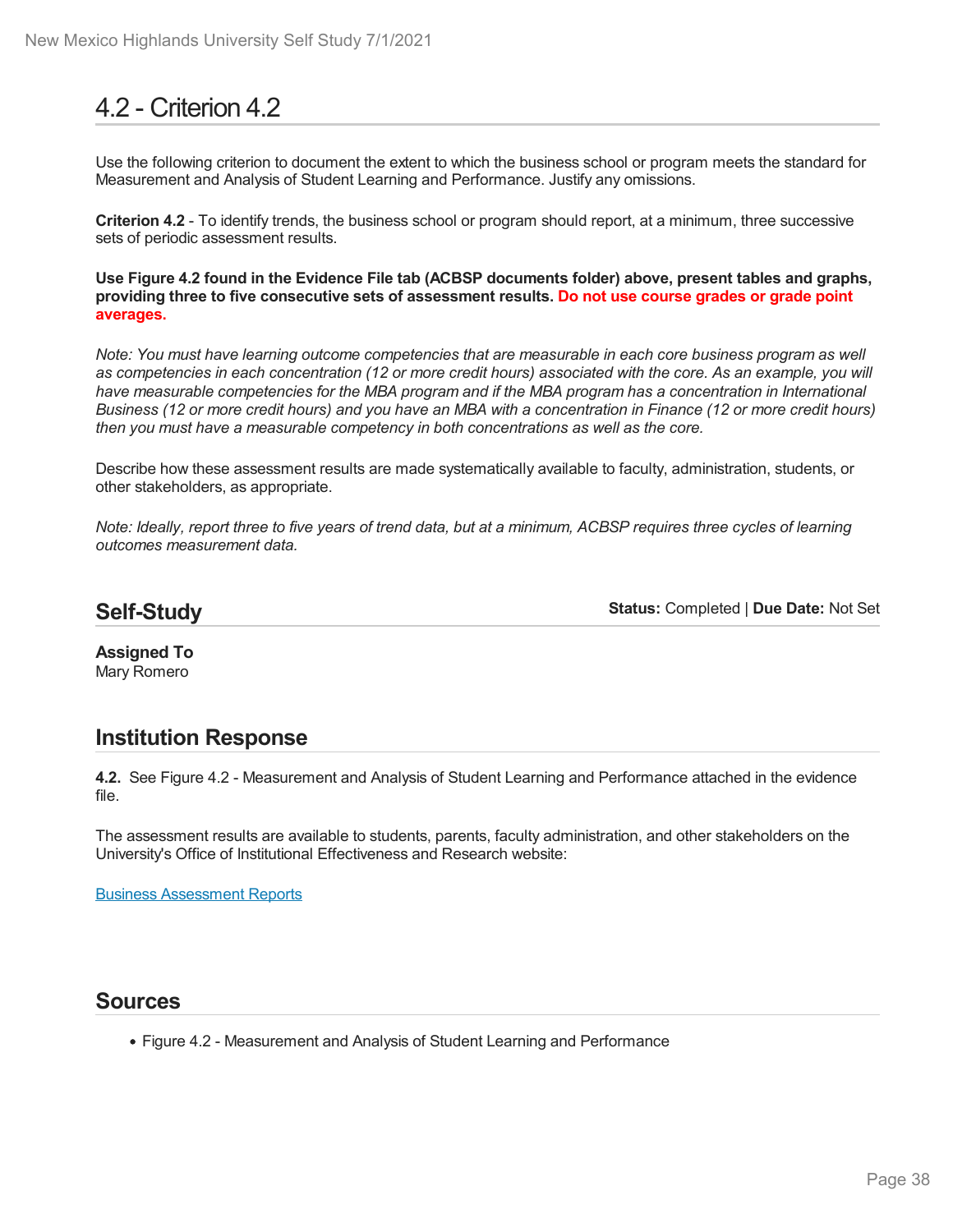# 4.3 - Criterion 4.3

Use the following criterion to document the extent to which the business school or program meets the standard for Measurement and Analysis of Student Learning and Performance. Justify any omissions.

**Criterion 4.3** - Assessment plans should be designed to yield comparative information and data both over time and with respect to benchmarks and intended outcomes.

Report your comparative assessment results. **See Figure 4.3** under the Evidence File tab (ACBSP Documents folder) above.

Describe the business schools or program's selection, management, and use of benchmarking (comparing to best practices) or comparison (comparing with other business schools or programs) information and data to improve overall performance.

Note: Results reported could be based upon a variety of assessment methods and should include current and past comparisons as developed in pursuit of Criterion 4.3. The methods used should reflect the school or program's *primary improvement objectives and together represent holistic appraisals of students (i.e., appraisals with respect to quantitative skills and communication skills, ethical awareness and global awareness, etc.).*

## **Self-Study**

**Status:** Completed | **Due Date:** Not Set

#### **Assigned To** Mary Romero

## **Institution Response**

The Business Administration Department has four years of measurable learning outcomes results from the Business Strategy Game for both the BBA and MBA programs. Spring semester 2017 results are summarized in Figure 4.3. Table for Comparative Information and Data is attached in the evidence file. Results for fall semester 2013 through spring semester 2017 are included in the evidence files for the Performance Benchmarks Report and the Learning Assurance Report.

The Performance Benchmarks Report provides data comparing the performance of Highlands Department of Business Administration students on the Business Strategy Game simulation in the last 12 months with that of students (undergraduates and graduates) at other institutions in the United States and around the world.

The Learning Assurance Report provides solid empirical data regarding the business skills and decision-making capabilities of our students relative to those of other students who have completed the Business Strategy Game. The Learning Assurance Report offers credible evidence about the business abilities of our students in areas such as financial management, operations management, marketing management, human resource management and corporate social responsibility. The Learning Assurance Report is useful for two important reasons: 1) It provides clear overview of how well our students rank relative to others who have completed the competition-based simulation. 2) Because the report offers highly credible evidence regarding the caliber of business understanding and decision-making mastery of our students, it can be used to help assess whether our academic curriculum in business is providing students with the desired degree of business understanding and decision-making expertise.

- BBA BSG Performance Benchmarks Results
- BBA BSG Simulation Learning Assurance Results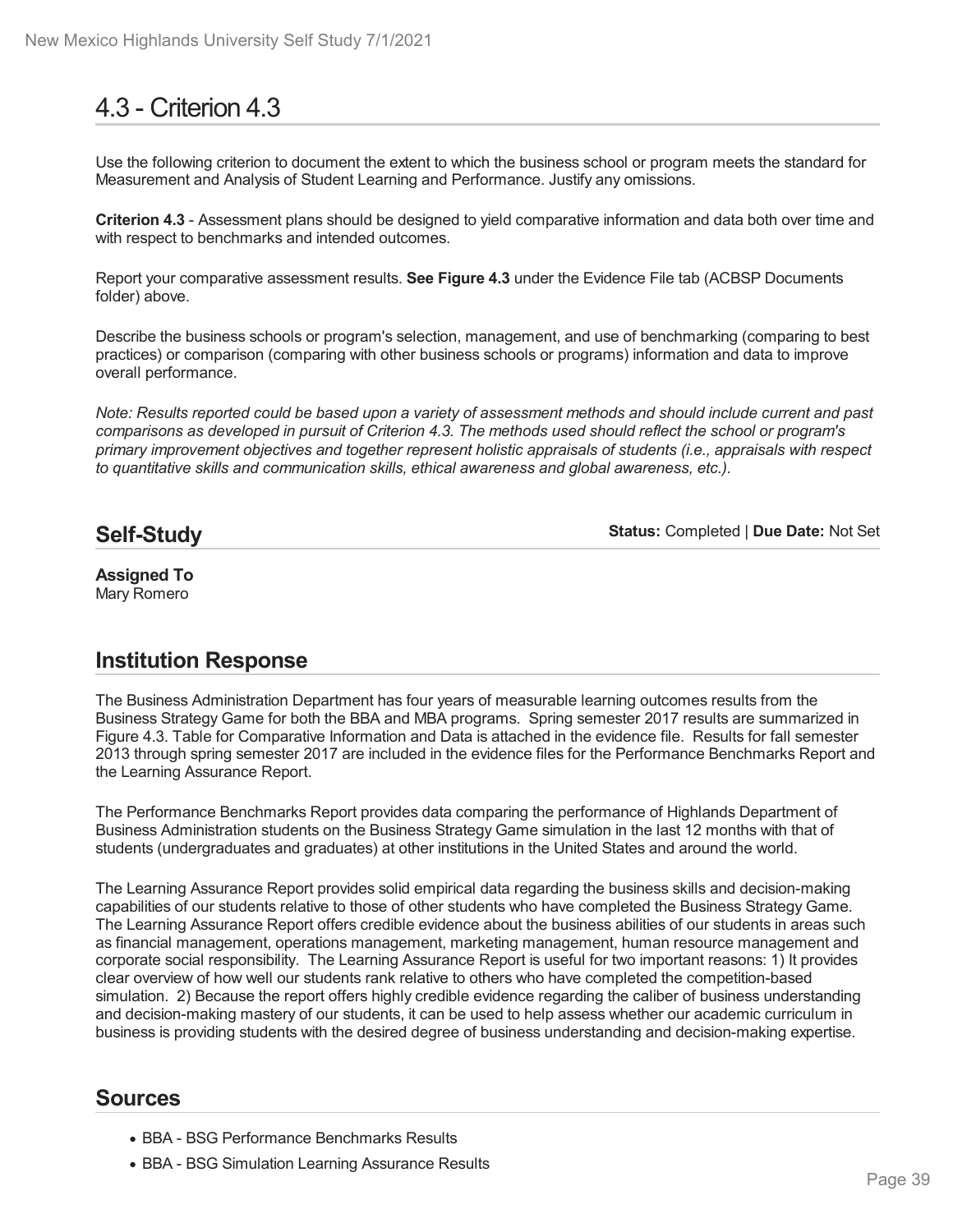- Figure 4.3. Table for Comparative Information and Data
- MBA BSG Performance Benchmarks Results
- MBA BSG Simulation Learning Assurance Results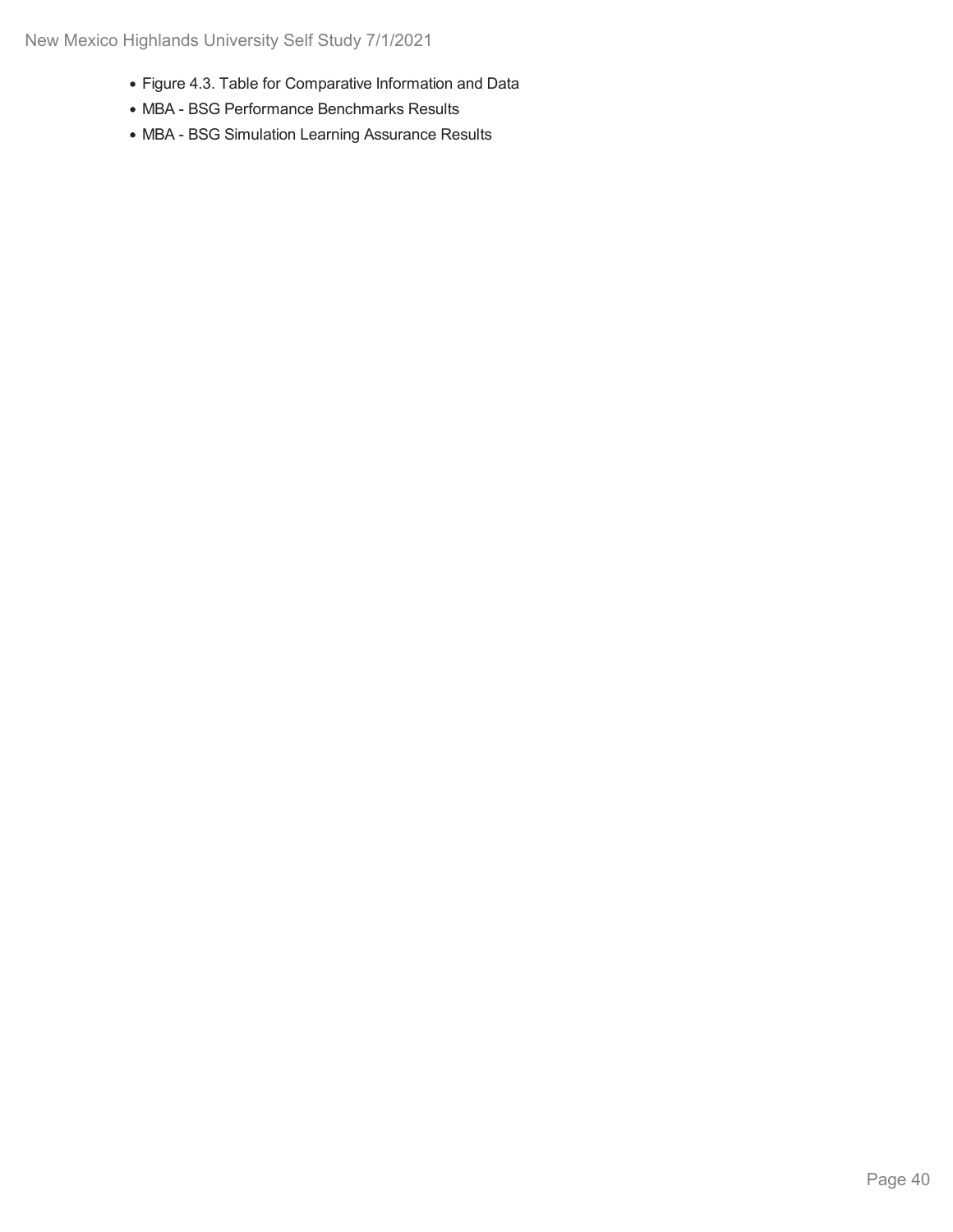# 4.4 - Criterion 4.4

Use the following criterion to document the extent to which the business school or program meets the standard for Measurement and Analysis of Student Learning and Performance. Justify any omissions.

**Criterion 4.4** - The business unit shall make use of the learning outcomes assessment results analyzed in criterion 4.2 to improve its educational processes in the interest of continuously improving student learning outcomes. The business unit must describe specific improvements ithas made to is programs based on information obtained from its learning outcomes assessment results for a minimum of three improvement cycles.

To demonstrate compliance with this criterion:

Identify specific program improvements based on what the business unit has learned from analyses of assessment results.

## **Self-Study**

**Status:** Completed | **Due Date:** Not Set

**Assigned To** Mary Romero

## **Institution Response**

Analysis of the Department's outcomes assessment plans and reports of results has led to changes and improvements in the business curriculum. Improvements and actions taken include the following:

1) An annual review of outcomes assessment plans. Outcomes assessment plans were revised in the fall 2012 semester, the fall 2015 semester, and again in the 2017 spring semester. Importantly, revisions included changes based on prior outcomes assessment results.

2) An increased emphasis on ethics and globalization. During fall 2016 semester, the Department conducted a comprehensive review of its curriculum for the BBA and MBA programs. The purpose of the review was to align the program's requirements with the university's overall graduation requirements and ACBSP requirements, to provide greater flexibility for students in pursuing courses of interest, and to align the curriculum with the Department's capacity to dependably and regularly deliver the curriculum. Changes made to the BBA and MBA curriculum are summarized in the memo and the side by side tables that department submitted to the Academic Affairs Committee. These are included in the evidence file.

3) Improvements in course content and delivery. Faculty has made modifications to individual course requirements and the means of assessments in several courses.

4) Adoption of the Business Strategy Game. We began using the Business Strategy Game as a means of assessment in both BBA and MBA capstone courses in fall 2013.

5) The addition of prerequisites to both BBA and MBA capstone courses so students have a strong foundation in the business principles necessary for competing in the Business Strategy Game.

6) The increased availability of tutoring services. The department's faculty and graduate assistants provide students with the tutoring support they need. Tutoring is available face-to-face and through the use of the Zoom conferencing tool and by NetTutor, an online tutoring service that is available to all university students.

7) The required use of Desire2Learn, the university's online course learning management system, by all faculty for all courses, whether traditional, hybrid or online.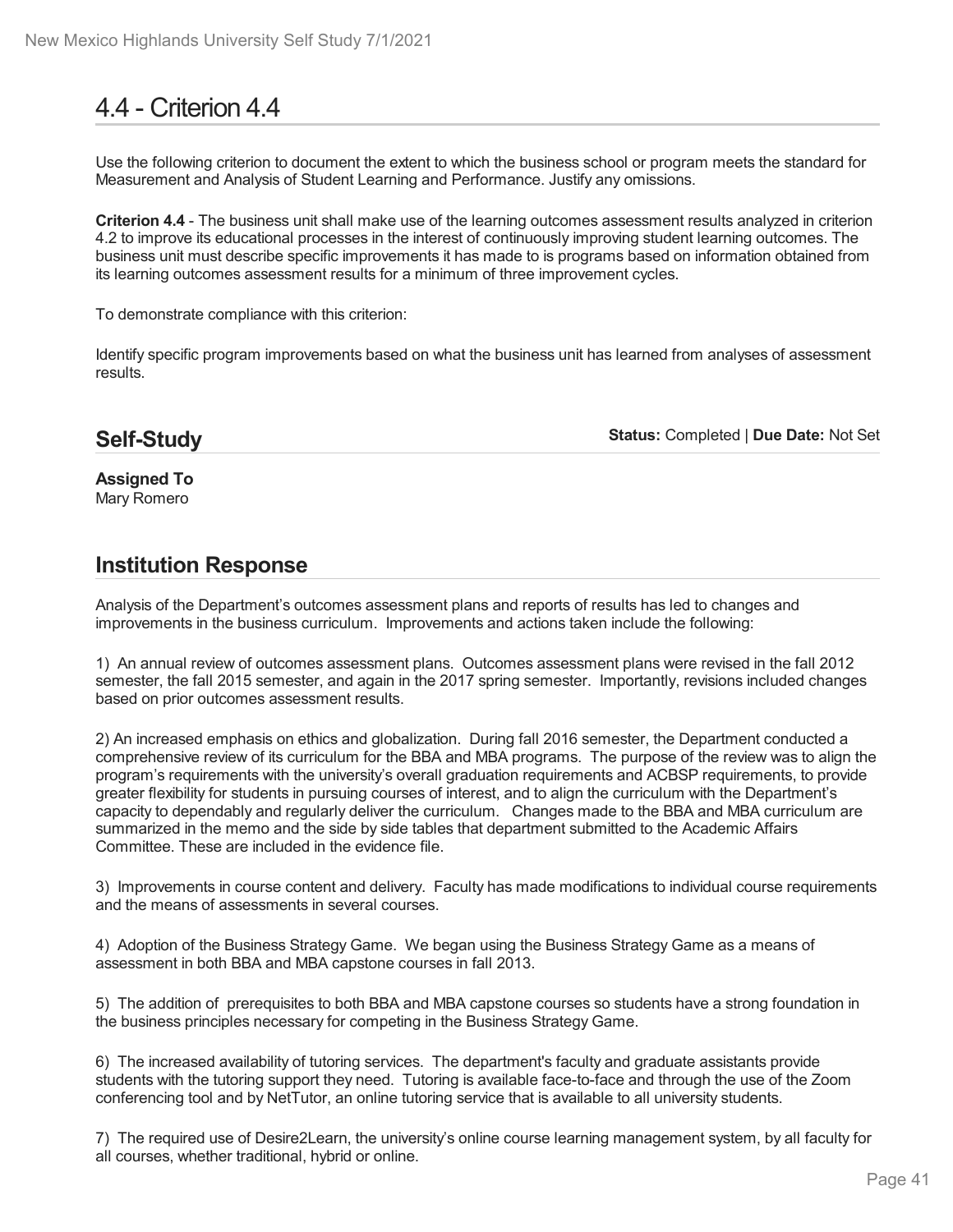- AAC Side by Side Comparison Tables
- AAC Cover Sheets & Summary Memo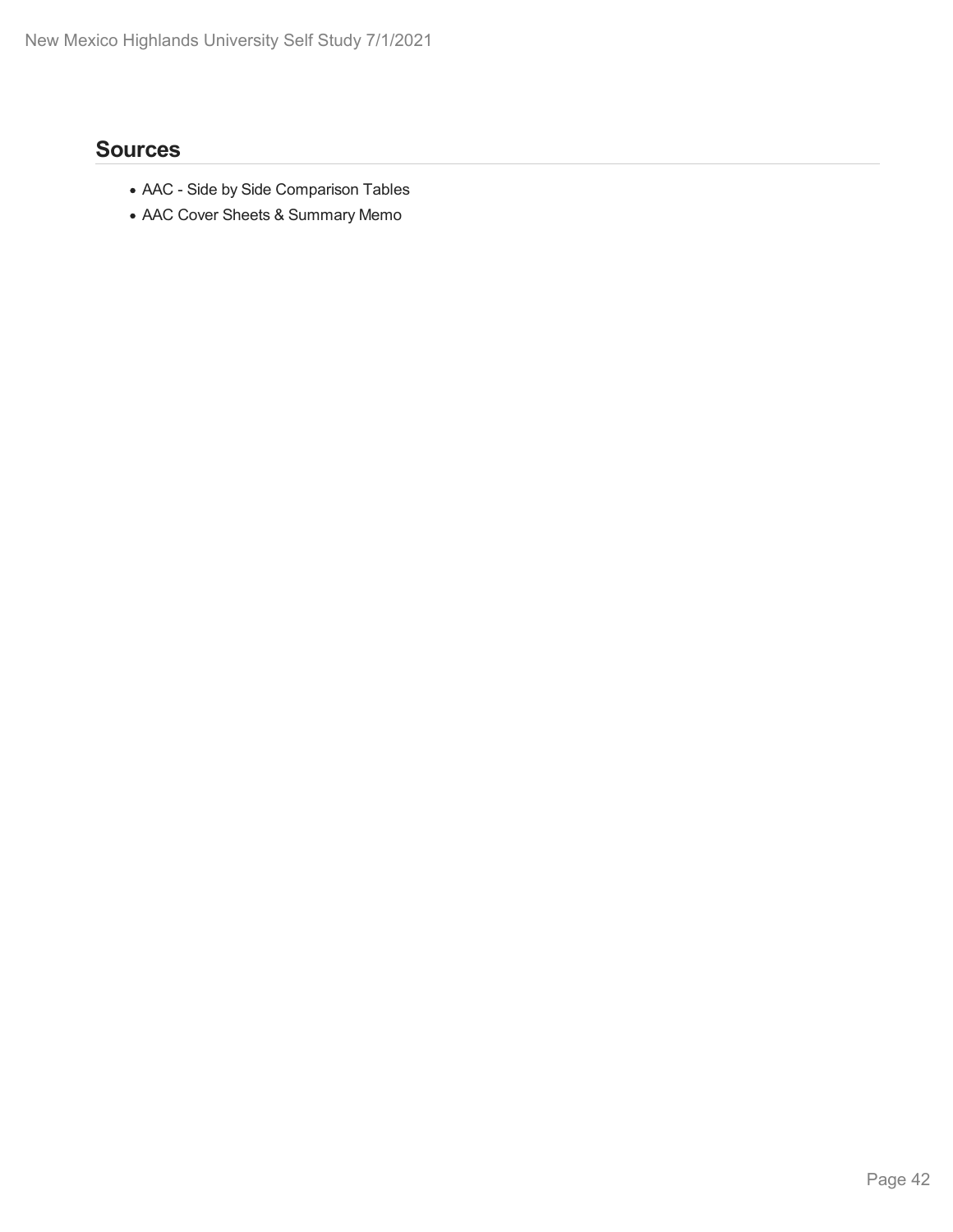# 5 - Standard 5: Faculty and Staff Focus

The ability of a business school or program to fulfill its mission and meet its objectives depends upon the quality, number, and deployment of the faculty and staff. Hence, each institution seeking ACBSP accreditation for its business school or program must:

1) develop and implement policies and plans that ensure an excellent faculty, including a staffing plan that matches faculty credentials and characteristics with program objectives;

2) evaluate the faculty based on defined criteria and objectives;

3) provide opportunities for faculty development to ensure scholarly productivity to support department and individual faculty development plans and program objectives; and

4) foster an atmosphere conducive to superior teaching.

Use the criteria on the following pages to document the extent to which the business school or program meets the standard for Faculty and Staff Focus. Justify any omissions.

## **Self-Study**

**Status:** Completed | **Due Date:** Not Set

**Assigned To** William Taylor

## **Institution Response**

The Highlands Business Administration Department's ability to fulfill its mission and meet the standard for Faculty and Staff Focus are addressed using the criteria included in the following pages of this section.

## **Sources**

*There are no sources.*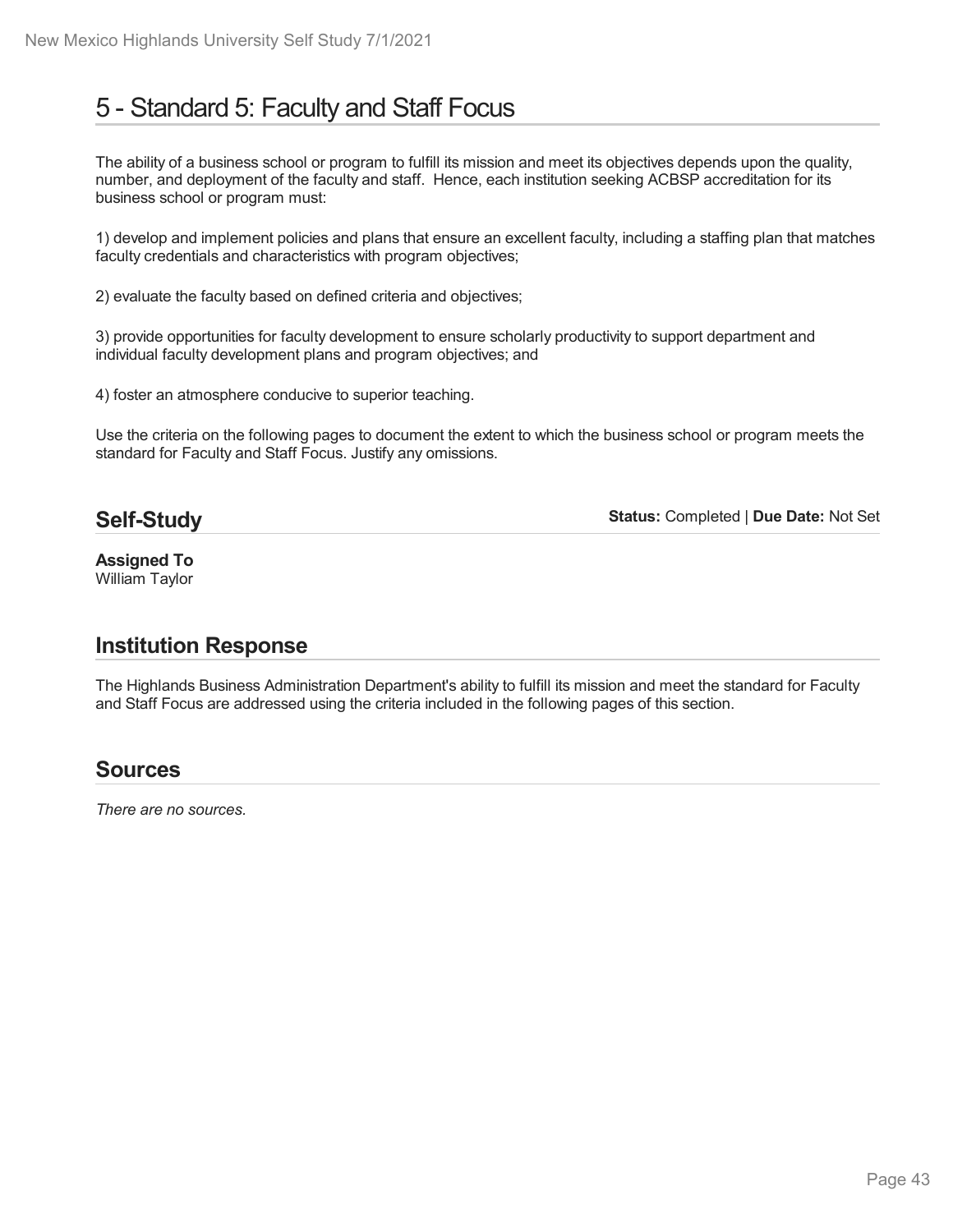# 5.1 - Criterion 5.1

Use the following criterion to document the extent to which the business school or program meets the standard for Faculty and Staff Focus. Justify any omissions.

**Criterion 5.1** - The business unit will have a Human Resource Plan that supports its Strategic Plan.

- a. Summarize and attach under the Evidence File tab above your current human resource (HR) plan.
- b. In a brief statement here, explain your HR plan's relationship to your strategic goals.

| <b>Self-Study</b> | <b>Status: Completed   Due Date: Not Set</b> |
|-------------------|----------------------------------------------|
|-------------------|----------------------------------------------|

**Assigned To** William Taylor

## **Institution Response**

**Human Resources Planning**: The Business Administration's human resources planning is embedded within New Mexico Highlands University overall human resources policies. These are established in the NMHU Faculty Handbook and the Collective Bargaining Agreement (CBA). The Faculty Handbook includes personnel policies that define different types of faculty and qualifications and establish procedures for hiring, professional ethics and equal opportunity. The CBA governs policies related to faculty compensation, workload, faculty development (including sabbatical leave and travel), evaluation, post-tenure review, reductions in force and academic dismissal. These documents acknowledge that personnel policies should be consistent with the University's Strategic Plan. Exhibit 5.1 summarizes key personnel policies for faculty.

| <b>Faculty Handbook</b>                |           |  |
|----------------------------------------|-----------|--|
| <b>Policy</b>                          | Page(s)   |  |
| <b>Faculty Definitions</b>             | $37 - 40$ |  |
| <b>Types of Contracts</b>              | $40 - 41$ |  |
| <b>Faculty Hiring</b>                  | $41 - 42$ |  |
| <b>Professional Ethics</b>             | 42-44     |  |
| <b>Equal Opportunity</b>               | 44-45     |  |
| <b>Collective Bargaining Agreement</b> |           |  |

## **Policy Page(s)** Workload 18-21 Sabbatical Leave 23-27 Evaluation and the set of the set of the set of the set of the set of the set of the set of the set of the set of the set of the set of the set of the set of the set of the set of the set of the set of the set of the set o Post Tenure Review 62-53 Salaries 54 Travel 69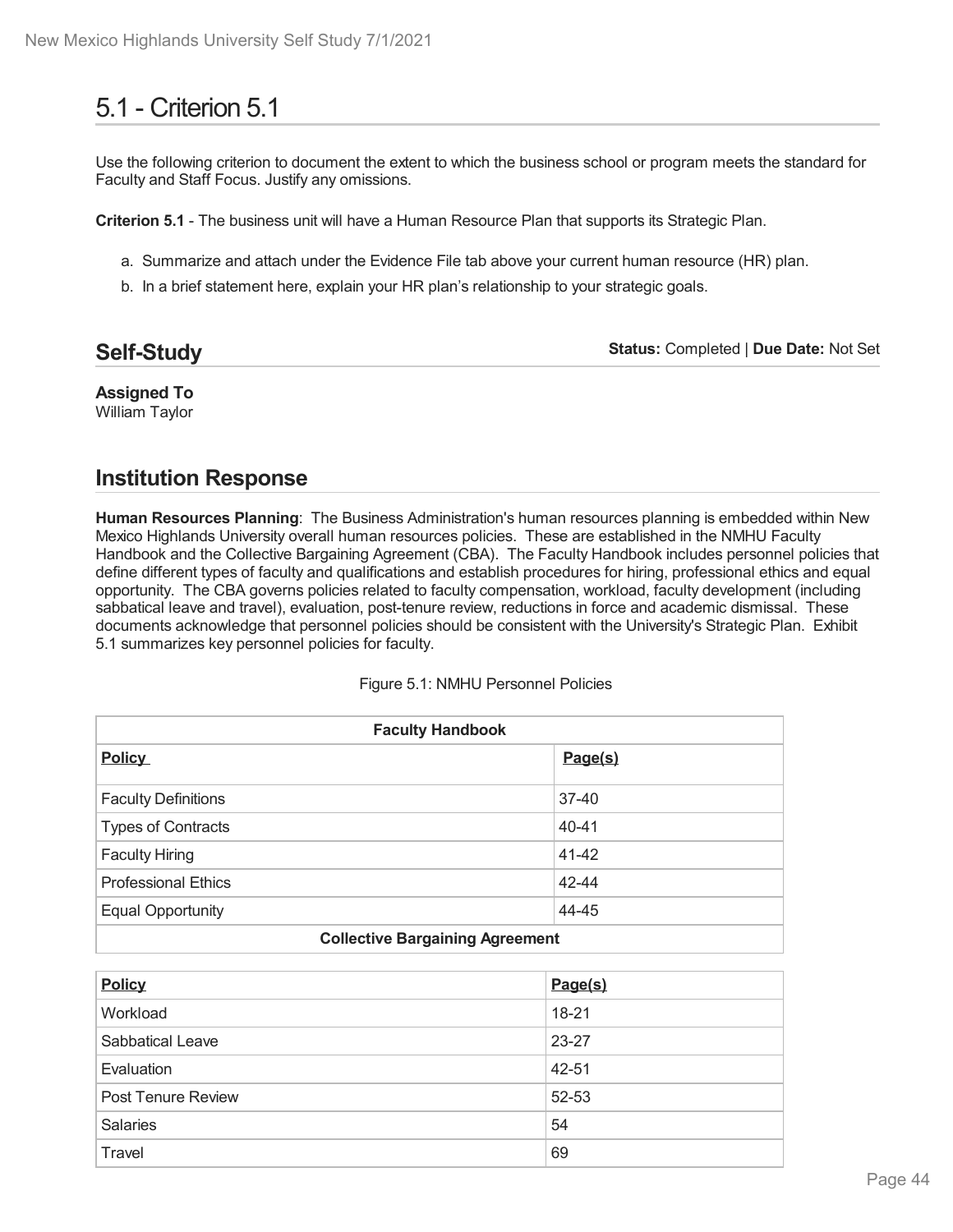The Business Administration department does not have a human resources plan separate from the University's. It closely follows the University's personnel policies, while also attempting to meet ACBSP faculty guidelines.

The university and department's human resources policies are consistent with the University and Department's strategic plans. They allow the department to employ the faculty resources necessary to provide students an excellent educational experience. They are also appropriate to the department's focus on teaching. Faculty are evaluated based on teaching, research and service; the primary focus is on excellent teaching. The workload is 24 hours per year, which the department regularly observes with no exceptions in the recent past. Course schedules are prepared to ensure that faculty have six or fewer preparations in the academic year. All faculty--tenured, tenure track and contract faculty--are regularly evaluated by their students, their peers, the department chair and the Dean.

- Collective Bargaining Agreement
- Collective Bargaining Agreement (page number 18)
- Collective Bargaining Agreement (page number 23)
- Collective Bargaining Agreement (page number 42)
- Collective Bargaining Agreement (page number 52)
- Collective Bargaining Agreement (page number 54)
- Collective Bargaining Agreement (page number 69)
- NMHU Faculty Handbook
- NMHU Faculty Handbook (page number 37)
- NMHU Faculty Handbook (page number 40)
- NMHU Faculty Handbook (page number 41)
- NMHU Faculty Handbook (page number 42)
- NMHU Faculty Handbook (page number 44)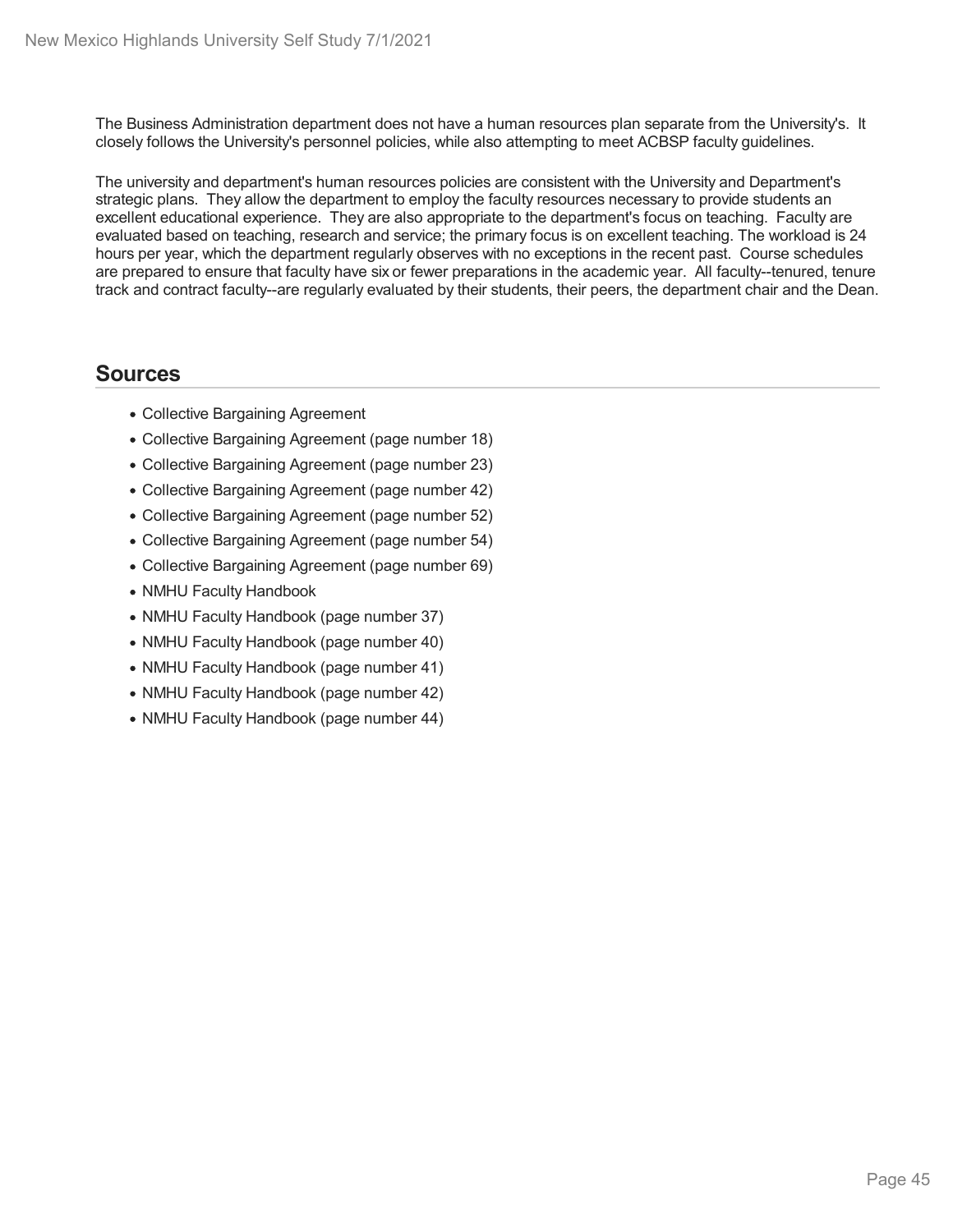# 5.2 - Criterion 5.2

Use the following criterion to document the extent to which the business school or program meets the standard for Faculty and Staff Focus. Justify any omissions.

#### **Criterion 5.2 - Employment Practices**

**Criterion 5.2.1** - The business school or program must show how the composition of the full-time and part-time faculty (in terms of their practical experience and academic credentials) matches program objectives. In doing so, you may address:

- a. how the composition of your faculty provides for intellectual leadership relative to each program's objectives;
- b. how the composition of your faculty provides for required depth and breadth of theory and practical knowledge to meet your student learning outcomes.

**Criterion 5.2.2** - In your institution's use of multiple delivery systems and/or your program's use of part-time (adjunct) faculty, your human resource management process must include policies for recruiting, training, observing, evaluating, and developing faculty for these delivery systems.

Explain or describe:

- a. how you develop qualified full-time and part-time faculty;
- b. how you orient new faculty to the program;
- c. how you orient new faculty to assigned course(s);
- d. how you provide opportunity for part-time and/or full-time faculty to meet with others teaching the same courses;
- e. how you provide guidance and assistance for new faculty in text selection, testing, grading, and teaching methods; and
- f. how you provide for course monitoring and evaluation.

## **Self-Study**

**Status:** Completed | **Due Date:** Not Set

#### **Assigned To** William Taylor

## **Institution Response**

The Business Administration Department has 15 full-time faculty. As shown in Exhibit 5.2., eight are academically qualified and 7 are professionally qualified. The Department has at least two faculty for each of its concentrations. Two of the professionally qualified faculty, Keith Tucker and Melanie Zollner, are in Ph.D. programs and are ABD. We expect that Keith will finish his dissertation in AY 2017. Melanie Zollner, who also is in the New Mexico Minority Fellowship Program, is expected to complete her dissertation in AY 2018.

#### Exhibit 5.2: Faculty Qualifications

| <b>Faculty Member</b> | <b>Disciplines</b>           | <b>Qualification</b> |
|-----------------------|------------------------------|----------------------|
| Ali Arshad, Ph.D.     | <b>Economics and Finance</b> | Academic             |
| Kent Tucker, DBA      | Finance                      | Academic             |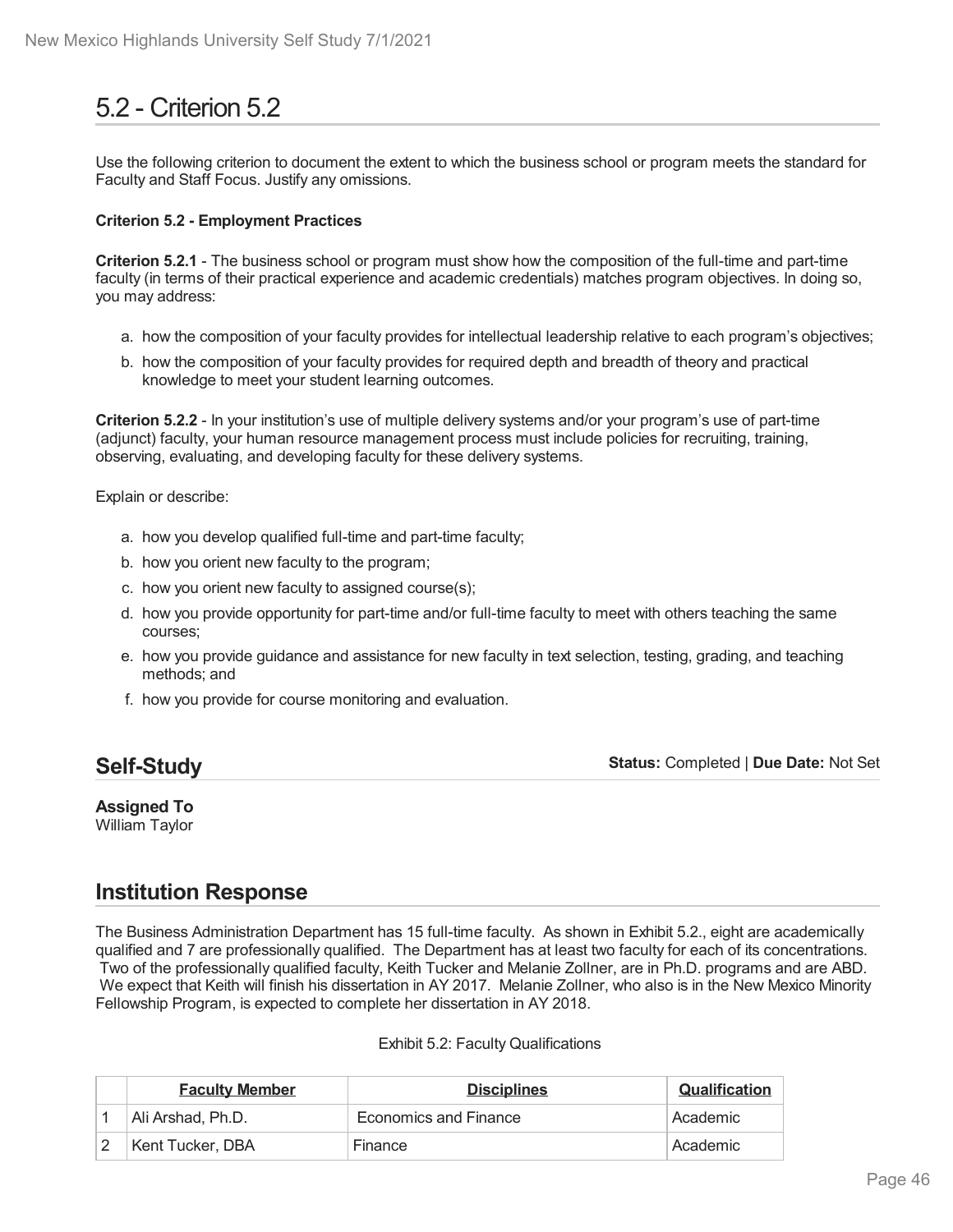| 3                            | Keith Tucker, ABD        | Management and Finance                | Professional |
|------------------------------|--------------------------|---------------------------------------|--------------|
| 4                            | Nicolas Leger, J.D.      | <b>Business Law</b>                   | Academic     |
| Emmanuel Nkwenti, Ph.D.<br>5 |                          | International Business and Management | Academic     |
| 6                            | Luis Ortiz, Ph.D.        | International Business and Management | Academic     |
| 7                            | Carla Romero, MBA        | Management and Quantitative Methods   | Professional |
| 8                            | Rodney Sanchez, Ph.D.    | MIS and Management                    | Academic     |
| 9                            | Charles Swim, DBA        | Management                            | Academic     |
| 10                           | Melanie Zollner, ABD     | Management                            | Professional |
| 11                           | Chien-Chung Chen, Ph.D   | Marketing                             | Academic     |
| 12                           | Heath Anderson, MBA      | Marketing                             | Professional |
| 13                           | Tracy Armijo, CPA        | Accounting                            | Professional |
| 14                           | Mary Romero, Retired CPA | Accounting                            | Professional |
| 15                           | Donna Vigil, MBA         | Accounting                            | Professional |

The University and the Business Department requires that new faculty be assigned a mentor, who introduces the tenure-track faculty member to the University's policies and procedures, expectations for teaching, service and research, good teaching practices and assists with integration into university life. A major requirement in the mentoring process is regular evaluation of the new faculty member's teaching. Mentoring continues until tenure is achieved.

Faculty hired on a contract basis are required to participate in various activities that orient them to the university and their duties as a faculty member. All must participate in the new faculty orientation at which they are provided with the Contingent Faculty Handbook, if they haven't already received it. They are required to complete the new faculty orientation before they begin teaching. The dates of the orientations, which are offered in person and on-line, are included in their contracts. They also are contractually required to participate in professional development activities during the week prior to the commencement of classes. The Business program requires that they also participate in department meetings throughout the year. During the first week of the year, or before, they are required to file their course syllabi, which is reviewed by the department chair or Dean. This review would consider such factors as coverage, textbook selection, course assignments and assessments. The faculty member meets with the department chair and others involved in the outcomes assessment process to ensure that her assessments are consistent with the outcomes assessment plan.

The department has scheduled courses to minimize the use of different faculty teaching the same or similar courses. However, some courses are taught by more than one faculty member. In such cases, the faculty are asked to work together on the selection of textbooks, course coverage, course evaluations, etc. Typically, this means that the junior faculty member follows the lead of the more experienced faculty member. Faculty teaching sequenced courses also are required to meet to discuss what is taught in each course and textbook selection.

University policies require that all faculty be reviewed on a regular basis. Term and per course faculty members are evaluated every term, with continued employment contingent on good performance. In their first semester, the dean, chair or a tenured faculty member are required to observe the faculty member's class and prepare a written evaluation. The dean or chair schedules a post session conference between the person who conducted the evaluation and the faculty member to review and acknowledge receipt of the report. The faculty member is allowed to respond to the report. The CBA also requires all tenure-track and tenured faculty to be evaluated. The evaluation process, which begins with the faculty member preparing a report on their activities in the areas of teaching, research and service. Although all three areas are important and evaluated, greatest weight is given to teaching. Tenured faculty are evaluated every two-years. Tenure-track faculty are evaluated annually and the evaluation is formative and meant to help the faculty member improve their skills.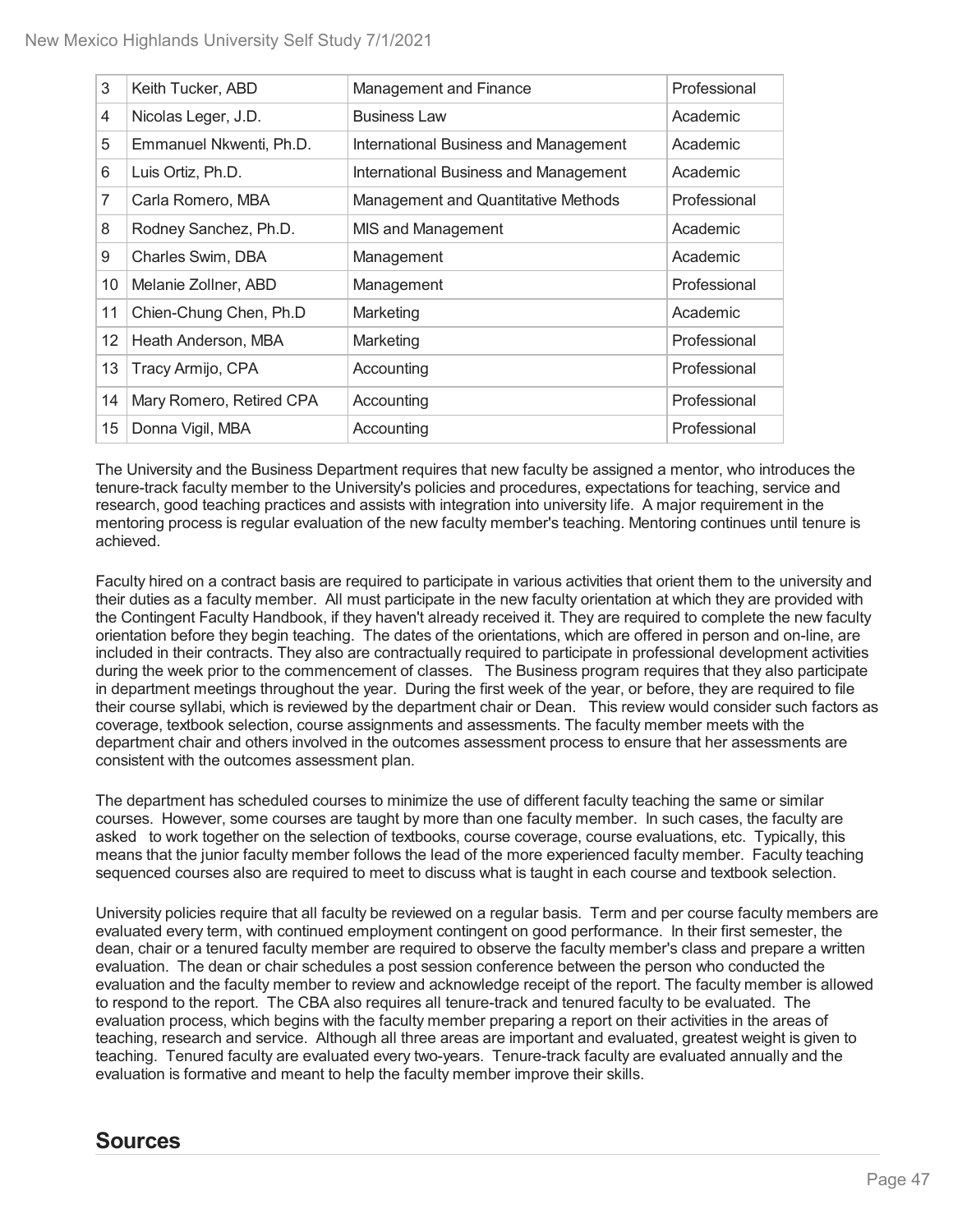- Collective Bargaining Agreement
- Collective Bargaining Agreement (page number 40)
- Collective Bargaining Agreement (page number 42)
- Figure 5.1 Faculty Qualifications
- NMHU Contingent Faculty Handbook
- NMHU Contingent Faculty Handbook (page number 22)
- NMHU Faculty Handbook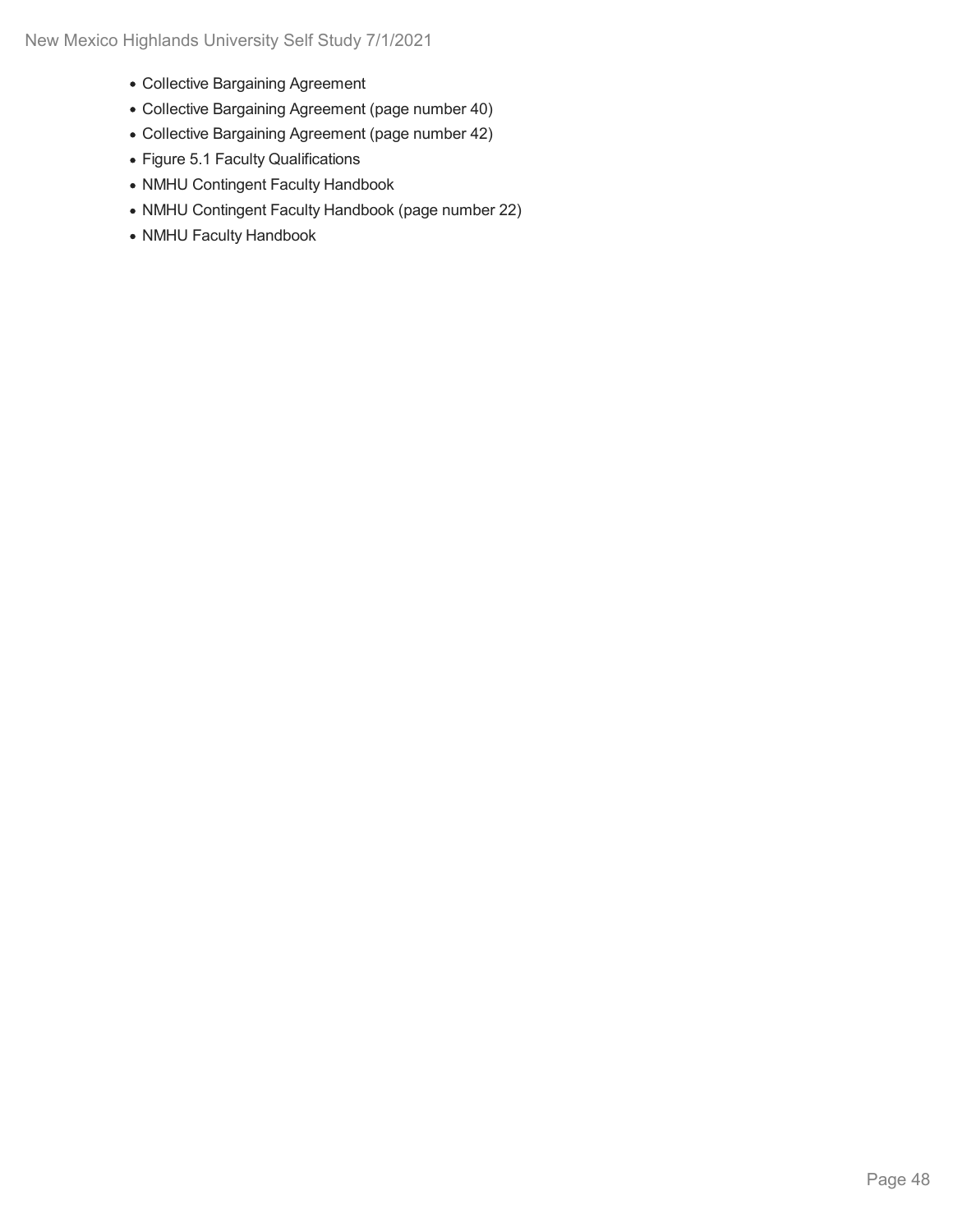# 5.3 - Criterion 5.3

Use the following criterion to document the extent to which the business school or program meets the standard for Faculty and Staff Focus. Justify any omissions.

#### **Criterion 5.3 - Faculty Qualifications, Workload, and Coverage**

**Criterion 5.3.1** - The composition of faculty must include sufficient academic credentials and business or professional experience to ensure appropriate emphasis on both business theory and practice to meet program objectives.

To demonstrate compliance with Criterion 5.3.1, please:

- a. Present your faculty qualifications in a table such as Figure 5.1, found under the Evidence File tab above. Note 1. In Figure 5.1, Dr. True is considered academically qualified to teach marketing at the undergraduate *level because she has taken five graduate-level marketing courses, has ten years as CEO with XYZ Publishing Company, and has successful teaching experience in the field. (See portfolio containing complete transcripts and vita with detailed description of professional experience.)*
- b. Provide credit hour production data by faculty member, separating full-time and part-time faculty. See Figure 5.2 found under the Evidence File tab above. Note (1). In Figure 5.2, Dr. Link also taught a statistics course for the Math Department, but since this is a service course for non-business majors it is not considered a part of the business program and therefore not *included in this table.*
- c. Present your coverage of programs by academically and/or professionally qualified faculty in a table such as Figure 5.3 found under the Evidence File tab above.

**Criterion 5.3.2.a** - Document every full-time and part-time faculty member teaching courses in the business unit. A recent curriculum vitae (not more than two years old) for all business faculty should be provided in the Evidence File.

Directions: Create a sub-folder under Standard Five in the Evidence File called "Faculty Vitae" and upload a copy for all faculty teaching during the self-study academic year.

Note: Faculty who are not a part of the business unit, but teach a course required in the core business curriculum *(e.g., Mathematics, Computer Science, Communications, etc.) should not be counted as business faculty because* the student credit hours produced by them are not coded as business courses. On the other hand, if a nonbusiness faculty member teaches a required course for the business unit, and the course is coded as a business course (and therefore part of the total business student credit hours), then that faculty member would be counted in this qualifications standard. The rule here is to "count all faculty who teach courses which are under the direct *administration of the business unit head and coded as business courses."*

**Criterion 5.3.2.b** - Historically, accredited programs have focused on faculty input as a basis for demonstrating quality. The following levels were considered appropriate:

- At least 80 percent of the undergraduate credit hours in business and 90 percent of the graduate credit hours in business are taught by academically or professionally qualified faculty. (See Glossary of Terms under the HELP tab for definitions of *academically and professionally qualified.*)
- At least 40 percent of the undergraduate credit hours in business and 70 percent of the graduate credit hours in business are taught by academically qualified faculty.
- One hundred percent of the doctorate credit hours in business are taught by academically qualified faculty.

If your faculty qualifications as presented in Figure 5.3 (under the Evidence File tab above in the ACBSP Documents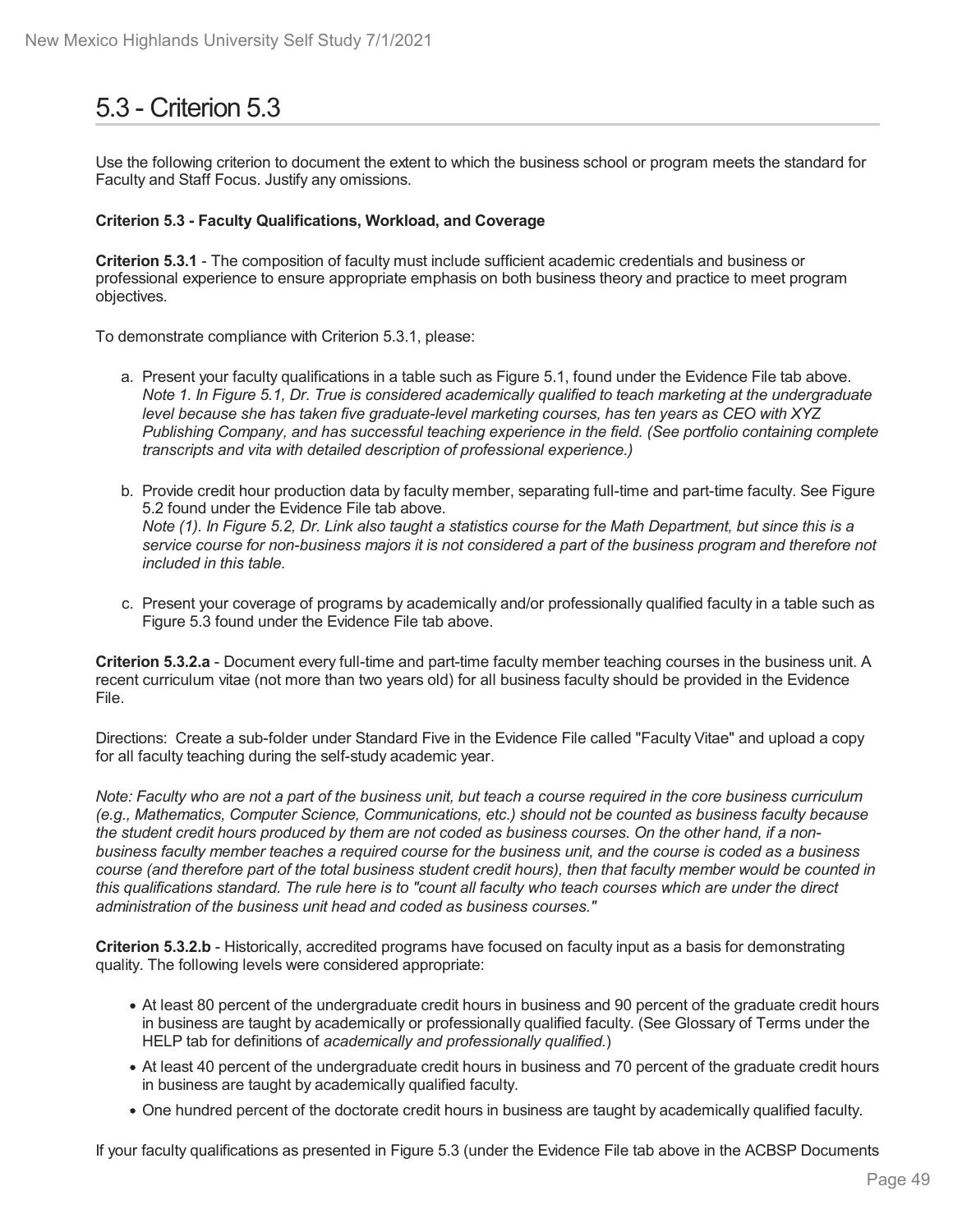folder) meet these historically acceptable levels, you may consider this section completed, and proceed to Section 5.4.

**If your institution does not come within five percent of these historically acceptable faculty-credentialing levels, you must present your rationale for the differences, and provide detailed records of student learning outcomes to demonstrate that your faculty composition supports your mission and program objectives.**

#### **The requirements for Academically Qualified and Professionally Qualified faculty are listed below:**

#### **Academically Qualified**:

To be considered academically qualified a faculty member must successfully complete a minimum of fifteen (15) graduate credit hours in the discipline in which she/he is teaching. In addition, the faculty member must:

- 1. Hold a doctorate in business with graduate level major, minor, or concentration in the area of teaching responsibility.
- 2. Hold a doctorate in business with professional certification in the area of teaching responsibility.
- 3. Hold a doctorate in business with five or more years of professional and management experience directly related to the area of teaching responsibility.
- 4. Hold a Juris Doctor (JD) and teach business law, legal environment of business or other area with predominantly legal content.
- 5. Hold an out of field doctorate,

(a) Demonstrate teaching effectiveness in the teaching area including evidence of successful student outcomes; and (b) demonstrate scholarly productivity evidenced by publications in the discipline considered as expert work by external colleagues (refereed journals) or papers in the teaching discipline presented at a national meeting.

6. Hold an out of field doctorate,

(a) Demonstrate teaching effectiveness in the teaching area including evidence of successful student outcomes and (b) demonstrate successful professional practice evidenced by significant involvement in professional organizations related to the teaching field.

7. Hold an out of field doctorate,

(a) Demonstrate teaching effectiveness in the teaching area including evidence of successful student outcomes and (b) demonstrate successful professional practice evidenced by substantial professional or management level practice.

8. Hold an out of field doctorate,

(a) Demonstrate teaching effectiveness in the teaching area including evidence of successful student outcomes and (b) demonstrate successful professional practice evidenced by significant consulting activity.

9. Hold an out of field doctorate,

(a) A master's degree in business with a major, concentration or specialization in the field; (b) demonstrate teaching effectiveness in the teaching area including evidence of successful student outcomes; and (c) demonstrate scholarly productivity evidenced by publications in the discipline considered as expert work by external colleagues (refereed journals) or papers in the teaching discipline presented at a national meeting.

10. Hold an out of field doctorate,

(a) Master's degree in business with a major, concentration or specialization in the field; (b) demonstrate teaching effectiveness in the teaching area including evidence of successful student outcomes; and (c) demonstrate successful professional practice evidenced by substantial professional or management level practice.

11. Hold an out of field doctorate,

(a) A master's degree in business with a major, concentration or specialization in the field; (b) demonstrate teaching effectiveness in the teaching area including evidence of successful student outcomes; and (c) demonstrate successful professional practice evidenced by significant involvement in professional organizations related to the teaching field.

12. Hold an out of field doctorate,

(a) A master's degree in business with a major, concentration or specialization in the field; (b) demonstrate teaching effectiveness in the teaching area including evidence of successful student outcomes; and (c)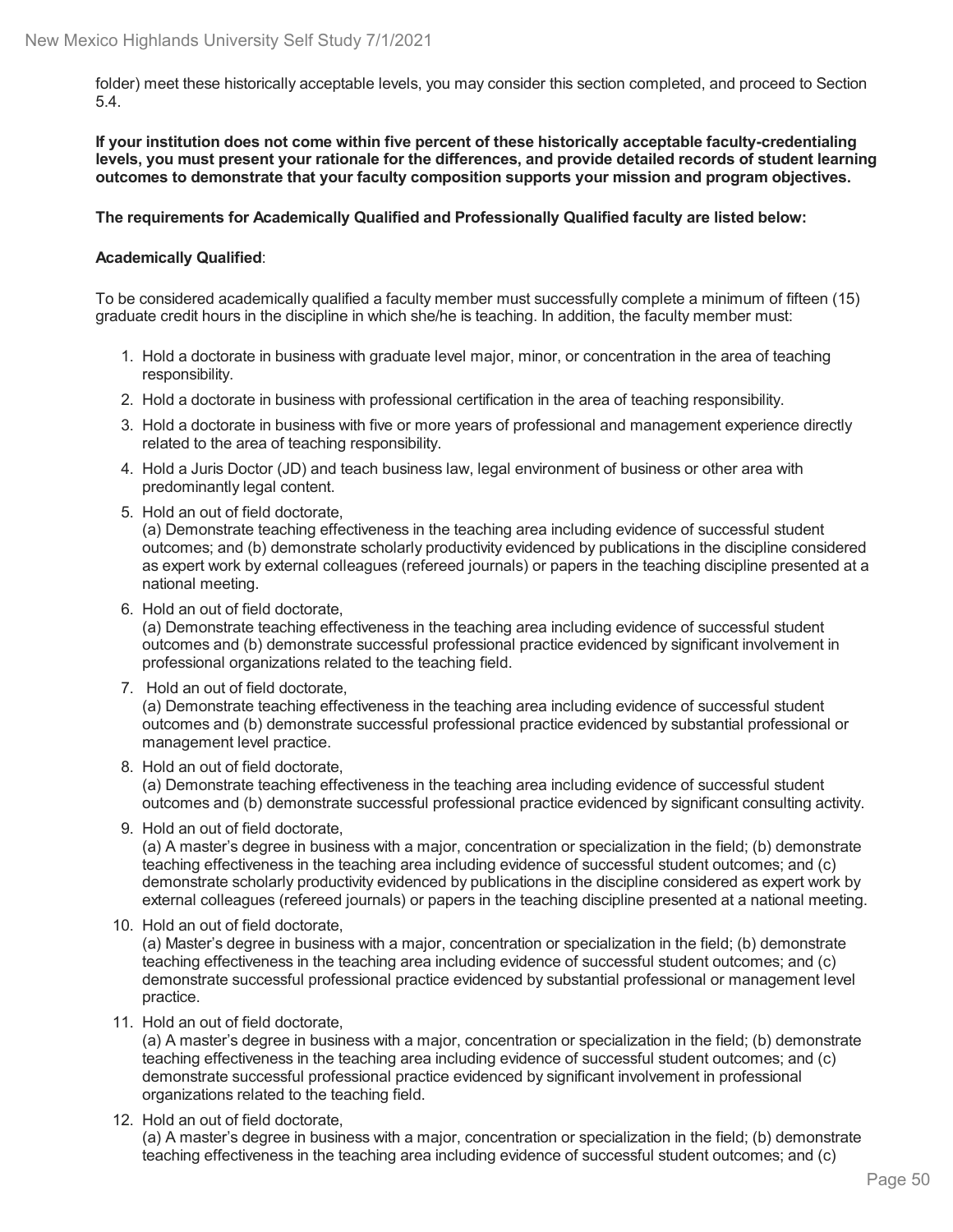demonstrate successful professional practice evidenced by significant consulting activity.

#### In lieu of successfully completing a minimum of fifteen (15) graduate credit hours in the discipline, a faculty **member may satisfy one of the following criteria:**

- 1. Hold a Juris Doctor (JD) and hold a business related master's degree with a specialization in the area of teaching responsibility.
- 2. Hold a Juris Doctor (JD) and hold professional certification and teach in the area of the certification.
- 3. Hold a Juris Doctor (JD) and have five (5) or more years of professional and management experience directly related to the area of teaching responsibility.
- 4. Hold an out of field doctorate,

(a) Possess professional certification in the area; (b) demonstrate teaching effectiveness in the teaching area including evidence of successful student outcomes; and (c) demonstrate scholarly productivity evidenced by publications in the discipline considered as expert work by external colleagues (refereed journals) or papers in the teaching discipline presented at a national meeting.

5. Hold and out of field doctorate,

(a) Possess professional certification in the area; (b) demonstrate teaching effectiveness in the teaching area including evidence of successful student outcomes; and (c) demonstrate successful professional practice evidenced by substantial professional or management level practice.

6. Hold an out of field doctorate,

(a) Possess professional certification in the area; (b) demonstrate teaching effectiveness in the teaching area including evidence of successful student outcomes; and (c) demonstrate successful professional practice evidenced by significant involvement in professional organizations related to the teaching field.

7. Hold an out of field doctorate,

(a) Possess professional certification in the area; (b) demonstrate teaching effectiveness in the teaching area including evidence of successful student outcomes; and (c) demonstrate successful professional practice evidenced by significant consulting activity.

8. Hold an out of field doctorate,

(a) Have completed a special post-graduate educational program (AVBSP approved) especially designed to improve the faculty member's knowledge and teaching skills in the area of the assigned teaching responsibilities; (b) demonstrate teaching effectiveness in the teaching area including evidence of successful student outcomes; and (c) demonstrate scholarly productivity evidenced by publications in the discipline considered as expe3rt work by external colleagues (refereed journals) or papers in the teaching discipline presented at a national meeting.

9. Hold an out of field doctorate,

(a) Have completed a special post-graduate educational program (ACBSP approved) especially designed to improve the faculty member's knowledge and teaching skills in the area of assigned teaching responsibilities; (b) demonstrate teaching effectiveness in the teaching area including evidence of successful student outcomes; and (c) demonstrate successful professional practice evidenced by substantial professional or management level practice.

10. Hold an out of field doctorate,

(a) Have completed a special post-graduate educational program (ACBSP approved) especially designed to improve the faculty member's knowledge and teaching skills in the area of the assigned teaching responsibilities; (b) demonstrate teaching effectiveness in the teaching area including evidence of successful student outcomes; and (c) demonstrate successful professional practice evidenced by significant involvement professional organizations related to the teaching field.

11. Hold an out of field doctorate,

(a) Have completed a special post-graduate education program (ACBSP approved) especially designed to improve the faculty member's knowledge and teaching skills in the area of the assigned teaching responsibilities; (b) demonstrate teaching effectiveness in the teaching area including evidence of successful student outcomes; and (c) demonstrate successful professional practice evidenced by significant consulting activity.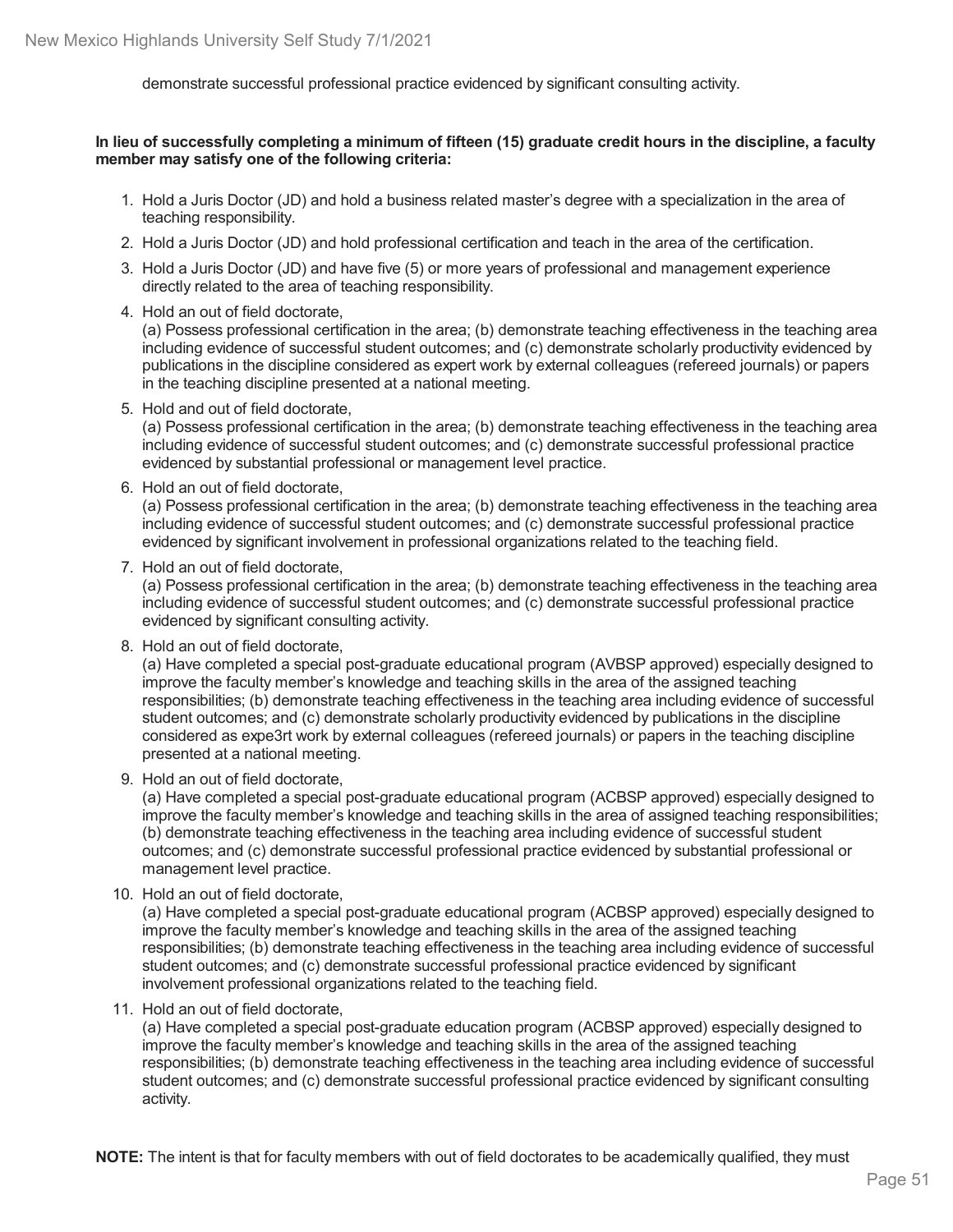demonstrate content knowledge, teaching effectiveness, and scholarly productivity or successful professional practice. The credentials committee will review those portfolios of faculty members who meet the general criteria in alternative ways or where the degree of meeting stated criteria is unclear. Credential review is at the request of an individual institution rather than the individual faculty member.

#### **Professionally Qualified:**

To be considered professionally qualified a faculty member must:

- 1. Hold an MBA plus three years relevant work and/or teaching experience to be qualified to teach principle or introductory level business courses only.
- 2. Be ABD, (All But Dissertation, meaning the individual has completed all course work required for a Ph.D. in business or DBA and passed the general exams, but has not completed a dissertation) with a major, minor or concentration in the area of assigned teaching responsibilities.
- 3. Hold a master's degree in a business-related field and professional certification (e.g., CPA, CDP, CFM, CMA, PHR., etc.) appropriate to his or her assigned teaching responsibilities.
- 4. Hold a Master's degree and have extensive and substantial documented successful teaching experience in the area of assigned teaching responsibilities, and demonstrate involvement in meaningful research directly related to the teaching discipline.
- 5. Hold a master's degree and have five or more years of professional and management experience in work directly related to his or her assigned teaching responsibilities.
- 6. Hold a master's degree and successfully complete a minimum of fifteen (15) graduate credit hours in the discipline in which she/he is teaching or have completed a special post-graduate training program (ACBSP approved) especially designed to improve the faculty member's knowledge and teaching skills in the area of the assigned teaching responsibilities.

**Minimum Qualifications: The minimum qualifications for a faculty member must include a master's degree in a business-related discipline. An institution may make an exception to this minimum requirement only in emergency cases or special situations where the faculty member has unique qualifications that meet a specialized need.**

### **Self-Study**

**Status:** Completed | **Due Date:** Not Set

**Assigned To** William Taylor

## **Institution Response**

**Criterion 5.3.1**: Faculty qualifications, credit hour production and program coverage by academically or professional qualified faculty are reported in figures 5.1, 5.2 and 5.3 respectively.

**Criterion 5.3.2.a**: A copy of all faculty who taught for the Business Department in 2016-17 is included in the attachment labeled Faculty Vitae.

**Criterion 5.3.2.b**: Program Coverage by academically qualified and professionally qualified faculty is presented in figure 5.3.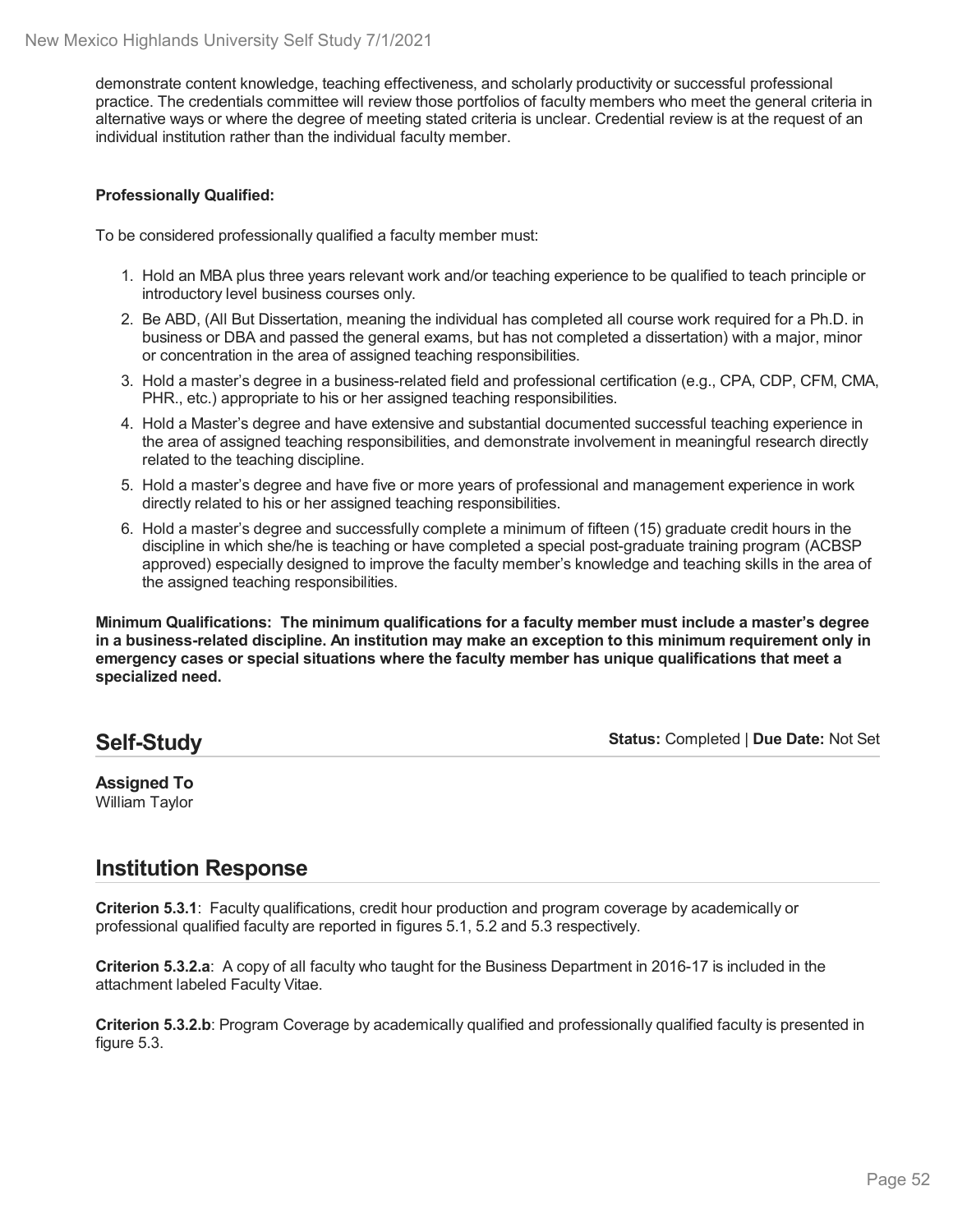- Faculty Vitae
- Figure 5.1 Faculty Qualifications
- Figure 5.2 Faculty Credit Hour Production
- Figure 5.3 Faculty and Staff Focus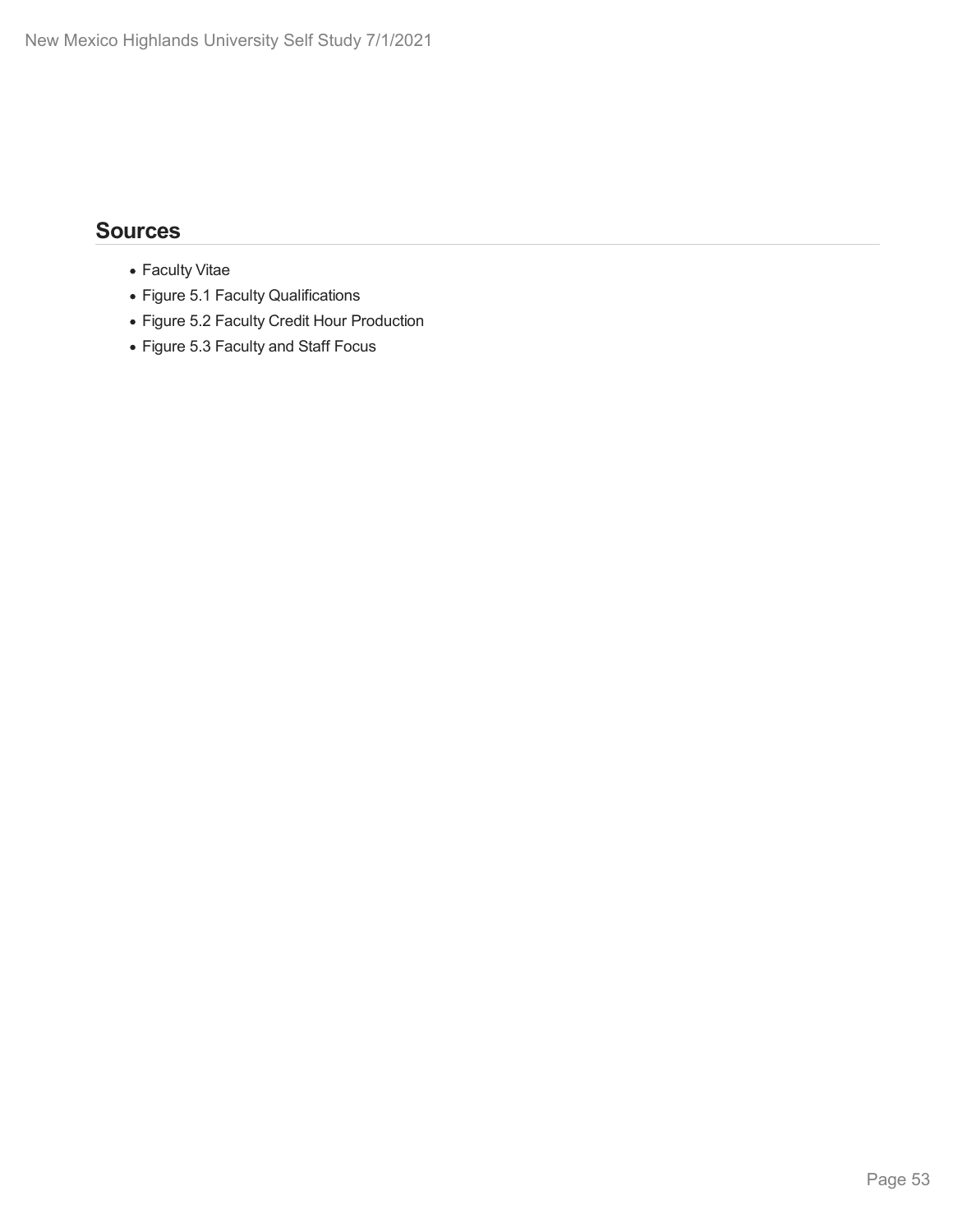# 5.4 - Criterion 5.4

Use the following criteria to document the extent to which the business school or program meets the standard for Faculty and Staff Focus. Justify any omissions.

**Criterion 5.4 - Faculty Deployment** - Each school or program must deploy faculty resources among the disciplines, units, courses, departments, and major fields to ensure that every student attending classes (on or off campus, day or night, or online) will have an opportunity to receive instruction from an appropriate mix of faculty to ensure consistent quality across programs and student groups. For each academic major offered, a school or program must provide sufficient academic leadership at each location where the program isoffered to ensure effective service to students and other stakeholders.

To demonstrate compliance, present your deployment pattern in a table such as Figure 5.4 found under the Evidence File tab (found in ACBSP Documents folder) above.

**Criterion 5.4.1** - The business unit shall have at least one full-time academically and/or professionally qualified faculty member teaching in each academic program, major, or concentration at each location where the program is delivered.

Prepare a listing of all academic majors and concentrations at each location where a program is offered and show the name of one full-time academically and/or professionally qualified faculty member who teaches in that major field at that location. Please label this listing **'Deployment of Faculty by Major and Location.'**

If your business programs do not meet this criterion, you must present your rationale for the differences, **and provide detailed records of student learning outcomes to demonstrate that your faculty composition supports your mission and program objectives.**

**Criterion 5.4.2** - The business unit must ensure that sufficient human resources are available at each location to provide leadership (including advising and administration) for each program and that assessment processes are in place to ensure that this leadership is being provided.

Describe the leadership, advisement and assessment processes for each location at which business unit programs are delivered. A narrative or tabular format may be used.

## **Self-Study**

**Status:** Completed | **Due Date:** Not Set

**Assigned To** William Taylor

## **Institution Response**

**Criterion 5.4.1 - Deployment of Faculty by Major and Location**: The NMHU Business Administration program officially offers all of its programs from the Las Vegas, NM campus, or on-line. The MBA program is available entirely, although not exclusively, on-line. The on-line offering has been accredited by the Higher Learning Commission. The BBA program can be completed on-line once students have completed core classes. The attached "Deployment of Faculty by Major and Location" table shows all concentrations and an academically or professionally qualified faculty member. These faculty members serve all of our students, whether they are at the Las Vegas campus or on-line. On-line students are able to avail themselves of the academic and support services available to students on the Las Vegas campus. These services are available by electronic communication and by phone.

**Criterion 5.4.2 - Leadership Resources at Each Location**: The Business Administration program has only one official location--the Las Vegas, NM Campus. However, as noted above, the MBA program is available entirely on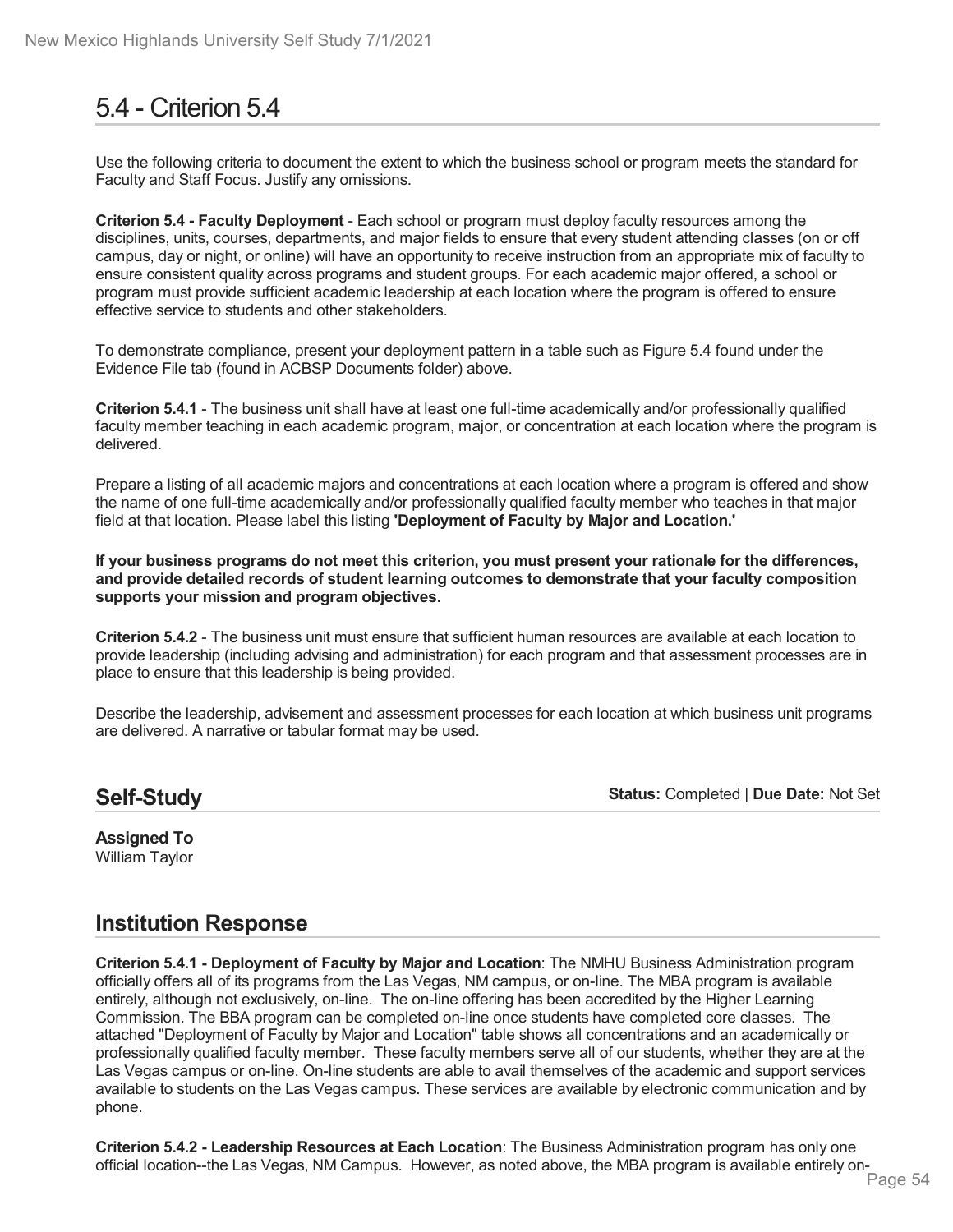line and the BBA can be completed on-line. The university and department provide administrative services for online students from the main campus and campus center locations in Farmington, Rio Rancho and Santa Fe. The Center directors and their staff are regularly available to assist with administrative services, including financial aid, the registrar and the business office. For advising, they refer students to their academic adviser, who is a faculty member from their concentration area. Academic advising is a faculty responsibility, which our faculty considers to be an important part of their duties. They agreed that we should commit to responding to all student inquiries, however they are made, within 24 hours. We included responsiveness to students in the department's strategic plan. The Dean, Chair and Faculty have communicated our commitment to responsiveness to students in various forums, including the Dean and Chairs "coffee and pizza" meetings, on-line meetings with students, and student club meetings. Some faculty include their commitment to responsiveness in their syllabi. Students also know that both the Dean and Chair have an "open door" policy. This means that they can stop by the office, call or email, and expect to get assistance with their questions or complaints in a timely manner.

In AY 2016, the assessment process in the Business Administration Department included a log kept by the department's administrative assistant. The log tracked student inquiries. The University just established a customer service work group consisting of the provost, academic deans, the Registrar, the Financial Aid Director, the Comptroller and the Vice President for Enrollment Management. The university soon will be hiring a professional to ensure that the university regularly and systematically provides all students (in all locations and on-line) with excellent customer services.

### **Sources**

Figure 5.4 Deployment of Faculty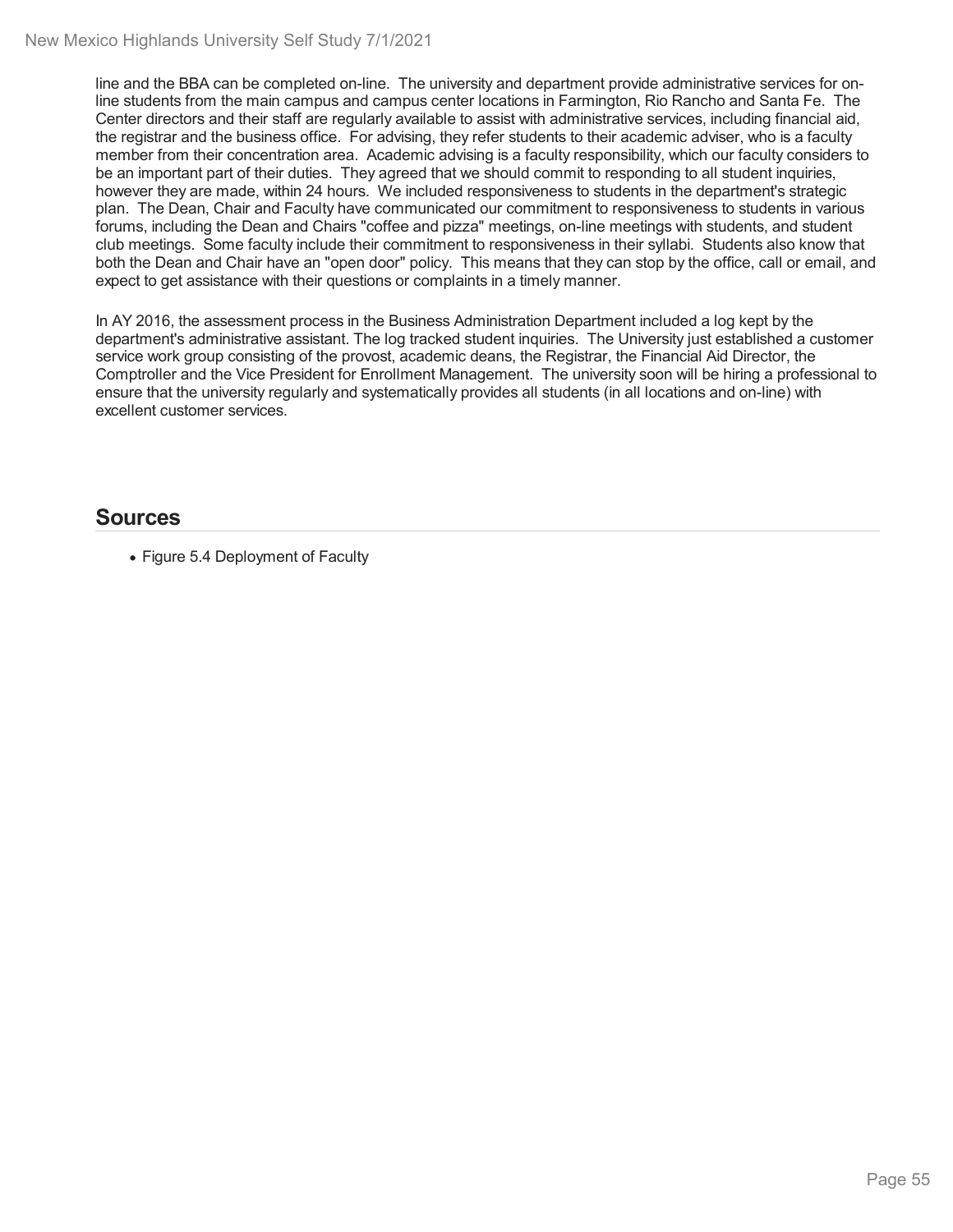# 5.5 - Criterion 5.5

Use the following criteria to document the extent to which the business school or program meets the standard for Faculty and Staff Focus. Justify any omissions.

#### **Criterion 5.5 - Faculty Size and Load**

The number of faculty in the business school or program should be sufficient to effectively fulfill its mission of excellence in educating business students.

Provide a table such as Figure 5.5, found under the Evidence File tab above, to summarize your faculty loads.

**Criterion 5.5.1** - ACBSP considers the following functions to be essential responsibilities of the faculty and staff. Though other qualified individuals may participate in these functions, the faculty must play an essential role in each of the following:

- Classroom teaching assignments
- Student advising and counseling activities
- Scholarly and professional activities
- Community and college service activities
- Administrative activities
- Business and industry interaction
- Special research programs and projects
- Thesis and dissertation supervision and direction, if applicable
- Travel to off-campus locations, and/or non-traditional teaching, if applicable

#### **Teaching Loads:**

The appropriate teaching load for a full time faculty member at ACBSP-Accredited Baccalaureate Institutions has historically been limited to not more than 12 credit hours per semester, with appropriate release time granted for administrative duties or for graduate teaching. Overload teaching has been prohibited as a business unit policy, and has been accepted by ACBSP only under emergency circumstances**.**

With regard to Criterion 5.5.1, please address:

- a. how you determine the appropriate teaching load for your faculty;
- b. how you demonstrate that faculty and staff are of sufficient numbers to ensure performance of the above nine functions;
- c. the institutional policy that determines the normal teaching load of a full-time faculty member;
- d. how the combination of teaching and other responsibilities for full- and part-time faculty is consistent with fulfilling all nine functions effectively; and
- e. how your part-time faculty members participate in these essential functions.

#### **If your business programs do not meet this criterion, you must present your rationale for the differences and provide detailed records of student learning outcomes to demonstrate that your teaching loads support your mission and program objectives**.

**Criterion 5.5.2** - A faculty member who is extensively engaged beyond what is normally expected in any one of the nine functions (e.g., one who teaches graduate level courses, has significant administrative duties, directs multiple graduate theses and/or dissertations, or is engaged in extensive approved research) should have an appropriate reduction in other professional responsibilities.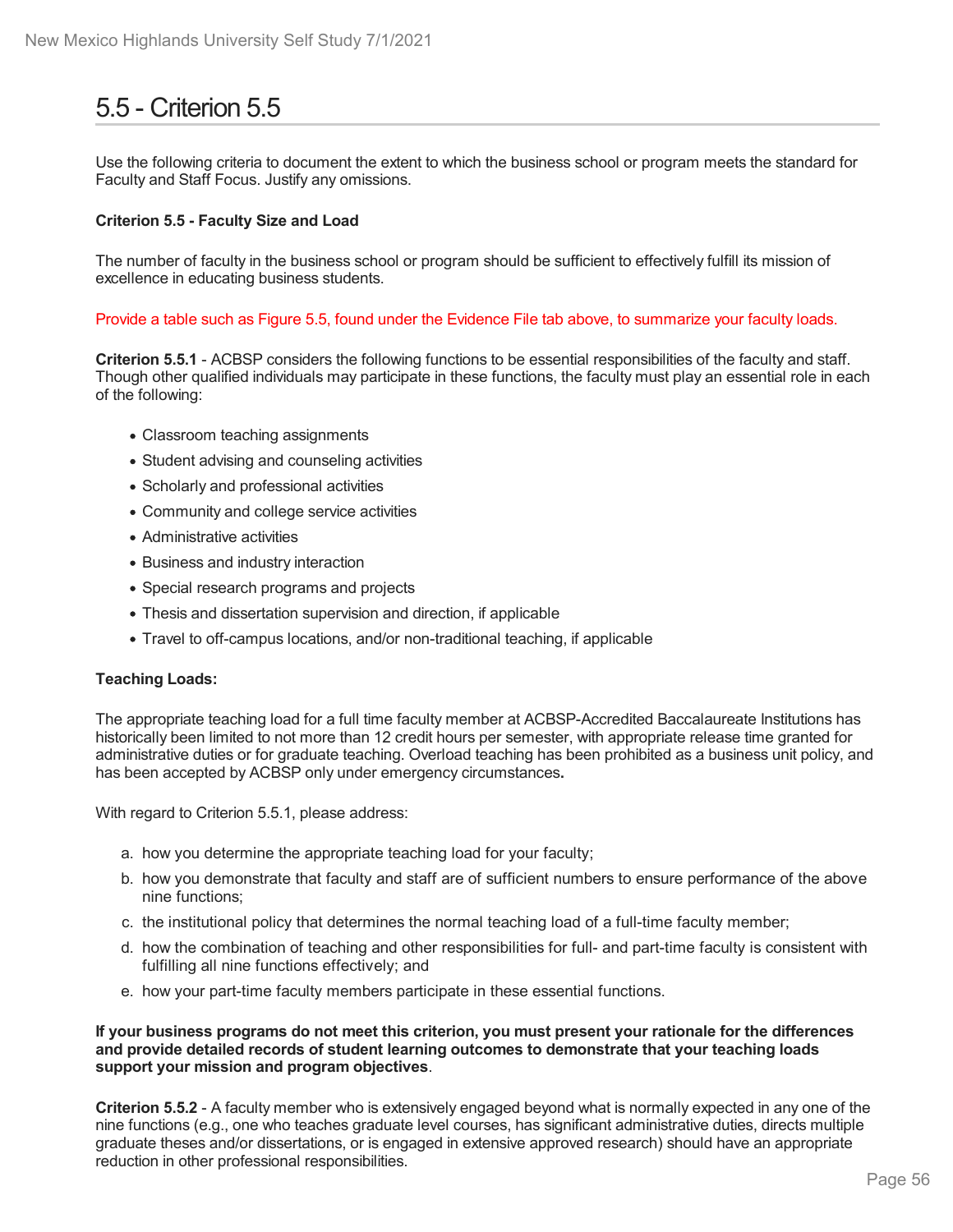Explain your institution's policies with respect to the granting of release time for faculty performing the sorts of exceptional duties referred to in Criterion 5.5.2.

## **Self-Study**

**Status:** Completed | **Due Date:** Not Set

**Assigned To** William Taylor

## **Institution Response**

**Criterion 5.5.1: Faculty Responsibilities**: Highlands University has established faculty responsibilities for teaching, advising, scholarship and service in its collective bargaining agreement (CBA) for tenured and tenure track faculty. By contract, these faculty are expected to teach 24 credit hours per academic year, advise students, provide service to the university or community (or both), and be involved in scholarship. These requirements are documented on page 16 of the CBA and the attached evaluation forms, which demonstrate how faculty performance in these various areas are evaluated and documented. The Business administration department adheres closely to these requirements, and extends the same responsibilities for teaching, advising and service to its full time contract faculty. And, although contract faculty are not evaluated on research activities, some choose to do so. The department has sufficient faculty resources to offer all required courses every year, and most of them every semester. We have not allowed overloads, and have no plans to do so.

Faculty are encouraged to travel to present research and participate in conferences. The recently concluded CBA provides up to \$1,500 for each tenured and tenure track faculty for these purposes in AY 2018. (See CBA, page 69). In addition, faculty are encouraged to travel to the various campus centers to meet their students. The Las Vegas campus is the sole official location for the business program, but we have many on-line students who we invite to meet with the Dean, Chair and faculty at university centers. On-line faculty also are encouraged to travel to the Las Vegas campus to meet with students and colleagues.

**Criterion 5.5.2. Compensation for Faculty with Extensive Administrative Duties**: The department has two faculty members with heavy administrative duties--the department chair and the graduate coordinator. By contract, the Department Chair has 9 hours of re-assigned time per year. The graduate coordinator has been provided one course release per semester for the past several years.

- Annual Evaluation--ANNUAL REPORT OF ACTIVITIES
- Annual Evaluation--CHAIR EVALUATION 2015-16
- Annual Evaluation--PEER EVALUATION--TO CHAIR 2015-16
- Collective Bargaining Agreement
- Collective Bargaining Agreement (page number 18)
- Collective Bargaining Agreement (page number 69)
- Figure 5.5 Faculty Load
- NMHU Undergraduate Advising Manual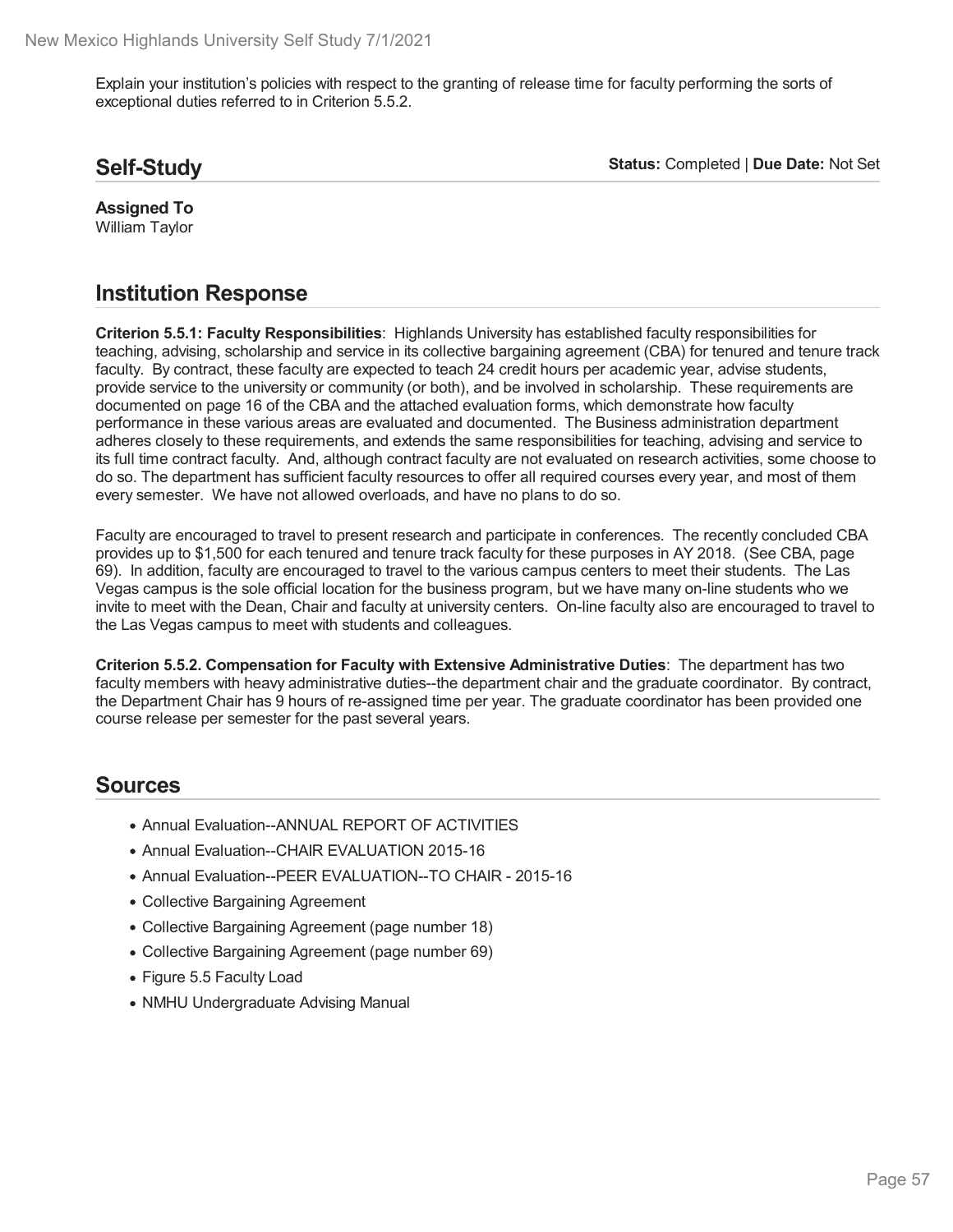# 5.6 - Criterion 5.6

Use the following criterion to document the extent to which the business school or program meets the standard for Faculty and Staff Focus. Justify any omissions.

#### **Criterion 5.6 - Faculty Evaluation**

**Criterion 5.6.1** - Each business school or program must have a formal system of faculty evaluation for use in personnel decisions, such as the awarding of tenure and/or promotion, as well as retention. This system must also provide processes for continuous improvement of instruction through formative evaluations.

This standard requires justification of personnel decisions based on the mission of the business school or program. The actual system of annual evaluation is within the jurisdiction of the individual school or program. The system of evaluation must provide for some measurement of instructional performance, and should consider related areas as appropriate, not limited to these topics:

- a. How you monitor/evaluate your faculty's teaching.
- b. How you monitor/evaluate your faculty's student advising and counseling
- c. How you monitor/evaluate your faculty's scholarly, professional and service activities (see glossary of terms for scholarly activities).
- d. How you monitor/evaluate your faculty's business and industry relations.
- e. How you monitor/evaluate your faculty's development activities.
- f. How you monitor/evaluate your faculty's consulting activities.
- g. How your faculty and staff demonstrate and promote a student focus.
- h. How your compensation and recognition approaches for individuals and groups, including faculty and staff, reinforce the overall work system, student performance, and learning objectives, and
- i. How you improve your faculty/staff evaluation system.

## **Self-Study**

**Status:** Completed | **Due Date:** Not Set

**Assigned To** William Taylor

## **Institution Response**

New Mexico Highlands University has established formal policies and procedures for faculty evaluation. For Tenured and tenure-track faculty these are established in the Collective Bargaining Agreement (CBA); for contract faculty, including full-time term faculty and adjuncts, they are established in the Contingent Faculty Handbook. Both documents are included in the evidence file for this section.

The CBA provides a detailed process for performance evaluations for tenured and tenure-track faculty (see Collective Bargaining Agreement, page 42). Evaluations are based on teaching, research and service. Teaching is considered central to the evaluation. The evaluation process starts with the faculty member's report of faculty activities. This report asks the faculty member to address their activities and accomplishments in the areas of teaching, research and service. The department encourages faculty to supplement the report with evidence, most importantly annual teaching evaluations from students and course syllabi. Tenured faculty are now evaluated biennially by their peers, which may include both tenured and tenure-track faculty, the department chair and the Dean. The review includes a categorical and summative review of the faculty member's report of faculty activities. It also includes classroom observations by peers, the chair and the dean. Tenured faculty with serious deficits in their performance evaluation are required to meet with the department chair and dean to discuss appropriate action,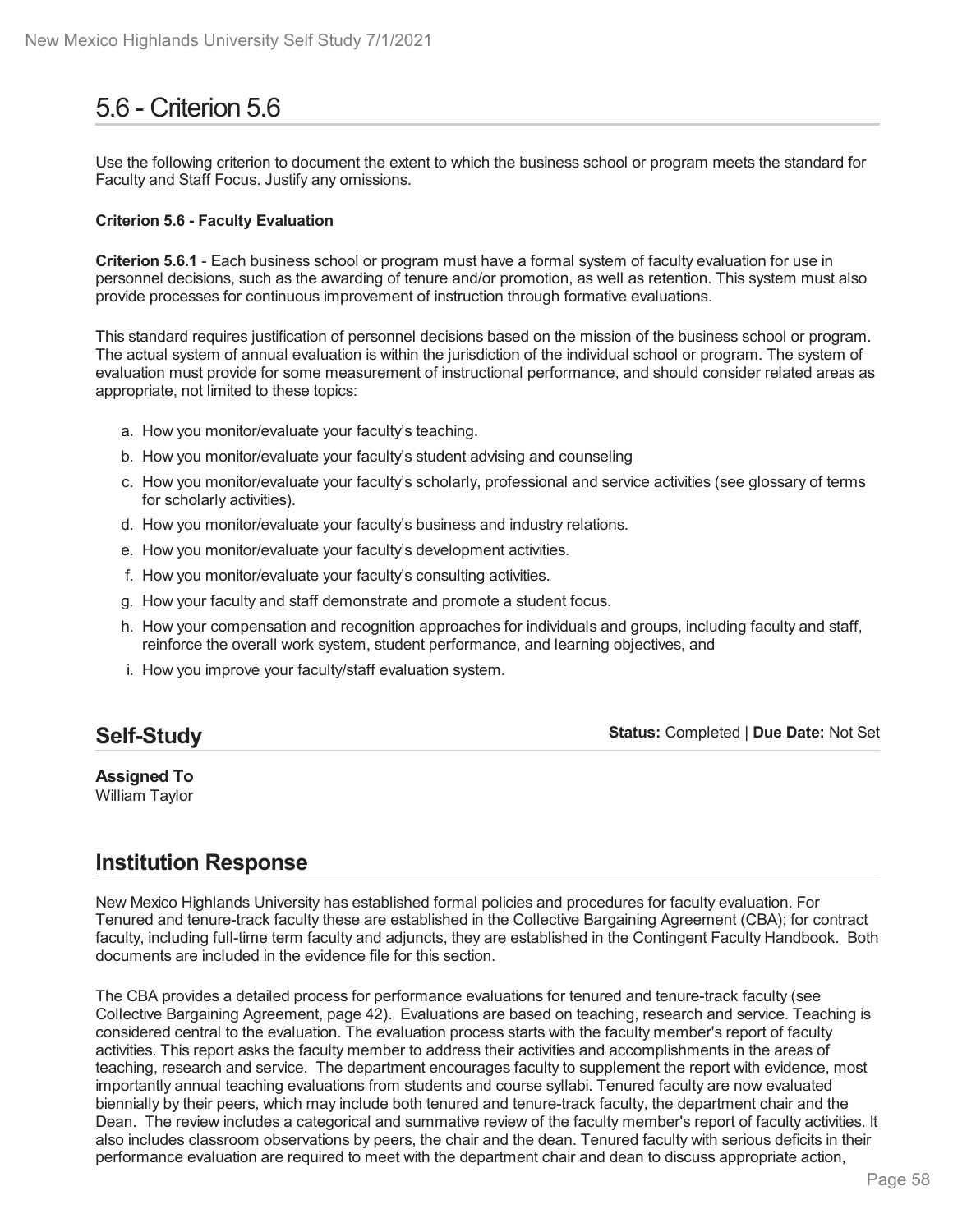which may include post-tenure review (See Collective Bargaining Agreement, page 52). Tenure-track faculty are evaluated every year for performance in teaching, research and service until they are granted tenure. Their evaluation includes a process for annual reappointment. The procedure for awarding or denying tenure also includes an evaluation by the university's tenure and promotion committee. This committee also reviews and makes recommendations to the Provost and President regarding applications for promotion to Associate and Full Professor status.

The Business Administration Department also relies heavily on its full-time contract faculty. Other than research activity, the performance expectations for this group is similar to that of tenured and tenure track faculty. Teaching, including advising, is their central responsibility. They also provide service to the university and the department by serving on university and department committees and serving as advisers to our largest business club, the Association of Latino Professionals for America (ALPFA). Evaluation policies for our contingent faculty, i.e. full-time contract faculty and per-course faculty, is established in the Contingent Faculty Handbook (See NMHU Contingent Faculty Handbook, page 21). Contingent faculty are evaluated by tenured faculty, the department chair and the dean every semester, with continued employment contingent on good performance. The evaluation includes a classroom observation in the first semester of employment. Further classroom observations are required every other year.

In addition to the formal evaluation processes established in the Collective Bargaining Agreement and the Contingent Faculty Handbook, the department also evaluates faculty informally. The Dean and Chair have open door policies, and readily and often meet with faculty regarding questions regarding syllabi, teaching strategies, course content, student behavior, outcomes assessment, etc. Both also regularly regularly drop into faculty offices to develop a sense of collegiality and teamwork. Often, faculty request their help with explaining university policies to their classes, which they gladly provide. On the unhappy occasion of poor student evaluations or student complaints, the department chair or dean gather information and take appropriate action. Such situations have been rare in the recent past, and all have been resolved satisfactorily.

- Annual Evaluation--ANNUAL REPORT OF ACTIVITIES
- Collective Bargaining Agreement
- Collective Bargaining Agreement (page number 42)
- Collective Bargaining Agreement (page number 52)
- NMHU Contingent Faculty Handbook
- NMHU Contingent Faculty Handbook (page number 21)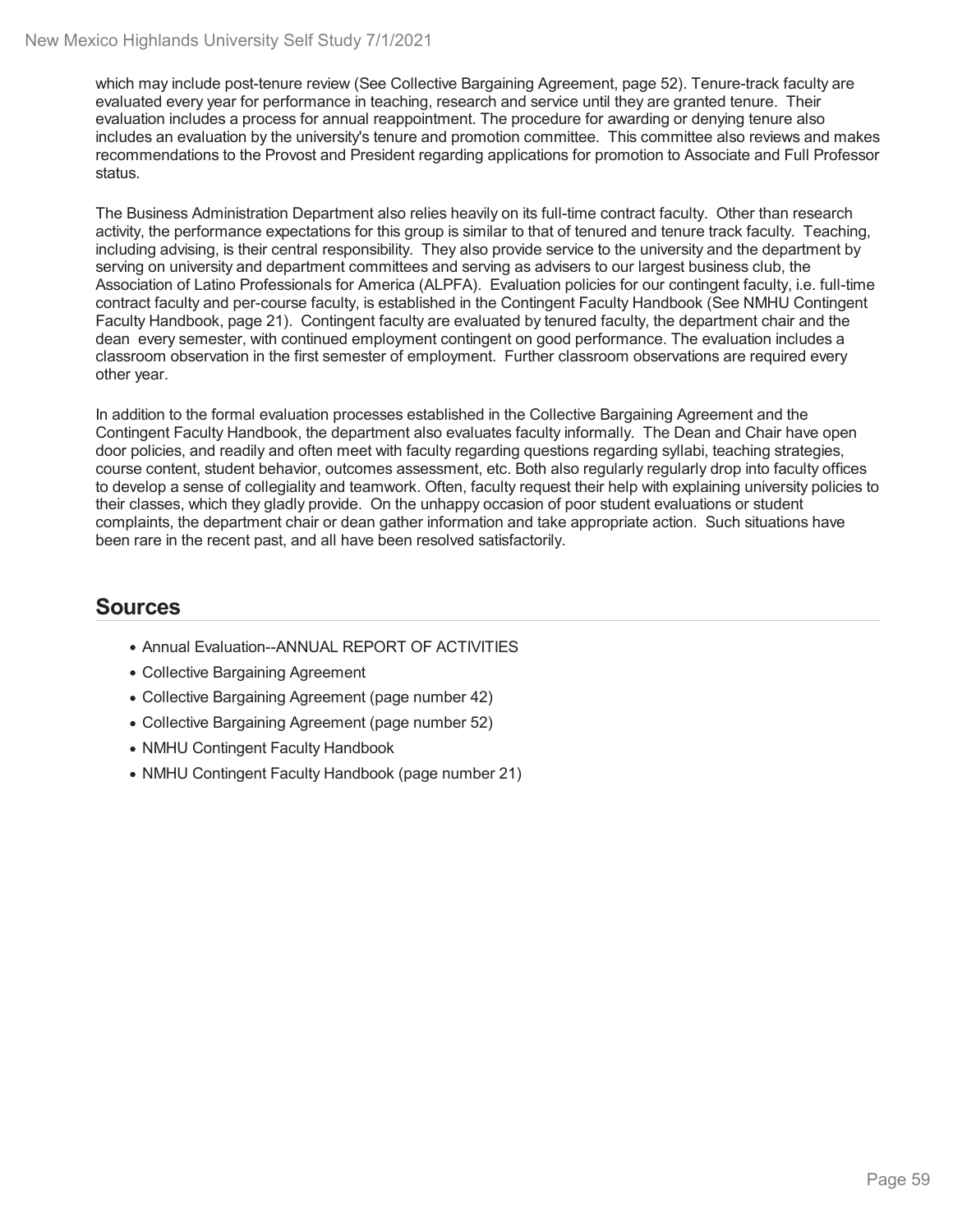# 5.7 - Criterion 5.7

Use the following criterion to document the extent to which the business school or program meets the standard for Faculty and Staff Focus. Justify any omissions.

#### **Criterion 5.7 - Faculty and Staff Operational Procedures, Policies and Practices, and Development**

**Criterion 5.7.1** - Each institution (school or program) must have a written system of procedures, policies, and practices for the management and development of faculty members. Written information on all of these must be available to faculty and staff members.

- a. Attach under the Evidence File tab above or link a copy of your Faculty Handbook, or equivalent, and explain here how it is disseminated in your institution. If the information you present does not address these bulleted items, please explain why not.
	- Faculty development, including eligibility criteria
	- Tenure and promotion policies
	- Evaluation procedures and criteria
	- Workload policies
	- Service policies
	- Professional expectations
	- Scholarly expectations
	- Termination policies
- b. Explain how your institution improves these procedures, policies, and practices.

**Criterion 5.7.2** - Each business school or program must provide an opportunity for faculty and staff development consistent with faculty, staff, and institutional needs and expectations. Part-time faculty should participate in appropriate faculty development activities.

In addressing Criterion 5.7.2, please describe or explain:

- a. how you determine faculty and staff development needs;
- b. what orientation and training programs are available;
- c. how you get input from the faculty and staff about their development needs;
- d. how you allocate faculty and staff development resources;
- e. how you make development activities available to part-time faculty; and
- f. whether the faculty and staff development process employs activities such as sabbaticals, leaves of absence, grants, provision for student assistants, travel, clerical, and research support, etc.

### **Self-Study**

**Status:** Completed | **Due Date:** Not Set

**Assigned To** William Taylor

### **Institution Response**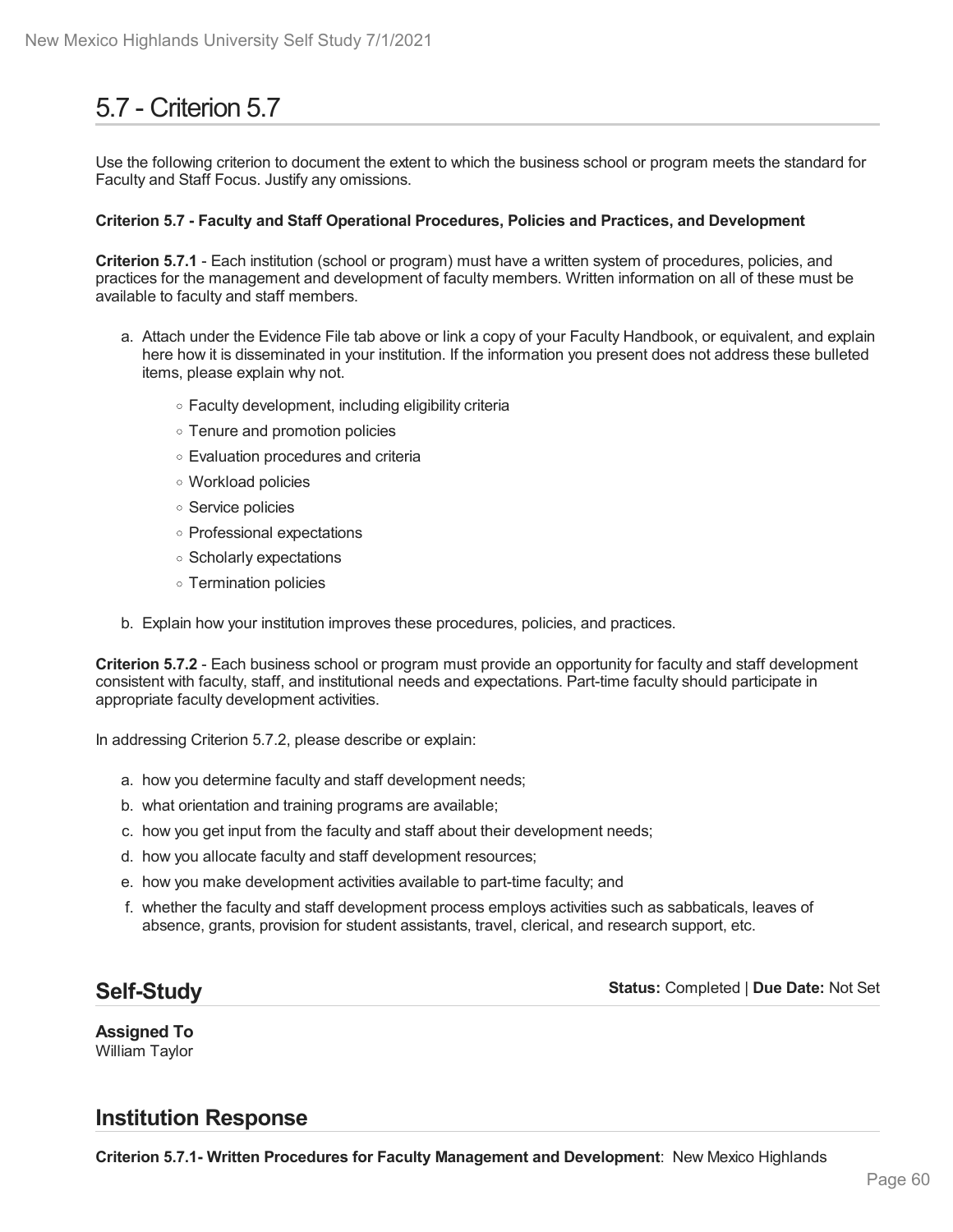University's policies and procedures for the management and development of faculty are established in the Faculty Handbook, the Collective Bargaining Agreement and the Contingent Faculty Handbook. These documents address in detail faculty development, tenure and promotion, evaluation, workload, service requirements, professional ethics, scholarly activity and termination. All are widely disseminated, available on the University's web page and discussed with faculty in various forums.

The Collective Bargain Agreement (CBA) covers many policies and procedures related to the management and development of tenured and tenure track faculty. It supersedes the faculty handbook on any issue it covers. The faculty association and administration negotiate various provisions in the CBA. Changes and updates to the agreement are shared by email with tenured and tenure track faculty whenever the agreement is updated. Moreover, the document is discussed with the campus at faculty union meetings, development week workshops and other venues. Faculty Association meetings are open to all faculty, who are encouraged to participate with their ideas and suggestions. The Business Department highlights policy issues that would be of interest to all faculty. For example, department meetings late in the year discussed incentives provided in the agreement for the development of new courses and the adoption of open source textbooks.

The Faculty Handbook is widely disseminated. Updates and changes are regularly discussed in faculty senate meetings and general faculty meetings, both of which are open to all faculty. The Department's representative on the Faculty Senate shares these and other senate activities with the business faculty at its monthly faculty meetings. Policy recommendations and changes are also discussed at university wide general faculty meetings. Faculty are often polled directly at these meetings or later via survey monkey for their input.

The Contingent Faculty Handbook is provided to all contingent faculty upon hire, or shortly thereafter. The handbook recommends that new faculty meet with their department chair or dean or both to discuss any questions they might have about the handbook, or the university generally. The university also requires that new contingent faculty participate in a new faculty orientation and other developmental activities during faculty development week, which proceeds the first week of classes. The Business Department also requires these faculty members to participate in the School and Department meetings during development week and throughout the academic year.

**Criterion 5.7.2- Faculty and Staff Development Opportunities**: Highlands University and the Business Department highly encourage faculty to engage in development activities. The CBA has provisions that provide funding for tenured and tenure-track faculty to participate in academic conferences. The newly negotiated contract provides up to \$1,500 per tenured and tenure-track faculty member. The contract also covers sabbaticals. The University's Center for Teaching Excellence (CTE) annually conducts professional development week activities, which include a wide range of workshops. Examples include the orientation for new faculty, faculty association contracts, research funding, library services, technology, teaching methodologies such as learning communities, high impact practices and writing across the curriculum. The schedule for last year's faculty development week activities and the file "faculty development week sessions AY 2016", which shows business faculty participation in these activities, are included in the evidence file for this section. The CTE also provides seminars throughout the year. Department faculty participated in several of these as evidenced by the file Business Faculty Participation File. The Department also provides development activities in its monthly faculty meetings. Activities in the last academic year included presentations by department administration and faculty on student learning outcomes, student advising, the degree audit program, recently adopted classroom methodologies as well as seminars presented by CTE regarding on-line course techniques.

- Business Faculty Participation in CTE Faculty Development Offerings
- Collective Bargaining Agreement
- Collective Bargaining Agreement (page number 69)
- Collective Bargaining Agreement (page number 23)
- Faculty Development Week Sessions AY 2016
- NMHU Contingent Faculty Handbook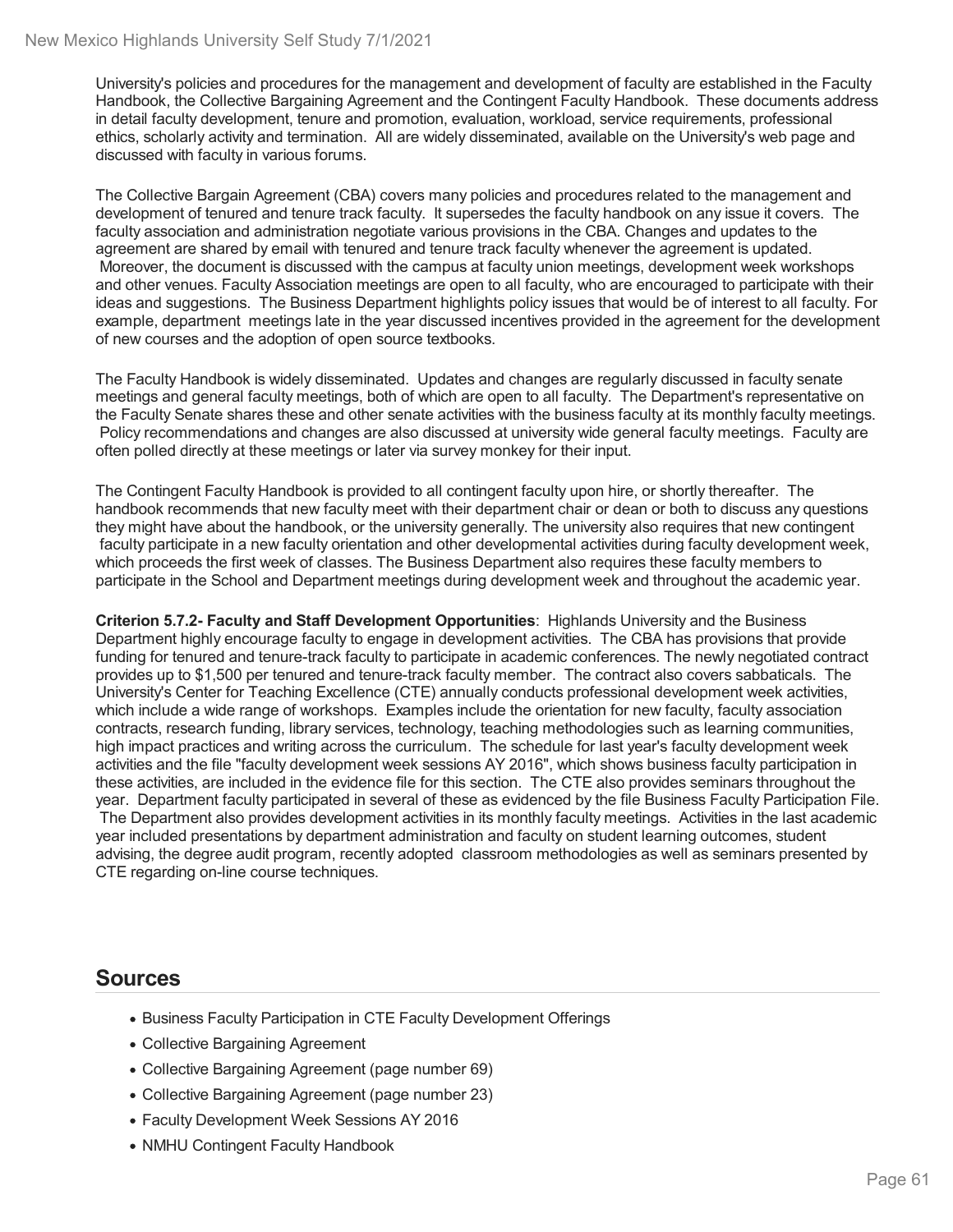- NMHU Faculty Development Week Schedule 8-2016
- NMHU Faculty Handbook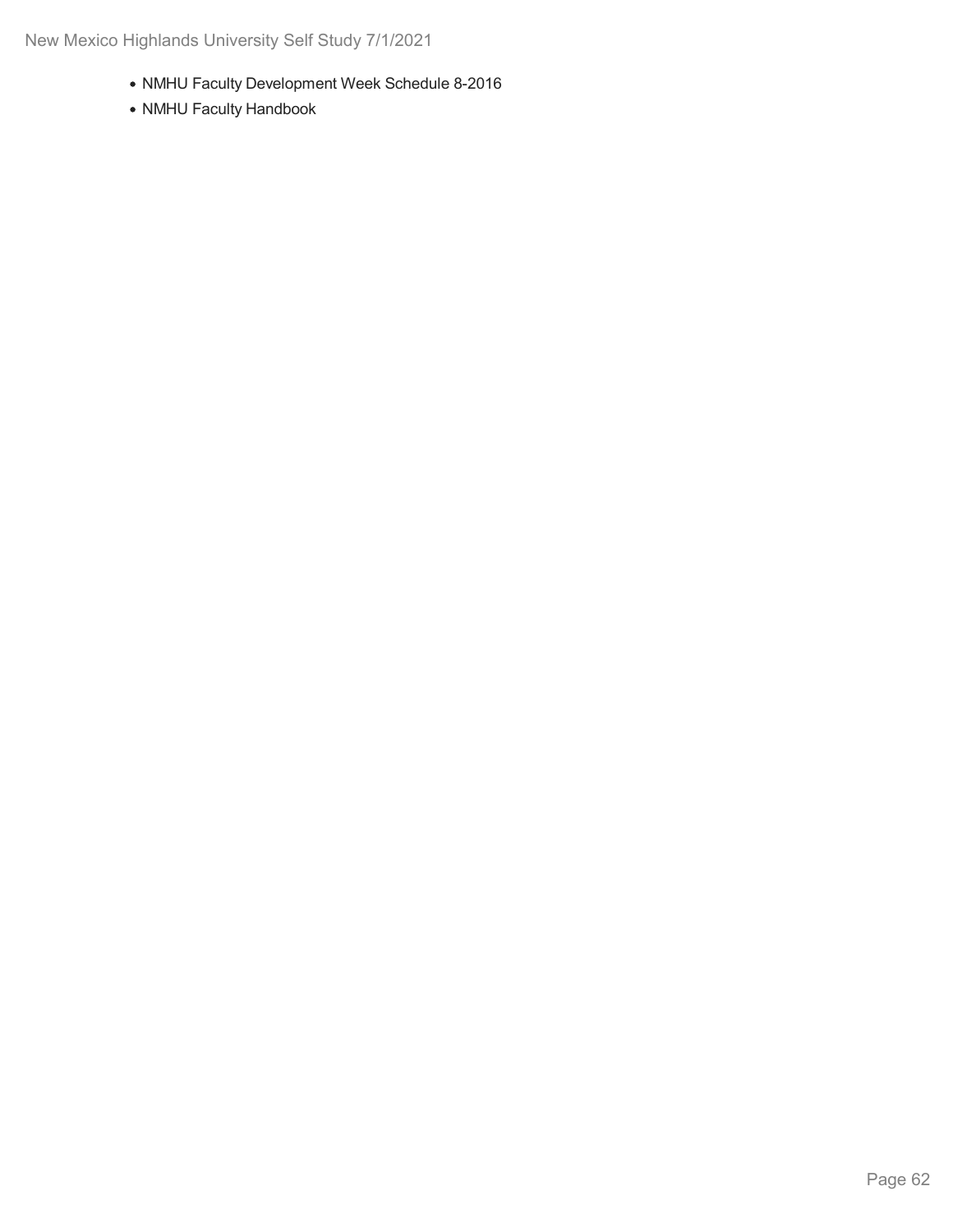# 5.8 - Criterion 5.8

Use the following criterion to document the extent to which the business school or program meets the standard for Faculty and Staff Focus. Justify any omissions.

#### **Criterion 5.8 - Scholarly and Professional Activities**

#### **Criterion 5.8.1 - Scholarship**

Faculty members must be actively involved in professional activities that will enhance the depth and scope of their knowledge and that of their disciplines, as well as the effectiveness of their teaching. The institution must demonstrate a reasonable balance of scholarly and professional activities by the faculty as a whole consistent with the stated institutional mission.

To demonstrate compliance with Criterion 5.8.1., describe or explain:

- the types of scholarly research in which your faculty members are involved;
- the publications in which your faculty members have recently published; and
- how you improve the balance and degree of faculty involvement in scholarly and professional activities that support the fulfillment of the institution's mission.

Scholarship is defined to include four types of intellectual activity. They are: (1) the scholarship of teaching, (2) the scholarship of discovery, (3) the scholarship of integration, and (4) the scholarship of application. These four types of scholarship are to be equally recognized, accepted, and respected, and the overall performance of each faculty member is to be carefully accessed and held to a high standard of excellence. Each of these types of scholarship is discussed further below:

The scholarship of teaching can be the most rigorous scholarship of all. It starts with what the teacher knows teachers must be widely read and intellectually engaged in their fields—but teaching becomes consequential only when knowledge can be conveyed and is understood by others. The scholarship of teaching has to do with understanding how students learn in different fields. To be a good teacher means not just knowing the field, but also understanding and using the most effective teaching methodologies available. This includes the development of new teaching materials, development and evaluation of new methods of instruction, and the development of techniques to evaluate the effectiveness of instruction. Each of these activities must be documented and assessed. Documentation could include publications dealing with pedagogy and/or teaching techniques, participation in workshops and seminars devoted to improving teaching skills, written evaluations of teaching materials, and the development of outcomes assessment tools.

The scholarship of discovery is the closest to what is meant by the term 'basic research.' Freedom of inquiry and freedom of scholarly investigation is an essential part of higher education. The capacity to carry out the scientific method and to conduct meaningful research is an important aspect of learning. In institutions whose primary mission is undergraduate teaching, the dissertation or other comparable piece of creative work could suffice for this; however, institutions having research missions and graduate programs would be expected to have on-going research activities.

The scholarship of integration seeks to interpret, to draw together, and to bring new insights to bear on original research. The scholarship of integration means fitting one's work into larger intellectual patterns. The scholarship of integration is necessary in dealing with the boundaries of the human problems of today, which do not always neatly fall within defined disciplines. It is essential to integrate ideas and then apply them to the world in which we live. Comprehensive articles and monographs, participating in curricular innovation, conducting interdisciplinary seminars and textbook writing are examples of the scholarship of integration.

The scholarship of application moves toward the active engagement of the scholar. It focuses on the responsible application of knowledge to consequential problems. In the past, this type of activity has been called applied research and/or development. Note that this is not to be a catch-all category. The scholarship of application does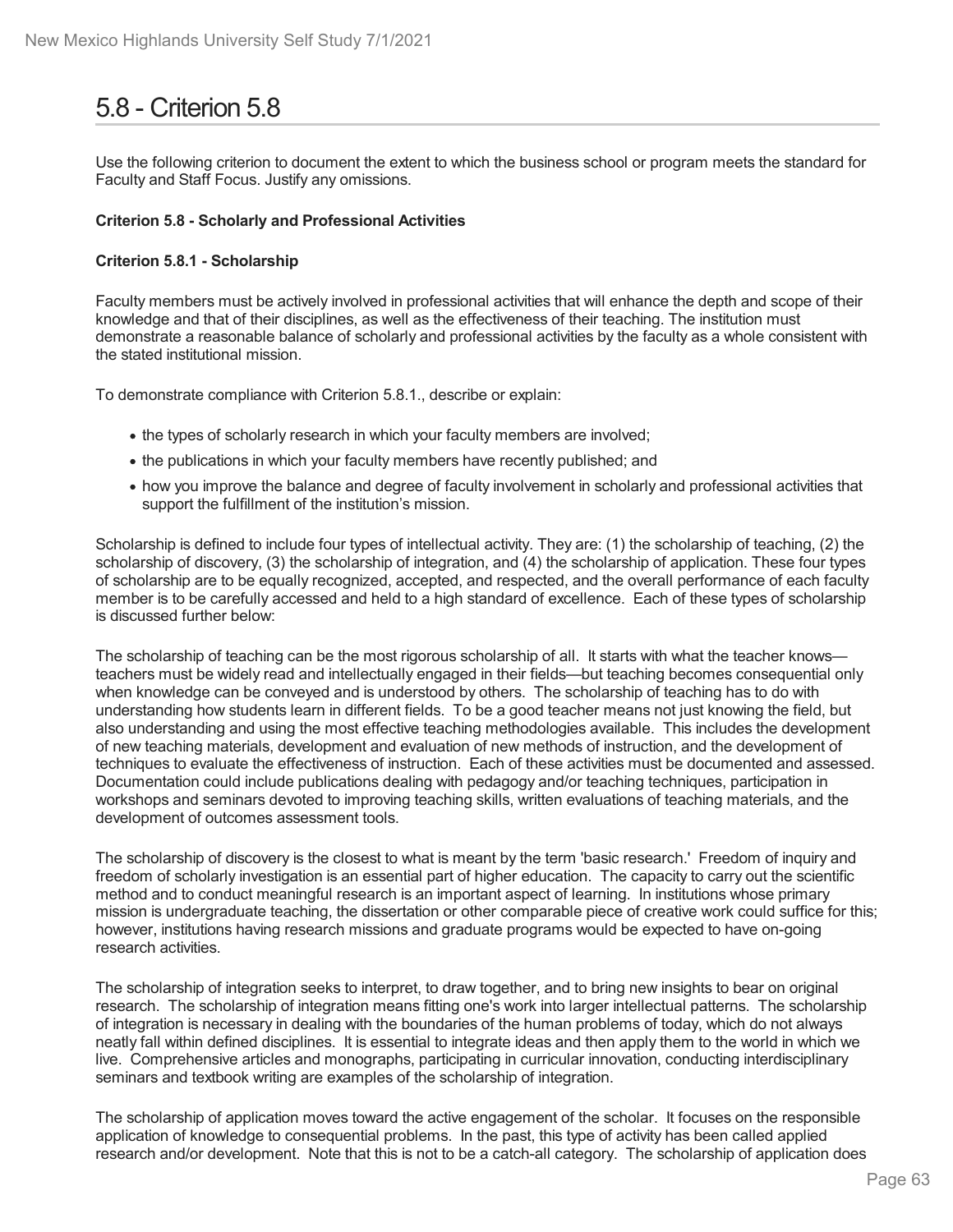not include regular service activities or routine consulting. (These are considered professional activities and are discussed below.) The scholarship of application must be tied directly to one's field of knowledge and relate to and flow directly out of creative professional activity. The engagement in applied research and/or development may take the form of contract research, consultation, technical assistance, policy analysis, or program evaluation--if these are meaningful intellectual activities. This kind of scholarship requires creativity, and critical thought in analyzing real problems. These activities must be documented and should include an evaluation from those receiving these services.

#### **Criterion 5.8.2 - Professional Activities**

The concept of 'actively involved' intentionally implies that meeting attendance, though desirable as a professional activity, is not sufficient to demonstrate active engagement in scholarship.

The concept of 'reasonable balance' indicates that all four areas of scholarship teaching, discovery, application, and integration) and professional activities described below should be represented in the activities of the faculty as a whole. Though the extent of representation and the balance may vary from institution to institution based on mission, it is expected that students will be exposed to faculty with a full range of scholarly and professional activities.

It is also expected that each faculty member be continuously and actively engaged in scholarship and professional development activities. If adjunct faculties provide a significant portion of instruction, they must also demonstrate their contribution to the scholarship and professional development activities of the department or school.

For the purposes of this standard, **professional activities** are defined as:

- activities involving the use of professional expertise in helping solve either practical problems in the private or public sectors (e.g., professionally related consultation, policy analysis, etc.)
- activities in support of professional organizations (e.g., attending and participating in professional meetings and performing in leadership roles in professional organizations)
- professionally-related service activities directly tied to the academic discipline of the faculty member and consistent with the stated mission of the business school or program (Community and university service activities not directly related to the faculty member's discipline do not satisfy this standard.)

This category is designed to include the routine application of the faculty member's professional expertise in helping solve problems in either the private or public sectors. These may include activities for which the faculty member is paid, as wellas for volunteer services. The key determination is 'professionally-related.' Community activities that are not professionally related are not to be included. For instance, general community service, such as coaching a little league soccer team or delivering meals to shut-ins, would not be considered professionally-related.

The determination of 'professionally related' depends upon the nature of the activity. For example, if a CPA conducts a men's bible class, it is not professionally-related; however, if the CPA conducts an annual audit of the church's financial affairs and prepares an opinion letter, it would be considered professionally related.

Professionally related also includes activities in support of professional organizations. This might include serving as an officer of a professional organization; it might include participation in a professional meeting as a program chairperson, paper presenter, or a discussant; or it could include participation in seminars, symposia, short courses, and/or workshops intended as professional development or enrichment activities.

**Criterion 5.8.2.a** - To demonstrate compliance with Criterion 5.8.2, please describe or explain:

- professional activities in which your faculty members are involved; and
- how you improve the balance and degree of faculty involvement in scholarly and professional activities that support the fulfillment of the institution's mission.

**Criterion 5.8.2.b** - Summarize each faculty member's scholarly and professional activities for the last three years in a table similar to Figure 5.6 found under the Evidence File tab (ACBSP Documents folder) above.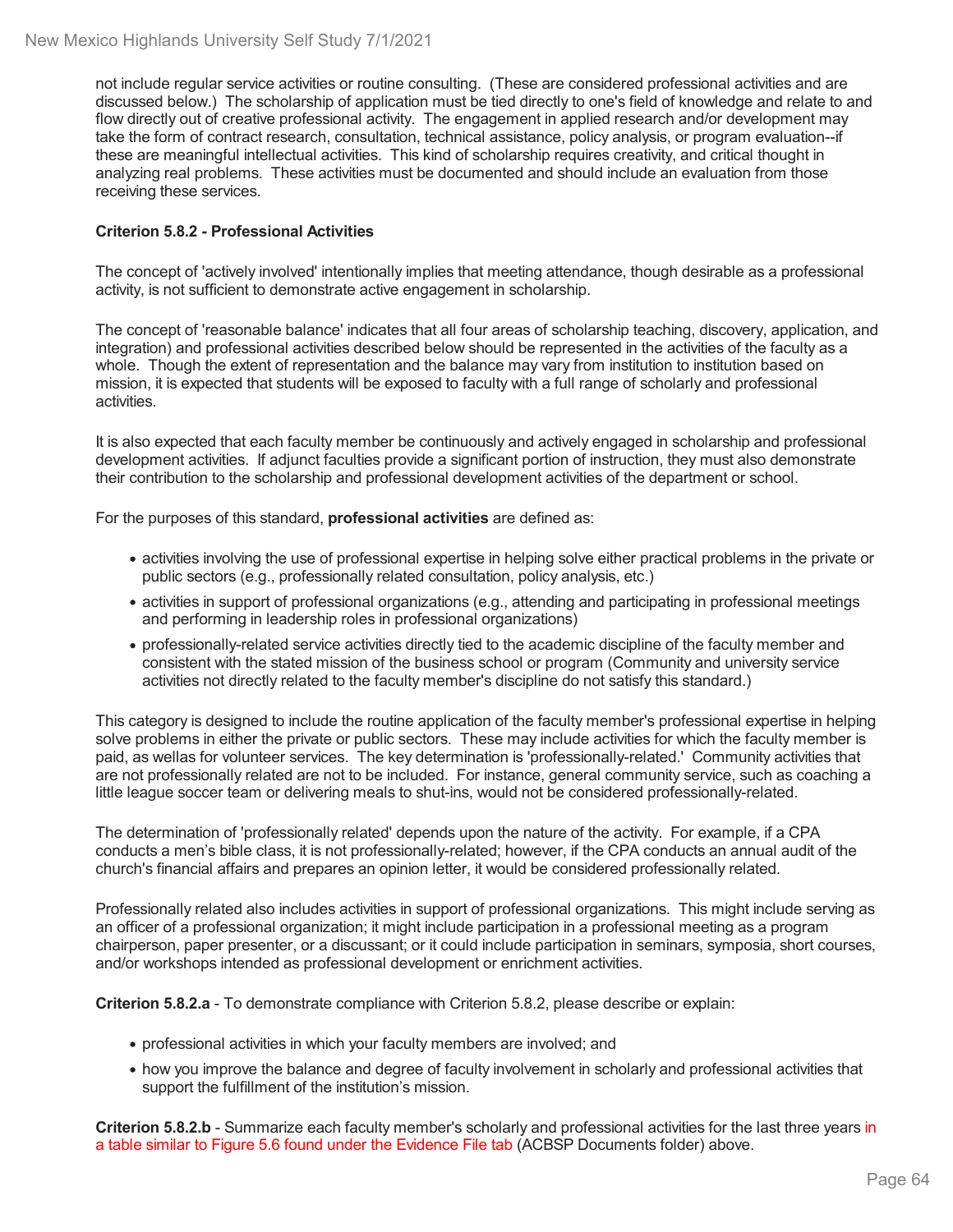Another consideration to this example could be to add a column for classroom activities and take credit for *developing case studies and exercises as scholarly activities.*

Figure 5.6 is an example that assumes the Boyer model. If your school uses another model or process to determine *scholarly activities please describe your process.*

*List the faculty member's name, highest earned degree, and any professional certificate held. Professional* certificates must be the result of a written test monitored and graded by a professional organization (e.g., a Certified *Public Accounting examination).*

#### **5.8.3 Scholarship for Doctoral Programs**

A minimum of 80 percent of the academically and/or qualified faculty members providing education to doctoral students should actively participate in the scholarship of teaching, discovery, integration, or application. If your institution deviates significantly [five percent or more] from this research participation level, you must explain your explicit rationale for the alternate requirements, and provide performance evaluation results to demonstrate that your participation level is sufficient as related to your student learning and scholarship program objectives.

## **Self-Study**

**Status:** Completed | **Due Date:** Not Set

**Assigned To** William Taylor

## **Institution Response**

The Highlands University Business Department faculty are involved in various scholarly and professional activities. These are summarized in the faculty scholarship and research activity files included in the evidence file for this section.

**Criterion 5.8.1-Scholarship**: Although teaching is the central focus for all faculty at Highlands University, tenured and tenure track faculty are expected to be active in research activities. The University does not have the same requirements for term faculty, but many, with the encouragement of the department, participate in scholarly activities.

The University gives the department considerable flexibility in determining what constitutes research, and the business department has adhered to the Boyer Model for many years. Given the teaching focus of the Business Administration Department, it is not surprising that most faculty research activity is focused on the scholarship of teaching, integration and application. Such activity includes the development of new courses, using new modes of delivery for courses, presentations to other faculty during faculty development week and throughout the year on new teaching techniques and new modes of delivery. Examples from lastyear include presentations on concepts and techniques such as the flipped classroom, how to use Zoom technology to increase student involvement in synchronous on-line courses, the development of new and revised courses. It also includes participation with community and state organizations that promote community development. Last year, faculty participated with Los Alamos National Laboratory to promote entrepreneurship, with the American Association of University Women (AAUW) to stimulate girls' interest in the stem fields, with the Economic Development Corporation to share information on the state's economy and revenues, and how those impact the local community, and with state and local governments on the use of technology in education. Faculty were also involved in consulting activities such as providing economic impact analyses on real estate developments for local government, accounting and financial reporting for local non-profits, on how to conduct policy analyses and how to forecast and track revenues for the State's Legislative Finance Committee. Faculty involvement in applied research and community service are central to the University's Strategic Plan, which includes community partnerships as one of its six strategic goals. While most faculty scholarly activity was focused on application, the files summarizing research activity show that several of our faculty have also been involved in the scholarship of discovery. Scholarly papers were written and presented at business association conferences in marketing, management, and international business. One faculty member participated in the Western Economics Association meeting as an evaluator, discussant and chair for two different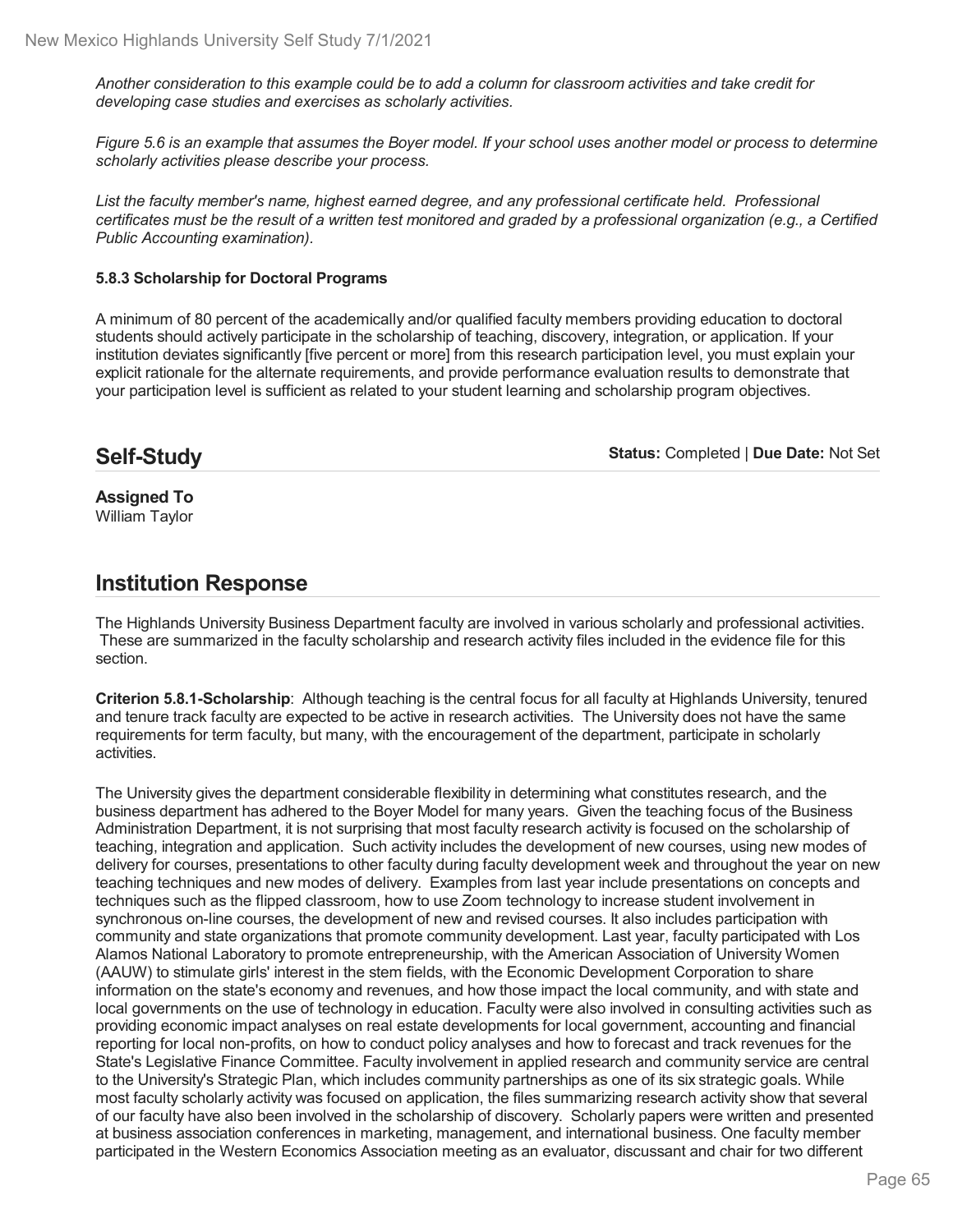sessions.

The university encourages participation in scholarly and professional activities by providing financial support for participation and travel to conferences. The level of support will increase next year as the recently completed Collective Bargaining Agreement (CBA) significantly increased support for travel; faculty will now be provided up to \$1,500 per academic year for travel to academic conferences. The evaluation process for tenured and tenure track faculty also encourages scholarly activity. This is especially important for faculty interested in promotion to full professor. The department also encourages faculty to share their research activity in its faculty meetings.

**Criterion 5.8.2-Professional Activities**: Highlands faculty have a high level of active involvement with professional organizations. Examples include faculty who have served on or provided service to various community organizations, including the Las Vegas Main Street Board, the New Mexico Association of Counties, the San Miguel County Board of Commissioners, the New Mexico Society for Human Resource Management Council, the NMHU Foundation, the San Miguel Entrepreneurial Forum, the American Association of University Women, the New Mexico Film Office, the City of Las Vegas Lodgers Tax Board, the Las Vegas-San Miguel Economic Development Corporation and the Albuquerque International Balloon Fiesta. Faculty service tends to be active service, with faculty holding positions such as President, Treasurer and Consultant.

The Business Administration department has had good success with getting faculty involved with professional activities. As noted earlier, active participation with community organizations is a positive factor in the evaluation process for tenured and tenure-track faculty. Our faculty is highly participatory because they are self-motivated and because the faculty ethos encourages involvement. We regularly invite each other to the various events we are involved with and encourage each other to participate and join.

- Faculty Scholarly and Research Activities
- Figure 5.6 Scholarly and Professional Activity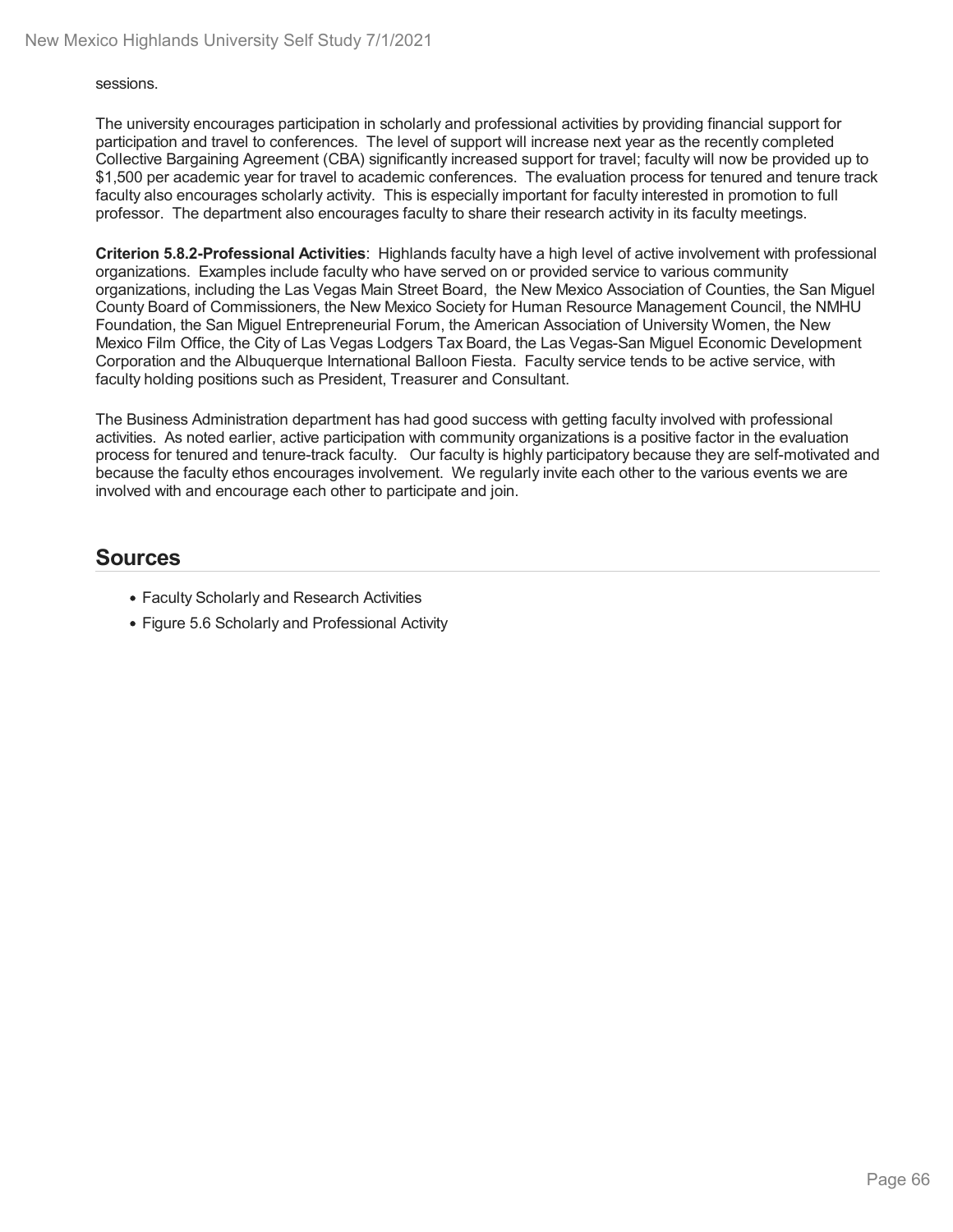# 6 - Standard 6: Educational and Business Process Management

In order to prepare business graduates for professional careers, the curriculum must encompass not only business subjects, but also subjects dealing with the specifics of the global work place and the more general aspects of global society. Since business graduates must be equipped to interact with other members of society, adapt to societal changes, and serve as business advocates, students must be encouraged to study global topics that will prepare them for these challenges.

Given these academic demands, business schools and programs are encouraged to be innovative and to provide flexible curriculum options. Two of the major goals of the curriculum should be the development of intellectual curiosity and the creative capacity for independent thought and action. However, regardless of their major, all business graduates are expected to have received a general exposure to economic institutions, the complex relationships that exist between business, government, and consumers, and a basic knowledge of the functional areas of business.

Thus, business students share common professional requirements. For this reason, certain common subject matter (the Common Professional Component, or "CPC") as well as areas of specialization are expected to be covered in baccalaureate degree programs in business.

The CPC is implicit graduate requirement for graduate-level business programs as well, whether required for admission to a graduate program, or delivered within a program as added coursework above the base of graduate program credit hours.

Financial resources, physical facilities, library and other learning resources, equipment including computing hardware and software, and resources at off-campus sites must be adequate to support a strong curriculum and excellence in teaching.

Each business school or program must have policies and procedures addressing the areas of recruiting, admitting, and retraining its students.

Use the following criteria to document the extent to which the business school or program meets Standard 6 Educational and Business Process Management. Justify any omissions.

### **Self-Study**

**Status:** Completed | **Due Date:** Not Set

**Assigned To** William Taylor

## **Institution Response**

*There is no response.*

### **Sources**

*There are no sources.*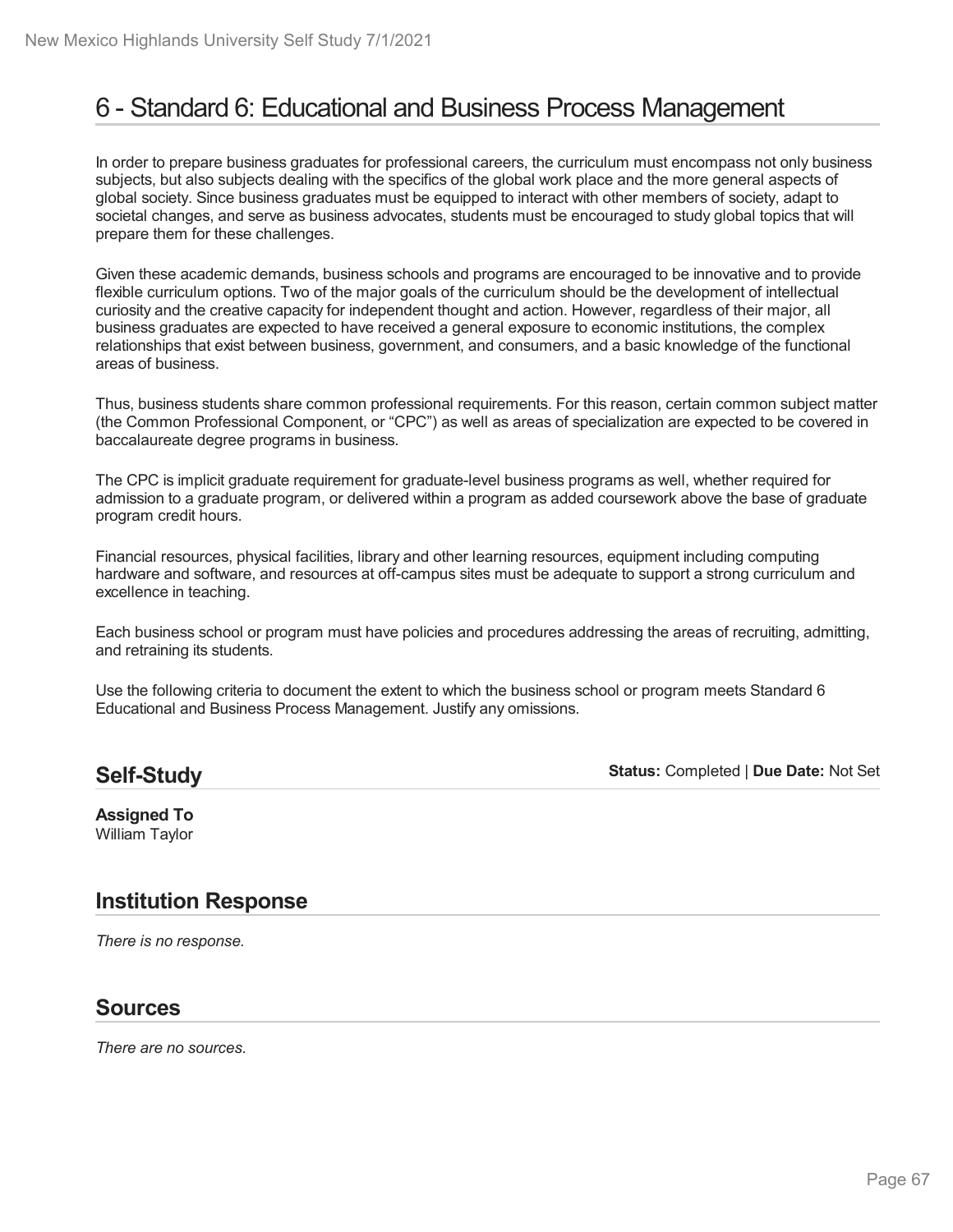# 6.1.1 - Criterion 6.1.1

Use the following criteria to document the extent to which the business school or program meets Standard 6 Educational and Business Process Management. Justify any omissions.

#### **Criterion 6.1 - Educational Design and Delivery**

This section examines the key learning-centered processes that create student, stakeholder, and organizational value. Emphasis is on how processes are designed, delivered, and improved to maximize student learning and success.

#### **Criterion 6.1.1. - Educational Design**

The business school or program must describe and explain its approach(es) to the design of educational programs and offerings, its method(s) of making curricular changes related to the business school's or program's mission statement and strategic plan, and its use of student and stakeholder input in these processes.

To fulfill this criterion, provide a narrative statement and a table such as Figure 6.1. found under the Evidence File tab (ACBSP Documents folder) above.

### **Self-Study**

**Status:** Completed | **Due Date:** Not Set

#### **Assigned To** William Taylor

## **Institution Response**

The Business Department periodically reviews its curriculum to consider modifications to meet changes in economic and business environment. The process for making changes to curriculum follows university policies that require the department to vet any changes with its faculty, achieve a consensus and submit proposed changes to the University's Academic Affairs Committee for discussion and approval or disapproval.

Early in the Fall 2016 semester, the Department conducted a thorough review of its curriculum for the BBA and MBA programs. One reason for the review was to consider reductions in program requirements which the department's administration considered to be too heavy and too restrictive based on the University's decision to reduce the number of hours required for graduation from 128 to 120 and an internal analysis comparing our requirements with the requirement of other accredited, state financed universities. This resulted in modest changes to the program. The changes are summarized in the memo and the side by side tables that the department submitted to the Academic Affairs Committee. They are included in the evidence file.

- AAC Side by Side Comparison Tables
- AAC Cover Sheets & Summary Memo
- Figure 6.1 Table for Educational Design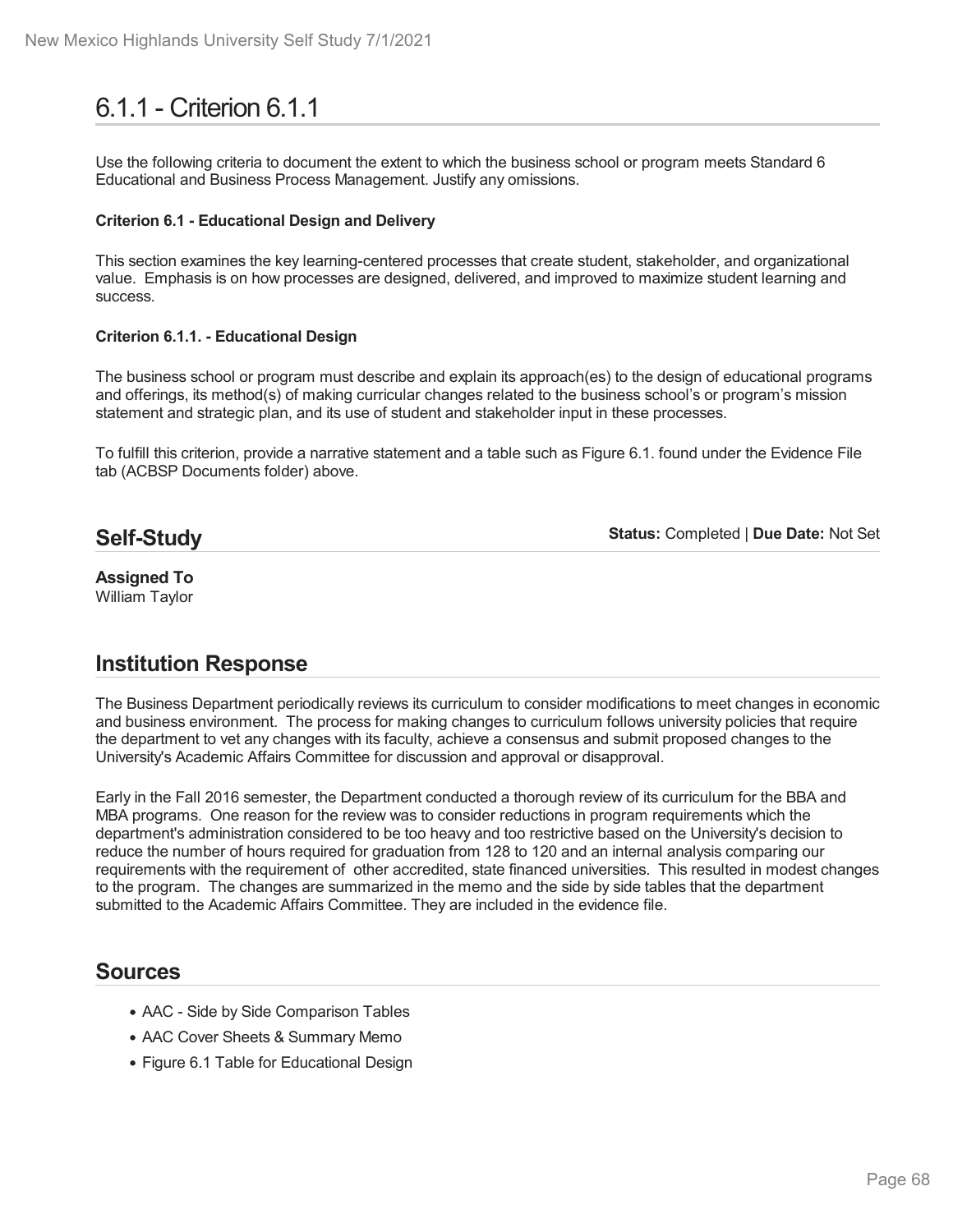# 6.1.2 - Criterion 6.1.2

Use the following criterion to document the extent to which the business school or program meets Standard 6 Educational and Business Process Management. Justify any omissions.

#### **Criterion 6.1.2. - Degree Program Delivery**

For each degree program, the business school or program must describe its degree program delivery.

To fulfill this criterion you must provide the following information:

- a. the length of time that it takes for a full-time student to complete the degree (both as cataloged and actually, on-average);
- b. the program delivery methods employed in each program (classroom, correspondence, independent study, computerized distance learning, etc.);
- c. the number of contact (or coverage) hours required to earn three (3) semester hours (four quarter hours) of credit; and
- d. If your unit confers nontraditional business degrees such as accelerated, executive, specially designed to meet the needs of specific stakeholders other than traditional college students, etc. describe how:
	- 1. nontraditional degrees support and/or relate to the business school or program's mission and objectives;
	- 2. credits are earned in these programs;
	- 3. you assess their academic merit; and
	- 4. demonstrate assessment data, their equivalence to traditional degree programs.

*Note: Historically, 45 actual classroom contact (or coverage) hours have been considered the minimum acceptable* to constitute three (3) Semester Credit-Hours. This number is equivalent to 15 weeks of classes at three scheduled classroom hours per week. (In some ACBSP institutions, a "scheduled classroom hour" is somewhat fewer than 60 minutes in duration to allow time for students to go from class to class.) For any program not meeting or exceeding *this minimum, the business unit must justify with course content, learning outcomes, and/or stakeholder satisfaction data that the courses in its program are equivalent to traditional semester-long three credit-hour courses.*

To fulfill Criterion 6.1.2, provide both a narrative statement and a table such as Figure 6.2. found under the Evidence File tab (ACBSP Documents folder) above.

#### **Self-Study**

**Status:** Completed | **Due Date:** Not Set

**Assigned To** William Taylor

### **Institution Response**

**Criterion 6.1.2.- Program Delivery:** Highlands University requires 120 hours for a Bachelor's degree. The university operates on 16 week semester. Courses typically meet three hours per week. Courses offered in a shorter term such as eight week summer courses, must have an equivalent number of contact hours.

**a.** A full time student can complete their degree in four years by taking 15 credit hours per semester. The Business program is designed to enable full-time students to meet all of the program's degree requirements within the overall 120 hour requirements in four years. The program's curriculum was changed last year to be consistent with the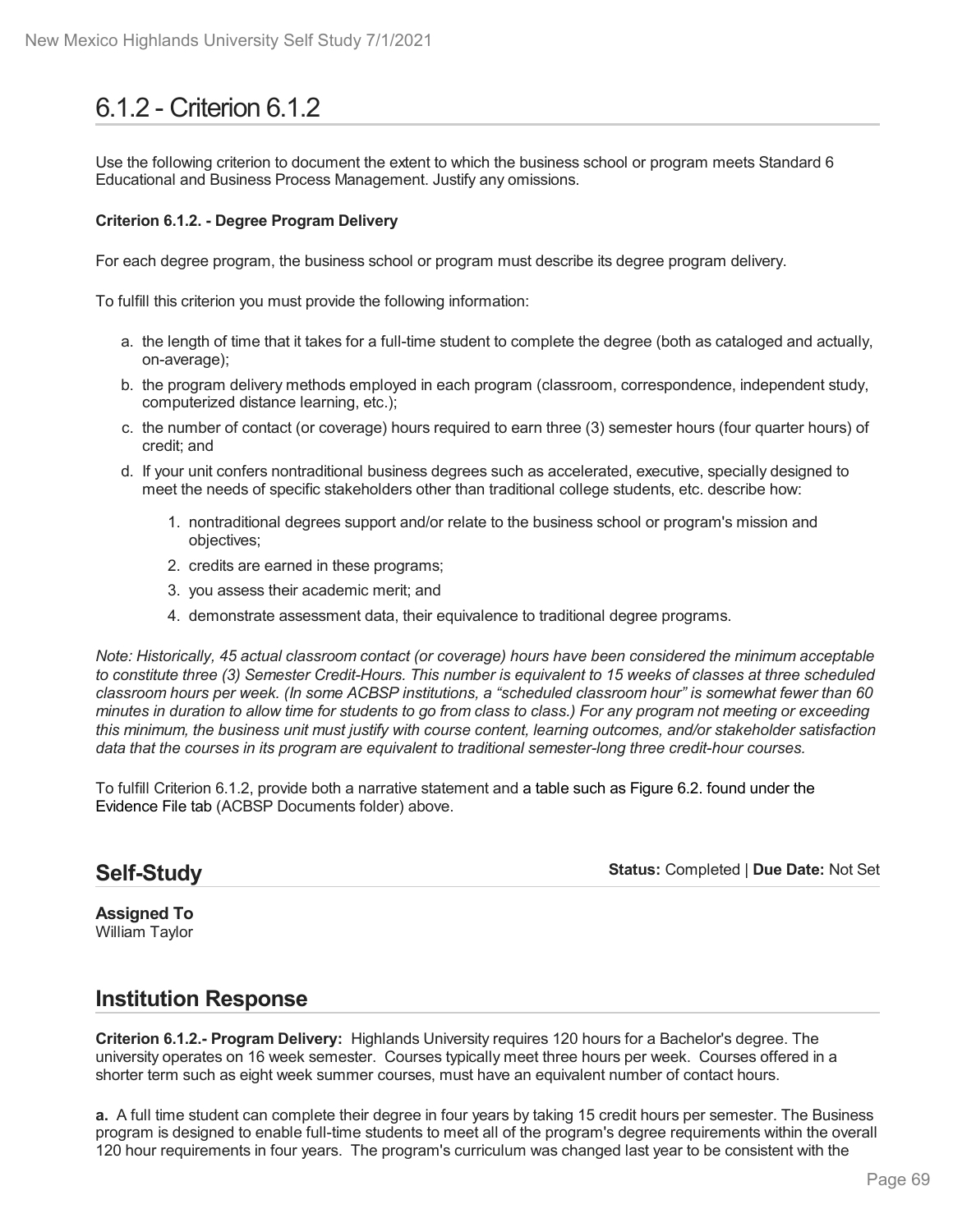university's reduction in credit hour requirements from 128 to 120 as well as to reflect the department's desire for an increased emphasis on business ethics and global issues.

Very few first time Freshmen at Highlands complete their degrees within four years. In part this is due to the fact that our retention rate for first time Freshmen is weak, our Fall to Fall retention week in AY 2015 was 53 percent. This is further complicated by the fact that many of our students have to work, and thus have to attend school on a part-time basis. The enrollment and degree data tell a more encouraging story for the Business Administration program. In AY 2015-16, the Department had 79 students graduate with a BBA, while it had 317 majors as of the Fall of that year, thus implying that 24 percent of our majors graduated. This is not an anomaly, a review of the data included in the enrollment and degree programs file, shows the department regularly graduates about a quarter of its majors every year.

MBA students, who come to program with an undergraduate business education, are required to take 36 credit hours, with 9 hours per semester constituting a full-load. Full-time students can finish the degree in two-years, or faster. However, many of our MBA students are working adults, who proceed on part-time basis. The data included in the enrollment and degree programs report indicates that it typically takes MBA students three years to complete their degree. For example, in AY 2015-16, the program had 193 students at the start of the year, and sixty graduates that year, implying that 31 percent of them graduated that year. This is lower than the previous year's rate, but the long-run trend is on an upwards path.

**b.** Most of our undergraduate students take classes at the Las Vegas campus in the traditional classroom setting, although some of them opt to take on-line courses when those are available and convenient. Many of our transfer students complete their degree requirements by taking on-line classes exclusively. Almost all of our on-line classes are synchronous, with students meeting at a specific time using either the Black Board Collaborate or the Zoom technology. Based on student demand, the department plans to start making some on-line classes regularly available in an asynchronous format. The department encourages students to follow their program of study, paying close attention to ensure that required courses are available every year, if not every semester. The use of independent studies is very rare.

The MBA program offers courses in both the traditional classroom and on-line. All MBA courses are offered in the evenings as most of MBA students are working adults. Almost all our on-line courses have been offered in a synchronous format. However, we plan to make more available asynchronously to meet student requests.

**c.** A three semester hour course at Highlands requires three contact hours per week for a 16 week semester. Contact hours are defined on page 32 of the catalog, which is included in the evidence file for this section. The University and Department closely monitor class offering to make sure that they meet the contact hour requirements established by the Higher Learning Commission and the State of New Mexico.

**d.** The Business Administration Department does not offer non-traditional degrees.

- 2015-2017 Catalog
- 2015-2017 Catalog (page number 32)
- Enrollment and Degree Programs 2016
- Enrollment and Degree Programs 2016 (page number 21)
- Figure 6.2 Table for Degree Programs
- NMHU Retention and Graduation Rates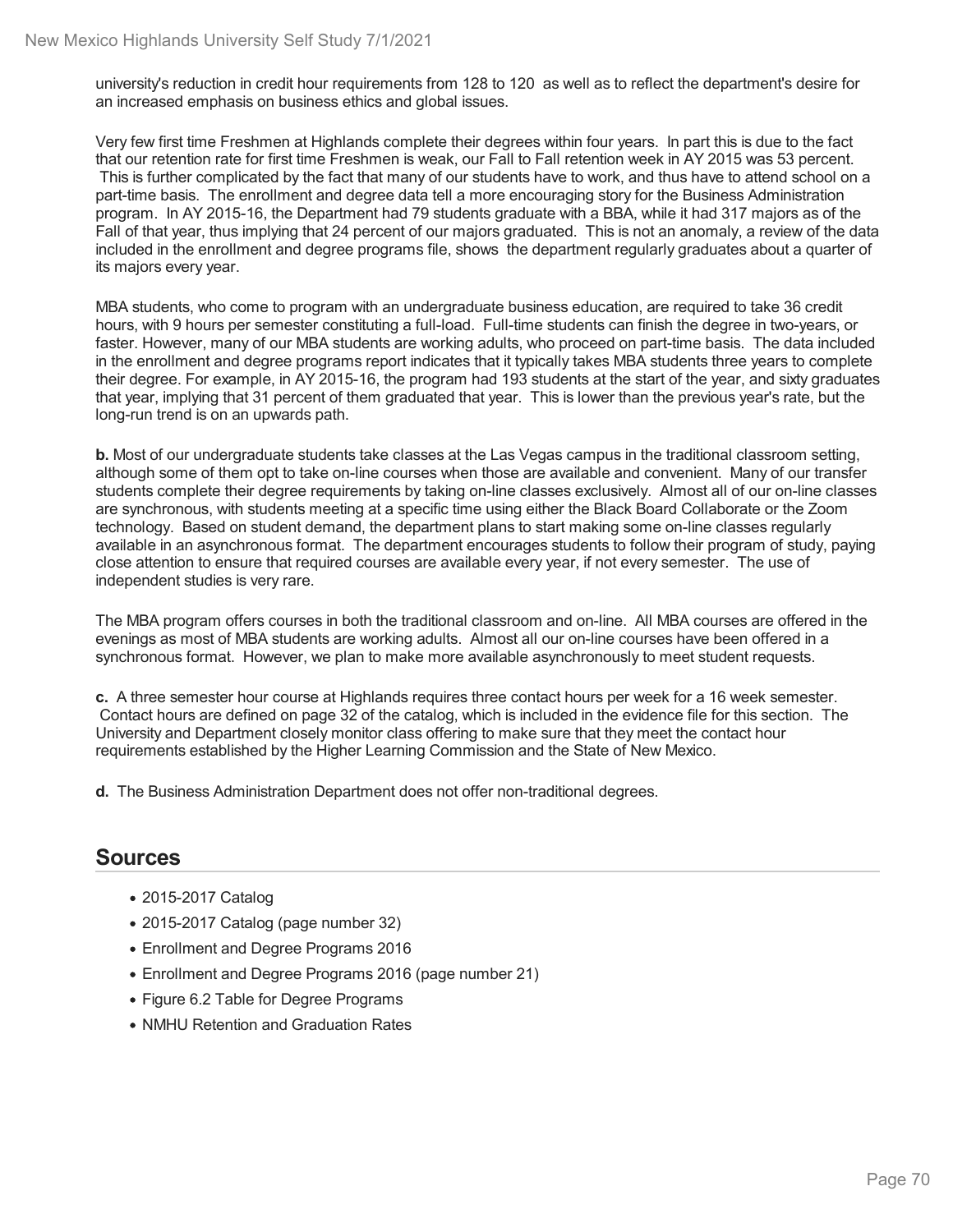# 6.1.3 - Criterion 6.1.3

Use the following criterion to document the extent to which the business school or program meets Standard 6 Educational and Business Process Management. Justify any omissions.

#### **Criterion 6.1.3. - Undergraduate Common Professional Component (CPC)**

Programs that include a B.A. (with a business major), B.S. (with a business major), B.B.A., B.S.B.A., or objectives that imply general business preparation with or without a functional specialization must include coverage of the Common Professional Component (CPC) at the level prescribed by the ACBSP. The CPC as outlined below must be included in the content of the courses taught in the undergraduate programs of all accredited schools and programs. Each CPC area must receive a minimum coverage of two-thirds of a three (3) semester credit-hour course (or equivalent), or approximately 30 coverage hours.

UNDERGRADUATE COMMON PROFESSIONAL COMPONENT

| <b>Functional Areas</b>     | a.<br>b.<br>C.<br>d. | Marketing<br><b>Business Finance</b><br>Accounting<br>Management, including Production and Operations Management,<br>Organizational Behavior, and Human Resources Management                                 |
|-----------------------------|----------------------|--------------------------------------------------------------------------------------------------------------------------------------------------------------------------------------------------------------|
| The Business<br>Environment | е.<br>f.<br>g<br>h.  | <b>Legal Environment of Business</b><br>Economics<br><b>Business Ethics</b><br><b>Global Dimensions of Business</b>                                                                                          |
| <b>Technical Skills</b>     | İ.<br>ı.             | <b>Information Systems</b><br><b>Quantitative Techniques/Statistics</b>                                                                                                                                      |
| Integrative Areas           | k.<br>I.             | Business Policies, or<br>A comprehensive or integrating experience that enables a student to<br>demonstrate the capacity to synthesize and apply knowledge and skills from an<br>organizational perspective. |

Note: If your institution deviates significantly from these historically proven coverage levels, you must explain your *explicit rationale for the reduced requirements, and provide performance evaluation results to demonstrate that your coverage is sufficient as related to your program objectives.*

CPC topics covered in business core courses are not mutually exclusive. The CPC hours shown in this summary total more than 45 because certain topical areas of the CPC are covered along with the primary subject of *marketing. For example, a lecture on international marketing could include hours under CPC headings of both "Marketing" and "Global" dimensions.*

To demonstrate compliance with Criterion 6.1.3, identify where the topical areas of the CPC are covered in the required course offerings by completing an Abbreviated Course Syllabus for each undergraduate required course taught in the business core. (An example of a completed course syllabus is provided in Figure 6.4., found under the Evidence File tab (ACBSP Documents folder) above.) A completed example and blank template have been provided in the Excel file. Then, summarize the CPC content of your required undergraduate courses in a table such as 6.5 also found under the Evidence File tab above.

Note: For required courses in the business core that are taught by an academic department outside of the business unit, prepare an Abbreviated Syllabus and include it with this section of the self-study (e.g., statistics taught by Math *Department).*

Note: The totals that are less than 30 on Figure 6.5 would require additional coverage. The substance of this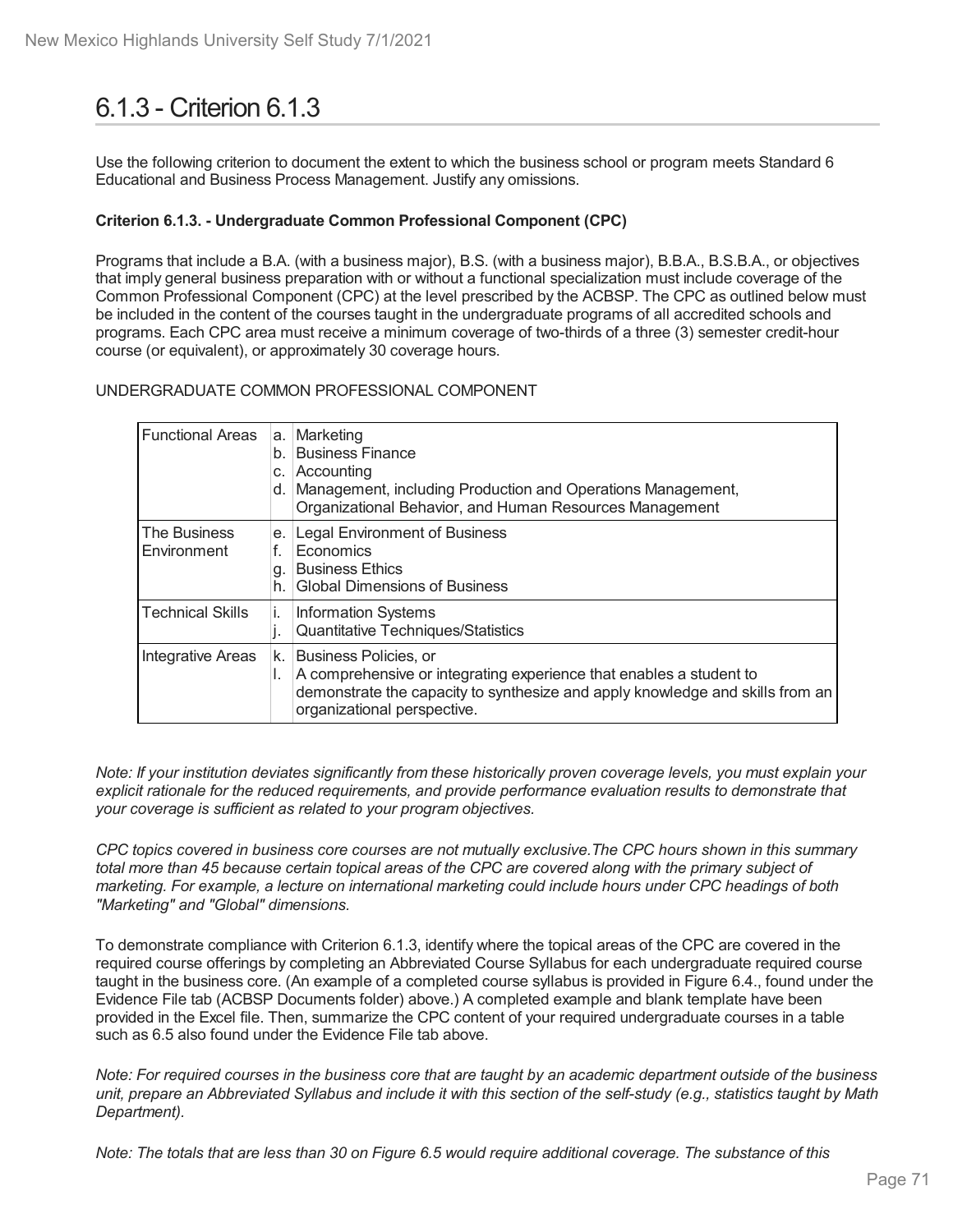*requirement also applies to schools measuring coverage by percentage of a three credit-hour course.*

### **Self-Study**

**Status:** Completed | **Due Date:** Not Set

**Assigned To** William Taylor

## **Institution Response**

The Highlands Business Administration BBA program covers all of the undergraduate common professional components (CPC). The department's faculty teach all courses in this area except for the introduction to statistics course, which is taught by the Math Department. We also require our student to take a technical writing course from the English Department. Our undergraduate programs of study, the table summarizing coverage of the CPC requirements and abbreviated syllabi for our core courses are included in the evidence file for this section. The abbreviated syllabi table shows each course in a different tab.

- BBA ACCOUNTING 2017-2018
- BBA FINANCE 2017-2018
- BBA GENERAL BUSINESS 2017-2018
- BBA MANAGEMENT 2017-2018
- BBA MARKETING 2017-2018
- BBA MEDIA MARKETING 2017-2018
- Figure 6.4 Completed Abbreviated Syllabi
- Figure 6.5 Undergraduate Common Professional Components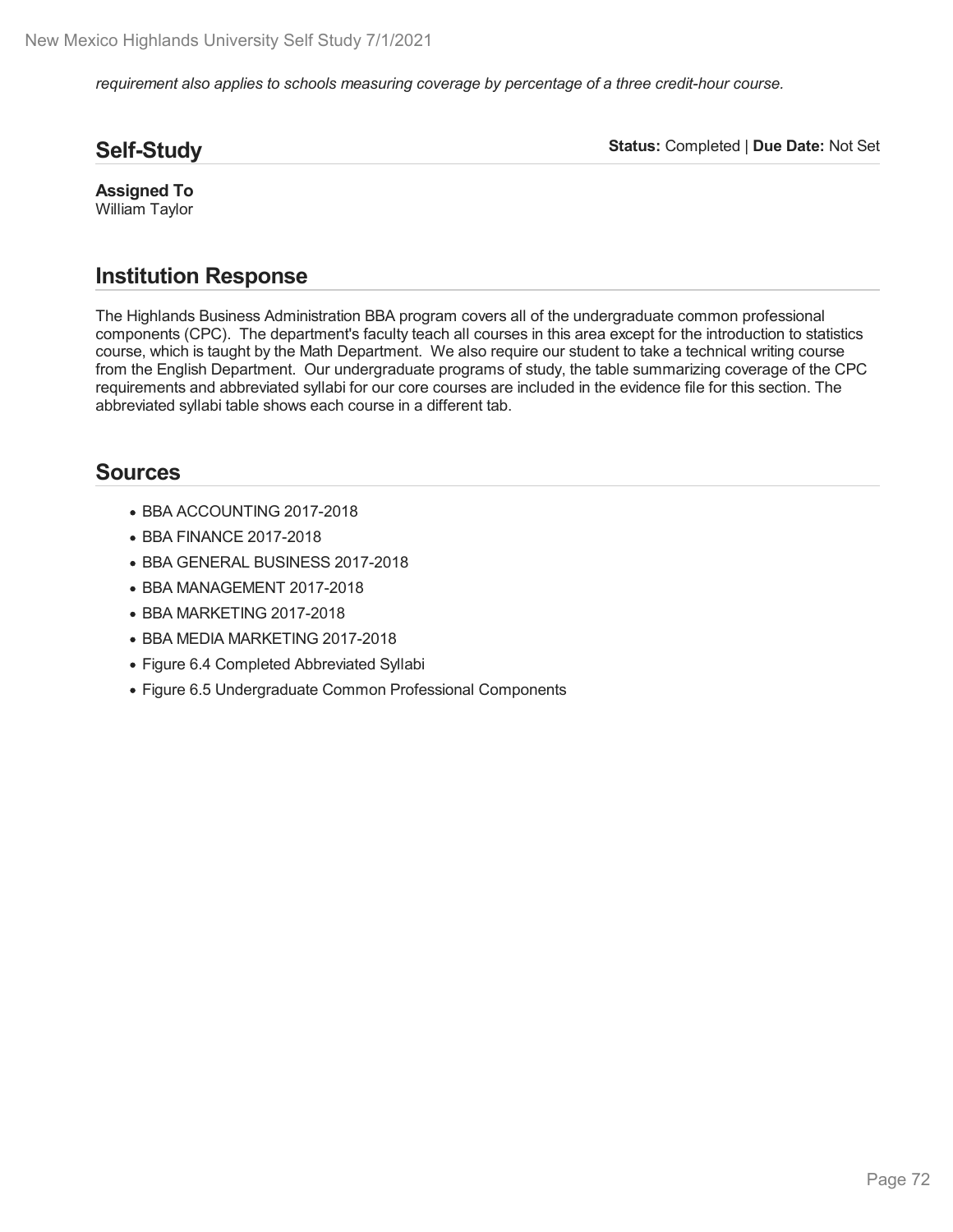# 6.1.4 - Criterion 6.1.4

Use the following criteria to document the extent to which the business school or program meets Standard 6 Educational and Business Process Management. Justify any omissions.Curriculum Design Beyond CPC.

### **Curriculum 6.1.4.a. - Curriculum Design Beyond CPC**

For each program or major, curriculum design must provide breadth and depth beyond the Common Professional Component through advanced and specialized business courses and general education and elective courses, all aimed at meeting student and stakeholder expectations and requirements.

Use Figure 6.6 found under the Evidence File tab above to support your presentations for Criterion 6.1.4.a.

### **Curriculum 6.1.4.b. - Curriculum Design for General Education**

Schools of Business and programs should demonstrate a sufficient foundation in general education, which should generally be the equivalent of 40 percent of the hours required for the degree. Communication and critical thinking skills should be addressed.

Use Figure 6.6 found under the Evidence File tab (ACBSP Documents folder) above to support your presentations for Criterion 6.1.4.b.

In your narrative on Criteria 6.1.4.a. & 6.1.4.b., explain how your educational processes focus on students' active learning for the development of problem solving skills, intellectual curiosity, and capacity for creative and independent thought and action.

Note: Each institution should have on file, and available for inspection by the evaluators: syllabi; curriculum sheets; *degree plans; degree audit forms; or other documents that reflect deployment of the curriculum design.*

If your business programs do not meet this criterion, you must present your rationale for the differences, **and provide detailed records of student learning outcomes to demonstrate that your general education coverage supports your mission and program objectives.**

### **Self-Study**

**Status:** Completed | **Due Date:** Not Set

**Assigned To** William Taylor

## **Institution Response**

### **Curriculum 6.1.4.a. - Curriculum Design Beyond CPC:**

Table 6.6, Baccalaureate Curriculum Credits, summarizes the curriculum for all of the Business Administration's BBA concentration areas. Our students must complete the university's 46 hour core requirements, the 45 BBA core plus the requirements for their concentration area. All concentration areas include at least 24 hours, with at least 15 these hours being upper division courses specific to concentration. The program typically provides enough room for the student to take two additional elective courses to meet their interests and goals.

### **Curriculum 6.1.4.b. - Curriculum Design for General Education:**

The mission of the university states, "New Mexico Highlands University is a public comprehensive university serving our local and global communities. Our mission is to provide opportunities for undergraduates and graduate students to attain an exceptional education by fostering, creativity, critical thinking and research in the liberal arts,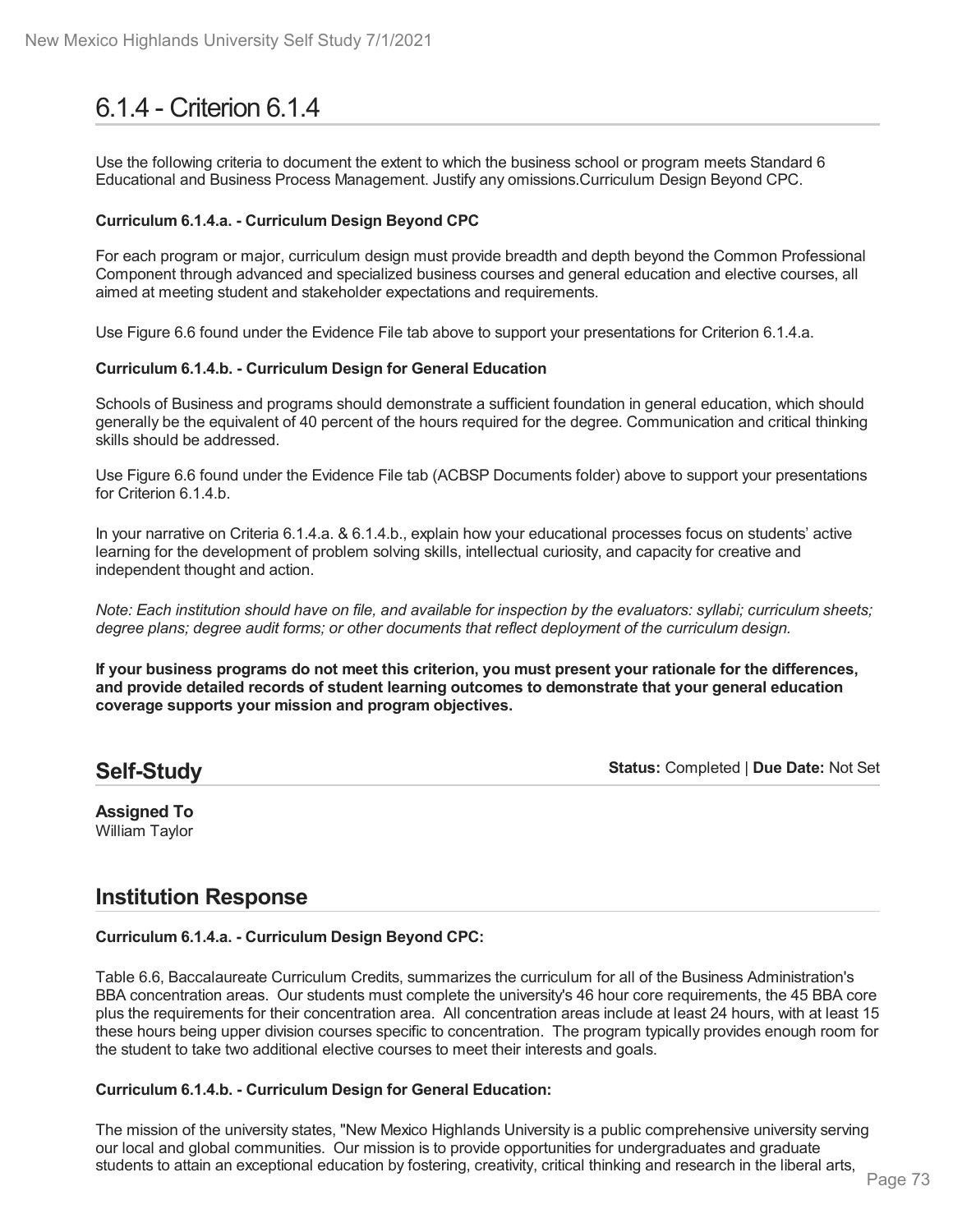sciences and professions within a diverse community." The university emphasizes a balanced curriculum that promotes undergraduate study that is firmly grounded in the liberal arts and sciences. The general education curriculum includes proficiency requirements in math, English and computer proficiency, the 35 hour state mandated common core plus our extended core. The common-core requires students to take 9 credit hours in Area I: Communications, 3 hours in Area II: Mathematics, 8 hours in Area III: Lab Science, 6-9 hours in Area IV: Social/Behavioral Sciences, and 6-9 hours in Area V: Humanities and Fine Arts.The Highlands extended core, which consists of two courses in a second language, an upper-division literature class and two credits in physical education, reflects our commitment to ensuring that all our students will acquire an education that is broadly relevant to living and working in our complex, modern society. Total undergraduate core requirements sum to 46 credit hours. These requirements can be found in the Highlands University catalog.

- 2015-2017 Catalog
- 2015-2017 Catalog (page number 40)
- Figure 6.6 Table of Baccalaureate Curriculum Credits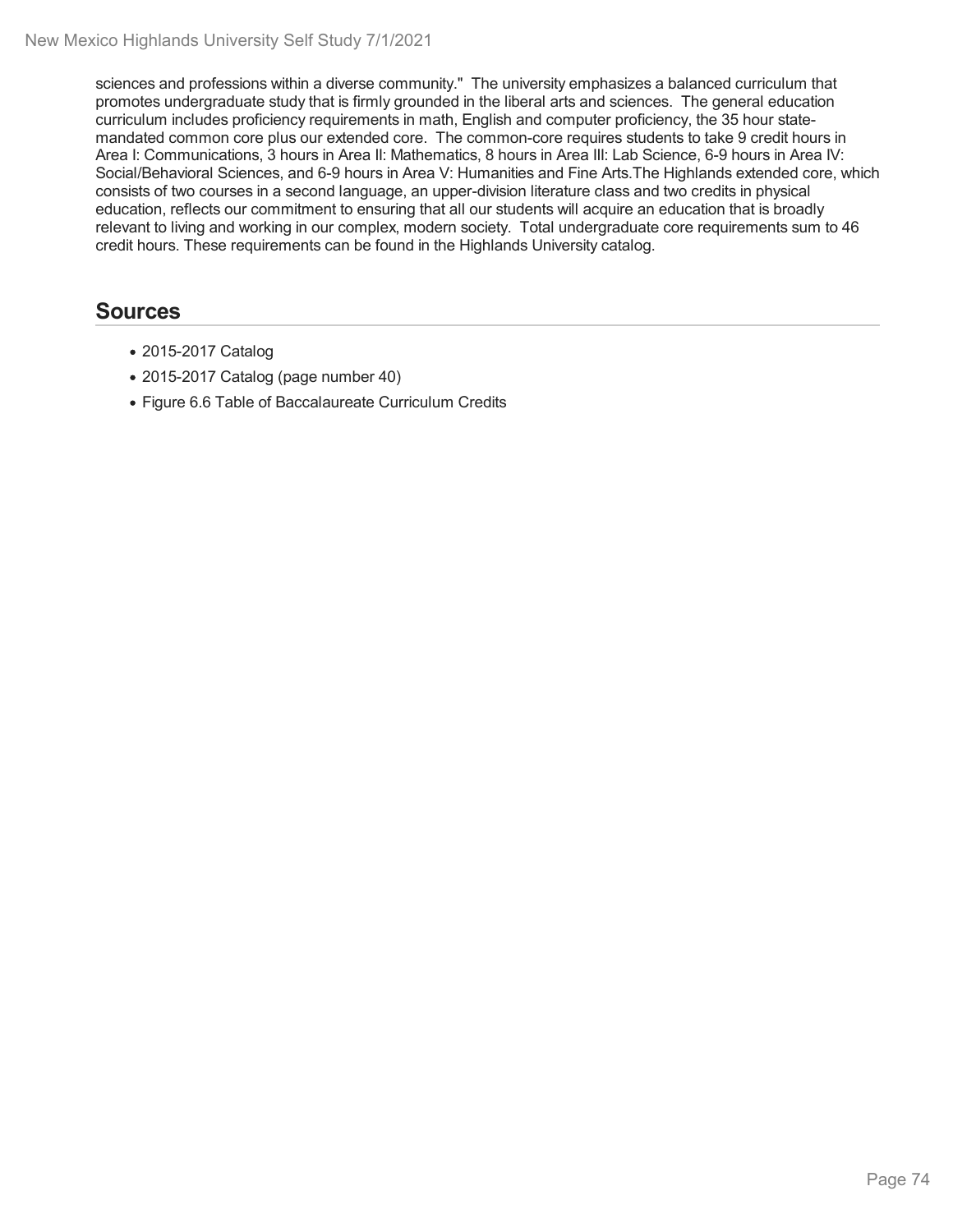# 6.1.5 - Criterion 6.1.5

Use the following criterion to document the extent to which the business school or program meets Standard 6 Educational and Business Process Management. Justify any omissions.Curriculum Design Beyond CPC.Other Business-related Programs

### **Curriculum 6.1.5. - Other Business-related Program**

Other business-related programs must include sufficient coverage of undergraduate CPC topics to meet the longterm needs of students and other stakeholders. Other business-related programs that lead to bachelors or master's degrees must have a minimum of 25 percent of the total undergraduate curriculum devoted to business. Other business-related programs might include programs such as sports management, master of science in management, hotel and motel management, computer information systems, etc.

In your narrative regarding this criterion, use the information from Figure 6.6, found under the Evidence File tab (ACBSP Documents folder) above, for each "other business-related program" to compute and report the percentage of the undergraduate curriculum devoted to business. Also report the hours of CPC coverage for undergraduate degrees, or CPC competency for a graduate degree. Explain how the coverage meets the longterm needs of students and other stakeholders, given the objectives of the program.

## **Self-Study**

**Status:** Completed | **Due Date:** Not Set

**Assigned To** William Taylor

## **Institution Response**

Highlands does not have other business-related programs.

## **Sources**

*There are no sources.*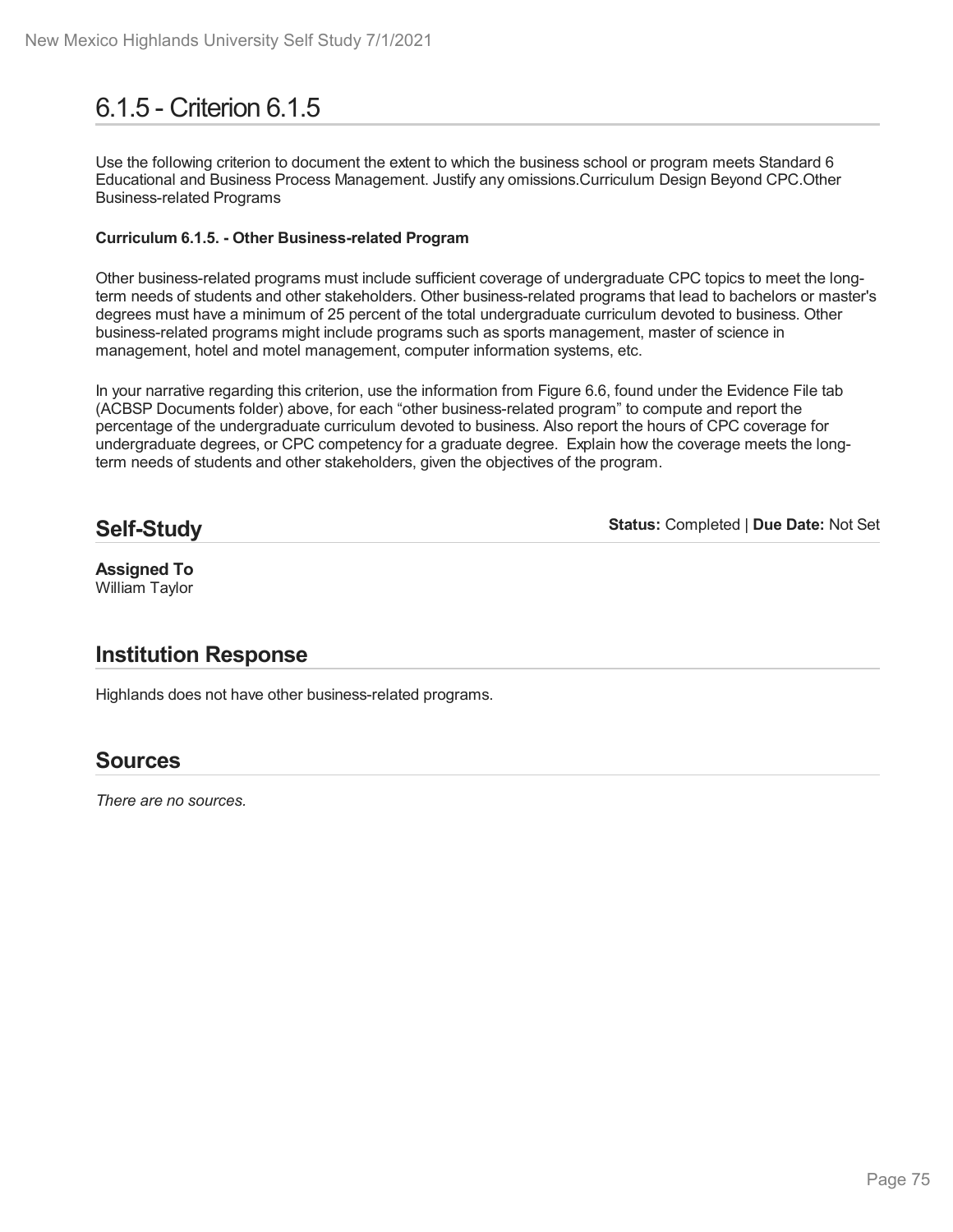# 6.1.6 - Criterion 6.1.6

Use the following criterion to document the extent to which the business school or program meets Standard 6 Educational and Business Process Management. Justify any omissions.

### **Criterion 6.1.6. - Curriculum Design in Graduate Programs**

Master's degree programs in business should require at least 30 semester credit hours or 45 quarter hours (or equivalent) of graduate level work in business coverage beyond the basic undergraduate Common Professional Component (CPC). The undergraduate CPC (excluding the comprehensive or integrating experience) may be determined through a competency based evaluation or by completing undergraduate or graduate courses. The 30 semester credit hours (45 quarter hours) of graduate-level work beyond the CPC topics normally should be in courses reserved for graduate students. The Master's degree program may be either a general degree (such as the MBA) or a specialized degree (such as a Master's in Accounting). If the institution offers a specialized master's degree in business, at least 15 credit hours should be in the area of specialization.

Doctoral programs in business should require that graduates have completed the equivalent of the undergraduate CPC, the master's level degree requirements in a business field, and doctoral courses equivalent to 30 semester hours (45 quarter hours) beyond the master's level. Doctoral program requirements will normally include courses in research methods, data analysis and statistical inference, formal academic writing and publication, as well as independent research and the preparation of a doctoral dissertation. While it is acceptable for doctoral students to take some master's-level courses in a doctoral program, a substantial percentage of the required course work should be in courses reserved for doctoral students.

Note: If your institution deviates significantly from this curriculum design, you must explain your explicit rationale for *the alternate requirements, and provide student learning performance evaluation results to demonstrate that your coverage is sufficient as related to your program objectives.*

In addressing Criterion 6.1.6., present your catalog descriptions of all your graduate programs, and tabulate here for each program:

- a. the hours of graduate level work in business coverage beyond the CPC;
- b. how you determine the appropriate number of hours of graduate level work in business coverage beyond the basic Common Professional Components topics that will provide your students with a quality business education appropriate for graduate level learning.

*Note: If your business school or program offers graduate programs (master and doctorate), the assessment requirements of Standards 3 and 4 apply to those programs. The assessment of student and stakeholder* satisfaction and of learning outcomes for those programs, at that level, must be fully explained and reported in your *self-study under Standards 3 & 4.*

**If your business programs do not meet this criterion you must present your rationale for the differences, and provide detailed records of student learning outcomes to demonstrate that your curriculum design in graduate programs support your mission and program objectives.**

### **Self-Study**

**Status:** Completed | **Due Date:** Not Set

**Assigned To** William Taylor

**Institution Response**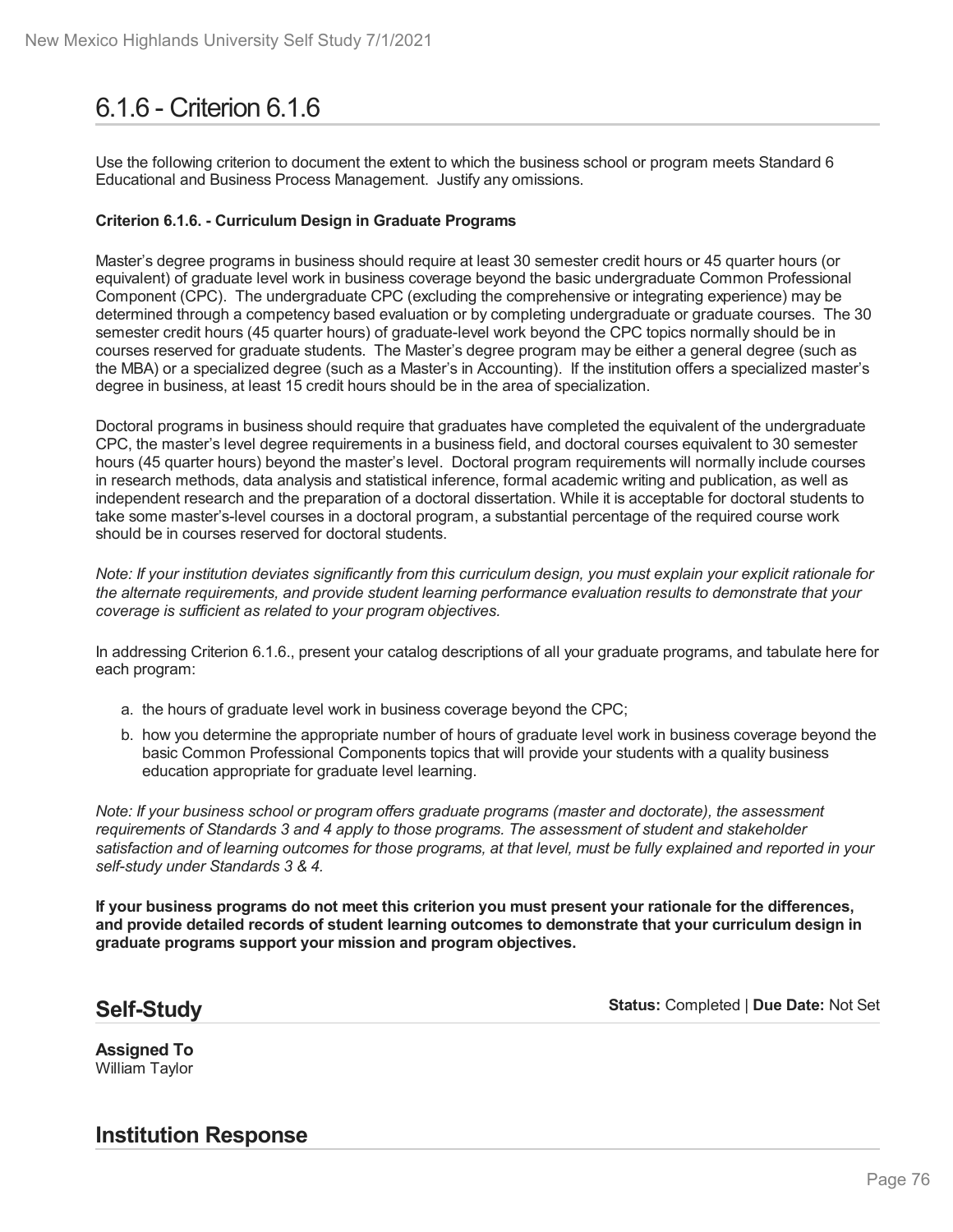### **Criterion 6.1.6 - Curriculum Design in Graduate Programs**

The Highlands University catalog provides the following description for our MBA program:

The master of business administration program requires a minimum of 37 credit hours, with at least 30 hours in *courses restricted to graduate students. The program prepares students for leadership positions in business, state and federal government. or non-profit institutions. Building on a foundation of of management, accounting, finance, economics and marketing, the program emphasizes administrative ability, managerial potential, financial decision making and long-range planning skills.*

*Our program utilizes an intensive problem-solving approach, featuring case studies and simulations across the spectrum of decision areas within business organizations and emphasizing the integrative nature of managerial responsibilities*.

In AY 2016-17, the Business Administration Department faculty and administration made some small changes to the MBA program. Most importantly, we added Business and Society (Management 621) to the MBA Core. This course provides a strong foundation in ethical issues in business. We also made a small change to the the number hours required for the program, reducing the number from 37 to 36. We did this by eliminating the one-hour business case study course (Management 696), which had been coupled with the Business Strategy course (Management 689). The case study is now incorporated within the business strategy course.

The programs of study for each MBA concentration area are included in the evidence file for this section.

- 2015-2017 Catalog
- 2015-2017 Catalog (page number 186)
- MBA ACCOUNTING 2017-2018
- MBA FINANCE 2017-2018
- MBA HR MANAGEMENT 2017-2018
- MBA INTERNATIONAL BUSINESS 2017-2018
- MBA MANAGEMENT 2017-2018
- MBA MARKETING 2017-2018
- MSW-MBA Dual Degree HR MGMT 2017-2018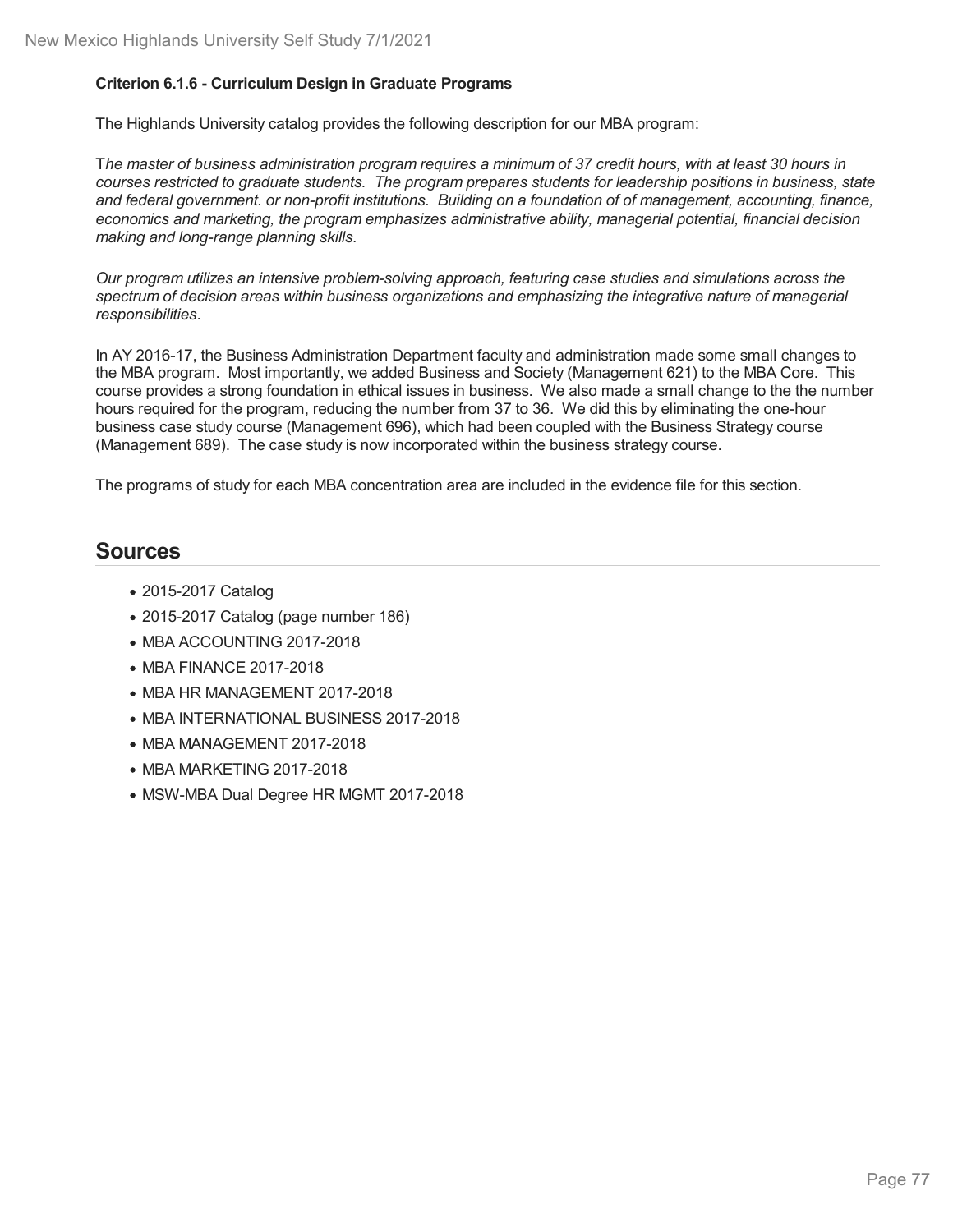# 6.1.7 - Criterion 6.1.7

Use the following criterion to document the extent to which the business school or program meets Standard 6 Educational and Business Process Management. Justify any omissions.

### **Curriculum 6.1.7. - Education (Design and Delivery) Evaluation**

The school and/or program must provide evidence that ongoing educational programs and offerings are systematically tracked and regularly evaluated.

In addressing Criterion 6.1.7., report and explain your methods and processes for program evaluation. These observations and/or indicators could include such measures as: enrollment and participation figures, student evaluations of courses and instructors, success/completion rates, attendance rates, dropout rates, complaints, student feedback, and observations by school and/or program leaders. Explain whether these evaluations are internal to the business unit, or required by your institution, and in either case, how and by whom they are used in the continuous improvement of the business school or program's offerings.

A table such as Figure 6.8, found under the Evidence File tab (ACBSP Documents folder) above, should be included.

## **Self-Study**

**Status:** Completed | **Due Date:** Not Set

### **Assigned To** William Taylor

## **Institution Response**

The University and the Business Administration program have a number of procedures for evaluating programs.

The university collects and reports data on enrollment and graduation for all programs. Information for business programs are included in pages 21 and 22 of the enrollment and degree programs report, which is included in the evidence file for this section. The Dean and Department chair use this and course by course data which they independently compile to review the performance and viability of various courses and program. For example, low enrollment numbers in the oil and gas program and the financial planning programs indicated that these program were not viable and the department suspended them, helping student to finish the program or switch to another. The University's Academic Affairs Committee also conducts periodic reviews of programs. These reviews focus on the cost of programs and their productivity as measured by the number of majors and degrees awarded. Programs with independent accreditation evaluations, including the Business, Education and Social Work programs, are allowed to use their accreditation reports as the basis for these reviews.

The Business Administration Department's administration and faculty use the outcomes assessment process developed by the Faculty Senate's Outcomes Assessment Committee to evaluate student learning. The Outcomes Assessment Plan was developed with the participation of the Department's administration and faculty. Faculty report the outcomes for assessed classes every time they are offered, which is every year or every semester for business courses. The Chair and the Dean review and discuss the outcomes reports with faculty to explore how courses and programs could be improved. The outcomes assessment process is discussed more thoroughly in that section of the accreditation report.

The Business Administration Department evaluates teaching performance based on policies established by the university administration and faculty. These are reported in the Collective Bargaining Agreement and the Contingent Faculty Handbook. Student evaluations form an important part of the process. Students evaluate every course every semester. The university encourages student participation in this process by requiring students to complete the on-line evaluation before getting access to their grades. The student evaluations play an important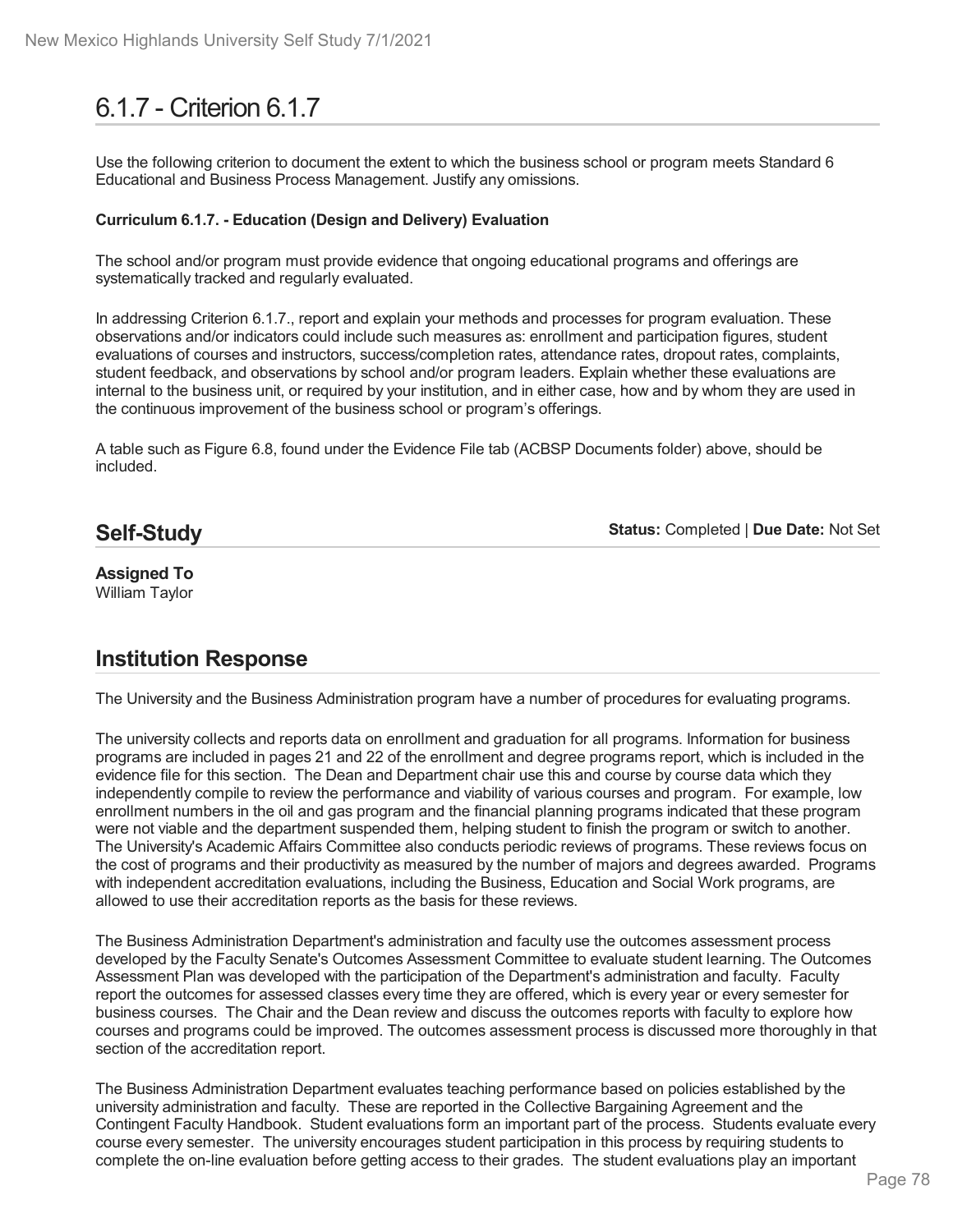part in the evaluation of faculty. Faculty's teaching performance is also regularly reviewed and evaluated per the university's policies. Contract faculty are evaluated every semester, with their classes being observed by the Dean, Chair or Peer faculty in their first semester and every two years thereafter. Tenure-track faculty are evaluated annually, while tenured faculty are evaluated biennially.

- Collective Bargaining Agreement
- Collective Bargaining Agreement (page number 42)
- Enrollment and Degree Programs 2016
- Enrollment and Degree Programs 2016 (page number 21)
- NMHU Contingent Faculty Handbook
- NMHU Contingent Faculty Handbook (page number 13)
- NMHU Faculty Handbook
- NMHU Faculty Handbook (page number 25)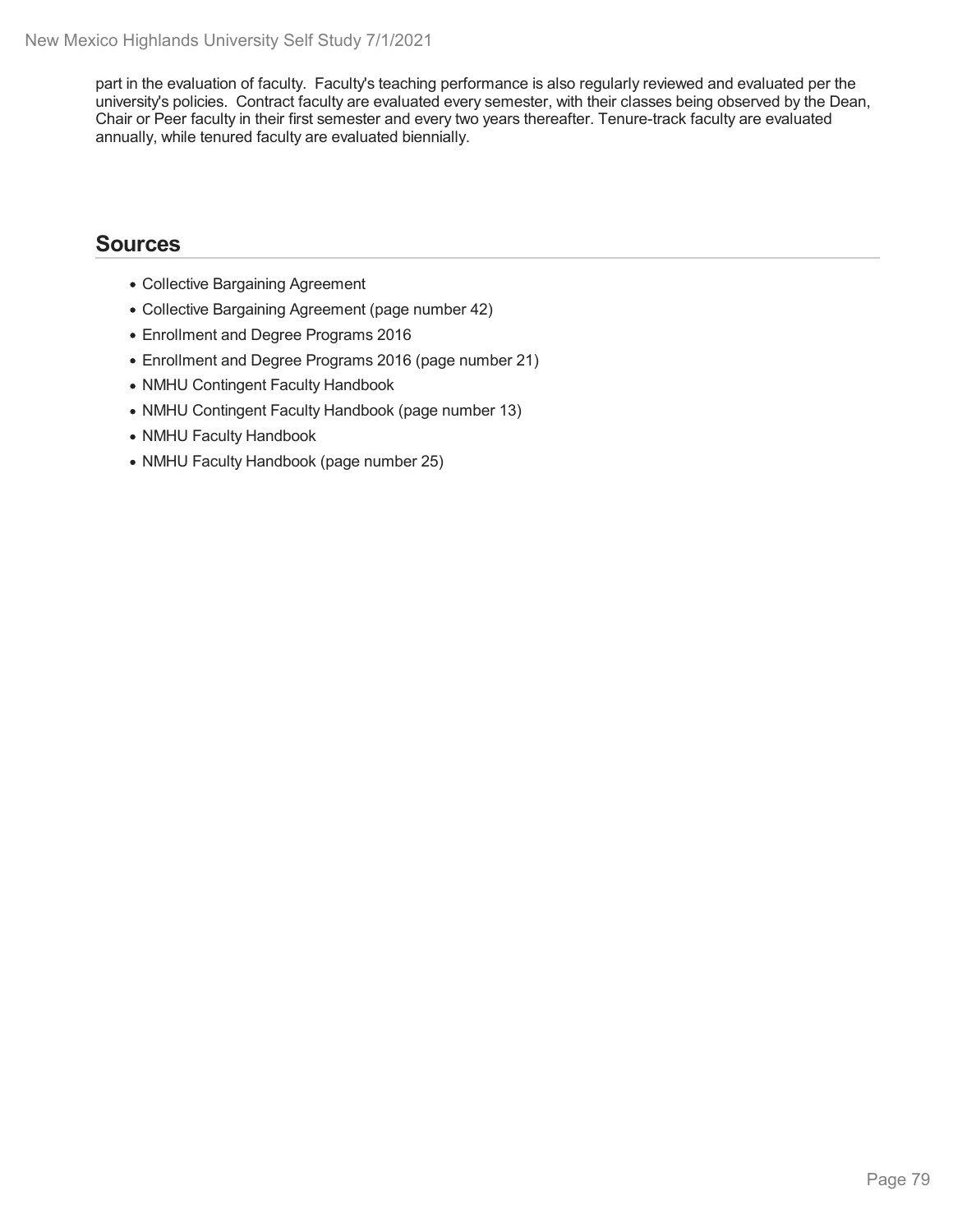# 6.2.1 - Criterion 6.2.1

Use the following criteria to document the extent to which the business school or program meets Standard 6 Educational and Business Process Management. Justify any omissions.

### **Criterion 6.2. - Management of Educational Support Service Processes and Business Operation Processes**

### **Criterion 6.2.1. - Education Support Processes**

Each business school or program should describe its use of education support processes (counseling, advising, placement, tutorial, computer facilities, equipment, classrooms, office space, and libraries) and explain how they are designed, managed, and improved, including those at all educational locations and on the Internet.

In addressing Criterion 6.2.1, present both a brief narrative and a table such as Figure 6.9 found under the Evidence File tab (ACBSP Documents folder) above.

Suggested topics for the narrative;

- a. how you ensure that education support processes are performing effectively;
- b. how are the following types of information used to evaluate your support processes:
	- 1. feedback from students, stakeholders, faculty and staff;
	- 2. benchmarking;
	- 3. peer evaluations; and
	- 4. data from observations and measurements

## **Self-Study**

**Status:** Completed | **Due Date:** Not Set

**Assigned To** William Taylor

## **Institution Response**

Highlands University provides educational support services through various offices. These are concentrated under the Offices of Strategic Enrollment Management and Office of Student affairs, headed respectively by the Vice President for Strategic Enrollment Management and the Dean of Students. Key offices and the services they provide include:

- 1. The Office of Academic Support organizes new student orientations prior to each semester; coordinates retention efforts such as Early Attendance, Early Alert and Midterm Alert; provides academic advising to new freshmen and other students who have not yet declared a major; employs students as peer mentors to help fellow students succeed academically. (Note: faculty advise students who have declared a major.)
- 2. Educational Outreach Services (EOS) provides access to educational opportunities through distance education and off campus services. Their support includes the management of the university's on-line learning management program, Desire to Learn and support for the Zoom technology used extensively by the Business Department for synchronous on-line courses. EOS efforts are critical support to the Business Department's on-line program. The Office maintains a help desk with extended hours to support faculty and staff with on-line classes. They also provide video conferencing help for department meetings and workshops.
- 3. Library Support Services: In addition to offering library services at our Las Vegas campus, the NMHU Library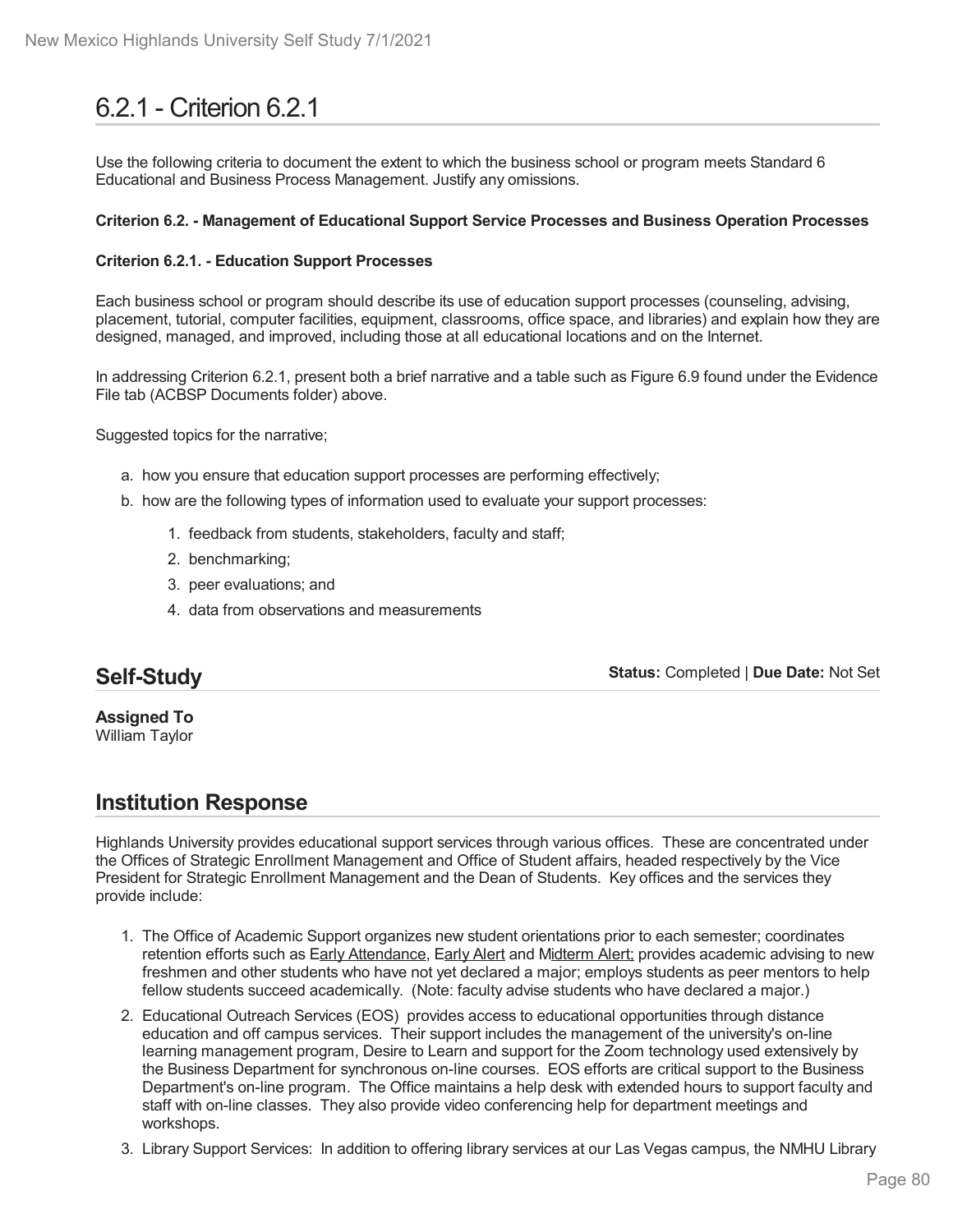offers off campus students a variety of services. Faculty and students have access to eReserves, the interlibrary loans service, the LIBROS online catalog, more than 30 online databases and other web-based resources. Via the Library Online Helpdesk, Blackboard Collaborate line, the Library provides online research assistance.

- 4. The Writing Center helps all students with all stages of the writing process. It provides its services to students at Las Vegas campus and on-line.
- 5. Student Support Services provides tutoring in person and on-line for many courses, including business courses. The University recently purchased the on-line tutoring program, NetTutor, to provide live tutoring in more than 30 subjects. The service is available 24 hours a day.
- 6. The Office of Accessibility Services provides services to students who apply and qualify under the Americans with Disabilities Act. It advocates on their behalf, and it advises faculty, staff and management on disability issues. It also advises students on academic, career and transitional issues.
- 7. The Native American Student Services Office provides Native American students help with academic advising, financial aid and scholarships. It also provides support for the Native American Club and outreach to communities on higher education issues important to the Native Americans community.
- 8. The Office of Student Affairs contracts with El Centro Family Health Center to provide free office visits for medical and mental health issues. Students are also provided discounts on laboratory tests and prescriptions.
- 9. The HU CARES program provides services and support to students who are victims/survivors of domestic violence, dating violence, sexual assault, stalking and suicide prevention.
- 10. Information Technology Services (ITS) provides enterprise level technology support to students, faculty, and staff. Their support includes services to offices, classroom, and laboratories.
- 11. The Office of the Registrar provides various registration-related functions. These include assisting students with registering for classes, processing transcripts, conducting final degree checks, posting grades and degrees awarded, monitoring course offerings, reporting enrollment history patterns, and maintaining Degree Audit, the tool heavily used by faculty for academic advising.
- 12. The Career Services Center helps students and alumni with career planning, including gaining meaningful work experiences related to their majors; learning effective job search skills in marketing their education, classroom knowledge and skills, extra-curricular activities, work and volunteer experiences to world of work; and making connections with regional and global employers. Career Services is an integral part of the university as ithelps students achieve gainful employment and career advancement upon graduation.
- 13. Office Space: All business administration faculty, who are located at the Las Vegas campus are provided a fully-equipped office. Our tenured-tenure track faculty located in the Albuquerque-Rio Rancho area teach on-line. They also are provided office space that they use to meet with students, prepare for classes, participate in university meeting (using Zoom) and conduct research..
- 14. Classrooms: The Business Administration Department is located in Sininger Hall. All main campus department faculty have their offices in Sininger Hall, and most classes are offered in the building. Sininger Hall class rooms have recently been equipped with new computers and new software for their smart-boards. Several classrooms can be used for teleconferencing. The building has two computer labs, the larger of which is used for classroom instruction.

The University is committed to student concerns. Indeed, responsiveness is one of the values established in our strategic plan. The university acknowledges that it needs to be more proactive in ensuring that its commitment to responsiveness is regularly practiced and students get excellent customer service. To that end, we have launched a customer service initiative. We are logging and tracking student concerns across university offices and are creating a new position--Customer Relations Coordinator Ombudsman.

- 2015-2017 Catalog
- 2015-2017 Catalog (page number 27)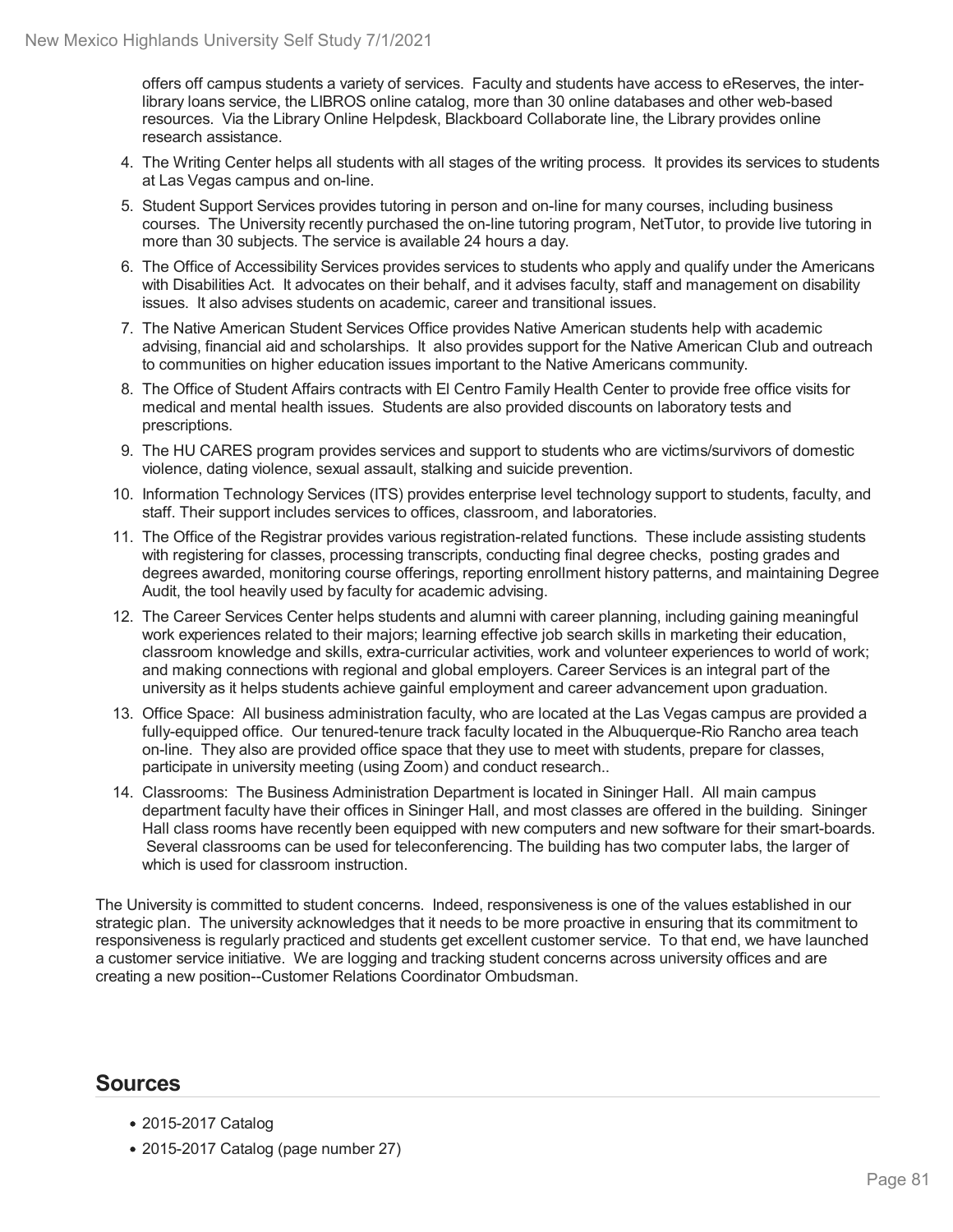- Figure 6.9 Education Support Processes
- First Destination Survey results for Business Administration Program
- NMHU Career Services Student Usage 2015-2016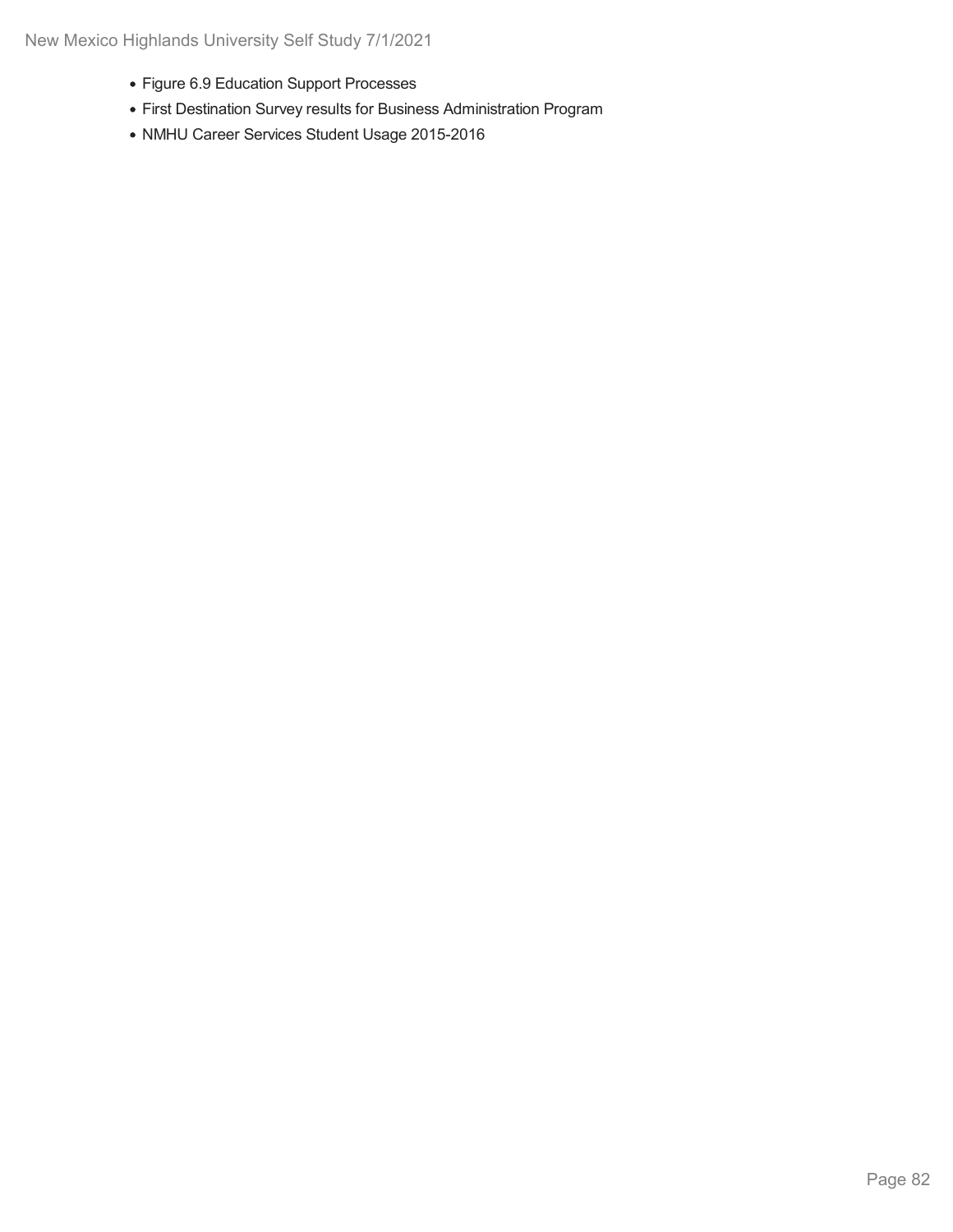# 6.2.2 - Criterion 6.2.2

Use the following criteria to document the extent to which the business school or program meets Standard 6 Educational and Business Process Management. Justify any omissions.

### **Criterion 6.2.2. - Business Operation Processes**

The business school or program should ensure effective management of its key business operation processes (financial resources, secretarial and other administrative services, marketing, information services, public relations, etc.).

In addressing Criterion 6.2.2., use a table such as Figure 6.10. found under the Evidence File tab (ACBSP Documents folder) above, for all educational locations and the Internet. Explain or describe:

- a. your key business operation processes;
- b. how you determine your key customer requirements;
- c. how you set measures and/or indicators and goals;
- d. how you monitor performance;
- e. how you evaluate and improve business operation processes to achieve better performance, including cost and productivity; and
- f. how you use the following types of information to evaluate your key business operation processes:
	- 1. feedback from students, stakeholders, faculty and staff;
	- 2. benchmarking;
	- 3. peer evaluations; and
	- 4. data from observations and measurements

### **Self-Study**

**Status:** Completed | **Due Date:** Not Set

**Assigned To** William Taylor

## **Institution Response**

The Highlands University Business Administration Department's primary responsibility is the provision of high quality educational services. This is why the department's strategic plan focuses first and foremost on educational quality, outcomes assessment, faculty development and evaluation, the use of technology for teaching etc. The department's business operations focus on the management of its budget and its human and equipment resources. The department plays an important, but supportive role in other operational areas such as marketing, recruitment, informational services and public relations. For example, the School Dean is a member of the customer service team, and the School's faculty have provided important support for marketing initiatives.

As we have explained in other parts of the self-study, our primary strategy for determining our customers' requirements is by sponsoring activities for students, faculty and other stakeholders. These typically include an agenda, but often we hold these meetings primarily to hear their concerns. We also have collaborated with other university departments such as career services on surveys such as the First Destination Survey by encouraging students to participate.

The Business Department's goals are established in its strategic plan. They are determined by discussion that includes the department's administration and faculty. The goals represent a consensus and typically suggest full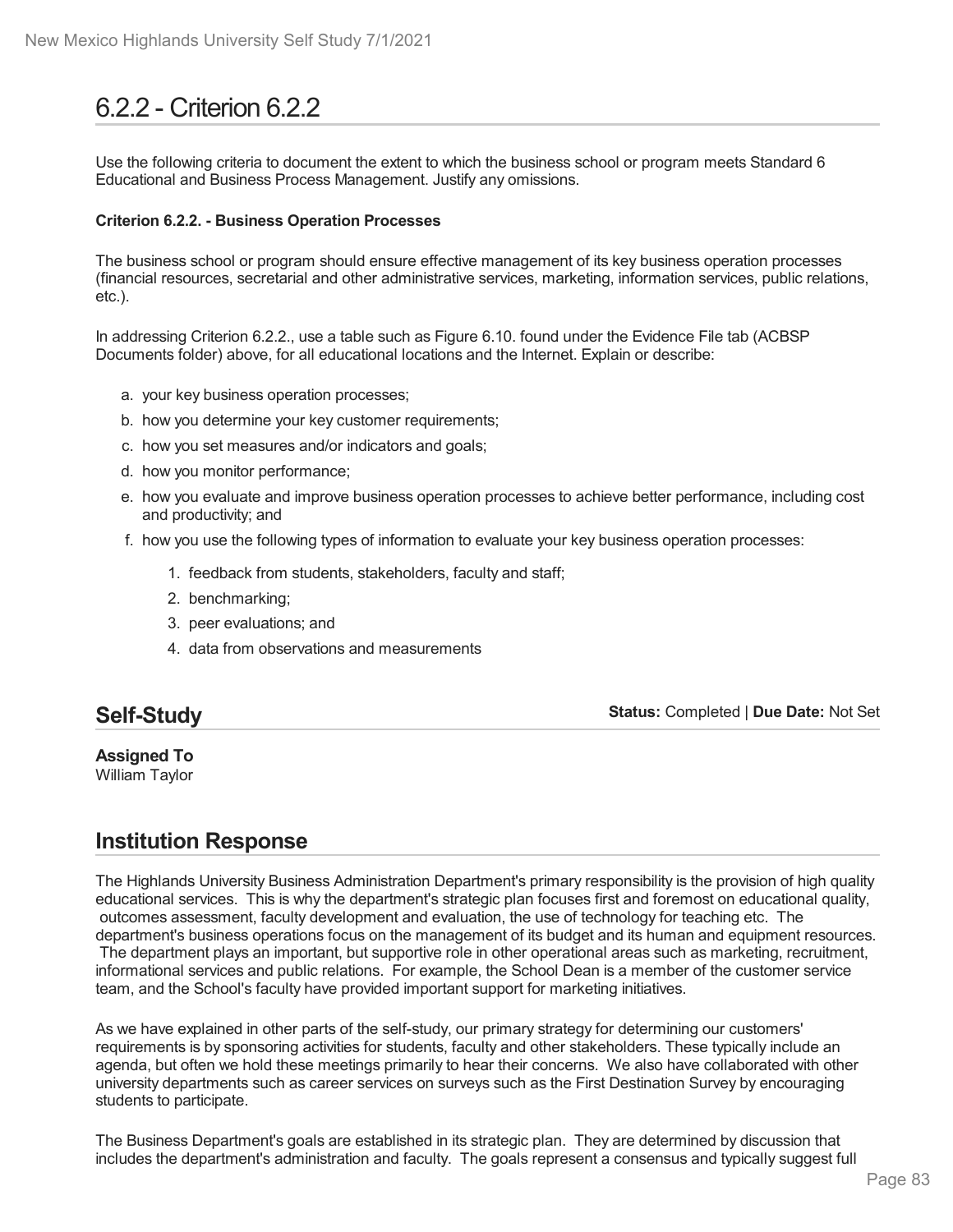compliance. For example, we agreed that all faculty would respond to student inquiries and complaints within twenty-four hours.

Performance is monitored by procedures and deadlines established by the University and administered and enforced by the School Dean and the Department Chair. Examples include the budget process, the faculty evaluation process and the outcomes assessment process.

We evaluate performance through the University and Department established processes. For example, we make sure that faculty actually complete their outcomes assessment report by the required deadline. Completion of these reports includes a review by the department chair and often a meeting between the chair and the faculty to discuss their reports and to improve their quality. We also systematically review certain processes such as progress towards meeting goals established in the strategic plan.

The types of information used to evaluate our operations include:

- student evaluations and peer evaluations for teaching;
- faculty evaluations of the department chair and Dean;
- reports from university offices, for example the enrollment reports created by the Strategic Enrollment Office.
- monitoring activity through programs such as banner and degree audit for course enrollment trends and academic advising.
- special reports prepared by university offices and their consultants. For example, the university's strategic enrollment efforts are based on analyses and reports prepared by the Rufallo-Noel-Levitz consulting firm.
- benchmarking for student outcomes compared to peers across the country, learning outcomes for courses established by the business schools articulation committee.

## **Sources**

Figure 6.10 Organizational Performance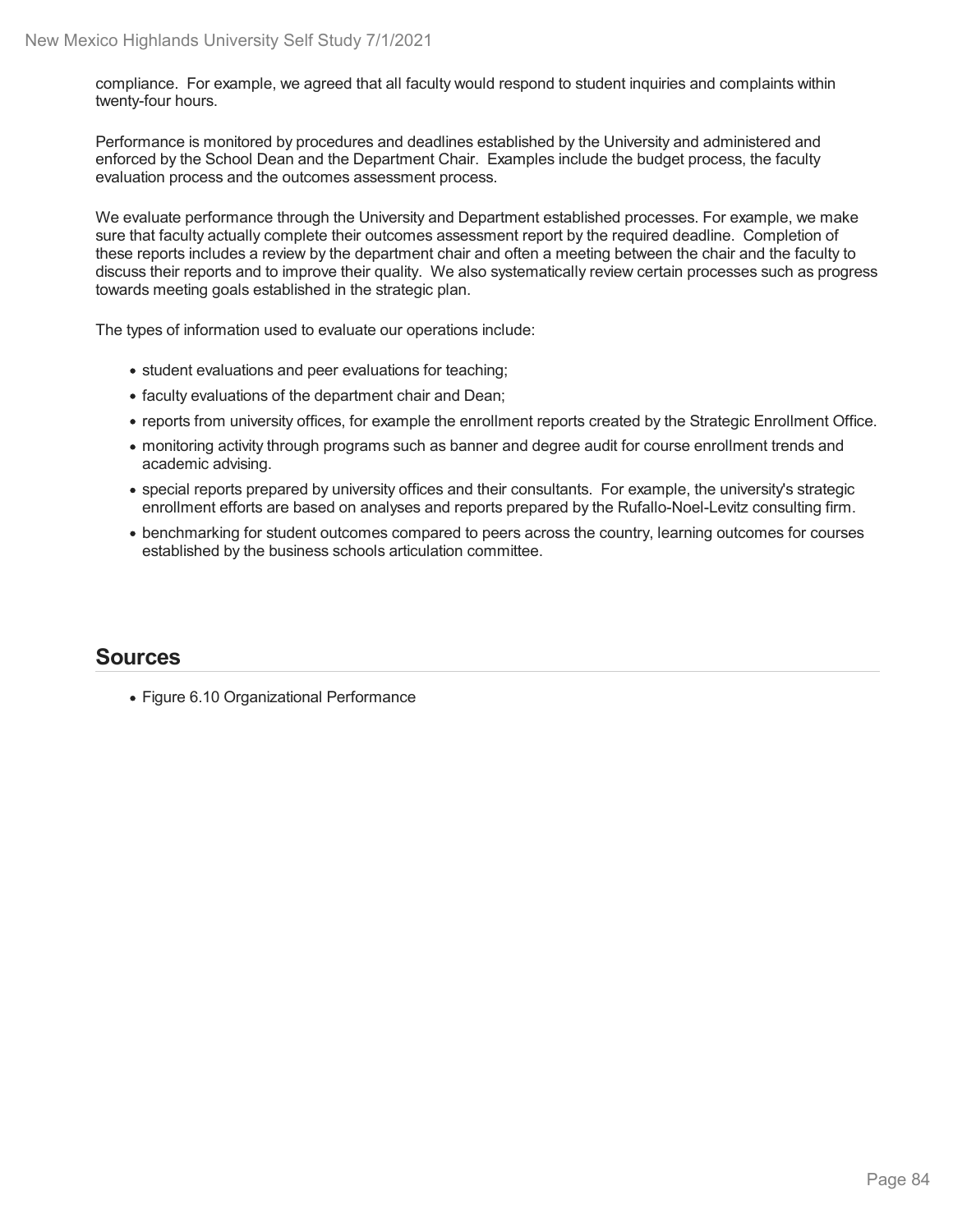# 6.3.1 - Criterion 6.3.1

Use the following criterion to document the extent to which the business school or program meets Standard 6 Educational and Business Process Management. Justify any omissions.

### **Criterion 6.3 - Enrollment Management**

### **Criterion 6.3.1. - Admissions Policies and Procedures**

The business unit should include in an appendix or refer to the page in the catalog wherein are found the policies and procedures for undergraduate admission to its programs in the business unit.

In addressing Criterion 6.3.1 you should provide:

- a. the policies and procedures for admission of first-year students (freshmen); and
- b. the policies and procedures for admission of transfer of students from within the institution to the undergraduate business programs.

### **Self-Study**

**Status:** Completed | **Due Date:** Not Set

**Assigned To** William Taylor

## **Institution Response**

Highlands University has an open enrollment policy for undergraduates. Students who have earned a high school diploma with a grade point average of 2.0 or higher are granted regular admission. Students who graduated with a grade point average below 2.0 may be admitted on probationary status. Freshmen are encouraged to declare a major early. The Business Department accepts all students wishing to declare a business major or minor. (See page 12 in the University Catalog)

Students wishing to transfer from one Highlands program to another are required to declare their major by submitting a major form with the Registrar's Office. (See page 38 in the University Catalog.)

- 2015-2017 Catalog
- 2015-2017 Catalog (page number 12)
- 2015-2017 Catalog (page number 38)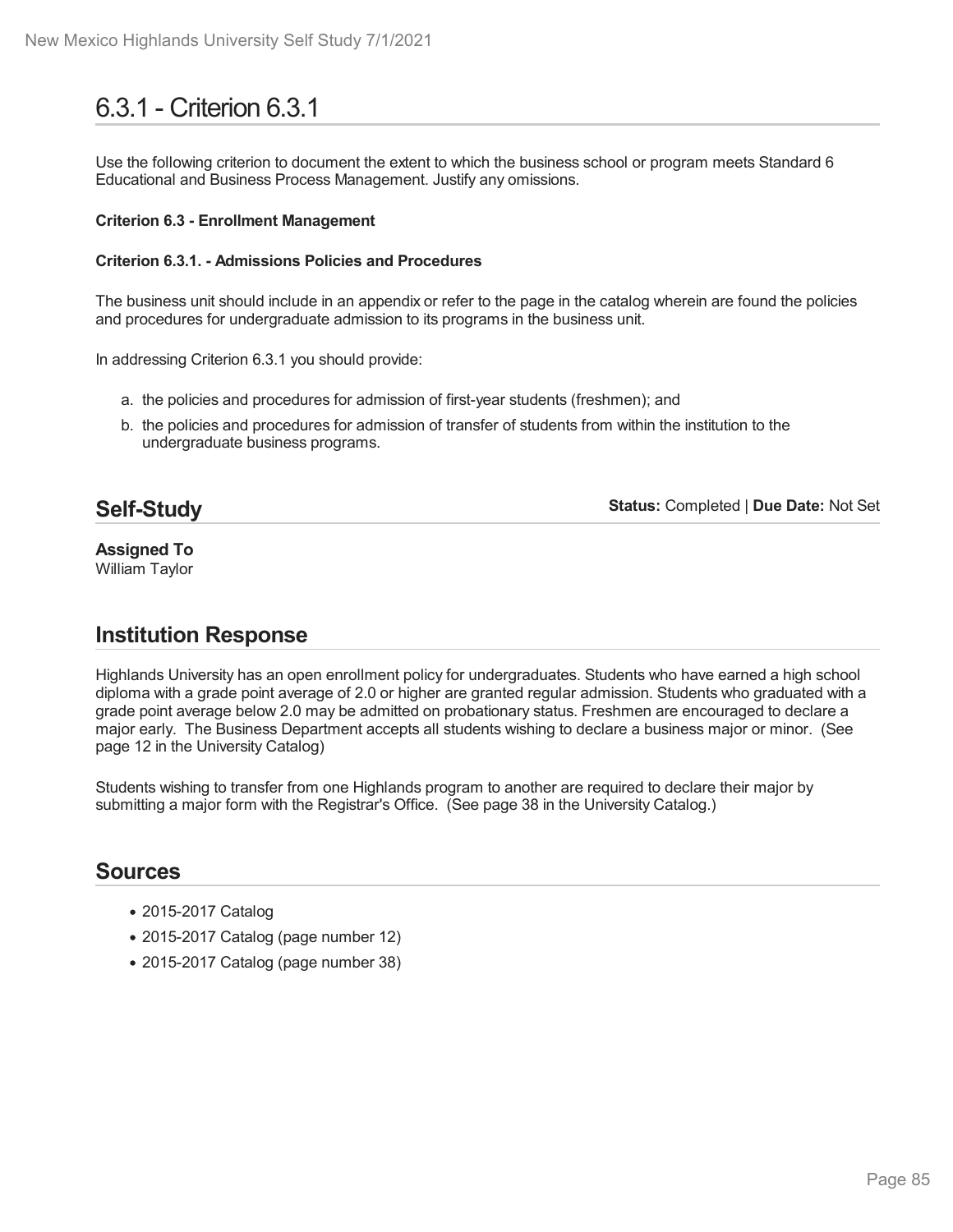# 6.3.2 - Criterion 6.3.2

Use the following criterion to document the extent to which the business school or program meets Standard 6 Educational and Business Process Management. Justify any omissions.

### **Criterion 6.3.2. - External Articulation Process**

The business unit should include a source document that includes (or refer to the page in the catalog wherein are found) the policies and procedures for articulation with relevant two-year business programs, and admission of undergraduate transfer students from other institutions to programs in the business unit.

For the purpose of satisfying Criterion 6.3.2, explain or describe any articulation and/or course transfer arrangements you have with other institutions. Also, please report:

- a. what ongoing communication exists between the administration and faculty of the business unit and representatives of two-year institutions from which the business unit regularly receives transfer students;
- b. the principal institutions from/to which the institution receives/sends transfer students;
- c. the policies and procedures pertaining to the admission of transfer students from outside institutions into your business programs;
- d. any mechanisms in place to avoid requiring students to unnecessarily duplicate course work, and the student advisement process which counsels students as to the transferability of course work; and
- e. the policies for acceptance of transfer of credit from other institutions and the method of validating the credits for both undergraduate and graduate programs.
- f. persistency rates and other key student performance-related indicators of transfer students from ACBSP accredited institutions; and
- g. total amount of transfer credits earned at previous ACBSP accredited member institution versus total amount of credits applied toward business degree requirements at receiving institution.

See Figure 6.11 under the Evidence File tab (ACBSP Documents folder) for an example of a table for External Articulation.

## **Self-Study**

**Status:** Completed | **Due Date:** Not Set

#### **Assigned To** William Taylor

## **Institution Response**

Highlands University considers admitting transfer students from other regionally accredited colleges and universities. We accept academic credits from such colleges for courses that are appropriate to our degree provided the student successfully completed the course. Transfer course grades are not included in the students GPA at Highlands. University policies for transfer students are articulated on page 13 of the catalog.

New Mexico colleges and universities with business programs participate in the New Mexico Business Articulation Consortium (NMBAC). This body meets every semester to articulate several business courses, thus making it easy for students to transfer from one state institution to another. The NMBAC also establishes learning outcomes for these courses. These learning outcomes are incorporated to course syllabi and are the basis for course articulation. The NMBAC core competencies and articulation matrix are included in the evidence files for this section.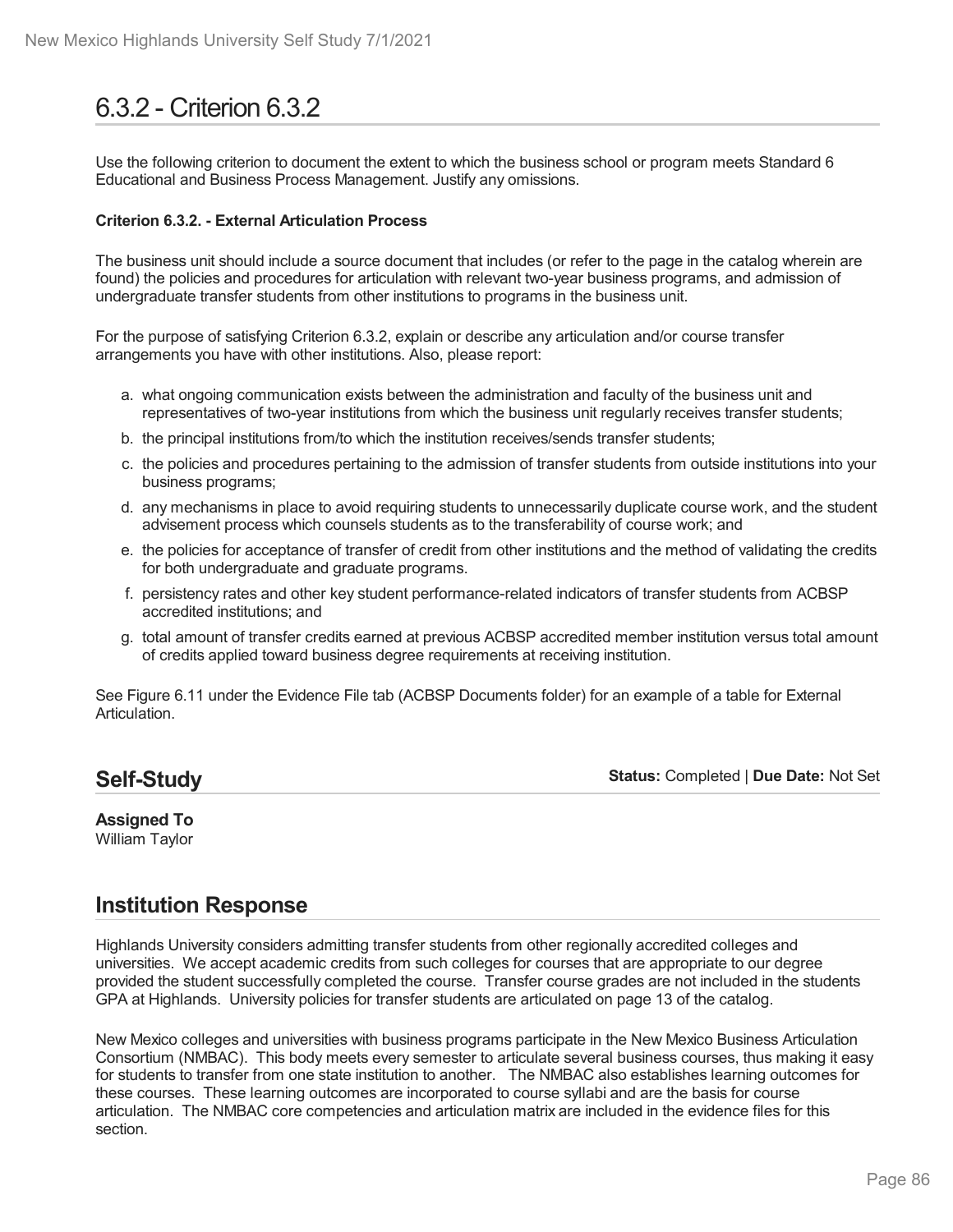In the Fall of 2016, Highlands received 333 transfer students. Virtually all of them were from New Mexico colleges or Universities. In fact, 84 percent were from four community colleges, Central New Mexico Community College, San Juan College, Santa Fe Community College and Luna Community College. The Highlands Business Administration program has articulation agreements with all of these schools. Our Department Chair periodically meets with administration and faculty with these schools to compare curriculum and to update agreements. One of our goals for the upcoming academic year is to update articulation agreements.

We do not have many transfer students from institutions outside of New Mexico. The department works with these students individually to minimize any unnecessary duplication by reviewing transcripts to see what courses we will allow to transfer. We may ask students to get course syllabi for courses with content that is not obvious from the course description.

Most transfer students complete their final two years at Highlands. Typically, that means that they will complete about 60 hours with us. The University's policy of requiring 45 upper division hours means that they all, or nearly all, have to complete 15 courses with our program.

- 2015-2017 Catalog
- 2015-2017 Catalog (page number 13)
- AAC Cover Sheets & Summary Memo
- NMBAC Articulation Matrix
- NMBAC Core Competencies
- NMHU Factbook
- NMHU Factbook (page number 26)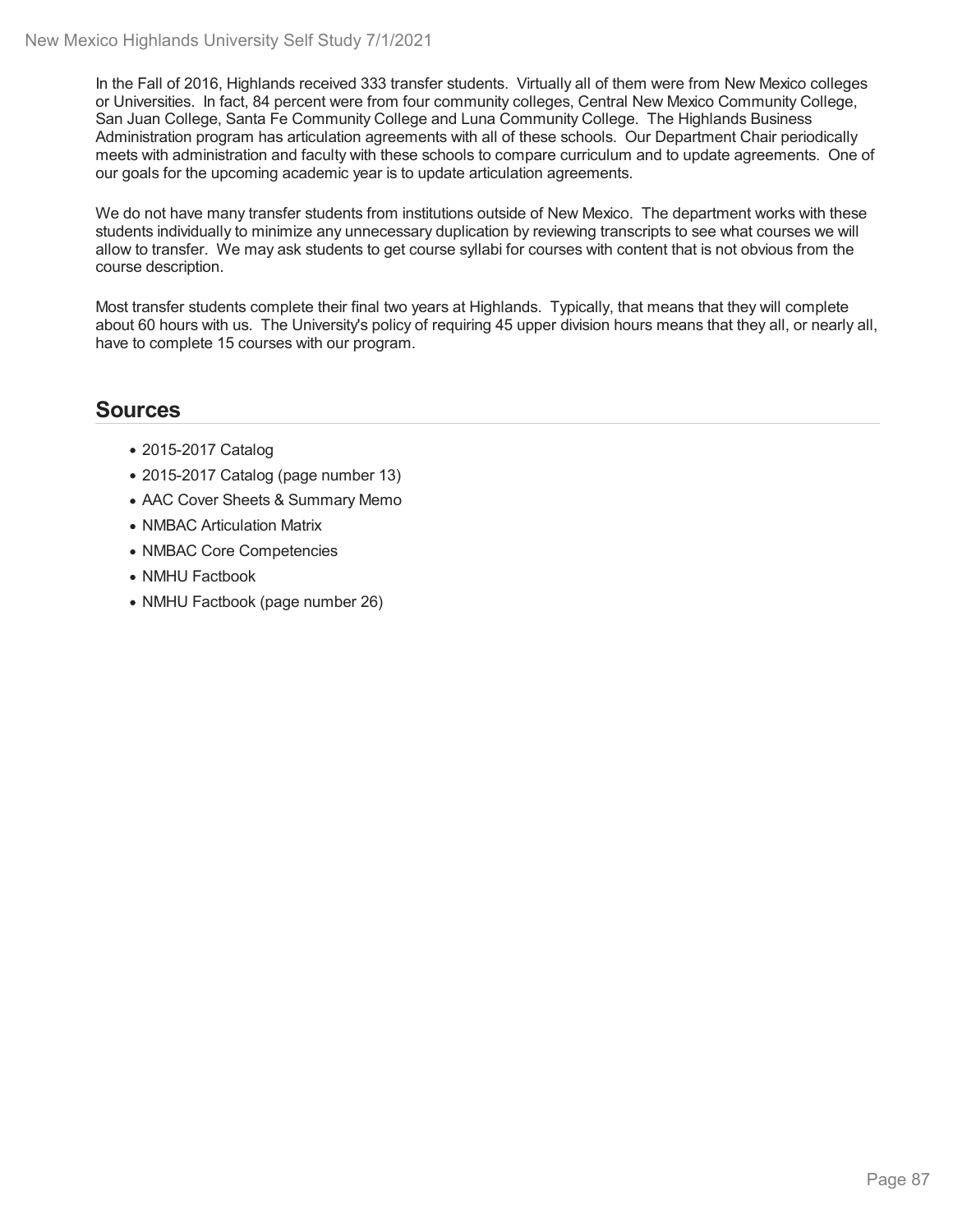# 6.3.3 - Criterion 6.3.3

Use the following criterion to document the extent to which the business school or program meets Standard 6 Educational and Business Process Management. Justify any omissions.

### **Criterion 6.3.3 - Graduate Program Articulation and Admissions Policy**

A graduate program must have an admissions policy that accepts students who can reasonably be expected to succeed in a graduate business school.

In addressing this criterion, report and explain or describe:

- a. the admission policies of the business unit for each of the graduate level programs;
- b. the page numbers in the academic catalog that describe the admission policy for graduate programs in business;
- c. each type of student classification given to graduate students in the business unit (i.e., unclassified, post baccalaureate, non-degree, provisional, conditional, probationary, etc.) and describe how these classifications are administered. (Also, give the student catalog page number as a reference.);
- d. any difference between the day and evening graduate program in business in terms of admission and classification;
- e. whether admissions requirements allow entry to students who can reasonably be expected to succeed in graduate business studies. Please explain and give reasons for this conclusion.

## **Self-Study**

**Status:** Completed | **Due Date:** Not Set

**Assigned To** William Taylor

## **Institution Response**

The NMHU catalog reports that the admissions requirement for the NMHU Masters of Business Administration program is an undergraduate grade point average of 2.8. We have since increased the required GPA to 3.0. This will be reflected in the new catalog. Our practice is to give a regular admission to students with an undergraduate degree in business and a 3.0 GPA. Students coming from another discipline are granted a provisional admittance. The provision is that they successfully complete the Principles of Business course that we have established based on the Peregrine modular program. Students with a GPA between 2.8 and 3.0 are provided provisional admittance, with the provisional requirement that they complete the first 12 hours in the program with an overall GPA of 3.0 or higher.

The Business Administration Department believes that the entrance requirements for the MBA requirement are appropriate. The Department's experience indicates that students with an undergraduate degree much below a 3.0 often struggle to pass classes and complete the program. On the other hand, we have observed that students with high GPA's do well. Many of our students are working adults, and thus do not take a full load every semester. Nonetheless, our enrollment and graduation data indicates that we graduate about one-third of our MBA students every year.

The Highlands MBA program is only offered in the evening. So, the question about differences between day and night programs is not applicable.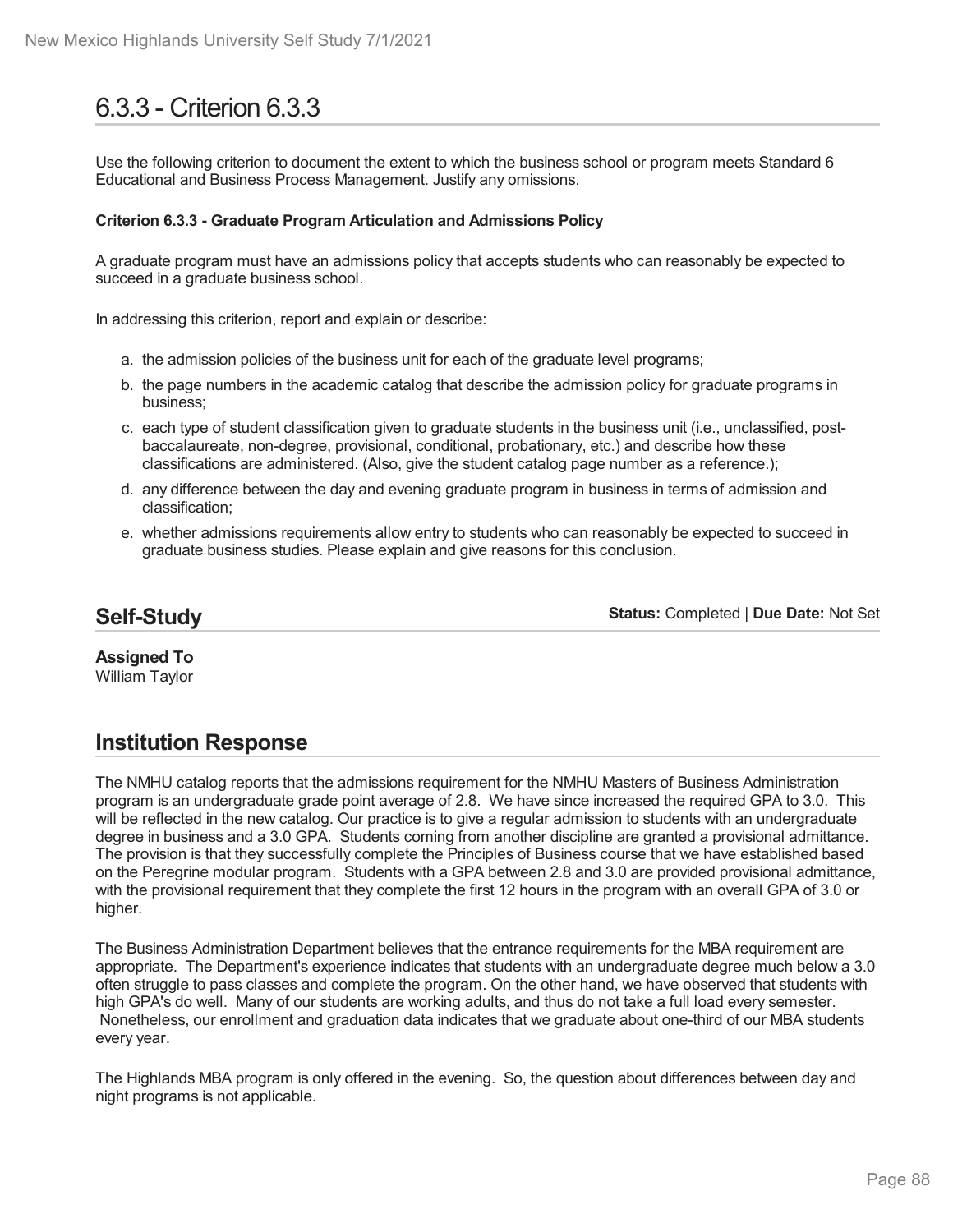- 2015-2017 Catalog
- 2015-2017 Catalog (page number 185)
- Enrollment and Degree Programs 2016
- Enrollment and Degree Programs 2016 (page number 22)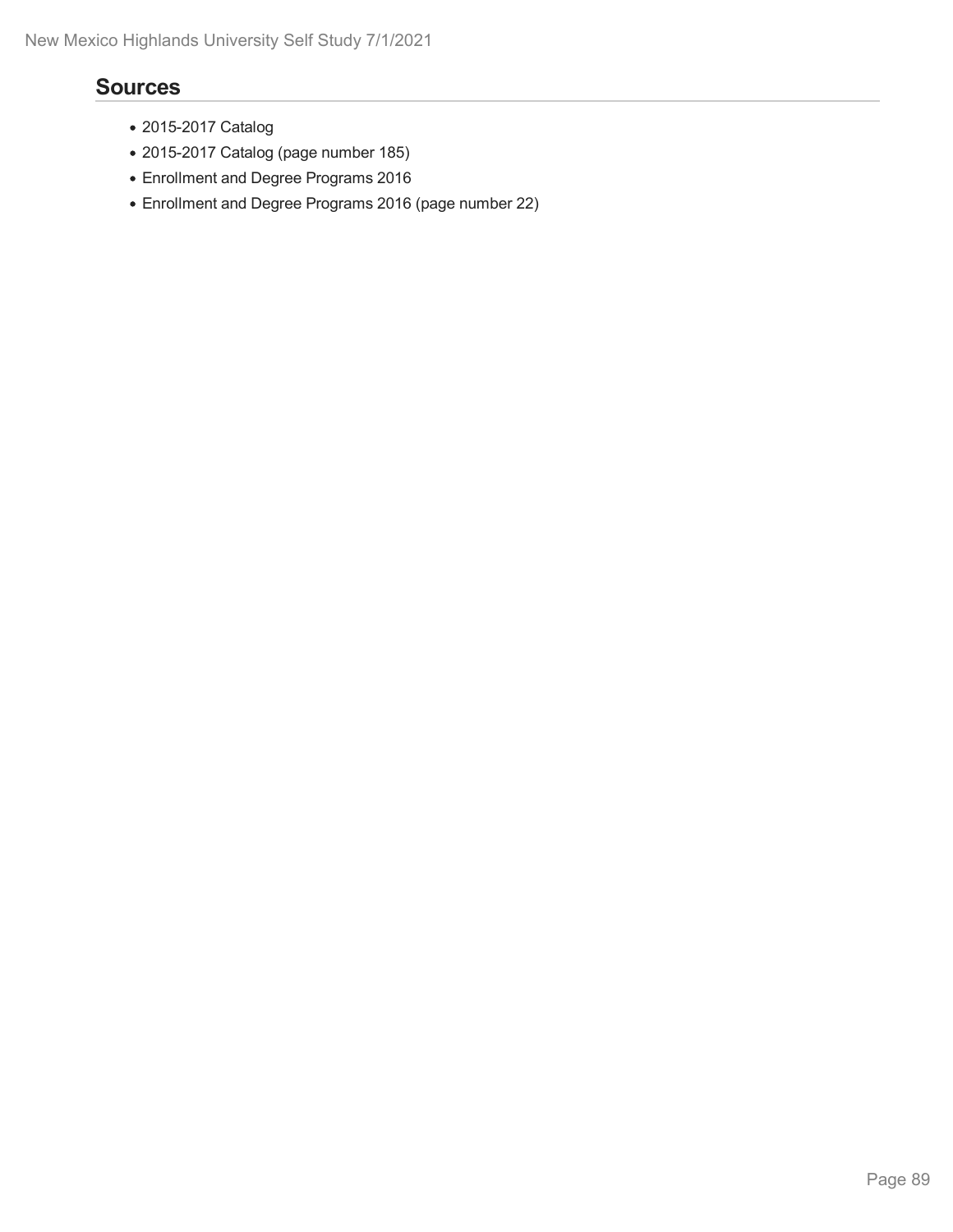# 6.3.4 - Criterion 6.3.4

Use the following criterion to document the extent to which the business school or program meets Standard 6 Educational and Business Process Management. Justify any omissions.

#### **Criterion 6.3.4. - Academic Policies for Probation, Suspension, and Readmitting of students will be clearly stated.**

Describe the academic policies used by the business unit for placing students on probation, for suspending students, and for readmitting students who were suspended.

### **Self-Study**

**Status:** Completed | **Due Date:** Not Set

### **Assigned To** William Taylor

## **Institution Response**

Freshmen must earn at least a 1.75 GPA in their first 29 credit hours for satisfactory progress. All other undergraduates must earn at least a 2.0 GPA for satisfactory progress. If a student's GPA is less than that required for satisfactory progress, they are put on probation for one semester. The student is removed from probation, if he earns a GPA of 2.0 or better in the following semester. If his academic performance in the following semester is not satisfactory, the student is placed on academic dismissal for semester or one academic year. The student may appeal the academic dismissal to the Office of Academic Affairs.

The process for graduate students runs parallel to that for undergraduates. They must earn a 2.75 GPA in their first 9 credit hours. After 9 credit hours, their GPA must be at least 3.0. Students who do not meet these academic standards are placed on probation. If after two semesters on probation, they still do not meet the required academic standards, they are put on academic dismissal for one calendar year. They may appeal the dismissal to the Office of Academic Affairs. After dismissal, the student must petition for readmission in the Office of Graduate Studies.

- 2015-2017 Catalog
- 2015-2017 Catalog (page number 34)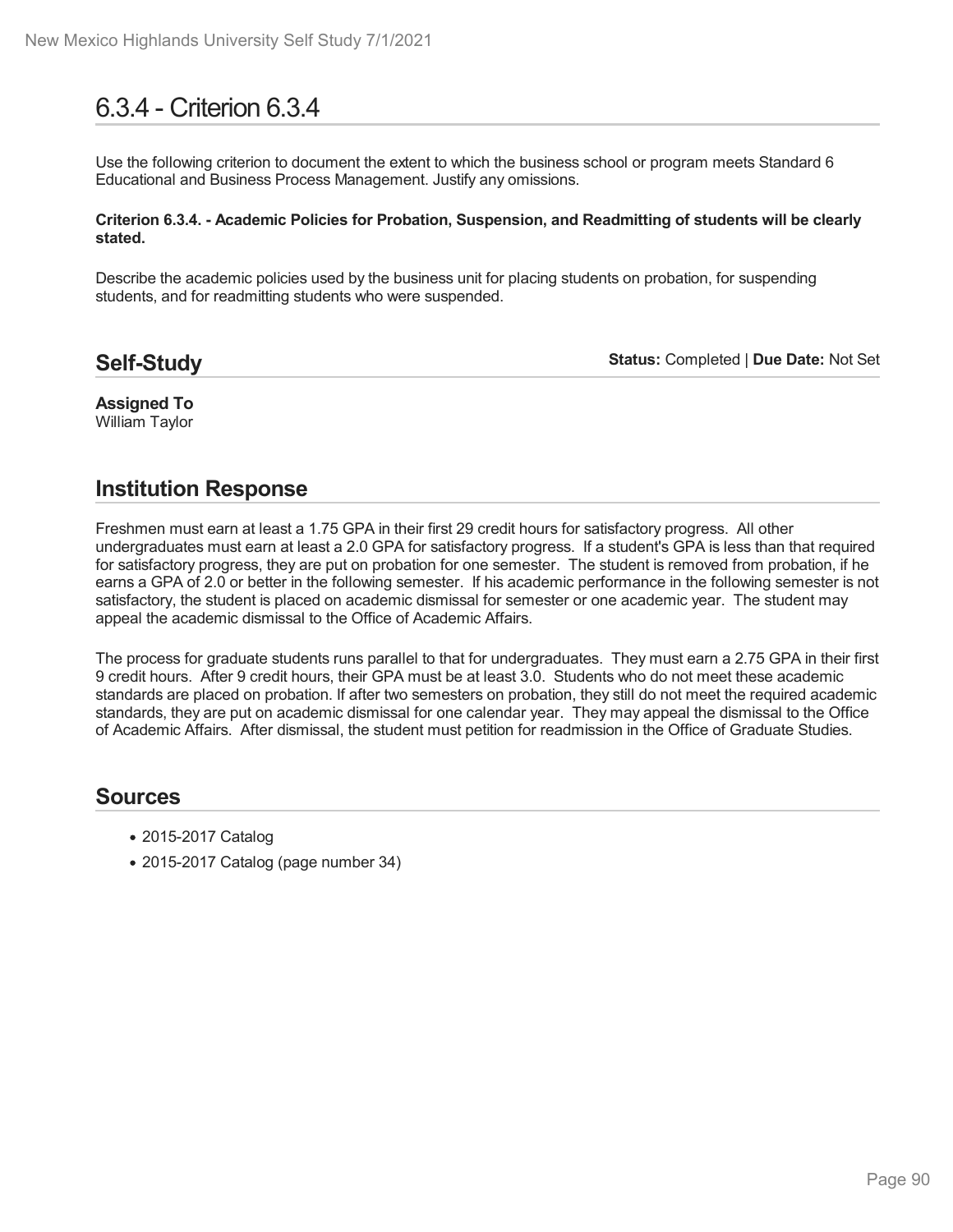# 6.3.5 - Criterion 6.3.5

Use the following criterion to document the extent to which the business school or program meets Standard 6 Educational and Business Process Management. Justify any omissions.

### **Criterion 6.3.5. - Academic Policies for Recruiting, Admitting, and Retaining Students will be clearly stated.**

Describe the academic policies used by the business unit for:

- a. recruiting students;
- b. admitting students; and
- c. retaining students.

## **Self-Study**

**Status:** Completed | **Due Date:** Not Set

**Assigned To** William Taylor

## **Institution Response**

New Mexico Highlands University has an open admissions policy for undergraduate students. The University recruits students from New Mexico and neighboring states. Most of our students come from Northern and Central New Mexico. This poses a challenge for the university as the state's economy has been weak and overall population growth is nil. Population growth in rural, northeastern New Mexico, home to the Las Vegas campus, is negative. These facts are reflected in the enrollment by country numbers reported in the NMHU Factbook. The University and other state institutions can address this challenge in a number of ways. First, it can increase the percentage of high school graduates that go to college. New Mexico is behind other states in this metric. Second, we can seek to attract more students from outside our traditional recruiting grounds. This too is a challenge because we are competing against many other schools facing the same problem.

The Business Administration Department plays a supportive role in recruitment efforts. We participate in events organized by the Recruitment Office. Last year, for example, we participated in College Night, an initiative to interest local area students in college, and a recruitment fair that targeted high school counselors. The Dean and Chair also participate in recruitment events centered in Albuquerque and Santa Fe areas, which are important as they form the Rio Grande corridor, currently the primary growth pole for the state. The University gets a number of inquiries from prospective students, which it then sends to the appropriate department. We reply quickly to those inquiries. However, the department does not have a systematic approach for following up after the first response to these inquiries, which is something we will need to work on.

The University holds six Freshmen Orientation events during the Summer months. The department's Dean, Chair and faculty participate in these events, meeting with students who have expressed an interest in a business education. We encourage them to consider any business courses that are being offered as part of the University's Learning Community initiative. This year, we are offering the Principles of Accounting and the introductory Business Analysis courses as learning community classes.

The university employs numerous strategies to improve its retention rate. Last year, we retained 53 percent of our freshmen students on a Fall to Fall basis. We know that is not nearly good enough. Retention strategies include the already mentioned learning communities, which attempt to create a bond among students in their cohort group. Academic initiatives are supplemented with outdoor and community events that have a similar goal. The early attendance, early alert and midterm alert programs are designed to identify students who are at risk. The Business Department encourages faculty to participate in this program. Increasing faculty participation in this effort is an important way the department can help with retention.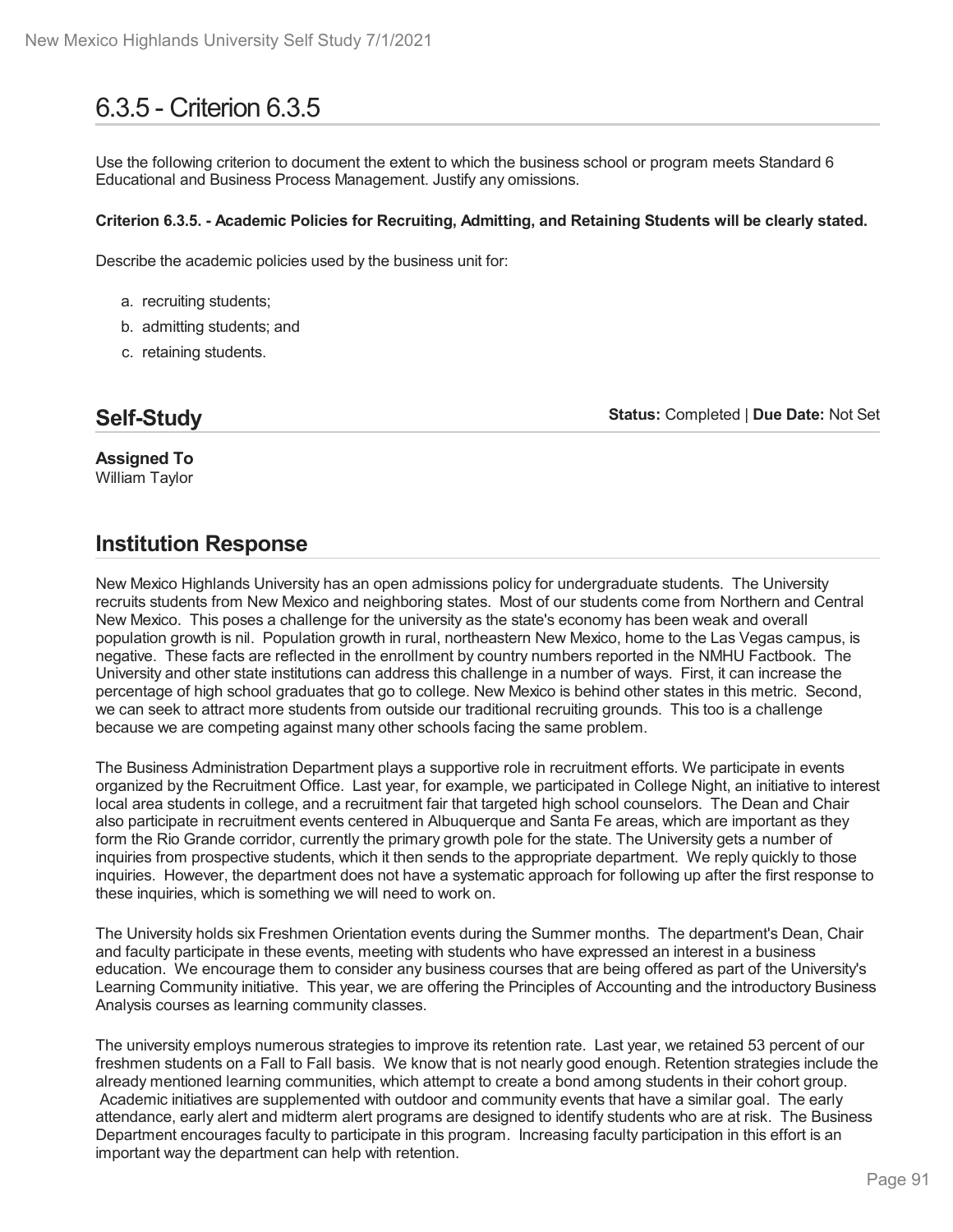Finally, the Business Department faculty takes pride in the personal relationships that it is able to build with students. We try to build those relationships with welcome back events for our students, with support for student clubs, and with open door policies. Highlands faculty, staff and students have noticed that these relationships distinguish the university, and last year declared, *We are family* to be part of the University's branding. The Business Department believes that we do have a special relationship with our students, and is making efforts to develop a sense of belonging...a sense of family.

## **Sources**

• NMHU Factbook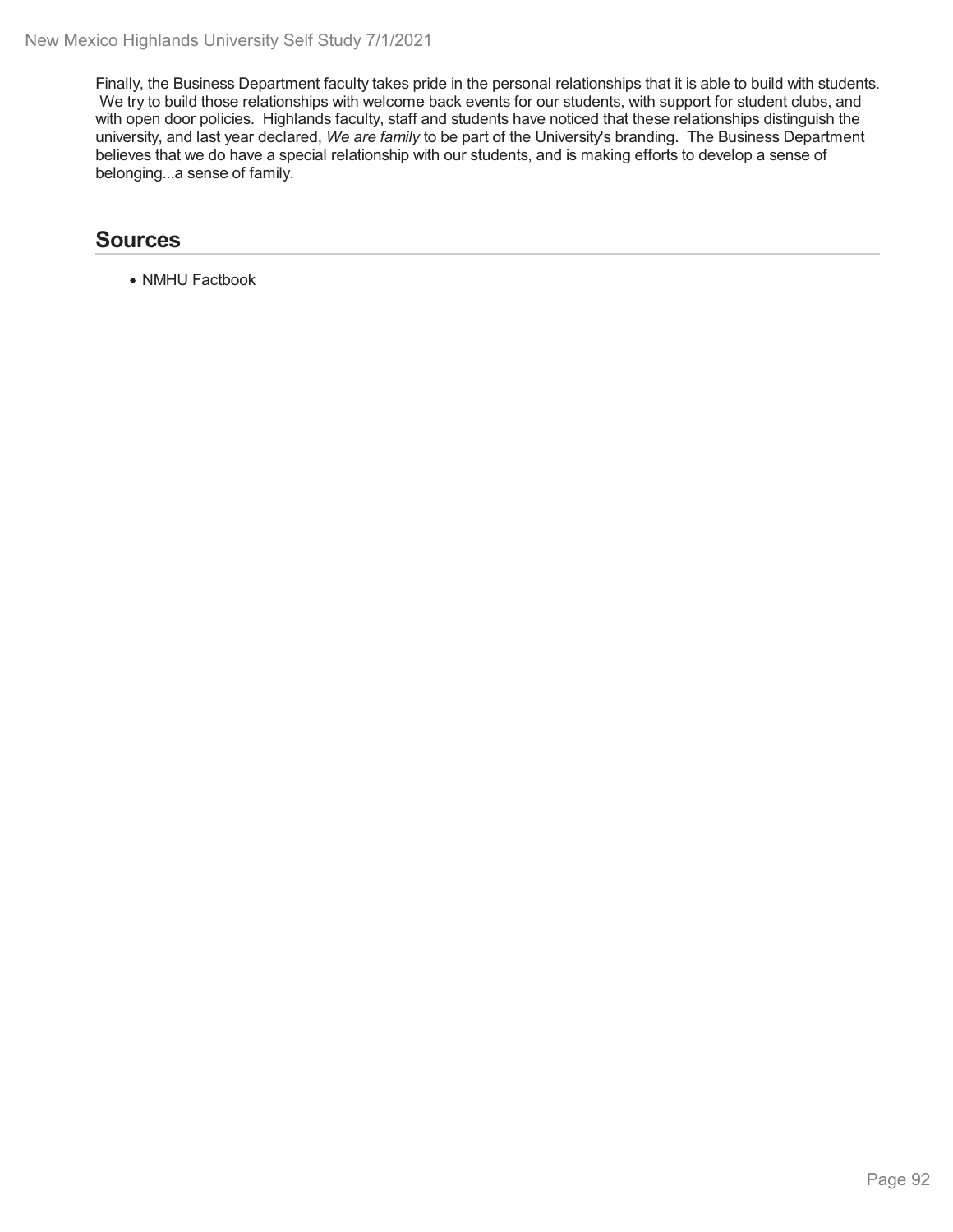# 6.3.6 - Criterion 6.3.6

Use the following criterion to document the extent to which the business school or program meets Standard 6 Educational and Business Process Management. Justify any omissions.

#### **Criterion 6.3.6. - Results of Enrollment Management will be reported.**

Summarize results for enrollment management not reported elsewhere in the report.

You could include measures/indicators that reflect effectiveness in areas such as student retention, graduation rates, recruitment, and relationships with suppliers of students. The use of graphs, such as Figure 6.10 found under the Evidence File tab above, is encouraged.

**Self-Study**

**Status:** Completed | **Due Date:** Not Set

**Assigned To** William Taylor

## **Institution Response**

The New Mexico Highlands University strategic plan, Vision 2020, has six strategic goals, one being strategic enrollment management. The Business Administration Department's strategic plan's second strategic goal calls on the department to coordinate efforts with the university's strategic enrollment management office.

The university's retention plan, which has the broad support of faculty, staff, the administration and the Board of Regents, is central to our retention efforts. The plan notes our commitment to open access and affordability, and that about half of our first time freshmen are first time college students, many from low-income families. The plan highlights numerous retention practices developed over several years, including early attendance, early alert, degree works and a revitalized, robust freshmen learning community program. The retention plan, which is included in the evidence file for this section, establishes six objectives, steps to achieve them and target completion dates.

The Business Administration Department recognizes that it is a full partner in making the university's recruitment and retention plans work. We can only grow our program's enrollment by making a contribution to overall enrollment for the university. Our partnership with the Strategic Enrollment Management Office is self-reinforcing and mutually beneficial.

The Business Department's degrees awarded numbers suggest a steady, if a bit bumpy, upward trend pattern of growth. From 2005-6 to 2015-16, the number of degrees awarded has increased by 21.5 percent. Enrollments over this period were roughly steady. Increasing graduation numbers over a relatively constant enrollment base suggests that we are having some success in moving students towards degree completion.

- Enrollment and Degree Programs 2016
- Enrollment and Degree Programs 2016 (page number 21)
- NMHU Factbook
- NMHU Factbook (page number 5)
- NMHU Retention Plan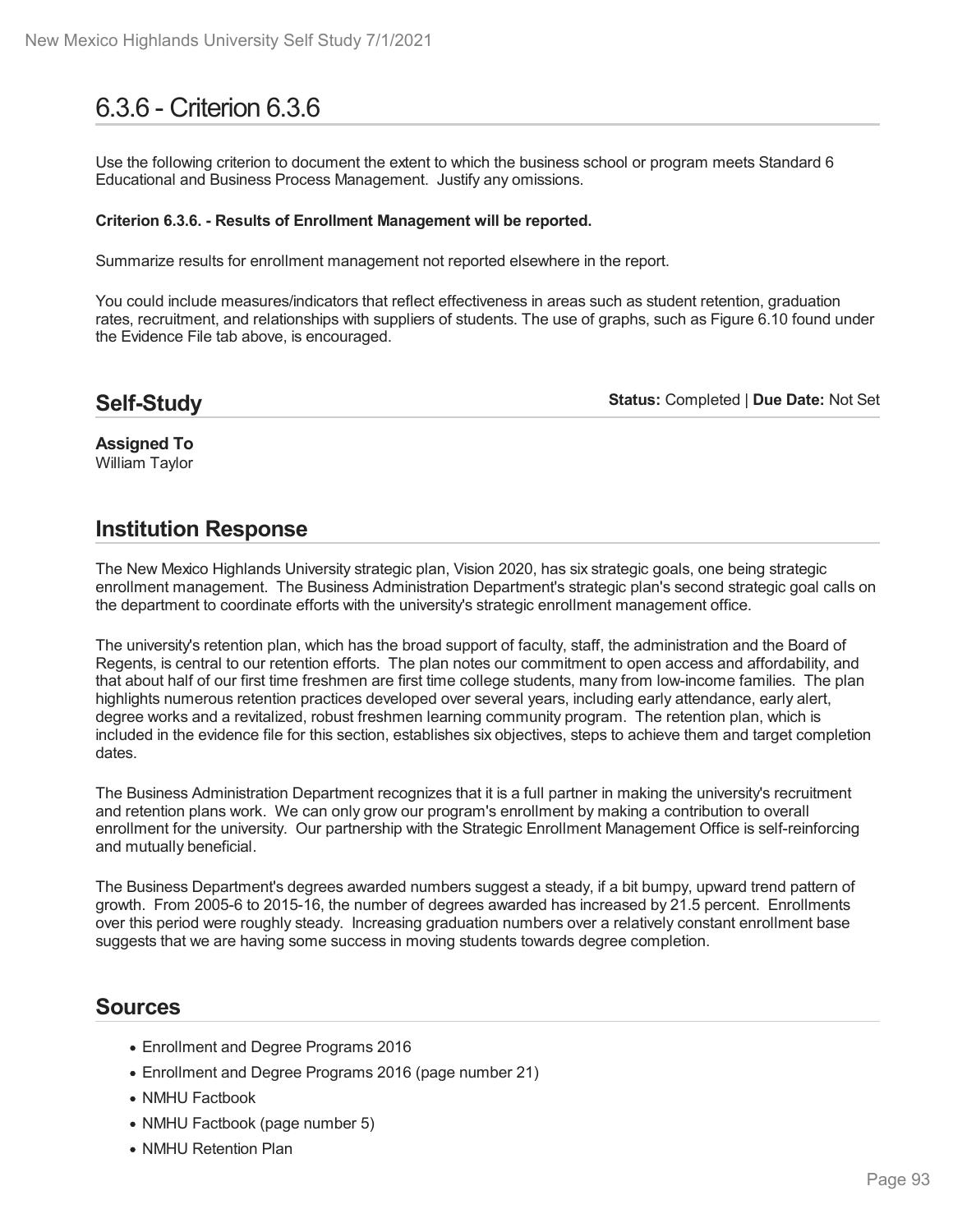# 6.3.7 - Criterion 6.3.7

Use the following criterion to document the extent to which the business school or program meets Standard 6 Educational and Business Process Management. Justify any omissions.

#### **Criterion 6.3.7. - Improvement in Enrollment Management will be pursued on a continuous basis**.

Explain how you improve the enrollment management processes, and how the improvements are deployed across the organization

## **Self-Study**

**Status:** Completed | **Due Date:** Not Set

**Assigned To** William Taylor

## **Institution Response**

Starting two years ago, Highlands University embarked on a major push to improve its enrollment management policies and practices. In Fall 2015, the President, Dr. Sam Minner, created the Office of Strategic Enrollment Management (SEM) for the purpose of providing institutional coordination of recruitment, retention and completion. The University's strategic plan included strategic enrollment management as one of its six Strategic Goals. In January 2016, the university hired a Vice President of Strategic Enrollment, Dr. Edward Martinez, to oversee the development and implementation of a revised retention plan. This effort started with the reconstitution of the university's retention committee, which was charged with working with Dr. Martinez and others in the administration to revise the university's retention plan. The university quickly engaged with Ruffalo-Noel-Levitz, a consulting firm specializing in enrollment management and retention services, for the purpose of helping to develop a data driven approach to strategic management.

The revised retention plan was a collaborative effort. SEM, with the assistance of Ruffalo-Noel-Levitz, sponsored a number of workshops to garner input from faculty and staff. Dr. Martinez made periodic reports to the university community. In the end, the plan earned full support from the University community. It was approved by the Faculty Senate, the General Faculty, the Staff Senate and the Board of Regents, the University's governing body. This support has continued to the implementation stage. Academic Deans are working with SEM management to incorporate recruitment and retention efforts into their action plans.

The Business Administration Department's leadership and faculty support for the strategic enrollment goal is evident from a number of actions. The department's faculty and administration participated in many of SEM's retention plan workshops. The department embraced the university's strategic management goal, incorporating it in the department's own strategic plan. We also have taken a number of steps to implement strategies and activities identified in the retention plan. These include a commitment by faculty to student advising, the provision of academic advising training on the use of of Banner and Degree Audit, the development and dissemination of four year degree maps for each business concentration area, the development of a course scheduling plan that ensures that all required courses are offered every year, if not every semester. We also have committed to participate with the early attendance, early alert and midterm alert programs.

The Business Administration Department is committed to collaboration with SEM. Our collaboration will focus on both implementing currently identified strategies and activities included in the retention plan as well as participating with SEM in a process of investigation and continuous improvement.